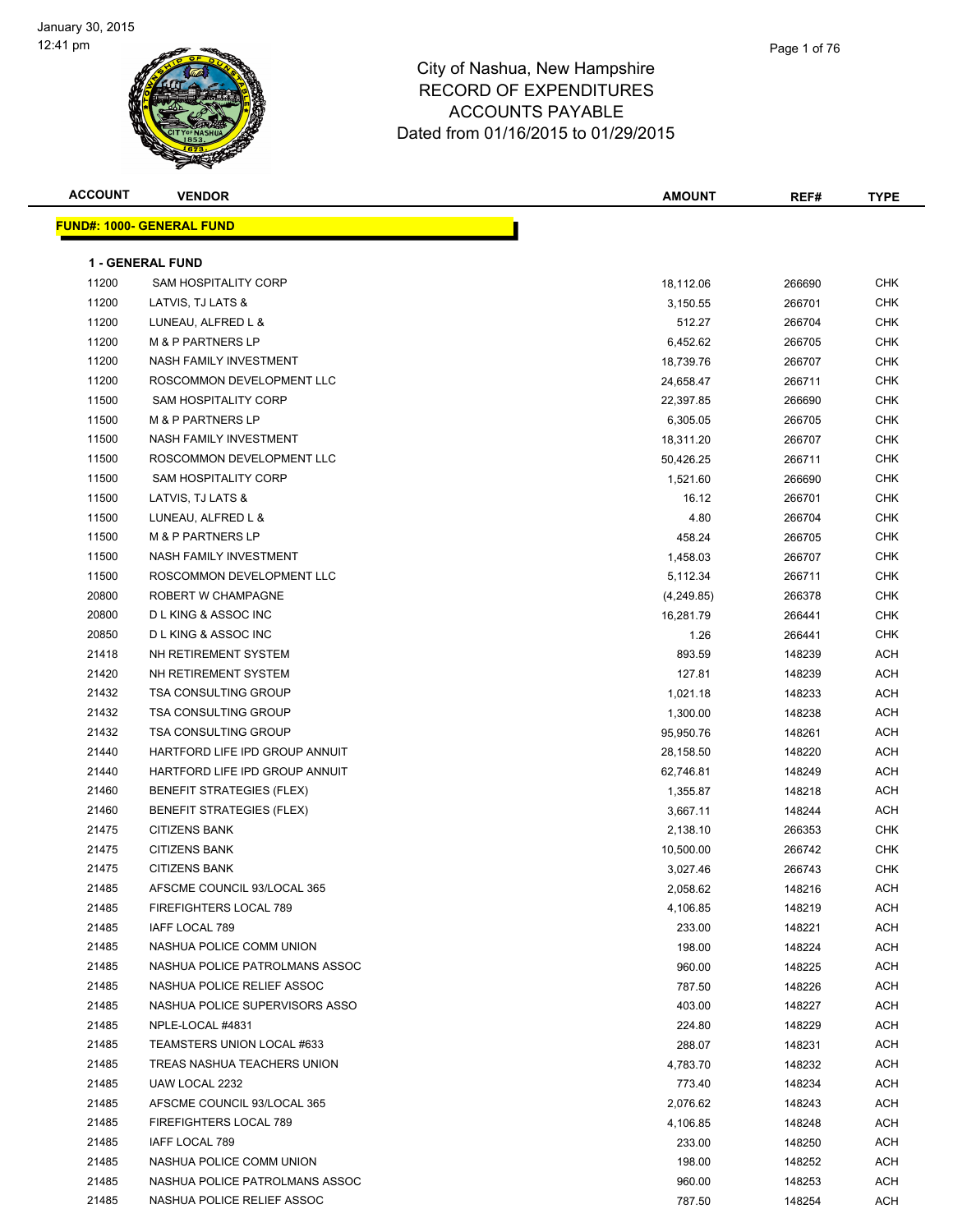

| oshire |  |  |  |
|--------|--|--|--|
| JRES   |  |  |  |
| ⊏      |  |  |  |

Page 2 of 76

| <b>ACCOUNT</b> | <b>VENDOR</b>                    | <b>AMOUNT</b> | REF#   | <b>TYPE</b> |
|----------------|----------------------------------|---------------|--------|-------------|
|                | <b>FUND#: 1000- GENERAL FUND</b> |               |        |             |
|                |                                  |               |        |             |
|                | <b>1 - GENERAL FUND</b>          |               |        |             |
| 21485          | NASHUA POLICE SUPERVISORS ASSO   | 403.00        | 148255 | <b>ACH</b>  |
| 21485          | NPLE-LOCAL #4831                 | 224.80        | 148257 | <b>ACH</b>  |
| 21485          | TEAMSTERS UNION LOCAL #633       | 288.07        | 148259 | <b>ACH</b>  |
| 21485          | TREAS NASHUA TEACHERS UNION      | 29,774.96     | 148260 | <b>ACH</b>  |
| 21485          | UAW LOCAL 2232                   | 767.34        | 148262 | <b>ACH</b>  |
| 21485          | AMERICAN FEDERATION OF TEACHER   | 14.00         | 266354 | <b>CHK</b>  |
| 21485          | AMERICAN FEDERATION OF TEACHER   | 198.00        | 266744 | <b>CHK</b>  |
| 21490          | UNITED WAY OF GREATER NASHUA     | 235.82        | 266365 | <b>CHK</b>  |
| 21490          | UNITED WAY OF GREATER NASHUA     | 623.76        | 266756 | <b>CHK</b>  |
| 21495          | <b>WAGE ASSIGNMENT</b>           | 318.00        | 148217 | <b>ACH</b>  |
| 21495          | <b>WAGE ASSIGNMENT</b>           | 175.00        | 148222 | <b>ACH</b>  |
| 21495          | <b>WAGE ASSIGNMENT</b>           | 275.00        | 148223 | <b>ACH</b>  |
| 21495          | <b>WAGE ASSIGNMENT</b>           | 259.00        | 148230 | <b>ACH</b>  |
| 21495          | <b>WAGE ASSIGNMENT</b>           | 275.00        | 148245 | <b>ACH</b>  |
| 21495          | <b>WAGE ASSIGNMENT</b>           | 594.00        | 148246 | <b>ACH</b>  |
| 21495          | <b>WAGE ASSIGNMENT</b>           | 175.00        | 148247 | <b>ACH</b>  |
| 21495          | <b>WAGE ASSIGNMENT</b>           | 318.00        | 148251 | <b>ACH</b>  |
| 21495          | <b>WAGE ASSIGNMENT</b>           | 259.00        | 148258 | <b>ACH</b>  |
| 21495          | <b>WAGE ASSIGNMENT</b>           | 1,329.25      | 266355 | CHK         |
| 21495          | <b>WAGE ASSIGNMENT</b>           | 1.15          | 266356 | CHK         |
| 21495          | <b>WAGE ASSIGNMENT</b>           | 52.21         | 266357 | <b>CHK</b>  |
| 21495          | <b>WAGE ASSIGNMENT</b>           | 85.93         | 266358 | CHK         |
| 21495          | <b>WAGE ASSIGNMENT</b>           | 104.00        | 266359 | CHK         |
| 21495          | <b>WAGE ASSIGNMENT</b>           | 1,488.05      | 266360 | <b>CHK</b>  |
| 21495          | <b>WAGE ASSIGNMENT</b>           | 11.54         | 266361 | <b>CHK</b>  |
| 21495          | <b>WAGE ASSIGNMENT</b>           | 11.54         | 266362 | <b>CHK</b>  |
| 21495          | <b>WAGE ASSIGNMENT</b>           | 237.00        | 266363 | <b>CHK</b>  |
| 21495          | <b>WAGE ASSIGNMENT</b>           | 25.00         | 266364 | <b>CHK</b>  |
| 21495          | <b>WAGE ASSIGNMENT</b>           | 84.91         | 266366 | <b>CHK</b>  |
| 21495          | <b>WAGE ASSIGNMENT</b>           | 1,329.25      | 266745 | <b>CHK</b>  |
| 21495          | <b>WAGE ASSIGNMENT</b>           | 1.15          | 266746 | <b>CHK</b>  |
| 21495          | WAGE ASSIGNMENT                  | 50.70         | 266747 | <b>CHK</b>  |
| 21495          | <b>WAGE ASSIGNMENT</b>           | 101.14        | 266748 | CHK         |
| 21495          | <b>WAGE ASSIGNMENT</b>           | 104.00        | 266749 | <b>CHK</b>  |
| 21495          | <b>WAGE ASSIGNMENT</b>           | 1,467.35      | 266750 | <b>CHK</b>  |
| 21495          | <b>WAGE ASSIGNMENT</b>           | 11.54         | 266751 | <b>CHK</b>  |
| 21495          | <b>WAGE ASSIGNMENT</b>           | 11.54         | 266752 | <b>CHK</b>  |
| 21495          | <b>WAGE ASSIGNMENT</b>           | 205.18        | 266753 | <b>CHK</b>  |
| 21495          | <b>WAGE ASSIGNMENT</b>           | 237.00        | 266754 | <b>CHK</b>  |
| 21495          | <b>WAGE ASSIGNMENT</b>           | 75.00         | 266755 | <b>CHK</b>  |
| 21495          | <b>WAGE ASSIGNMENT</b>           | 282.20        | 266757 | <b>CHK</b>  |
| 21495          | <b>WAGE ASSIGNMENT</b>           | 173.80        | 266758 | <b>CHK</b>  |
| 21538          | NASHUA TEACHERS UNION            | 100.32        | 148228 | <b>ACH</b>  |
| 21538          | NASHUA TEACHERS UNION            | 4,225.83      | 148256 | ACH         |
| 21921          | STATE OF NH-MV                   | 11,655.78     | 148213 | <b>ACH</b>  |
| 21921          | STATE OF NH-MV                   | 14,810.74     | 148214 | <b>ACH</b>  |
| 21921          | STATE OF NH-MV                   | 19,320.68     | 148215 | ACH         |
| 21921          | STATE OF NH-MV                   | 20,607.42     | 148235 | <b>ACH</b>  |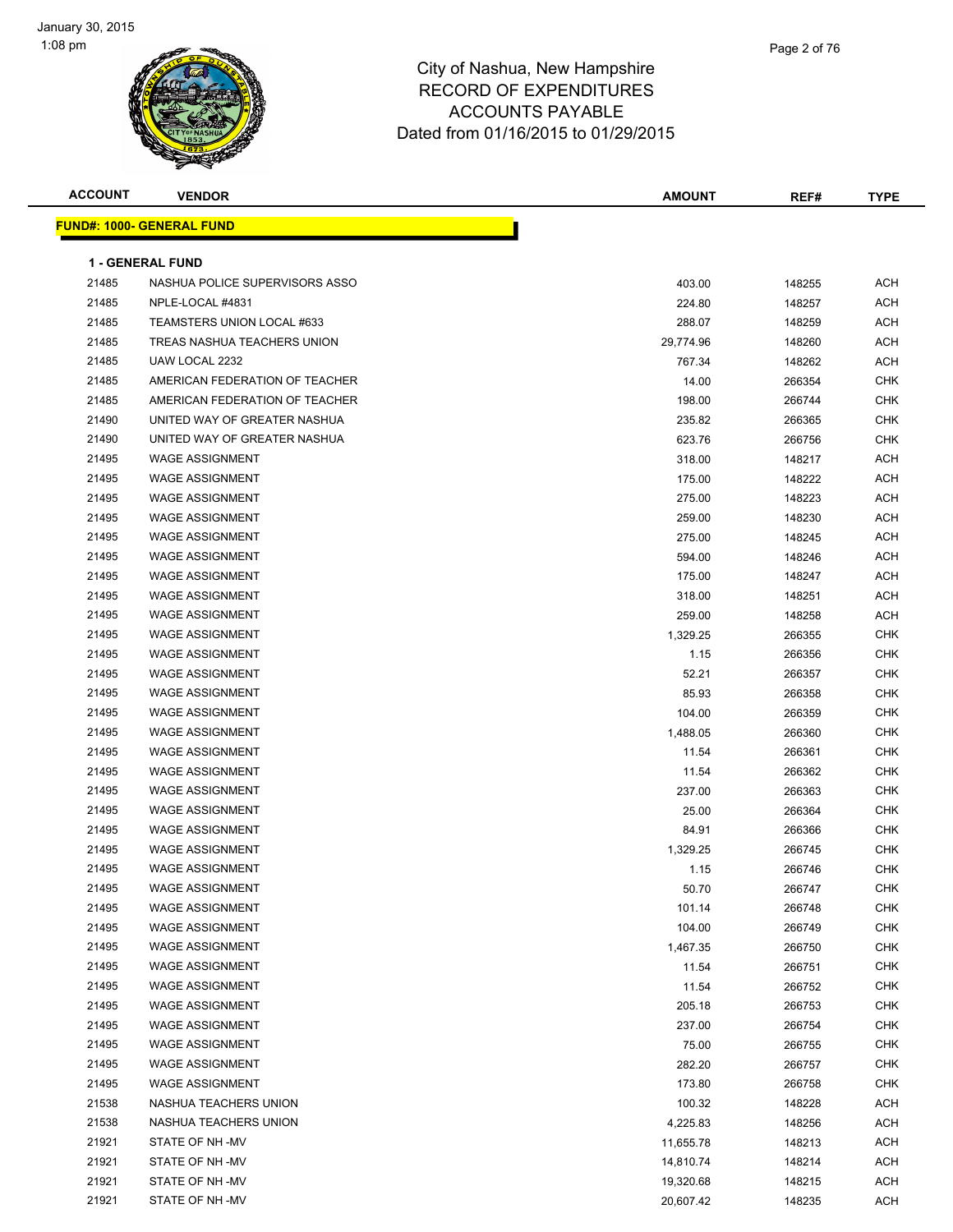| <b>ACCOUNT</b>     | <b>VENDOR</b>                      | <b>AMOUNT</b> | REF#   | <b>TYPE</b> |
|--------------------|------------------------------------|---------------|--------|-------------|
|                    | <b>FUND#: 1000- GENERAL FUND</b>   |               |        |             |
|                    | <b>1 - GENERAL FUND</b>            |               |        |             |
| 21921              | STATE OF NH-MV                     | 12,053.12     | 148240 | <b>ACH</b>  |
| 21921              | STATE OF NH-MV                     | 17,245.52     | 148241 | <b>ACH</b>  |
| 21921              | STATE OF NH-MV                     | 26,524.39     | 148242 | <b>ACH</b>  |
| 21921              | STATE OF NH-MV                     | 22,759.48     | 148263 | <b>ACH</b>  |
| 21922              | STATE OF NH DEPT OF SAFETY         | 16.50         | 266401 | <b>CHK</b>  |
|                    | <b>TOTAL 1 - GENERAL FUND</b>      | \$615,714.47  |        |             |
| <b>101 - MAYOR</b> |                                    |               |        |             |
| 54421              | CONWAY OFFICE SOLUTIONS            | 90.00         | 266438 | CHK         |
|                    | <b>TOTAL 101 - MAYOR</b>           | \$90.00       |        |             |
|                    | <b>102 - BOARD OF ALDERMEN</b>     |               |        |             |
| 54421              | CONWAY OFFICE SOLUTIONS            | 154.00        | 266438 | <b>CHK</b>  |
| 61100              | WB MASON CO INC                    | 28.99         | 266550 | <b>CHK</b>  |
|                    |                                    |               |        |             |
|                    | TOTAL 102 - BOARD OF ALDERMEN      | \$182.99      |        |             |
| <b>103 - LEGAL</b> |                                    |               |        |             |
| 54421              | CONWAY OFFICE SOLUTIONS            | 90.00         | 266438 | <b>CHK</b>  |
| 61100              | WB MASON CO INC                    | 753.96        | 266917 | <b>CHK</b>  |
| 61807              | <b>WEST PAYMENT CENTER</b>         | 165.50        | 266417 | <b>CHK</b>  |
|                    | <b>TOTAL 103 - LEGAL</b>           | \$1,009.46    |        |             |
|                    | 107 - CITY CLERK                   |               |        |             |
| 54421              | CONWAY OFFICE SOLUTIONS            | 275.00        | 266438 | <b>CHK</b>  |
| 55600              | SIGNATURE MARKETING LLC            | 520.00        | 266523 | <b>CHK</b>  |
| 61100              | UNIVERSITY PRODUCTS INC            | 165.25        | 266545 | CHK         |
|                    | <b>TOTAL 107 - CITY CLERK</b>      | \$960.25      |        |             |
|                    | <b>111 - HUMAN RESOURCES</b>       |               |        |             |
| 54421              | CONWAY OFFICE SOLUTIONS            | 126.00        | 266438 | <b>CHK</b>  |
| 55425              | <b>EMMANUEL GRILLAKIS</b>          | 25.00         | 266446 | <b>CHK</b>  |
| 55425              | <b>CBCINNOVIS INC</b>              | 110.15        | 266774 | <b>CHK</b>  |
| 55425              | <b>MORIAH FERGUSON</b>             | 40.00         | 266846 | <b>CHK</b>  |
| 55425              | <b>HEALTH STOP INC</b>             | 94.00         | 266853 | <b>CHK</b>  |
| 55425              | <b>JOSEPH MACKOUL</b>              | 25.00         | 266868 | <b>CHK</b>  |
| 61100              | WB MASON CO INC                    | 43.56         | 266917 | <b>CHK</b>  |
|                    | <b>TOTAL 111 - HUMAN RESOURCES</b> | \$463.71      |        |             |
|                    | <b>120 - TELECOMMUNICATIONS</b>    |               |        |             |
| 55100              | <b>CALE AMERICA</b>                | 840.00        | 266430 | <b>CHK</b>  |
| 55109              | AMERICAN TELECOM SERVICES LLC      | 5,607.48      | 266422 | <b>CHK</b>  |

55109 BAYRING COMMUNICATIONS 2,164.38 266773 CHK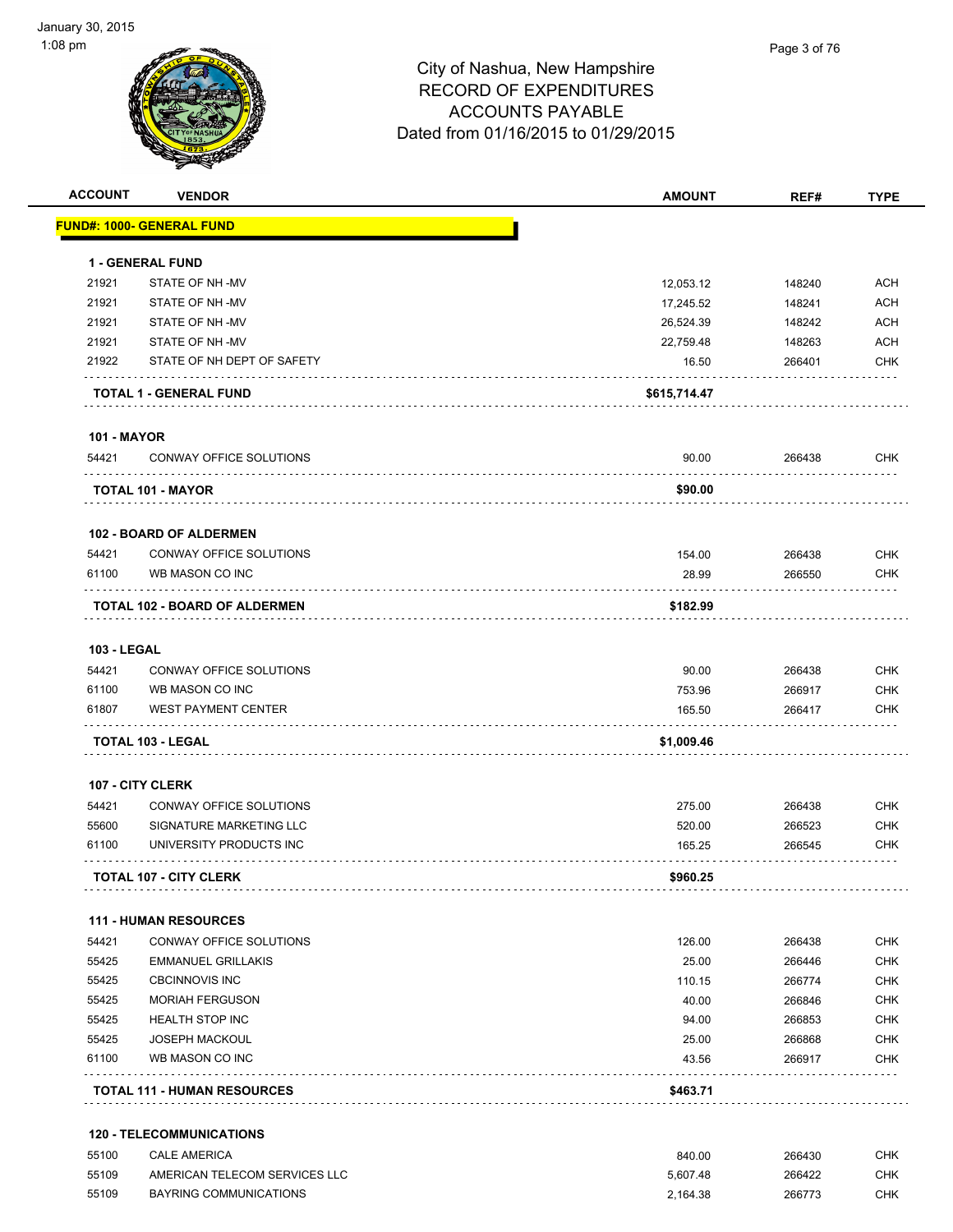| <b>ACCOUNT</b> | <b>VENDOR</b>                                             | <b>AMOUNT</b> | REF#   | <b>TYPE</b> |
|----------------|-----------------------------------------------------------|---------------|--------|-------------|
|                | <u> FUND#: 1000- GENERAL FUND</u>                         |               |        |             |
|                | <b>120 - TELECOMMUNICATIONS</b>                           |               |        |             |
| 55109          | PAETEC COMMUNICATIONS INC                                 | 691.76        | 266786 | <b>CHK</b>  |
| 55109          | PAETEC COMMUNICATIONS INC                                 | 2,053.28      | 266787 | <b>CHK</b>  |
| 55118          | VERIZON WIRELESS-342053899-000                            | 904.25        | 266416 | <b>CHK</b>  |
|                | <b>TOTAL 120 - TELECOMMUNICATIONS</b>                     | \$12,261.15   |        |             |
|                | <b>122 - INFORMATION TECHNOLOGY</b>                       |               |        |             |
| 54414          | INTERWARE DEVELOPMENT CO INC                              | 1,080.00      | 266857 | <b>CHK</b>  |
| 55118          | AT & T MOBILITY                                           | 76.22         | 266771 | <b>CHK</b>  |
| 61100          | AMAZON                                                    | 86.27         | 266769 | <b>CHK</b>  |
| 61615          | CONWAY OFFICE SOLUTIONS                                   | 10,330.80     | 266438 | <b>CHK</b>  |
| 71221          | AMERICAN TELECOM SERVICES LLC                             | 380.00        | 266422 | <b>CHK</b>  |
| 71221          | <b>DELL MARKETING LP</b>                                  | 1,330.98      | 266442 | <b>CHK</b>  |
| 71221          | <b>AMAZON</b>                                             | 719.91        | 266769 | <b>CHK</b>  |
| 71228          | AMAZON                                                    | 999.99        | 266769 | CHK         |
|                | <b>TOTAL 122 - INFORMATION TECHNOLOGY</b>                 | \$15,004.17   |        |             |
|                |                                                           |               |        |             |
|                | <b>126 - FINANCIAL SERVICES</b>                           |               |        |             |
| 42200          | ADAM GILLINGHAM                                           | 68.00         | 266419 | <b>CHK</b>  |
| 42200          | <b>CHAMPION MOTORS</b>                                    | 27.00         | 266433 | <b>CHK</b>  |
| 42200          | <b>INFINITI OF NASHUA</b>                                 | 6.00          | 266463 | <b>CHK</b>  |
| 42200          | <b>CATHERINE NEWSOM</b>                                   | 15.00         | 266498 | <b>CHK</b>  |
| 42200          | <b>SUSAN KIMBALL</b>                                      | 299.20        | 266533 | <b>CHK</b>  |
| 42200          | <b>TYLER P DEARY</b>                                      | 35.00         | 266541 | <b>CHK</b>  |
| 42200          | UJJAVALA SHAH                                             | 57.00         | 266543 | <b>CHK</b>  |
| 54421          | CONWAY OFFICE SOLUTIONS                                   | 547.00        | 266438 | <b>CHK</b>  |
| 54450          | FORMAX - DIV BESCORP INC                                  | 1,904.00      | 266777 | <b>CHK</b>  |
| 54828          | US BANK EQUIPMENT FINANCE                                 | 96.71         | 266412 | <b>CHK</b>  |
| 54828          | US BANK EQUIPMENT FINANCE<br><b>TREASURER STATE OF NH</b> | 87.58         | 266413 | <b>CHK</b>  |
| 61807          |                                                           | 16.00         | 266792 | CHK         |
|                | <b>TOTAL 126 - FINANCIAL SERVICES</b>                     | \$3,158.49    |        |             |
|                | <b>129 - CITY BUILDINGS</b>                               |               |        |             |
| 54100          | PSNH-LARGE POWER                                          | 5,053.30      | 266398 | <b>CHK</b>  |
| 54114          | LIBERTY UTILITIES - NH                                    | 794.75        | 266389 | CHK         |
| 54114          | <b>DIRECT ENERGY BUSINESS</b>                             | 2,821.51      | 266835 | CHK         |
| 54228          | BAIN PEST CONTROL SERVICE INC                             | 150.00        | 266423 | CHK         |
| 54280          | KERRY FIRE PROTECTION INC                                 | 682.50        | 266475 | CHK         |
| 54280          | METRO GROUP INC                                           | 850.00        | 266488 | <b>CHK</b>  |
| 61428          | NEW ENGLAND PAPER & SUPPLY                                | 990.83        | 266497 | <b>CHK</b>  |
| 61428          | NEW ENGLAND PAPER & SUPPLY                                | 108.00        | 266882 | <b>CHK</b>  |
|                | <b>TOTAL 129 - CITY BUILDINGS</b>                         | \$11,450.89   |        |             |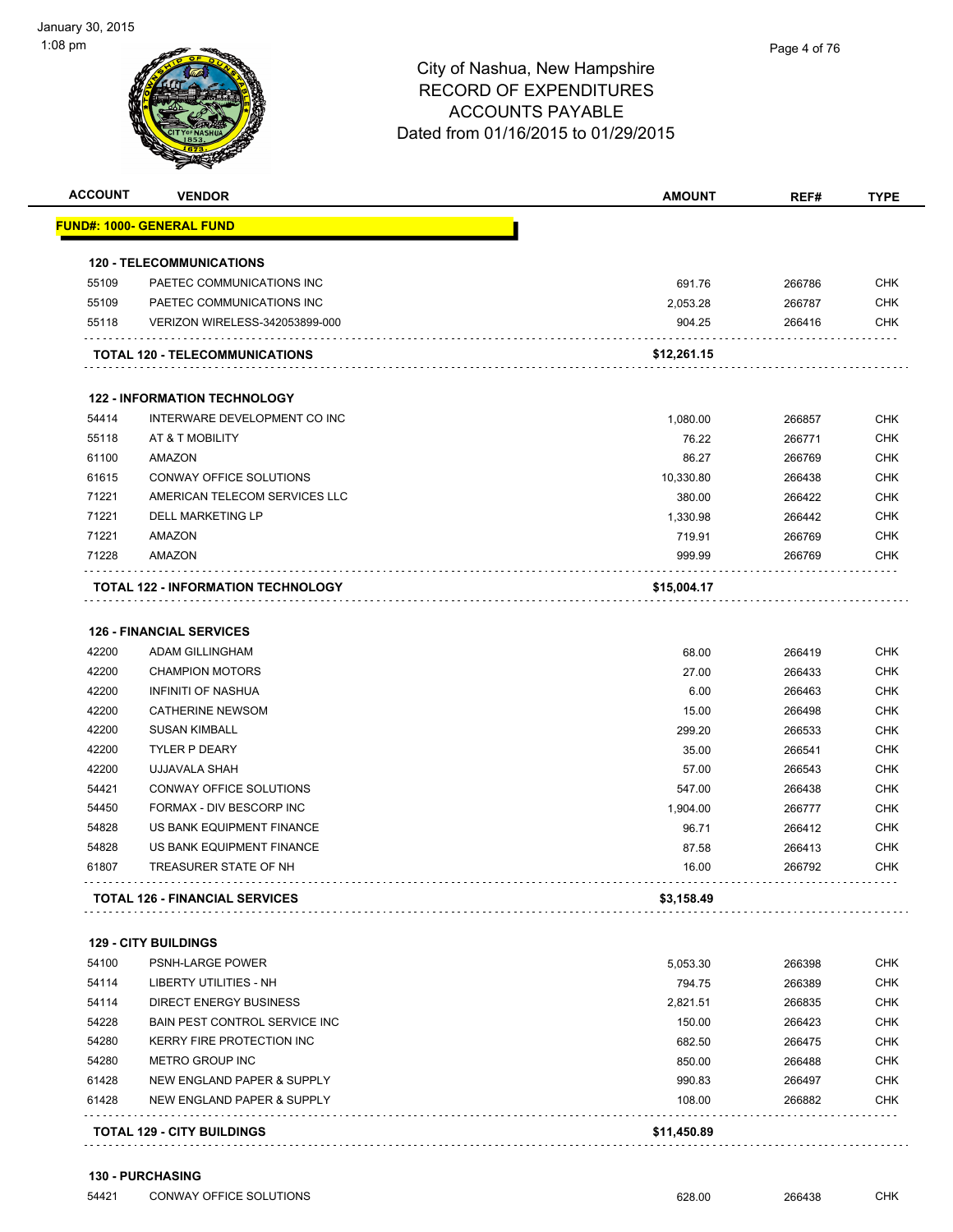| <b>ACCOUNT</b> | <b>VENDOR</b>                        | <b>AMOUNT</b>      | REF#             | <b>TYPE</b>                                                                                                                                                                 |
|----------------|--------------------------------------|--------------------|------------------|-----------------------------------------------------------------------------------------------------------------------------------------------------------------------------|
|                | <u> FUND#: 1000- GENERAL FUND</u>    |                    |                  |                                                                                                                                                                             |
|                | 130 - PURCHASING                     |                    |                  |                                                                                                                                                                             |
| 54421          | CONWAY OFFICE SOLUTIONS              | 1,590.00           | 266826           | <b>CHK</b>                                                                                                                                                                  |
| 54828          | US BANK EQUIPMENT FINANCE            | 228.86             | 266409           | <b>CHK</b>                                                                                                                                                                  |
| 55500          | THE TELEGRAPH                        | 1,481.60           | 266791           | <b>CHK</b>                                                                                                                                                                  |
|                | <b>TOTAL 130 - PURCHASING</b>        | \$3,928.46         |                  |                                                                                                                                                                             |
|                | <b>132 - ASSESSING</b>               |                    |                  |                                                                                                                                                                             |
| 54421          | CONWAY OFFICE SOLUTIONS              | 90.00              | 266438           | <b>CHK</b>                                                                                                                                                                  |
| 54828          | US BANK EQUIPMENT FINANCE            | 109.70             | 266414           | <b>CHK</b>                                                                                                                                                                  |
|                | <b>TOTAL 132 - ASSESSING</b>         | \$199.70           |                  |                                                                                                                                                                             |
|                | <b>142 - WOODLAWN CEMETERY</b>       |                    |                  |                                                                                                                                                                             |
| 54280          | <b>STATELINE IRRIGATION</b>          | 250.00             | 266530           | <b>CHK</b>                                                                                                                                                                  |
| 54487          | <b>STILL'S POWER EQUIPMENT</b>       | 39.77              | 266907           | <b>CHK</b>                                                                                                                                                                  |
| 54600          | MORIN ENGINE SERVICES LLC            | 133.45             | 266762           | <b>CHK</b>                                                                                                                                                                  |
| 55109          | PAETEC COMMUNICATIONS INC            | 9.10               | 266787           | <b>CHK</b>                                                                                                                                                                  |
| 55200          | <b>NHCA</b>                          | 60.00              | 266785           | <b>CHK</b>                                                                                                                                                                  |
| 61100          | WB MASON CO INC                      | 139.15             | 266917           | <b>CHK</b>                                                                                                                                                                  |
| 61300          | DENNIS K BURKE INC                   | 454.59             | 266832           | <b>CHK</b>                                                                                                                                                                  |
| 61499          | HOME DEPOT CREDIT SERVICE 3065       | 142.27             | 266458           | <b>CHK</b>                                                                                                                                                                  |
| 61499          | AMAZON                               | 55.65              | 266769           | <b>CHK</b>                                                                                                                                                                  |
| 61499          | HOME DEPOT CREDIT SERVICE 3065       | (47.35)            | 266854           | <b>CHK</b>                                                                                                                                                                  |
|                | TOTAL 142 - WOODLAWN CEMETERY        | \$1,236.63         |                  |                                                                                                                                                                             |
|                | <b>144 - EDGEWOOD CEMETERY</b>       |                    |                  |                                                                                                                                                                             |
| 54107          | SHATTUCK MALONE OIL CO               | 846.86             | 266400           | <b>CHK</b>                                                                                                                                                                  |
| 54141          | PENNICHUCK WATER WORKS INC           | 158.97             | 266788           | <b>CHK</b>                                                                                                                                                                  |
| 55200          | <b>NHCA</b>                          | 90.00              | 266785           | <b>CHK</b>                                                                                                                                                                  |
|                |                                      |                    |                  |                                                                                                                                                                             |
| 61549          | <b>STOKES SEEDS INC</b>              | 252.74             | 266531           |                                                                                                                                                                             |
|                | <b>TOTAL 144 - EDGEWOOD CEMETERY</b> | \$1,348.57         |                  |                                                                                                                                                                             |
| 150 - POLICE   |                                      |                    |                  |                                                                                                                                                                             |
| 52800          | <b>JOHN CINELLI</b>                  | 480.00             | 266367           |                                                                                                                                                                             |
| 54100          | <b>PSNH</b>                          | 126.24             | 266397           |                                                                                                                                                                             |
| 54114          | LIBERTY UTILITIES - NH               | 53.94              | 266778           |                                                                                                                                                                             |
| 54114          | LIBERTY UTILITIES - NH               | 83.77              | 266782           |                                                                                                                                                                             |
| 54114          | <b>DIRECT ENERGY BUSINESS</b>        |                    |                  |                                                                                                                                                                             |
| 54141          | PENNICHUCK WATER WORKS INC           | 2,036.03<br>491.77 | 266835<br>266396 |                                                                                                                                                                             |
| 54141          | PENNICHUCK WATER WORKS INC           | 23.80              | 266788           |                                                                                                                                                                             |
| 54280          | DUST-AWAY                            | 738.35             | 266445           |                                                                                                                                                                             |
| 54280          | HOME DEPOT CREDIT SERVICE 3073       | 73.31              | 266459           |                                                                                                                                                                             |
| 54280          | LOWE'S - 3502                        | 27.71              | 266480           |                                                                                                                                                                             |
| 54280          | <b>B &amp; S LOCKSMITHS INC</b>      | 12.00              | 266808           |                                                                                                                                                                             |
| 54280          | FIMBEL PAUNET CORP                   | 1,395.00           | 266847           | CHK<br><b>CHK</b><br><b>CHK</b><br><b>CHK</b><br><b>CHK</b><br><b>CHK</b><br><b>CHK</b><br><b>CHK</b><br><b>CHK</b><br><b>CHK</b><br><b>CHK</b><br><b>CHK</b><br><b>CHK</b> |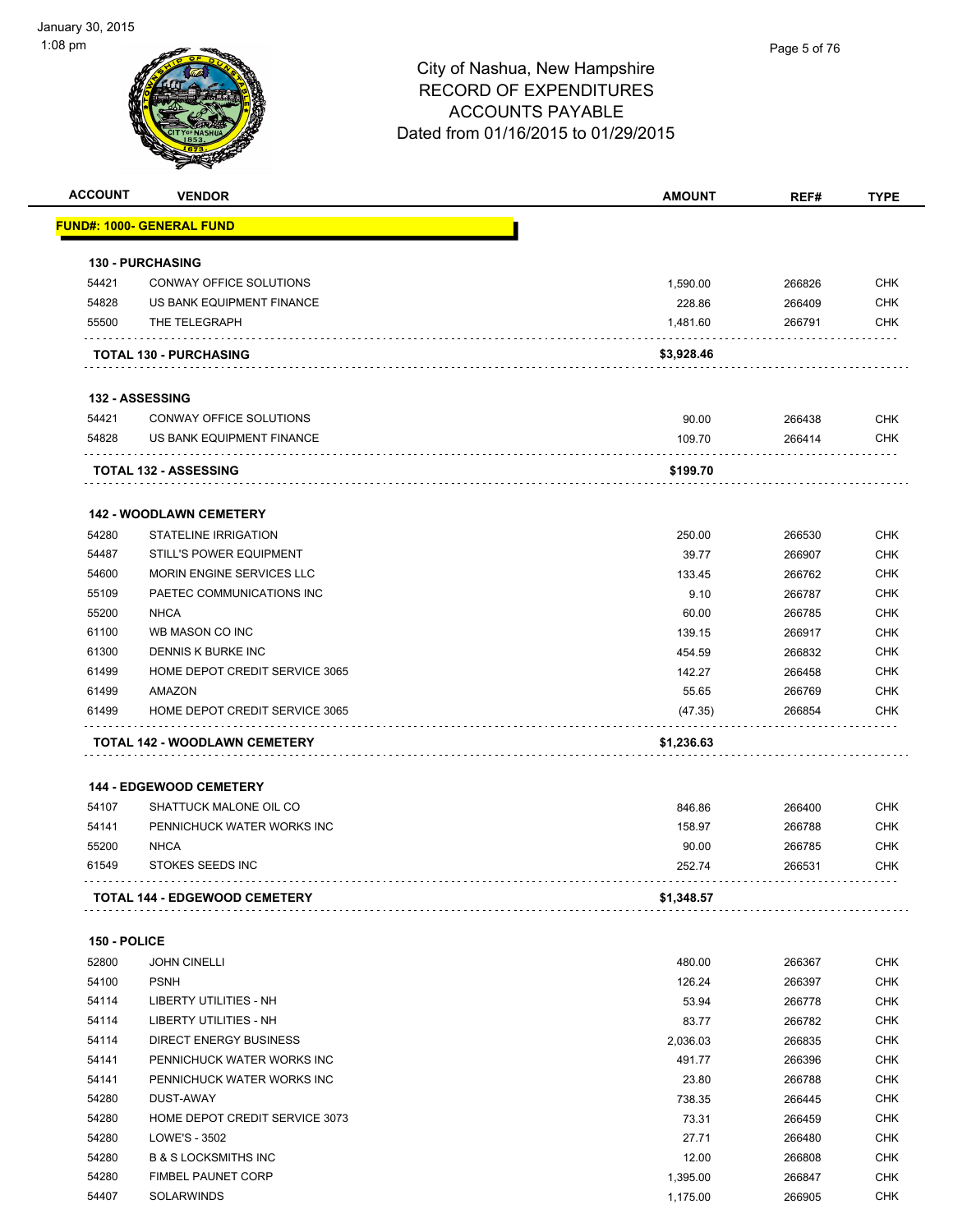

| <b>ACCOUNT</b> | <b>VENDOR</b>                        | <b>AMOUNT</b> | REF#   | <b>TYPE</b> |
|----------------|--------------------------------------|---------------|--------|-------------|
|                | <u> FUND#: 1000- GENERAL FUND</u>    |               |        |             |
|                |                                      |               |        |             |
| 150 - POLICE   |                                      |               |        |             |
| 54421          | CONWAY OFFICE SOLUTIONS              | 1,462.00      | 266438 | <b>CHK</b>  |
| 54487          | TREASURER STATE OF NH                | 90.00         | 266406 | <b>CHK</b>  |
| 54487          | <b>SEARS COMMERCIAL ONE</b>          | 218.47        | 266789 | CHK         |
| 54487          | AMERICAN TANK MANAGEMENT INC         | 420.00        | 266802 | CHK         |
| 54487          | MCINTIRE BUSINESS PRODUCTS INC.      | 359.00        | 266871 | CHK         |
| 54849          | COMCAST CABLE COMMUNICATIONS I       | 200.00        | 266383 | CHK         |
| 55109          | PAETEC COMMUNICATIONS INC            | 183.49        | 266786 | CHK         |
| 55307          | <b>IAN DAY-LEWIS</b>                 | 46.00         | 266369 | <b>CHK</b>  |
| 55307          | <b>KEVIN DELANEY</b>                 | 46.00         | 266370 | CHK         |
| 55307          | ROBERT LACERDA                       | 44.80         | 266374 | <b>CHK</b>  |
| 55307          | <b>CHRISTOPHER MURPHY</b>            | 46.00         | 266376 | CHK         |
| 55307          | <b>RICHARD SPRANKLE</b>              | 46.00         | 266380 | CHK         |
| 55400          | ROGER WILLIAMS UNIVERSITY            | 6,400.00      | 266399 | CHK         |
| 55607          | UNITED PARCEL SERVICE                | 21.29         | 266794 | CHK         |
| 55699          | <b>CINTAS DOCUMENT MANAGEMENT</b>    | 60.00         | 266436 | CHK         |
| 61100          | WB MASON CO INC                      | 1,376.47      | 266550 | CHK         |
| 61100          | <b>PITNEY BOWES</b>                  | 65.44         | 266890 | CHK         |
| 61100          | WB MASON CO INC                      | 1,140.91      | 266917 | CHK         |
| 61107          | <b>BEN'S UNIFORMS</b>                | 1,568.99      | 266427 | CHK         |
| 61107          | <b>GEORGE'S APPAREL</b>              | 289.00        | 266450 | CHK         |
| 61107          | RILEYS SPORT SHOP INC                | 304.48        | 266517 | CHK         |
| 61107          | ALECS SHOE STORE INC                 | 1,600.62      | 266801 | CHK         |
| 61107          | <b>BEN'S UNIFORMS</b>                | 1,810.00      | 266813 | CHK         |
| 61110          | <b>BEN'S UNIFORMS</b>                | 12,068.00     | 266813 | CHK         |
| 61110          | <b>LCEO LLC</b>                      | 135.00        | 266864 | <b>CHK</b>  |
| 61110          | RILEYS SPORT SHOP INC                | 5,000.00      | 266897 | CHK         |
| 61121          | RILEYS SPORT SHOP INC                | 1,222.50      | 266517 | <b>CHK</b>  |
| 61121          | NORTHEAST TACTICAL INC               | 119.25        | 266884 | CHK         |
| 61121          | RILEYS SPORT SHOP INC                | 953.00        | 266897 | <b>CHK</b>  |
| 61185          | NAT'L LAW ENFORCEMENT SUPPLY         | 69.08         | 266496 | CHK         |
| 61185          | NAT'L LAW ENFORCEMENT SUPPLY         | 377.16        | 266881 | CHK         |
| 61299          | ATLANTIC TACTICAL INC                | 202.46        | 266806 | <b>CHK</b>  |
| 61428          | <b>CENTRAL PAPER PRODUCTS CO</b>     | 493.81        | 266431 | CHK         |
| 61428          | LOWE'S - 3502                        | 41.00         | 266480 | CHK         |
| 61650          | WB MASON CO INC                      | 460.40        | 266550 | CHK         |
| 61650          | WB MASON CO INC                      | 63.10         | 266917 | <b>CHK</b>  |
| 61705          | <b>GOODYEAR TIRE &amp; RUBBER CO</b> | 268.38        | 266452 | <b>CHK</b>  |
| 61799          | <b>BEST FORD</b>                     | 453.35        | 266428 | <b>CHK</b>  |
| 61799          | DEPENDABLE LOCK SERVICE INC          | 25.00         | 266444 | <b>CHK</b>  |
| 61799          | NORTHERN FOREIGN CAR PARTS INC       | 424.95        | 266500 | <b>CHK</b>  |
| 61799          | <b>EASTERN SPECIALTY PRODUCTS</b>    | 331.80        | 266840 | <b>CHK</b>  |
| 61799          | NORTHERN FOREIGN CAR PARTS INC       | 624.23        | 266885 | <b>CHK</b>  |
| 61807          | DRIVERS LICENSE GUIDE CO             | 29.95         | 266384 | <b>CHK</b>  |
| 61907          | SAM'S CLUB DIRECT-0860               | 175.44        | 266519 | CHK         |
| 71025          | LOWE'S - 3502                        | 27.05         | 266480 | CHK         |
| 71228          | RADIO IP                             | 6,500.00      | 266895 | CHK         |
| 71400          | AQUATIC SPECIALTIES LLC              | 384.75        | 266804 | CHK         |
| 71400          | LIFEGUARD SYSTEMS INC                | 97.00         | 266866 | CHK         |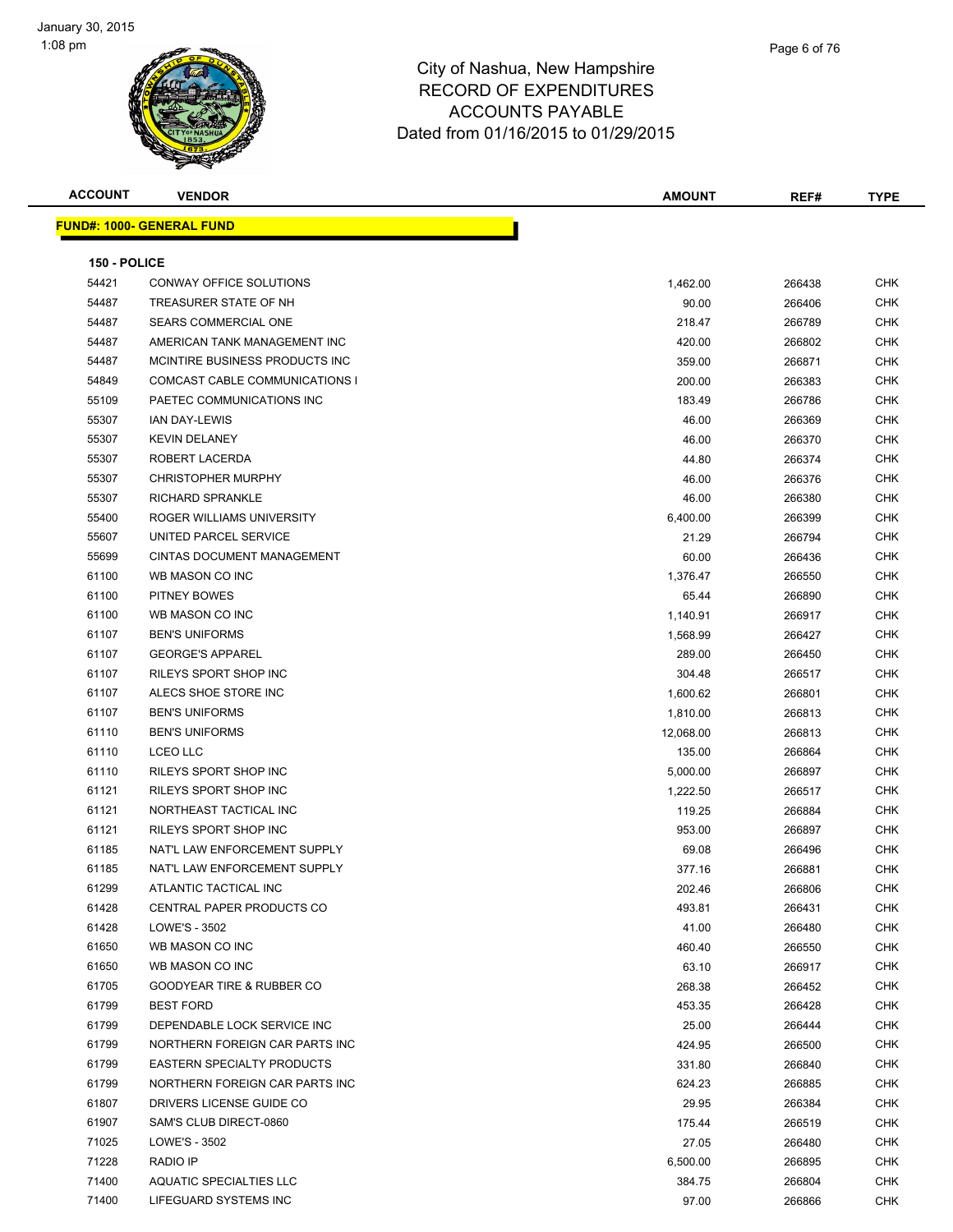

| <b>ACCOUNT</b>    | <b>VENDOR</b>                     | <b>AMOUNT</b> | REF#   | <b>TYPE</b> |
|-------------------|-----------------------------------|---------------|--------|-------------|
|                   | <u> FUND#: 1000- GENERAL FUND</u> |               |        |             |
| 150 - POLICE      |                                   |               |        |             |
| 71400             | RILEYS SPORT SHOP INC             | 300.00        | 266897 | <b>CHK</b>  |
| 71407             | RILEYS SPORT SHOP INC             | 35.00         | 266897 | <b>CHK</b>  |
|                   | <b>TOTAL 150 - POLICE</b>         | \$55,397.54   |        |             |
|                   |                                   |               |        |             |
| <b>152 - FIRE</b> |                                   |               |        |             |
| 52800             | <b>SCOTT CARRIGAN</b>             | 1,383.00      | 266522 | <b>CHK</b>  |
| 54114             | LIBERTY UTILITIES - NH            | 300.61        | 266388 | <b>CHK</b>  |
| 54114             | LIBERTY UTILITIES - NH            | 764.81        | 266390 | <b>CHK</b>  |
| 54114             | <b>DIRECT ENERGY BUSINESS</b>     | 3,532.44      | 266835 | <b>CHK</b>  |
| 54141             | PENNICHUCK WATER WORKS INC        | 274.17        | 266396 | <b>CHK</b>  |
| 54141             | PENNICHUCK WATER WORKS INC        | 479.43        | 266788 | <b>CHK</b>  |
| 54280             | NH SAFE & LOCK CO INC             | 148.00        | 266499 | <b>CHK</b>  |
| 54280             | AE MECHANICAL INC                 | 979.50        | 266799 | <b>CHK</b>  |
| 54421             | CONWAY OFFICE SOLUTIONS           | 808.50        | 266438 | <b>CHK</b>  |
| 54487             | COMPUTER HUT dba IT INSIDERS      | 2,229.95      | 266824 | <b>CHK</b>  |
| 54600             | <b>BELLETETES INC</b>             | 25.63         | 266426 | <b>CHK</b>  |
| 54600             | SANEL AUTO PARTS CO               | 246.58        | 266520 | <b>CHK</b>  |
| 54600             | <b>TOWNSEND FORD</b>              | 342.98        | 266537 | <b>CHK</b>  |
| 54600             | SANEL AUTO PARTS CO               | 121.29        | 266899 | <b>CHK</b>  |
| 54600             | YANKEE TRUCK LLC                  | 101.72        | 266918 | <b>CHK</b>  |
| 55118             | PAETEC COMMUNICATIONS INC         | 10.69         | 266787 | <b>CHK</b>  |
| 55400             | <b>FCAM</b>                       | 300.00        | 266387 | <b>CHK</b>  |
| 55421             | NATIONAL REGISTRY OF EMTS         | 810.00        | 266763 | <b>CHK</b>  |
| 55421             | NATIONAL REGISTRY OF EMTS         | 165.00        | 266764 | <b>CHK</b>  |
| 55607             | PETTY CASH                        | 5.95          | 266765 | <b>CHK</b>  |
| 55699             | TRUE BLUE CLEANERS                | 105.56        | 266538 | <b>CHK</b>  |
| 55699             | <b>TRUE BLUE CLEANERS</b>         | 105.56        | 266539 | <b>CHK</b>  |
|                   |                                   |               |        | <b>CHK</b>  |
| 55699<br>55699    | TRUE BLUE CLEANERS                | 52.78         | 266909 |             |
|                   | TRUE BLUE CLEANERS                | 52.78         | 266910 | <b>CHK</b>  |
| 61100             | WB MASON CO INC                   | 331.43        | 266917 | <b>CHK</b>  |
| 61107             | ALECS SHOE STORE INC              | 480.00        | 266420 | <b>CHK</b>  |
| 61135             | WB MASON CO INC                   | 1,293.12      | 266550 | <b>CHK</b>  |
| 61166             | ARCSOURCE INC                     | 144.00        | 266805 | <b>CHK</b>  |
| 61307             | YANKEE TRUCK LLC                  | 37.59         | 266918 | <b>CHK</b>  |
| 61428             | NEW ENGLAND PAPER & SUPPLY        | 1,194.57      | 266497 | <b>CHK</b>  |
| 61428             | NEW ENGLAND PAPER & SUPPLY        | 389.69        | 266882 | <b>CHK</b>  |
| 61499             | M & M ELECTRICAL SUPPLY CO INC    | 126.66        | 266481 | <b>CHK</b>  |
| 61499             | PINE MOTOR PARTS                  | 123.45        | 266508 | <b>CHK</b>  |
| 61499             | HOME DEPOT CREDIT SERVICE 3065    | 26.97         | 266854 | <b>CHK</b>  |
| 61699             | M & M ELECTRICAL SUPPLY CO INC    | 233.15        | 266481 | <b>CHK</b>  |
| 61699             | <b>BATTERIES PLUS</b>             | 25.99         | 266811 | <b>CHK</b>  |
| 61799             | JACK YOUNG CO INC                 | 139.53        | 266468 | <b>CHK</b>  |
| 61799             | MACMULKIN CHEVROLET INC           | 200.00        | 266482 | <b>CHK</b>  |
| 61799             | MINUTEMAN TRUCKS INC              | 246.33        | 266492 | <b>CHK</b>  |
| 61799             | SANEL AUTO PARTS CO               | 51.26         | 266520 | <b>CHK</b>  |
| 61799             | YANKEE TRUCK LLC                  | 127.54        | 266554 | <b>CHK</b>  |
| 61799             | PETTY CASH                        | 19.80         | 266765 | <b>CHK</b>  |
|                   |                                   |               |        |             |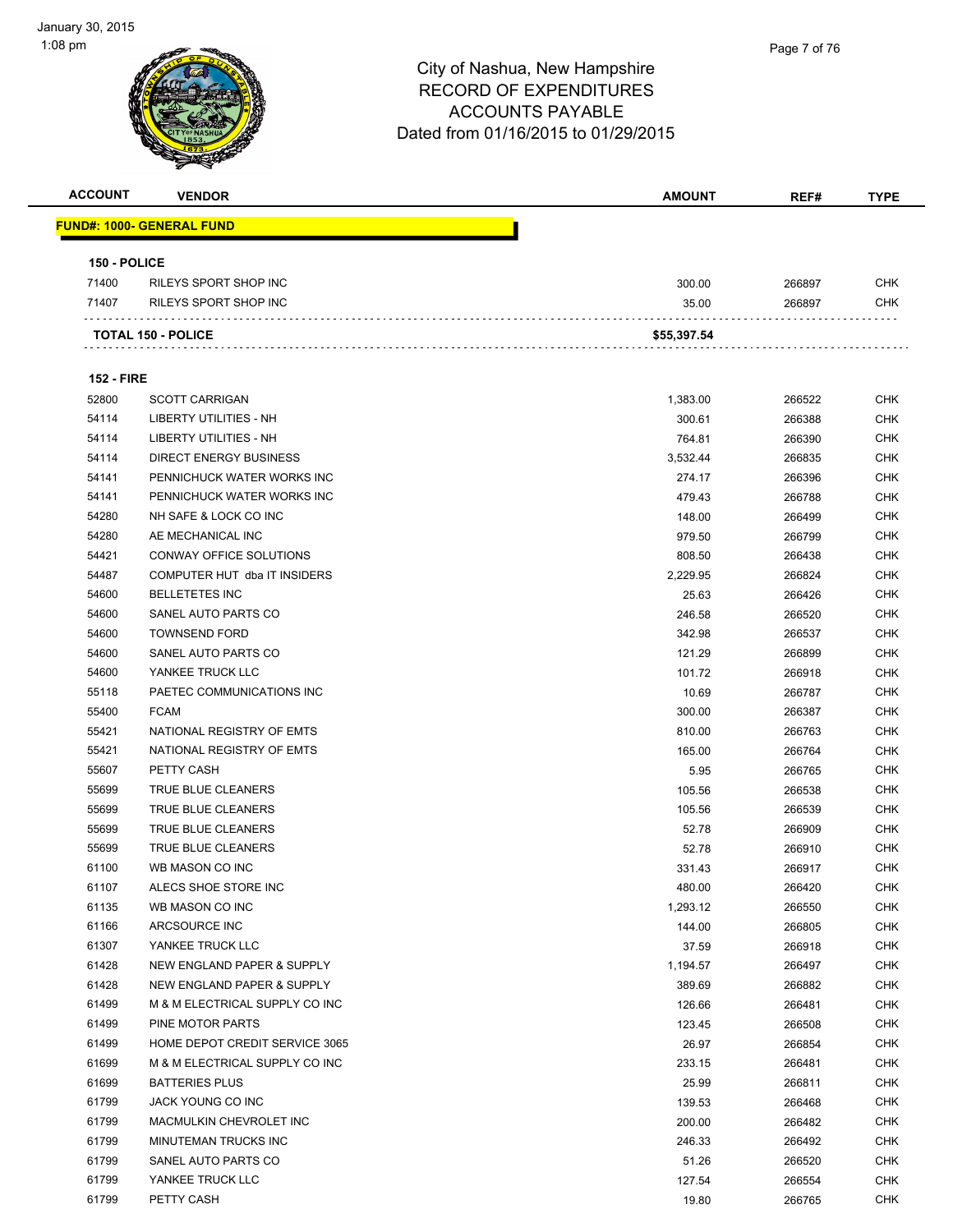| <b>ACCOUNT</b>    | <b>VENDOR</b>                               | <b>AMOUNT</b> | REF#   | <b>TYPE</b> |
|-------------------|---------------------------------------------|---------------|--------|-------------|
|                   | <u> FUND#: 1000- GENERAL FUND</u>           |               |        |             |
| <b>152 - FIRE</b> |                                             |               |        |             |
| 61799             | <b>BEARDS AUTO &amp; TRUCK REPAIR</b>       | 120.00        | 266812 | <b>CHK</b>  |
| 61799             | CHELMSFORD AUTO ELECTRIC                    | 298.95        | 266818 | <b>CHK</b>  |
| 61799             | MINUTEMAN TRUCKS INC                        | 379.64        | 266875 | <b>CHK</b>  |
| 61910             | PETTY CASH                                  | 80.17         | 266765 | <b>CHK</b>  |
| 71025             | <b>CHEMSEARCHFE</b>                         | 906.63        | 266819 | <b>CHK</b>  |
| 71400             | FIRE TECH & SAFETY OF NEW ENGL              | 330.00        | 266448 | <b>CHK</b>  |
| 71432             | FIRE TECH & SAFETY OF NEW ENGL              | 500.00        | 266448 | <b>CHK</b>  |
|                   | <b>TOTAL 152 - FIRE</b>                     | \$21,153.40   |        |             |
|                   | <b>153 - BUILDING INSPECTION</b>            |               |        |             |
| 55421             | <b>NHBOA</b>                                | 920.00        | 266395 | <b>CHK</b>  |
| 61299             | WB MASON CO INC                             | 6.38          | 266917 | <b>CHK</b>  |
| 71999             | WB MASON CO INC                             | 42.99         | 266917 | <b>CHK</b>  |
|                   | <b>TOTAL 153 - BUILDING INSPECTION</b>      | \$969.37      |        |             |
|                   |                                             |               |        |             |
|                   | <b>155 - CODE ENFORCEMENT</b>               |               |        |             |
| 55307             | <b>KYLE METCALF</b>                         | 298.12        | 266761 | <b>CHK</b>  |
| 55307             | <b>ROBERT SOUSA</b>                         | 249.88        | 266767 | <b>CHK</b>  |
| 55421             | ROBERT SOUSA                                | 363.20        | 266379 | <b>CHK</b>  |
| 55421             | <b>EDUCODE REGISTAR</b>                     | 600.00        | 266385 | <b>CHK</b>  |
| 71900             | WB MASON CO INC                             | 50.91         | 266917 | <b>CHK</b>  |
|                   | <b>TOTAL 155 - CODE ENFORCEMENT</b>         | \$1,562.11    |        |             |
|                   | <b>156 - EMERGENCY MANAGEMENT</b>           |               |        |             |
| 68325             | FIRST TRANSIT INC                           | 200.35        | 266848 | CHK         |
|                   | TOTAL 156 - EMERGENCY MANAGEMENT            | \$200.35      |        |             |
|                   | <b>157 - CITYWIDE COMMUNICATIONS</b>        |               |        |             |
| 54100             | <b>PSNH</b>                                 | 311.69        | 266397 | <b>CHK</b>  |
| 54435             | MOTOROLA SOLUTIONS INC                      | 6,000.00      | 266391 | <b>CHK</b>  |
| 55200             | <b>MTUG</b>                                 | 185.00        | 266392 | <b>CHK</b>  |
| 71207             | MOTOROLA SOLUTIONS INC                      | 1.511.08      | 266391 | <b>CHK</b>  |
|                   | <b>TOTAL 157 - CITYWIDE COMMUNICATIONS</b>  | \$8,007.77    |        |             |
|                   |                                             |               |        |             |
|                   | <b>159 - OTHER PUBLIC SAFETY</b>            |               |        |             |
| 54835             | PENNICHUCK WATER WORKS INC                  | 216,524.97    | 266396 | <b>CHK</b>  |
|                   | <b>TOTAL 159 - OTHER PUBLIC SAFETY</b>      | \$216,524.97  |        |             |
|                   | <b>160 - PUBLIC WORKS-ADMIN/ENGINEERING</b> |               |        |             |
| 54114             | <b>DIRECT ENERGY BUSINESS</b>               | 57.50         | 266835 | <b>CHK</b>  |
| 54141             | PENNICHUCK WATER WORKS INC                  | 72.65         | 266396 | <b>CHK</b>  |
| 54421             | CONWAY OFFICE SOLUTIONS                     | 346.00        | 266438 | <b>CHK</b>  |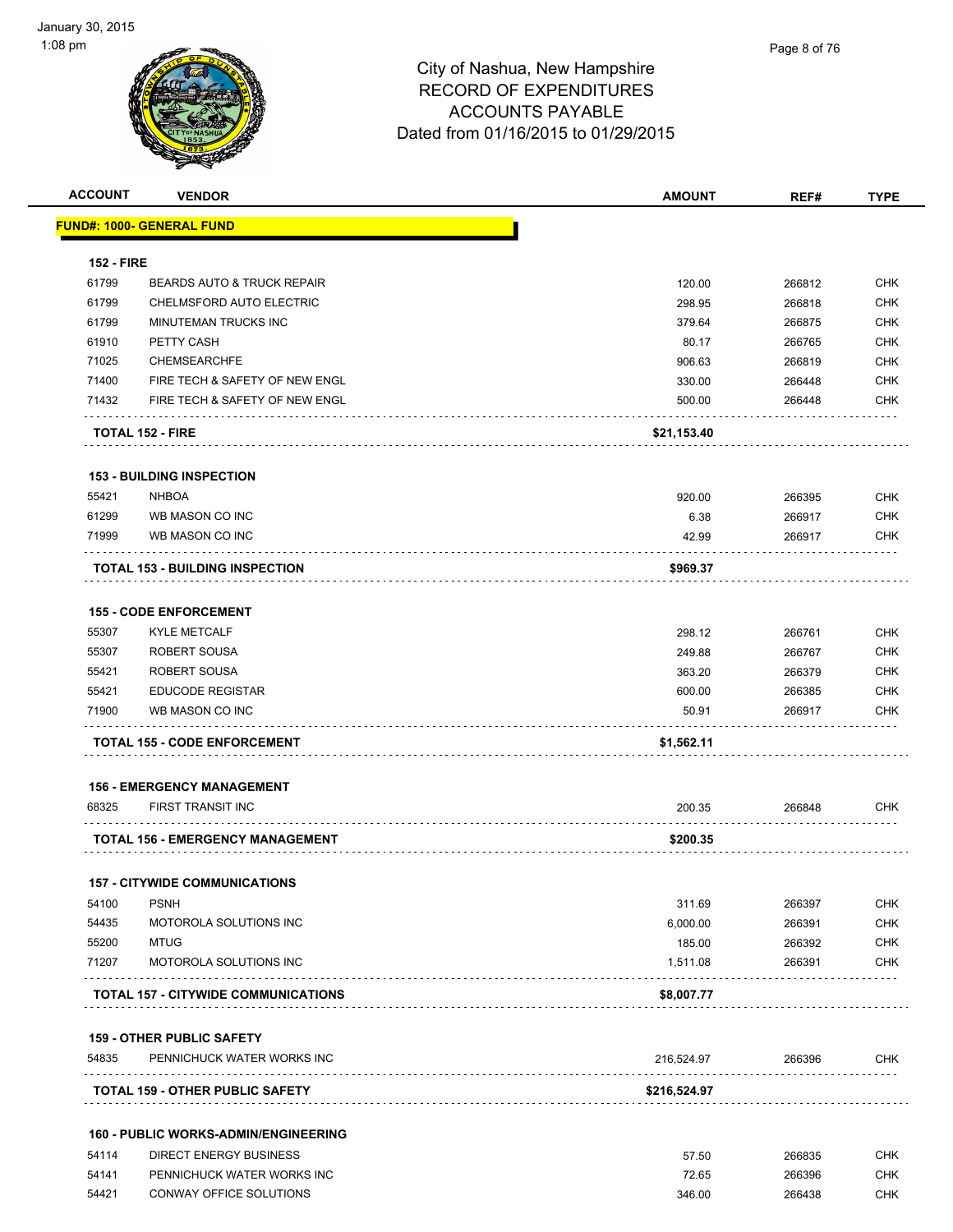

| <b>ACCOUNT</b> | <b>VENDOR</b>                               | <b>AMOUNT</b> | REF#   | <b>TYPE</b> |
|----------------|---------------------------------------------|---------------|--------|-------------|
|                | <u> FUND#: 1000- GENERAL FUND</u>           |               |        |             |
|                | <b>160 - PUBLIC WORKS-ADMIN/ENGINEERING</b> |               |        |             |
| 55109          | PAETEC COMMUNICATIONS INC                   | 4.58          | 266787 | <b>CHK</b>  |
| 55200          | STEPHEN DOOKRAN                             | 150.00        | 266759 | <b>CHK</b>  |
| 61100          | WB MASON CO INC                             | 109.07        | 266550 | <b>CHK</b>  |
| 61100          | NEW ENGLAND PAPER & SUPPLY                  | 80.50         | 266882 | <b>CHK</b>  |
| 61100          | WB MASON CO INC                             | 123.77        | 266917 | <b>CHK</b>  |
| 61310          | AVSG LP                                     | 242.61        | 266807 | <b>CHK</b>  |
|                | TOTAL 160 - PUBLIC WORKS-ADMIN/ENGINEERING  | \$1,186.68    |        |             |
|                |                                             |               |        |             |
| 161 - STREETS  |                                             |               |        |             |
| 54100          | <b>PSNH</b>                                 | 2,696.13      | 266397 | <b>CHK</b>  |
| 54114          | <b>DIRECT ENERGY BUSINESS</b>               | 1,608.08      | 266835 | <b>CHK</b>  |
| 54141          | PENNICHUCK WATER WORKS INC                  | 431.92        | 266396 | <b>CHK</b>  |
| 54228          | <b>JP PEST SERVICES</b>                     | 68.00         | 266467 | <b>CHK</b>  |
| 54243          | J LAWRENCE HALL INC                         | 649.75        | 266466 | <b>CHK</b>  |
| 54280          | UNIFIRST CORPORATION                        | 66.00         | 266913 | <b>CHK</b>  |
| 54421          | CONWAY OFFICE SOLUTIONS                     | 214.00        | 266438 | <b>CHK</b>  |
| 54600          | <b>CHADWICK BAROSS INC</b>                  | 213.41        | 266432 | <b>CHK</b>  |
| 54600          | D & R TOWING INC                            | 125.00        | 266440 | <b>CHK</b>  |
| 54600          | HOWARD P FAIRFIELD LLC                      | 249.47        | 266460 | <b>CHK</b>  |
| 54600          | <b>JORDAN EQUIPMENT CO</b>                  | 9,395.10      | 266473 | <b>CHK</b>  |
| 54600          | LIBERTY INTNL TRUCKS OF NH LLC              | 1,252.52      | 266478 | <b>CHK</b>  |
| 54600          | SANEL AUTO PARTS CO                         | 41.99         | 266521 | <b>CHK</b>  |
| 54600          | USP OF NEW ENGLAND                          | 80.31         | 266546 | <b>CHK</b>  |
| 54600          | WHITNEY & SONS INC                          | 773.52        | 266551 | <b>CHK</b>  |
| 54600          | <b>BEST FORD</b>                            | 69.20         | 266814 | <b>CHK</b>  |
| 54600          | <b>CARPARTS OF NASHUA</b>                   | 14.02         | 266816 | <b>CHK</b>  |
| 54600          | <b>D &amp; R TOWING INC</b>                 | 247.50        | 266829 | <b>CHK</b>  |
| 54600          | DONOVAN SPRING CO INC                       | 323.87        | 266836 | <b>CHK</b>  |
| 54600          | EASTERN NE HYDRAULICS INC                   | 2,653.01      | 266839 | <b>CHK</b>  |
| 54600          | <b>FASTENAL CO</b>                          | 37.89         | 266845 | <b>CHK</b>  |
| 54600          | JORDAN EQUIPMENT CO                         | 98.40         | 266861 | <b>CHK</b>  |
| 54600          | SANEL AUTO PARTS CO                         | 24.54         | 266900 | <b>CHK</b>  |
| 54828          | US BANK EQUIPMENT FINANCE                   | 109.70        | 266415 | <b>CHK</b>  |
| 55109          | PAETEC COMMUNICATIONS INC                   | 21.39         | 266787 | <b>CHK</b>  |
| 55400          | <b>UNH</b>                                  | 295.00        | 266912 | <b>CHK</b>  |
| 61100          | WB MASON CO INC                             | 56.34         | 266550 | <b>CHK</b>  |
| 61107          | UNIFIRST CORPORATION                        | 689.68        | 266544 | <b>CHK</b>  |
| 61166          | AIRGAS USA LLC                              | 28.20         | 266800 | <b>CHK</b>  |
| 61299          | HOME DEPOT CREDIT SERVICE 3065              | 103.82        | 266458 | <b>CHK</b>  |
| 61299          | CONCRETE SYSTEMS INC                        | 2,640.00      | 266825 | <b>CHK</b>  |
| 61300          | DENNIS K BURKE INC                          | 13,635.50     | 266832 | <b>CHK</b>  |
| 61307          | SHATTUCK MALONE OIL CO                      |               |        | <b>CHK</b>  |
| 61310          | AVSG LP                                     | 13,582.50     | 266400 | <b>CHK</b>  |
|                |                                             | 932.87        | 266807 |             |
| 61542          | HOME DEPOT CREDIT SERVICE 3065              | 374.17        | 266458 | <b>CHK</b>  |
| 61542          | PERMA LINE CORP OF NEW ENGLAND              | 2,172.50      | 266505 | <b>CHK</b>  |
| 61542          | <b>FASTENAL CO</b>                          | 26.25         | 266845 | <b>CHK</b>  |
| 61542          | PERMA LINE CORP OF NEW ENGLAND              | 1,442.85      | 266888 | <b>CHK</b>  |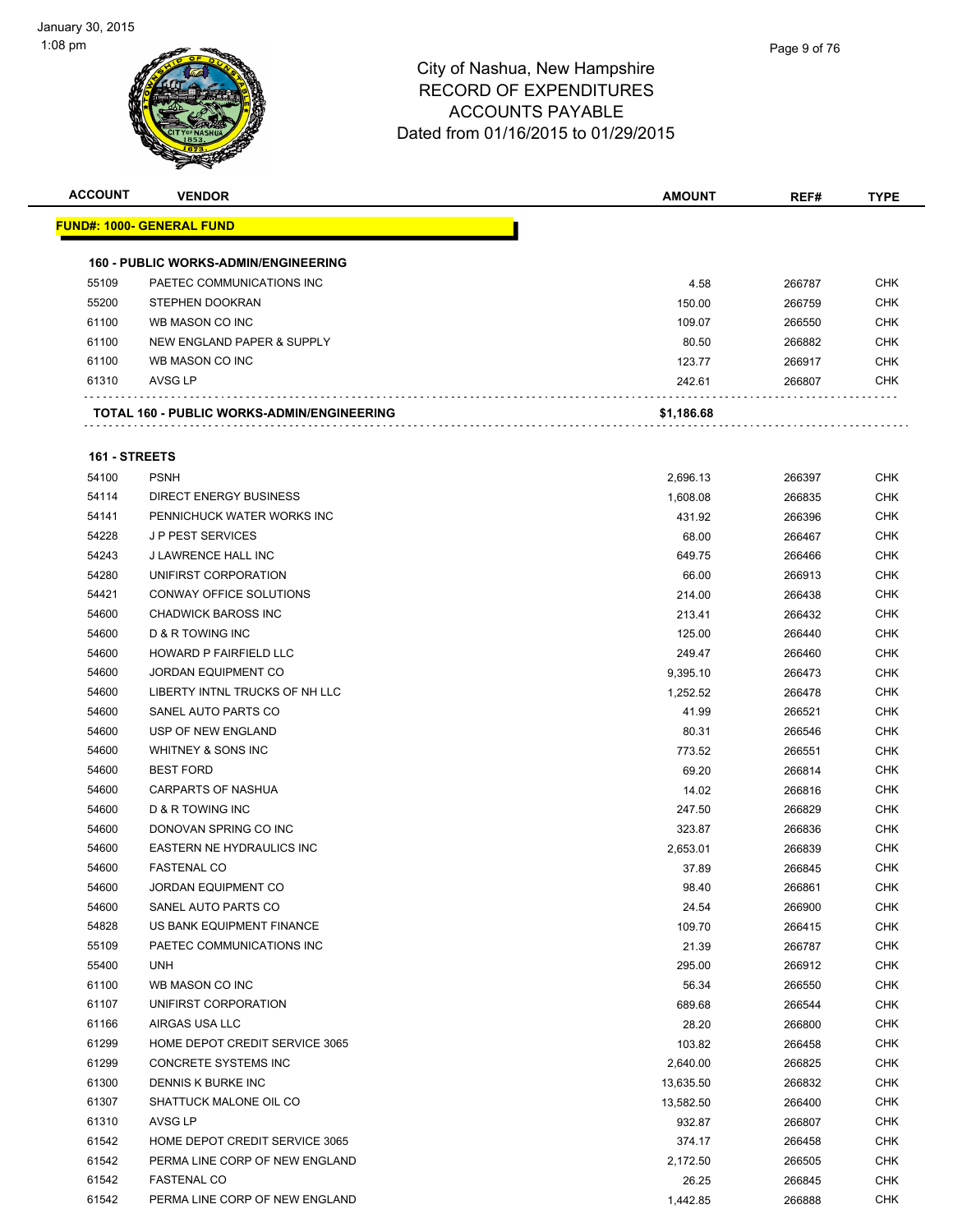| <b>ACCOUNT</b> | <b>VENDOR</b>                         | AMOUNT      | REF#   | <b>TYPE</b> |
|----------------|---------------------------------------|-------------|--------|-------------|
|                | <b>FUND#: 1000- GENERAL FUND</b>      |             |        |             |
| 161 - STREETS  |                                       |             |        |             |
| 61560          | <b>BELLETETES INC</b>                 | 975.78      | 266426 | <b>CHK</b>  |
| 61560          | CORRIVEAU ROUTHIER INC                | 148.72      | 266439 | <b>CHK</b>  |
| 61560          | CONCRETE SYSTEMS INC                  | 1,545.00    | 266825 | <b>CHK</b>  |
| 61560          | CORRIVEAU ROUTHIER INC                | 171.50      | 266827 | <b>CHK</b>  |
| 61705          | <b>MAYNARD &amp; LESIEUR INC</b>      | 45.00       | 266485 | CHK         |
| 61709          | SANEL AUTO PARTS CO                   | 99.55       | 266521 | <b>CHK</b>  |
| 61709          | <b>G H BERLIN WINDWARD</b>            | 450.92      | 266849 | <b>CHK</b>  |
| 61799          | <b>BELLETETES INC</b>                 | 20.69       | 266426 | <b>CHK</b>  |
| 61799          | <b>BEST FORD</b>                      | 16.40       | 266428 | <b>CHK</b>  |
| 61799          | FREIGHTLINER OF NH INC                | 10.65       | 266449 | <b>CHK</b>  |
| 61799          | <b>JORDAN EQUIPMENT CO</b>            | (44.64)     | 266473 | CHK         |
| 61799          | SANEL AUTO PARTS CO                   | 11.06       | 266521 | <b>CHK</b>  |
| 61799          | TST HYDRAULICS INC                    | 15.25       | 266540 | <b>CHK</b>  |
| 61799          | <b>CARPARTS OF NASHUA</b>             | 11.59       | 266816 | CHK         |
| 61799          | <b>FASTENAL CO</b>                    | 109.56      | 266845 | <b>CHK</b>  |
| 71025          | <b>BELLETETES INC</b>                 | 10.94       | 266426 | <b>CHK</b>  |
| 71025          | SANEL AUTO PARTS CO                   | 22.61       | 266521 | CHK         |
| 71025          | SNAP ON TOOLS                         | 255.24      | 266526 | <b>CHK</b>  |
| 71025          | <b>GMS HYDRAULICS INC</b>             | 883.35      | 266851 | CHK         |
| 71025          | R WHITE EQUIPMENT CENTER INC          | 71.00       | 266893 | CHK         |
|                | <b>TOTAL 161 - STREETS</b>            | \$62,274.57 |        |             |
|                |                                       |             |        |             |
|                | <b>162 - STREET LIGHTING</b>          |             |        |             |
| 54100          | <b>PSNH</b>                           | 652.28      | 266397 | <b>CHK</b>  |
|                | <b>TOTAL 162 - STREET LIGHTING</b>    | \$652.28    |        |             |
|                | <b>166 - PARKING LOTS</b>             |             |        |             |
| 54100          | <b>PSNH</b>                           | 1,704.48    | 266397 | CHK         |
| 54487          | MUNICIPAL SUPPLY SALES CO             | 85.00       | 266877 | <b>CHK</b>  |
| 54600          | NAPA AUTO PARTS                       | 59.96       | 266494 | <b>CHK</b>  |
| 61428          | NEW ENGLAND PAPER & SUPPLY            | 26.75       | 266497 | <b>CHK</b>  |
| 61428          | <b>NEW ENGLAND PAPER &amp; SUPPLY</b> | 31.25       | 266882 | <b>CHK</b>  |
|                | <b>TOTAL 166 - PARKING LOTS</b>       | \$1,907.44  |        |             |
|                | <b>171 - COMMUNITY SERVICES</b>       |             |        |             |
| 54100          | <b>PSNH</b>                           | 829.59      | 266397 | <b>CHK</b>  |
| 54107          | SHATTUCK MALONE OIL CO                | 835.32      | 266790 | <b>CHK</b>  |
| 54421          | CONWAY OFFICE SOLUTIONS               | 357.00      | 266438 | <b>CHK</b>  |
| 54828          | US BANK EQUIPMENT FINANCE             | 339.00      | 266796 | <b>CHK</b>  |
| 61100          | WB MASON CO INC                       | (34.71)     | 266550 | <b>CHK</b>  |
| 61100          | WB MASON CO INC                       | 68.87       | 266917 | <b>CHK</b>  |
|                |                                       |             |        |             |
|                | <b>TOTAL 171 - COMMUNITY SERVICES</b> | \$2,395.07  |        |             |

**172 - COMMUNITY HEALTH**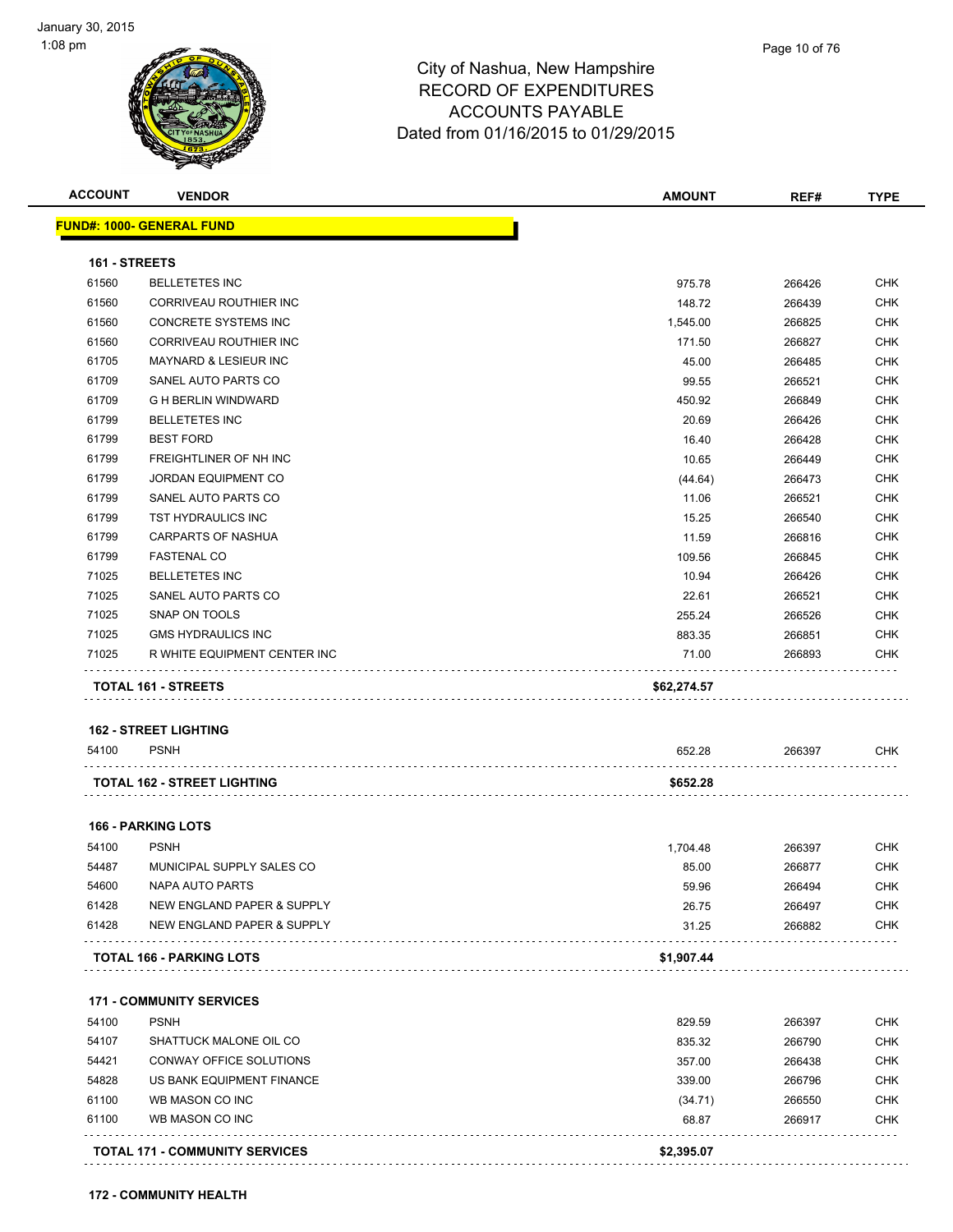| <b>ACCOUNT</b> | <b>VENDOR</b>                             | <b>AMOUNT</b> | REF#   | <b>TYPE</b> |
|----------------|-------------------------------------------|---------------|--------|-------------|
|                | <u> FUND#: 1000- GENERAL FUND</u>         |               |        |             |
|                | <b>172 - COMMUNITY HEALTH</b>             |               |        |             |
| 55307          | <b>JACQUELINE AGUILAR</b>                 | 96.40         | 266469 | <b>CHK</b>  |
|                | <b>TOTAL 172 - COMMUNITY HEALTH</b>       | \$96.40       |        |             |
|                | <b>173 - ENVIRONMENTAL HEALTH</b>         |               |        |             |
| 55400          | UNH COOPERATIVE EXTENSION                 | 280.00        | 266407 | CHK         |
|                | TOTAL 173 - ENVIRONMENTAL HEALTH          | \$280.00      |        |             |
|                | <b>174 - WELFARE ADMINISTRATION</b>       |               |        |             |
| 55307          | ROBERT MACK                               | 46.50         | 266375 | CHK         |
|                | <b>TOTAL 174 - WELFARE ADMINISTRATION</b> | \$46.50       |        |             |
|                |                                           |               |        |             |
|                | <b>175 - WELFARE ASSISTANCE</b>           |               |        |             |
| 55810          | MOTEL 6                                   | 368.97        | 266676 | <b>CHK</b>  |
| 55810          | 13-19 DONNA ST LLC                        | 900.97        | 266677 | CHK         |
| 55810          | 188 CONCORD ST LLC                        | 552.26        | 266678 | <b>CHK</b>  |
| 55810          | 23-25 TEMPLE ST REALTY LLC                | 650.00        | 266679 | <b>CHK</b>  |
| 55810          | 31 BRIDGE ST REALTY LLC                   | 300.00        | 266680 | <b>CHK</b>  |
| 55810          | 35-37 CROWN ST REALTY LLC                 | 128.42        | 266681 | <b>CHK</b>  |
| 55810          | <b>KENNETH P BLANCHARD</b>                | 387.76        | 266682 | <b>CHK</b>  |
| 55810          | <b>CLOCKTOWER PLACE</b>                   | 911.00        | 266683 | <b>CHK</b>  |
| 55810          | <b>COUNTRY BARN MOTEL</b>                 | 276.15        | 266684 | <b>CHK</b>  |
| 55810          | <b>CONSTANCE GAUTHIER</b>                 | 380.00        | 266685 | <b>CHK</b>  |
| 55810          | <b>GP NASHUA LTD PARTNERSHIP</b>          | 775.96        | 266686 | <b>CHK</b>  |
| 55810          | NASHUA HOUSING AUTHORITY                  | 132.00        | 266688 | <b>CHK</b>  |
| 55810          | THE FRONT DOOR AGENCY INC                 | 360.00        | 266689 | <b>CHK</b>  |
| 55810          | MOTEL 6                                   | 4,536.35      | 267075 | <b>CHK</b>  |
| 55810          | 188 CONCORD ST LLC                        | 552.26        | 267077 | CHK         |
| 55810          | 23-25 TEMPLE ST REALTY LLC                | 125.00        | 267078 | CHK         |
| 55810          | 82 WEST HOLLIS ST LLC                     | 650.00        | 267079 | <b>CHK</b>  |
| 55810          | <b>MICHAEL AUSTIN</b>                     | 600.00        | 267080 | <b>CHK</b>  |
| 55810          | <b>BCAD PROPERTIES</b>                    | 499.29        | 267081 | <b>CHK</b>  |
| 55810          | <b>COUNTRY BARN MOTEL</b>                 | 572.30        | 267082 | <b>CHK</b>  |
| 55810          | <b>LSB LIMITED PARTNERSHIP</b>            | 665.71        | 267083 | <b>CHK</b>  |
| 55810          | <b>MELINA SHEA</b>                        | 506.85        | 267084 | <b>CHK</b>  |
| 55810          | THE FRONT DOOR AGENCY INC                 | 360.00        | 267085 | <b>CHK</b>  |
| 55810          | <b>JOSE TORRES</b>                        | 650.00        | 267086 | <b>CHK</b>  |
| 55814          | MCLAUGHLIN OIL CO                         | 221.43        | 267074 | <b>CHK</b>  |
| 55814          | PENNICHUCK WATER WORKS INC                | 28.13         | 267076 | <b>CHK</b>  |
| 55816          | MARKET BASKET ACCT 2589096                | 968.56        | 266687 | <b>CHK</b>  |
| 55818          | MARKET BASKET ACCT 2589096                | 99.98         | 266687 | <b>CHK</b>  |
|                |                                           |               |        |             |

#### **177 - PARKS & RECREATION**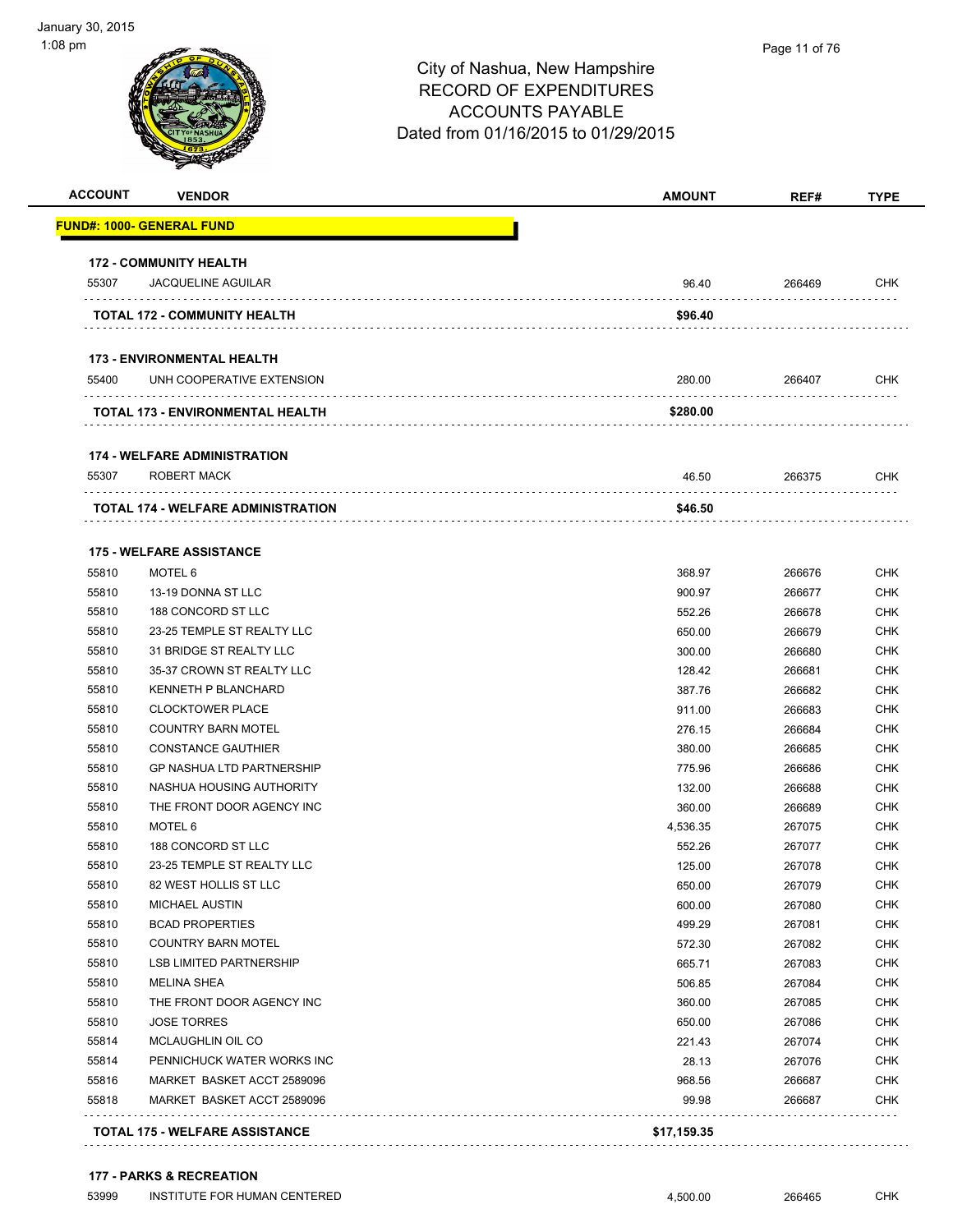



| <b>ACCOUNT</b> | <b>VENDOR</b>                             | <b>AMOUNT</b> | REF#   | <b>TYPE</b> |
|----------------|-------------------------------------------|---------------|--------|-------------|
|                | <u> FUND#: 1000- GENERAL FUND</u>         |               |        |             |
|                | <b>177 - PARKS &amp; RECREATION</b>       |               |        |             |
| 54100          | <b>PSNH</b>                               | 3,659.42      | 266397 | CHK         |
| 54114          | LIBERTY UTILITIES - NH                    | 51.38         | 266779 | CHK         |
| 54114          | LIBERTY UTILITIES - NH                    | 522.23        | 266783 | CHK         |
| 54114          | <b>DIRECT ENERGY BUSINESS</b>             | 1,222.10      | 266835 | CHK         |
| 54141          | PENNICHUCK WATER WORKS INC                | 369.76        | 266396 | CHK         |
| 54141          | PENNICHUCK WATER WORKS INC                | 682.56        | 266788 | CHK         |
| 54253          | PIONEER TREE SERVICE LLC                  | 4,849.00      | 266889 | <b>CHK</b>  |
| 54280          | PETTY CASH                                | 12.27         | 266377 | CHK         |
| 54280          | M & M ELECTRICAL SUPPLY CO INC            | 251.40        | 266481 | <b>CHK</b>  |
| 54280          | VASCO INC                                 | 67.38         | 266548 | CHK         |
| 54280          | <b>B &amp; S LOCKSMITHS INC</b>           | 602.50        | 266808 | CHK         |
| 54280          | <b>FASTENAL CO</b>                        | 48.18         | 266845 | CHK         |
| 54280          | HOME DEPOT CREDIT SERVICE 3065            | 305.18        | 266854 | CHK         |
| 54280          | JOHNSONS ELECTRIC INC                     | 963.24        | 266860 | CHK         |
| 54280          | NASHUA WALLPAPER & PAINT CO               | 341.59        | 266880 | <b>CHK</b>  |
| 54421          | CONWAY OFFICE SOLUTIONS                   | 94.50         | 266438 | <b>CHK</b>  |
| 54600          | LIBERTY INTNL TRUCKS OF NH LLC            | (350.00)      | 266478 | CHK         |
| 54600          | <b>WILLARDS AUTO RADIATOR SHOP</b>        | 1,100.00      | 266552 | <b>CHK</b>  |
| 54828          | US BANK EQUIPMENT FINANCE                 | 83.85         | 266795 | CHK         |
| 55109          | PAETEC COMMUNICATIONS INC                 | 8.55          | 266787 | CHK         |
| 55400          | SUMMER CAMP EXPO/PARENTING NH             | 190.00        | 266402 | CHK         |
| 55642          | <b>STEVE BRACCI</b>                       | 492.00        | 266667 | CHK         |
| 55642          | <b>KEVIN COYLE</b>                        | 943.00        | 266668 | CHK         |
| 55642          | <b>WILLIAM DAPKUS</b>                     | 100.00        | 266669 | CHK         |
| 55642          | <b>CHRISTIAN FERLAN</b>                   | 50.00         | 266670 | CHK         |
| 55642          | JOHN FERLAN                               | 140.00        | 266671 | CHK         |
| 55642          | <b>TIMOTHY KLEIN</b>                      | 534.00        | 266672 | CHK         |
| 55642          | <b>ANTON MARINCHIK</b>                    | 470.00        | 266673 | CHK         |
| 55642          | <b>BRIAN OLSEN</b>                        | 210.00        | 266674 | <b>CHK</b>  |
| 55642          | <b>BRUCE SMITH</b>                        | 164.00        | 266675 | CHK         |
| 61100          | WB MASON CO INC                           | 145.49        | 266917 | CHK         |
| 61107          | PHOENIX SCREEN PRINTING                   | 1,127.00      | 266507 | <b>CHK</b>  |
| 61300          | DENNIS K BURKE INC                        | 1,452.60      | 266443 | CHK         |
| 61310          | AVSG LP                                   | 475.65        | 266807 | <b>CHK</b>  |
| 61705          | <b>MAYNARD &amp; LESIEUR INC</b>          | 498.50        | 266870 | <b>CHK</b>  |
| 61799          | GILBERT DRIVELINE SERV & SUPPL            | 1,729.58      | 266451 | <b>CHK</b>  |
| 61799          | WILLARDS AUTO RADIATOR SHOP               | 480.00        | 266552 | <b>CHK</b>  |
| 61799          | HUDSON SMALL ENGINE                       | 116.00        | 266855 | <b>CHK</b>  |
| 61830          | THE TELEGRAPH                             | 208.00        | 266404 | <b>CHK</b>  |
|                | <b>TOTAL 177 - PARKS &amp; RECREATION</b> | \$28,910.91   |        |             |
|                |                                           |               |        |             |

#### **179 - LIBRARY**

| 54114 | DIRECT ENERGY BUSINESS  | 1.961.38  | 266835 | <b>CHK</b> |
|-------|-------------------------|-----------|--------|------------|
| 54414 | <b>SIRSIDYNIX</b>       | 42.000.00 | 266904 | <b>CHK</b> |
| 54421 | CONWAY OFFICE SOLUTIONS | 300.00    | 266438 | <b>CHK</b> |
| 54428 | OCLC INC                | 616.00    | 266502 | <b>CHK</b> |
| 61100 | WB MASON CO INC         | 7.79      | 266550 | CHK        |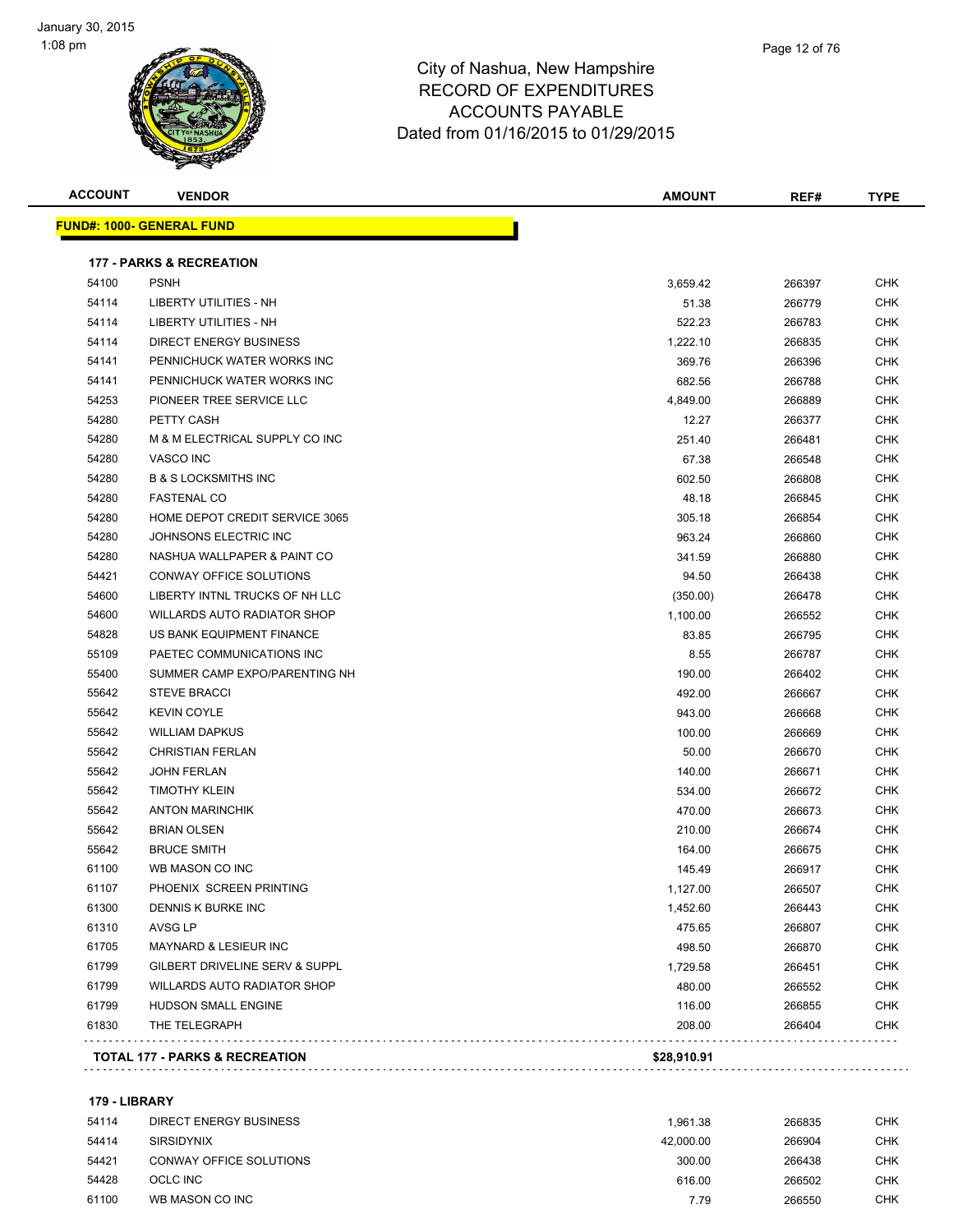



| <b>ACCOUNT</b> | <b>VENDOR</b>                            | <b>AMOUNT</b> | REF#   | <b>TYPE</b> |
|----------------|------------------------------------------|---------------|--------|-------------|
|                | <b>FUND#: 1000- GENERAL FUND</b>         |               |        |             |
| 179 - LIBRARY  |                                          |               |        |             |
| 61299          | AMAZON                                   | 44.75         | 266769 | CHK         |
| 61428          | <b>REXEL</b>                             | 940.52        | 266516 | <b>CHK</b>  |
| 61807          | <b>INGRAM LIBRARY SERVICES</b>           | 646.65        | 266464 | CHK         |
| 61807          | <b>MATTHEW BENDER &amp; CO</b>           | 74.08         | 266484 | <b>CHK</b>  |
| 61807          | PETERSON'S NELNET COMPANY                | 241.00        | 266506 | <b>CHK</b>  |
| 61807          | <b>SIMON &amp; SCHUSTER</b>              | 17.64         | 266524 | <b>CHK</b>  |
| 61807          | <b>TOWER PUBLISHING</b>                  | 62.00         | 266535 | <b>CHK</b>  |
| 61807          | AMAZON                                   | 13.77         | 266769 | <b>CHK</b>  |
| 61807          | <b>BAKER &amp; TAYLOR</b>                | 427.01        | 266809 | <b>CHK</b>  |
| 61807          | <b>INGRAM LIBRARY SERVICES</b>           | 294.22        | 266856 | <b>CHK</b>  |
| 61807          | <b>SIMON &amp; SCHUSTER</b>              | 26.88         | 266903 | CHK         |
| 61814          | <b>BAKER &amp; TAYLOR</b>                | 38.48         | 266424 | CHK         |
| 61814          | <b>MICRO MARKETING ASSOCIATES</b>        | 140.12        | 266490 | <b>CHK</b>  |
| 61814          | <b>MIDWEST TAPE</b>                      | 108.42        | 266491 | <b>CHK</b>  |
| 61814          | <b>RANDOM HOUSE LLC</b>                  | 52.50         | 266514 | <b>CHK</b>  |
| 61814          | <b>BAKER &amp; TAYLOR</b>                | 38.48         | 266809 | <b>CHK</b>  |
| 61814          | <b>MIDWEST TAPE</b>                      | 398.17        | 266874 | CHK         |
| 61814          | RANDOM HOUSE LLC                         | 30.00         | 266896 | <b>CHK</b>  |
| 61830          | <b>GALE/CENGAGE LEARNING</b>             | 300.00        | 266850 | CHK         |
| 68322          | AC MOORE INC                             | 58.22         | 266418 | <b>CHK</b>  |
| 68322          | TIMOTHY D MOORE JR                       | 100.00        | 266493 | <b>CHK</b>  |
| 68322          | SOPHIE SMITH                             | 81.01         | 266525 | CHK         |
| 68322          | <b>TROUT UNLIMITED</b>                   | 100.00        | 266768 | CHK         |
| 71221          | AMAZON                                   | 29.98         | 266769 | CHK         |
|                |                                          |               |        |             |
|                | <b>TOTAL 179 - LIBRARY</b>               | \$49,149.07   |        |             |
|                | <b>181 - COMMUNITY DEVELOPMENT</b>       |               |        |             |
| 54421          | CONWAY OFFICE SOLUTIONS                  | 517.00        | 266438 | CHK         |
| 61100          | WB MASON CO INC                          | 106.17        | 266550 | <b>CHK</b>  |
| 61100          | WB MASON CO INC                          | 134.48        | 266917 | <b>CHK</b>  |
| 61650          | CONWAY OFFICE SOLUTIONS                  | 10.11         | 266438 | <b>CHK</b>  |
| 61650          | WB MASON CO INC                          | 116.12        | 266917 | <b>CHK</b>  |
|                |                                          |               |        |             |
|                | <b>TOTAL 181 - COMMUNITY DEVELOPMENT</b> | \$883.88      |        |             |
|                | <b>182 - PLANNING &amp; ZONING</b>       |               |        |             |
| 61807          | NASHUA REGIONAL PLANNING COMM            | 84.00         | 266495 | CHK         |
|                | <b>TOTAL 182 - PLANNING &amp; ZONING</b> | \$84.00       |        |             |
|                | <b>183 - ECONOMIC DEVELOPMENT</b>        |               |        |             |
| 54421          | CONWAY OFFICE SOLUTIONS                  | 90.00         | 266438 | CHK         |
| 55400          | GREATER NASHUA CHAMBER OF COMM           | 85.00         | 266454 | <b>CHK</b>  |
| 61910          | SODEXO                                   | 438.00        | 266527 | <b>CHK</b>  |
|                |                                          |               |        |             |
|                | <b>TOTAL 183 - ECONOMIC DEVELOPMENT</b>  | \$613.00      |        |             |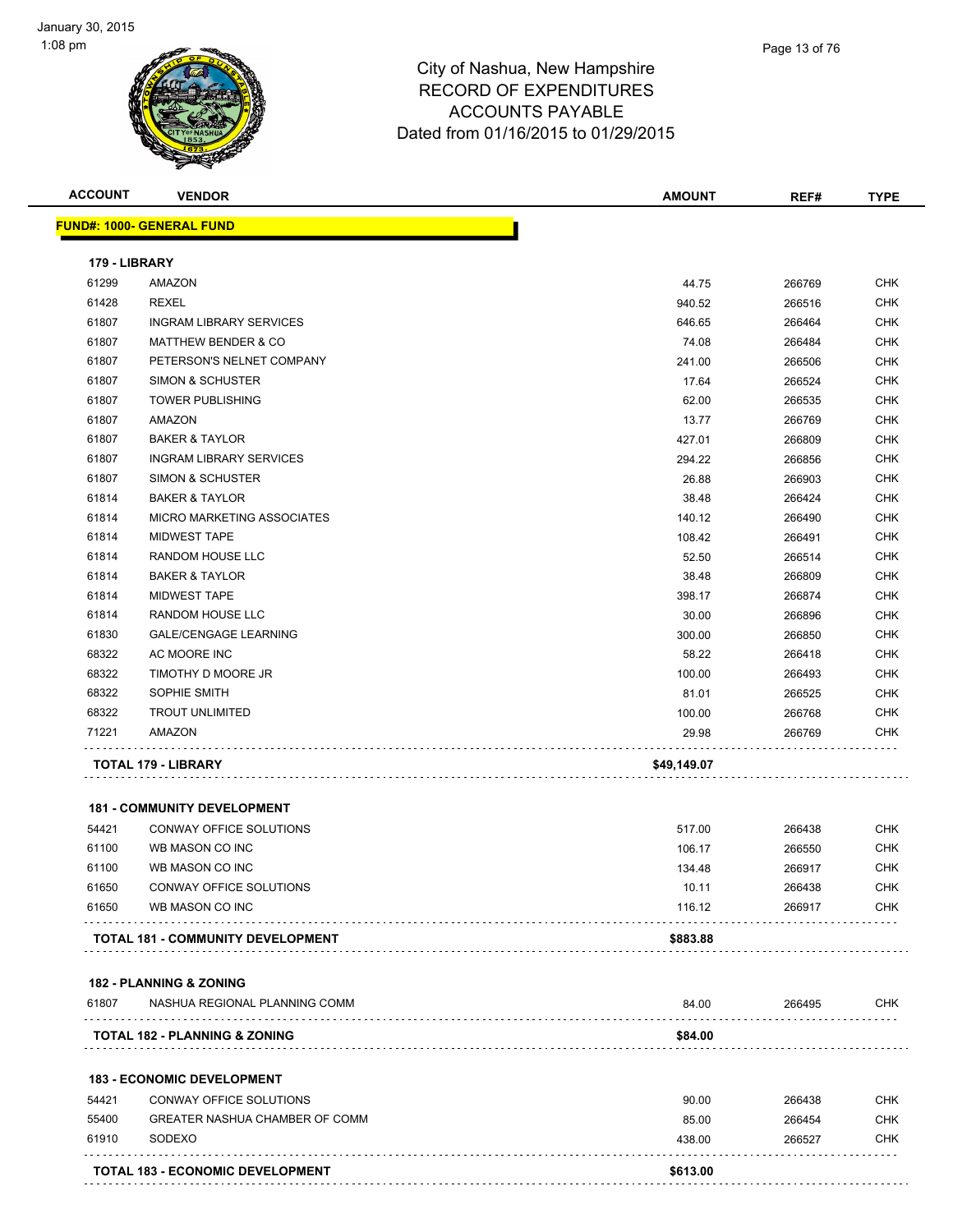



| <b>ACCOUNT</b>      | <b>VENDOR</b>                         | <b>AMOUNT</b> | REF#   | <b>TYPE</b> |
|---------------------|---------------------------------------|---------------|--------|-------------|
|                     | <b>FUND#: 1000- GENERAL FUND</b>      |               |        |             |
|                     |                                       |               |        |             |
| <b>191 - SCHOOL</b> |                                       |               |        |             |
| 52300               | <b>GUARDIAN</b>                       | 2,986.17      | 266997 | <b>CHK</b>  |
| 52300               | UNUM LIFE INSURANCE                   | 1,664.76      | 267068 | <b>CHK</b>  |
| 52800               | RANDY CALHOUN                         | 1,824.00      | 266571 | <b>CHK</b>  |
| 52800               | <b>ASHLEE CARR</b>                    | 1,272.00      | 266574 | <b>CHK</b>  |
| 52800               | <b>MAUREEN CURRAN</b>                 | 540.00        | 266585 | <b>CHK</b>  |
| 52800               | <b>KRISTINA HEDBERG</b>               | 2,400.00      | 266609 | <b>CHK</b>  |
| 52800               | <b>BARI SHERMAN</b>                   | 1,798.80      | 266653 | <b>CHK</b>  |
| 52800               | <b>MEGHAN WILSON</b>                  | 1,272.00      | 266665 | <b>CHK</b>  |
| 53128               | <b>JACKSON LEWIS LLP</b>              | 460.00        | 267009 | <b>CHK</b>  |
| 53135               | CHARLES T CAPPETTA, MD #9330          | 2,500.00      | 266572 | <b>CHK</b>  |
| 53600               | <b>EDUCATION INC</b>                  | 186.20        | 266590 | <b>CHK</b>  |
| 53614               | <b>CLARK ASSOC</b>                    | 38,510.00     | 266954 | <b>CHK</b>  |
| 53614               | <b>COMPASSIONATE STAFFING LLC</b>     | 596.25        | 266959 | <b>CHK</b>  |
| 53614               | FIRST STUDENT INC                     | 323.40        | 266980 | <b>CHK</b>  |
| 53614               | <b>AMY MCCARTNEY</b>                  | 9,104.80      | 267032 | <b>CHK</b>  |
| 53628               | AMERICAN SECURITY & FIRE PROTE        | 300.00        | 266564 | <b>CHK</b>  |
| 53628               | <b>CLARITY WATER TECHNOLOGIES LLC</b> | 798.17        | 266578 | <b>CHK</b>  |
| 53628               | NORTHEAST PRO-CON SOLUTIONS           | 902.00        | 266633 | <b>CHK</b>  |
| 53628               | <b>WILLIAM R CLOSS III</b>            | 150.00        | 266955 | <b>CHK</b>  |
| 54100               | <b>PSNH</b>                           | 10,806.00     | 266557 | <b>CHK</b>  |
| 54100               | PUBLIC SERVICE OF NH-LARGE POW        | 71,463.76     | 266641 | <b>CHK</b>  |
| 54100               | <b>PSNH</b>                           | 4,596.36      | 266923 | <b>CHK</b>  |
| 54114               | SHATTUCK MALONE OIL CO                | 2,300.30      | 266559 | <b>CHK</b>  |
| 54114               | <b>LIBERTY UTILITIES</b>              | 21,525.46     | 266919 | CHK         |
| 54114               | <b>DIRECT ENERGY BUSINESS</b>         | 57,522.20     | 266920 | <b>CHK</b>  |
| 54141               | PENNICHUCK WATER WORKS INC            | 3,600.57      | 266556 | <b>CHK</b>  |
| 54141               | PENNICHUCK WATER WORKS INC            | 1,020.95      | 266922 | <b>CHK</b>  |
| 54243               | CONTROL TECHNOLOGIES INC              | 75.24         | 266581 | <b>CHK</b>  |
| 54243               | TRANE U.S. INC                        | 333.40        | 266660 | <b>CHK</b>  |
| 54243               | CONTROL TECHNOLOGIES INC              | 7,903.00      | 266961 | <b>CHK</b>  |
| 54243               | TRANE U.S. INC                        | 1,185.00      | 267066 | <b>CHK</b>  |
| 54280               | <b>B &amp; S LOCKSMITHS INC</b>       | 105.41        | 266565 | CHK         |
| 54280               | <b>FIMBEL PAUNET CORP</b>             | 3,300.00      | 266596 | CHK         |
| 54280               | SECURADYNE SYSTEMS                    | 238.00        | 266650 | <b>CHK</b>  |
| 54280               | <b>B &amp; S LOCKSMITHS INC</b>       | 18.43         | 266933 | <b>CHK</b>  |
| 54280               | <b>FIMBEL PAUNET CORP</b>             | 840.00        | 266979 | <b>CHK</b>  |
| 54280               | <b>GREGORY J FLOORING</b>             | 4,364.37      | 266996 | <b>CHK</b>  |
| 54280               | MARVELL PLATE GLASS INC               | 161.38        | 267028 | <b>CHK</b>  |
| 54280               | VIKING ROOFING INC                    | 3,984.55      | 267070 | <b>CHK</b>  |
| 54487               | HILLYARD/MANCHESTER                   | 2,045.46      | 266610 | <b>CHK</b>  |
| 54487               | <b>M &amp; N SPORTS LLC</b>           | 3,357.45      | 266624 | <b>CHK</b>  |
| 54487               | ALL AMERICAN SPORTS CORP              | 829.60        | 266931 | <b>CHK</b>  |
| 54487               | HILLYARD/MANCHESTER                   | 1,397.41      | 267003 | <b>CHK</b>  |
| 54487               | TRIDENT MACHINE TOOLS                 | 482.10        | 267067 | <b>CHK</b>  |
| 54600               | NAPA AUTO PARTS                       | 26.47         | 266630 | <b>CHK</b>  |
| 54600               | CHAPPELL TRACTOR SALES INC            | 108.87        | 266952 | <b>CHK</b>  |
| 54600               | DMR SERVICES                          | 1,098.93      | 266967 | <b>CHK</b>  |
| 54600               | NAPA AUTO PARTS                       | 25.50         | 267035 | <b>CHK</b>  |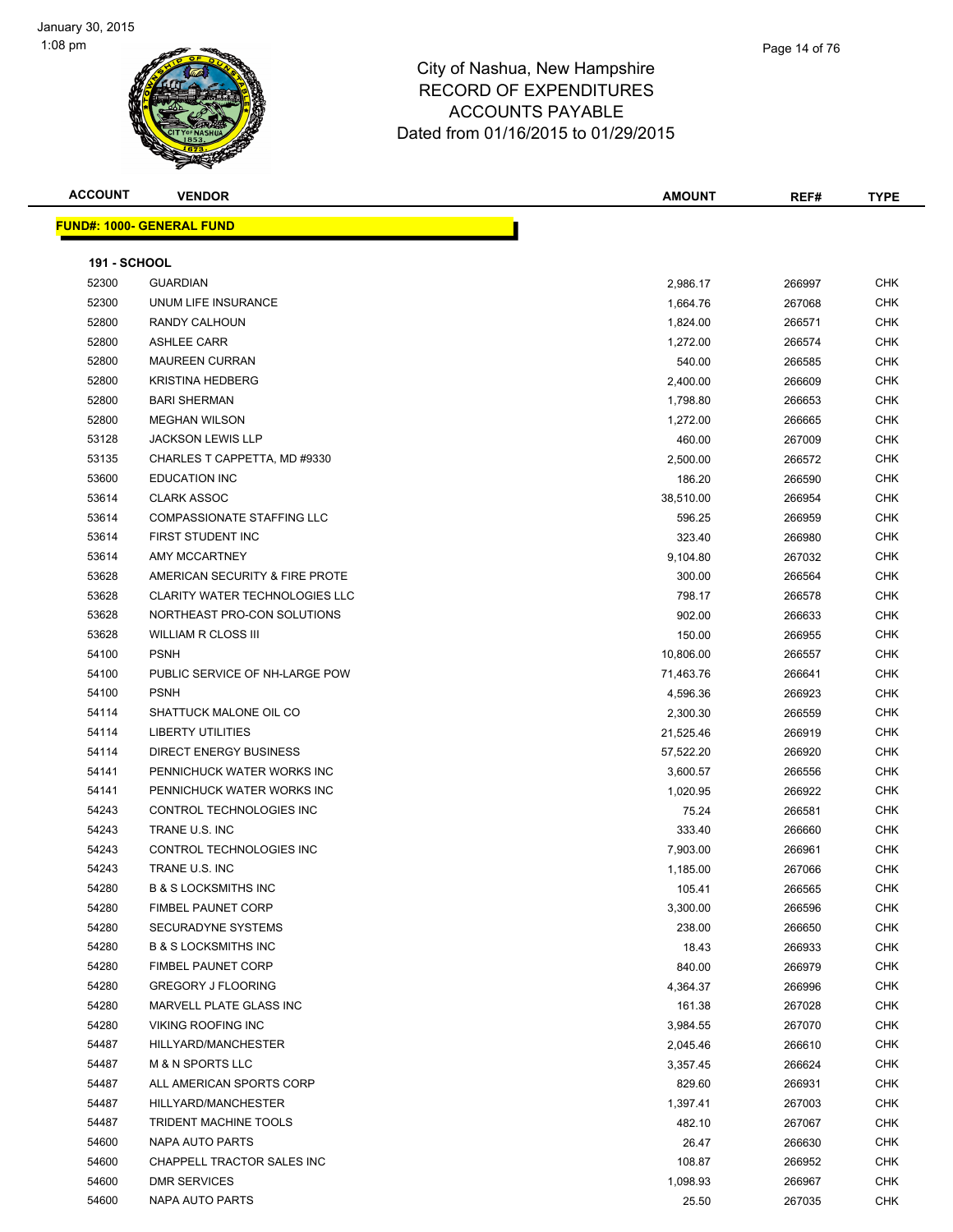| <b>ACCOUNT</b>      | <b>VENDOR</b>                    | AMOUNT   | REF#   | <b>TYPE</b> |
|---------------------|----------------------------------|----------|--------|-------------|
|                     | <b>FUND#: 1000- GENERAL FUND</b> |          |        |             |
|                     |                                  |          |        |             |
| <b>191 - SCHOOL</b> |                                  |          |        |             |
| 54600               | SANEL AUTO PARTS CO              | 264.16   | 267056 | <b>CHK</b>  |
| 55109               | <b>FAIRPOINT COMMUNICATIONS</b>  | 35.00    | 266558 | <b>CHK</b>  |
| 55109               | <b>EARTHLINK BUSINESS</b>        | 705.87   | 266588 | <b>CHK</b>  |
| 55109               | <b>FAIRPOINT COMMUNICATIONS</b>  | 1,920.22 | 266921 | CHK         |
| 55109               | VERIZON WIRELESS 742005979       | 425.47   | 266925 | <b>CHK</b>  |
| 55200               | <b>ACTIVE NETWORK LLC</b>        | 202.25   | 266562 | <b>CHK</b>  |
| 55200               | <b>CPI INC</b>                   | 150.00   | 266964 | <b>CHK</b>  |
| 55200               | <b>NHTFCA</b>                    | 240.00   | 267041 | <b>CHK</b>  |
| 55307               | <b>MARC LAQUERRE</b>             | 95.62    | 266622 | <b>CHK</b>  |
| 55307               | <b>KAREN CREBASE</b>             | 31.53    | 266965 | <b>CHK</b>  |
| 55307               | <b>DIANE KEENE</b>               | 133.28   | 267013 | <b>CHK</b>  |
| 55307               | <b>JASON LONERGAN</b>            | 18.48    | 267021 | CHK         |
| 55307               | <b>DENISE PETZ</b>               | 8.68     | 267051 | CHK         |
| 55307               | <b>SHARON SAUNDERS</b>           | 54.88    | 267057 | CHK         |
| 55400               | <b>STARR PIPILAS</b>             | 110.00   | 266638 | CHK         |
| 55400               | X2 DEVELOPMENT CORP              | 250.00   | 266666 | <b>CHK</b>  |
| 55400               | DRUMMOND WOOSUM                  | 750.00   | 266969 | <b>CHK</b>  |
| 55400               | FIRST STUDENT INC                | 81.50    | 266980 | <b>CHK</b>  |
| 55400               | SHEILA MARCOUX                   | 335.00   | 267025 | <b>CHK</b>  |
| 55500               | NEWS-LINE PUBLISHING             | 500.00   | 267040 | <b>CHK</b>  |
| 55607               | STAMP FULFILLMENT SERVICES       | 2,953.05 | 266924 | <b>CHK</b>  |
| 55635               | NASHUA SCHOOL DISTRICT 42        | 1,730.00 | 148265 | <b>ACH</b>  |
| 55642               | <b>MARK CORMIER</b>              | 84.00    | 266582 | <b>CHK</b>  |
| 55642               | RICHARD DICHARD                  | 84.00    | 266587 | <b>CHK</b>  |
| 55642               | <b>KEITH FROST</b>               | 84.00    | 266600 | CHK         |
| 55642               | ROBERT E GERMANN JR              | 105.00   | 266602 | CHK         |
| 55642               | <b>KEN HALL</b>                  | 64.00    | 266605 | <b>CHK</b>  |
| 55642               | <b>MARK HAMEL</b>                | 84.00    | 266606 | <b>CHK</b>  |
| 55642               | <b>CHARLES KAJEN</b>             | 64.00    | 266616 | <b>CHK</b>  |
| 55642               | <b>JASON KOHM</b>                | 118.00   | 266617 | <b>CHK</b>  |
| 55642               | <b>DAVID KUZMICK</b>             | 64.00    | 266619 | <b>CHK</b>  |
| 55642               | <b>DENNIS MELANSON</b>           | 118.00   | 266627 | <b>CHK</b>  |
| 55642               | PAUL PEPIN                       | 84.00    | 266636 | <b>CHK</b>  |
| 55642               | RONALD PINCENCE                  | 64.00    | 266637 | <b>CHK</b>  |
| 55642               | DENNIS VAN ERON                  | 64.00    | 266661 | <b>CHK</b>  |
| 55642               | <b>SHANE BELANGER</b>            | 84.00    | 266937 | <b>CHK</b>  |
| 55642               | <b>MARC BOUCHER</b>              | 84.00    | 266943 | <b>CHK</b>  |
| 55642               | KENNETH A BOURQUE                | 236.00   | 266944 | CHK         |
| 55642               | <b>EDWARD BOWERS</b>             | 64.00    | 266945 | CHK         |
| 55642               | <b>MARK BUDA</b>                 | 168.00   | 266946 | <b>CHK</b>  |
| 55642               | <b>KAREN CICCOTELLI</b>          | 250.00   | 266953 | CHK         |
| 55642               | ROBERT COLLETTI                  | 84.00    | 266958 | <b>CHK</b>  |
| 55642               | ROBERT DUBE                      | 64.00    | 266970 | CHK         |
| 55642               | <b>SCOTT ESTEY</b>               | 84.00    | 266974 | <b>CHK</b>  |
| 55642               | <b>MICHEL FARMER</b>             | 64.00    | 266977 | <b>CHK</b>  |
| 55642               | <b>DON FERNANDES</b>             | 64.00    | 266978 | <b>CHK</b>  |
| 55642               | MICHAEL FROST                    | 168.00   | 266984 | <b>CHK</b>  |
| 55642               | ROBERT E GERMANN JR              | 88.50    | 266988 | CHK         |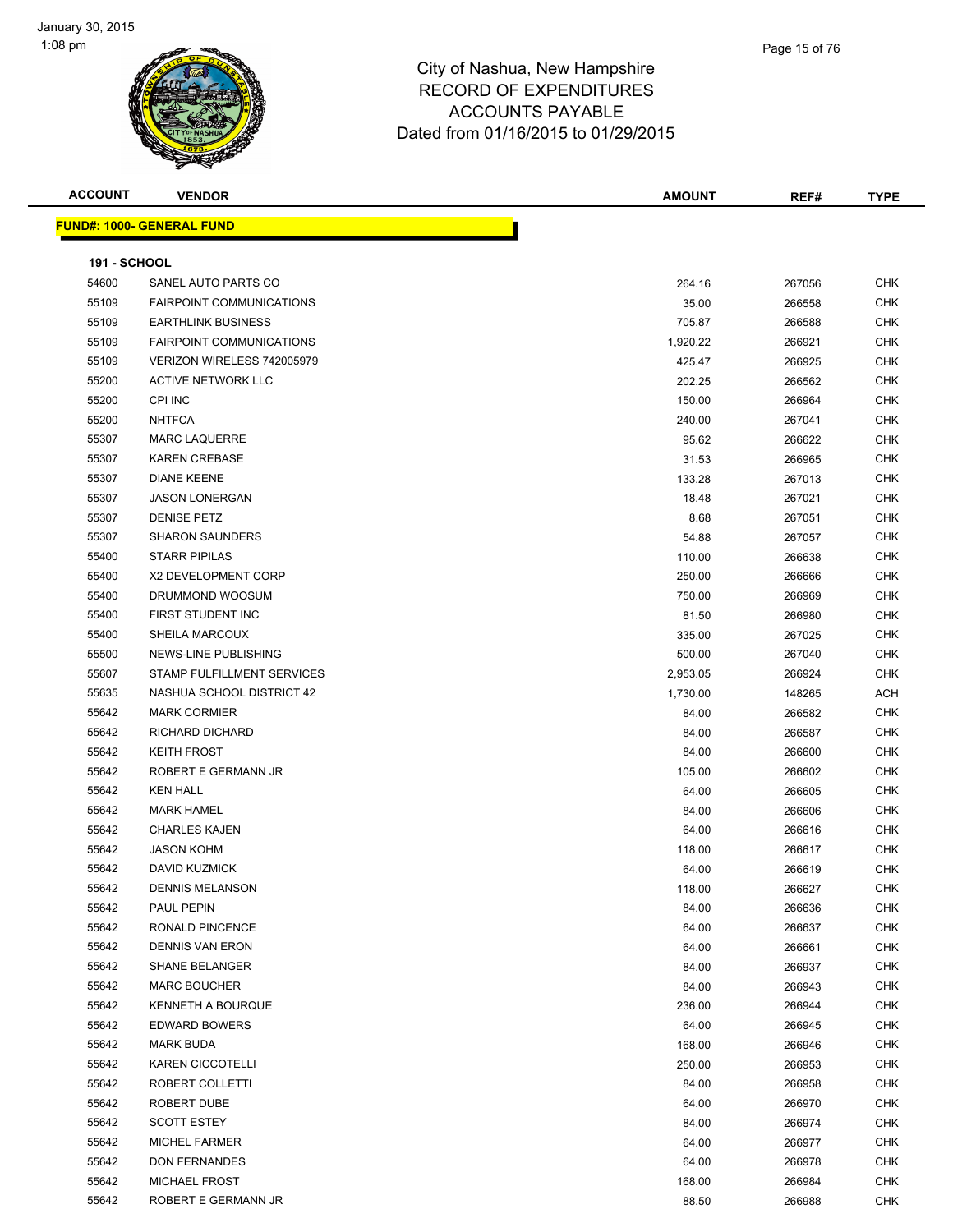



#### City of Nashua, New Hampshire RECORD OF EXPENDITURES ACCOUNTS PAYABLE Dated from 01/16/2015 to 01/29/2015

| <b>ACCOUNT</b>      | <b>VENDOR</b>                       | <b>AMOUNT</b> | REF#   | <b>TYPE</b> |
|---------------------|-------------------------------------|---------------|--------|-------------|
|                     | <u> FUND#: 1000- GENERAL FUND</u>   |               |        |             |
| <b>191 - SCHOOL</b> |                                     |               |        |             |
| 55642               | DANIEL GODDU                        | 64.00         | 266990 | CHK         |
| 55642               | STACIE L GREENWOOD                  | 202.00        | 266994 | CHK         |
| 55642               | STEVE GREENWOOD                     | 118.00        | 266995 | CHK         |
| 55642               | <b>KENNETH HAMEL</b>                | 118.00        | 266998 | CHK         |
| 55642               | DONALD HURLEY                       | 118.00        | 267006 | CHK         |
| 55642               | JAMES W JOSEF                       | 64.00         | 267010 | CHK         |
| 55642               | <b>CHARLES KAJEN</b>                | 128.00        | 267011 | CHK         |
| 55642               | <b>DAVID KUZMICK</b>                | 118.00        | 267014 | CHK         |
| 55642               | STEPHEN LAFORGE                     | 64.00         | 267015 | CHK         |
| 55642               | <b>FREDERICK LATHAM</b>             | 64.00         | 267017 | <b>CHK</b>  |
| 55642               | <b>LANCE LAVERRIERE</b>             | 84.00         | 267018 | CHK         |
| 55642               | DAVE J LEVESQUE                     | 84.00         | 267020 | CHK         |
| 55642               | <b>DENNIS MCCARTHY</b>              | 84.00         | 267030 | <b>CHK</b>  |
| 55642               | PATRICK MCCARTHY                    | 84.00         | 267031 | CHK         |
| 55642               | THOMAS MCDONOUGH                    | 64.00         | 267033 | <b>CHK</b>  |
| 55642               | <b>WILLIAM NEVERETT</b>             | 148.00        | 267038 | CHK         |
| 55642               | MICHAEL W NOTINI                    | 128.00        | 267043 | CHK         |
| 55642               | <b>JIM PAIVA</b>                    | 84.00         | 267047 | CHK         |
| 55642               | <b>EDWARD PETERSON</b>              | 84.00         | 267050 | CHK         |
| 55642               | DARRELL ROBICHAUD                   | 84.00         | 267053 | CHK         |
| 55642               | <b>FRANK SAIA</b>                   | 64.00         | 267055 | CHK         |
| 55642               | <b>KEVIN SIMONEAU</b>               | 64.00         | 267062 | CHK         |
| 55642               | <b>DAVID SIMPSON</b>                | 84.00         | 267063 | CHK         |
| 55642               | CHELSIE VEILLEUX                    | 360.00        | 267069 | CHK         |
| 55642               | DAVE ZWICKER                        | 118.00        | 267073 | CHK         |
| 55690               | FIRST STUDENT INC                   | 4,582.62      | 266980 | CHK         |
| 55691               | THE PROVIDER ENTERPRISES INC        | 48,937.60     | 266640 | CHK         |
| 55694               | <b>MARLENE S MORGAN</b>             | 600.00        | 266560 | CHK         |
| 55694               | <b>BOOTHBY THERAPY SERVICES LLC</b> | 785.70        | 266570 | CHK         |
| 55694               | <b>CROTCHED MOUNTAIN REHAB CTR</b>  | 10,607.27     | 266584 | CHK         |
| 55694               | EASTER SEALS OF NEW HAMPSHIRE       | 53,055.06     | 266589 | CHK         |
| 55694               | EDUCATION INC                       | 139.65        | 266590 | <b>CHK</b>  |
| 55694               | FREDERIC L CHAMBERLAIN CTR INC      | 11,316.24     | 266599 | CHK         |
| 55694               | HAMPSTEAD HOSPITAL                  | 650.00        | 266607 | <b>CHK</b>  |
| 55694               | LIGHTHOUSE SCHOOL INC               | 151.20        | 266623 | <b>CHK</b>  |
| 55694               | REGIONAL SERVICES & EDUCATION       | 630.00        | 266642 | CHK         |
| 55694               | <b>SEVEN HILLS</b>                  | 7,664.32      | 266651 | <b>CHK</b>  |
| 55694               | SPAULDING YOUTH CENTER              | 9,491.44      | 266654 | <b>CHK</b>  |
| 61100               | WB MASON CO INC                     | 379.27        | 266663 | <b>CHK</b>  |
| 61100               | <b>SCHOOL SPECIALTY</b>             | 64.55         | 267060 | <b>CHK</b>  |
| 61100               | WB MASON CO INC                     | 4,854.37      | 267072 | <b>CHK</b>  |
| 61107               | ALL SEASONS PROMOTIONS              | 876.60        | 266563 | <b>CHK</b>  |
| 61135               | <b>BELLETETES INC</b>               | 31.59         | 266567 | <b>CHK</b>  |
| 61135               | CARD TECH ID                        | 83.45         | 266573 | CHK         |
| 61135               | <b>DEMCO</b>                        | 653.82        | 266586 | <b>CHK</b>  |
| 61135               | ERIC ARMIN INC                      | 62.90         | 266591 | <b>CHK</b>  |
| 61135               | <b>KAREN GREEN</b>                  | 50.66         | 266604 | <b>CHK</b>  |
|                     |                                     |               |        |             |

HANNAFORD 6.00 266608 CHK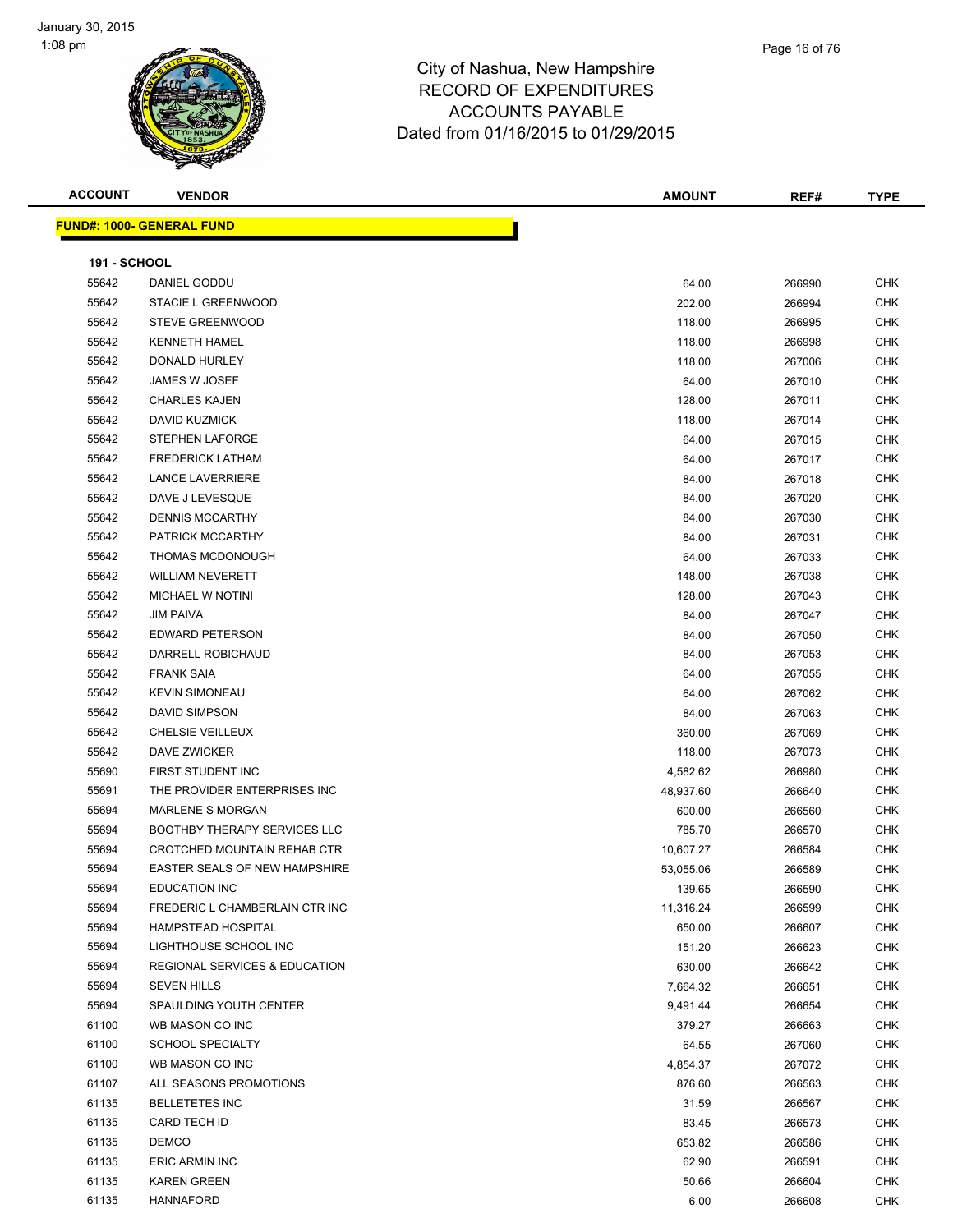



| <b>ACCOUNT</b>      | <b>VENDOR</b>                    | <b>AMOUNT</b> | REF#   | <b>TYPE</b> |
|---------------------|----------------------------------|---------------|--------|-------------|
|                     | <b>FUND#: 1000- GENERAL FUND</b> |               |        |             |
| <b>191 - SCHOOL</b> |                                  |               |        |             |
| 61135               | HOME DEPOT CREDIT SERVICE        | 232.86        | 266611 | <b>CHK</b>  |
| 61135               | <b>JW PEPPER &amp; SON INC</b>   | 76.00         | 266615 | <b>CHK</b>  |
| 61135               | <b>JOSEF LAMBERT</b>             | 18.02         | 266620 | <b>CHK</b>  |
| 61135               | <b>KYLE MARIE LANGILLE</b>       | 306.82        | 266621 | <b>CHK</b>  |
| 61135               | MARKET BASKET ACCT 2589096       | 589.85        | 266625 | <b>CHK</b>  |
| 61135               | <b>MUSIC &amp; ART CENTERS</b>   | 1,062.91      | 266629 | <b>CHK</b>  |
| 61135               | <b>NCS PEARSON</b>               | 318.69        | 266631 | <b>CHK</b>  |
| 61135               | NORTHEAST ELECTRICAL DISTRIBUT   | 142.01        | 266632 | <b>CHK</b>  |
| 61135               | REMINDERBAND.COM                 | 289.43        | 266643 | <b>CHK</b>  |
| 61135               | SANE                             | 78.40         | 266645 | <b>CHK</b>  |
| 61135               | <b>SCANTRON CORP</b>             | 235.71        | 266646 | <b>CHK</b>  |
| 61135               | <b>SCHOLASTIC INC</b>            | 924.64        | 266647 | <b>CHK</b>  |
| 61135               | <b>SCHOLASTIC INC</b>            | 135.30        | 266648 | <b>CHK</b>  |
| 61135               | <b>SCHOOL SPECIALTY</b>          | 1,422.32      | 266649 | <b>CHK</b>  |
| 61135               | KATHY SPEIDEL                    | 68.99         | 266655 | <b>CHK</b>  |
| 61135               | <b>TOWERS MOTOR PARTS CORP</b>   | 151.45        | 266659 | <b>CHK</b>  |
| 61135               | <b>WAL-MART</b>                  | 58.63         | 266662 | CHK         |
| 61135               | WB MASON CO INC                  | 911.77        | 266663 | <b>CHK</b>  |
| 61135               | <b>BARNES &amp; NOBLE INC</b>    | 76.80         | 266934 | <b>CHK</b>  |
| 61135               | <b>BELLETETES INC</b>            | 16.33         | 266938 | <b>CHK</b>  |
| 61135               | CARTRIDGE WORLD NASHUA           | 898.98        | 266950 | <b>CHK</b>  |
| 61135               | CENTRAL PAPER PRODUCTS CO        | 326.77        | 266951 | <b>CHK</b>  |
| 61135               | <b>TRAVIS COTE</b>               | 13.98         | 266963 | <b>CHK</b>  |
| 61135               | CRYSTAL ROCK BOTTLED WATER       | 69.61         | 266966 | <b>CHK</b>  |
| 61135               | <b>ERIC ARMIN INC</b>            | 94.35         | 266973 | <b>CHK</b>  |
| 61135               | <b>MARIA FISHER</b>              | 108.67        | 266981 | <b>CHK</b>  |
| 61135               | <b>GENERAL LINEN SERVICE INC</b> | 105.54        | 266987 | <b>CHK</b>  |
| 61135               | <b>HANNAFORD</b>                 | 24.70         | 267000 | <b>CHK</b>  |
| 61135               | HOME DEPOT CREDIT SERVICE        | 149.77        | 267004 | <b>CHK</b>  |
| 61135               | <b>JW PEPPER &amp; SON INC</b>   | 777.49        | 267008 | <b>CHK</b>  |
| 61135               | ROBERT LALANCETTE                | 9.56          | 267016 | <b>CHK</b>  |
| 61135               | ROBIN LYLE                       | 12.00         | 267022 | <b>CHK</b>  |
| 61135               | MARKET BASKET ACCT 2589096       | 82.45         | 267026 | CHK         |
| 61135               | <b>MATH'S MATE USA</b>           | 2,420.00      | 267029 | <b>CHK</b>  |
| 61135               | MUSIC 123                        | 172.00        | 267034 | <b>CHK</b>  |
| 61135               | NORTH CENTER FOOD SERVICE        | 2,105.68      | 267042 | <b>CHK</b>  |
| 61135               | P J CURRIER LUMBER CO            | 1,055.10      | 267045 | <b>CHK</b>  |
| 61135               | <b>SCHOLASTIC INC</b>            | 236.25        | 267058 | <b>CHK</b>  |
| 61135               | <b>SCHOOL SPECIALTY</b>          | 41.30         | 267060 | <b>CHK</b>  |
| 61135               | <b>MONICA TINO</b>               | 43.34         | 267065 | <b>CHK</b>  |
| 61135               | <b>WAL-MART</b>                  | 62.21         | 267071 | <b>CHK</b>  |
| 61135               | WB MASON CO INC                  | 287.99        | 267072 | <b>CHK</b>  |
| 61249               | <b>NCS PEARSON</b>               | 282.49        | 267037 | <b>CHK</b>  |
| 61299               | <b>BELLETETES INC</b>            | 341.37        | 266567 | <b>CHK</b>  |
| 61299               | <b>FASTENAL CO</b>               | 102.48        | 266595 | <b>CHK</b>  |
| 61299               | HOME DEPOT CREDIT SERVICES       | 78.20         | 266612 | <b>CHK</b>  |
| 61299               | PASEK CORP                       | 22.53         | 266634 | <b>CHK</b>  |
| 61299               | <b>BELLETETES INC</b>            | 239.12        | 266938 | <b>CHK</b>  |
|                     |                                  |               |        |             |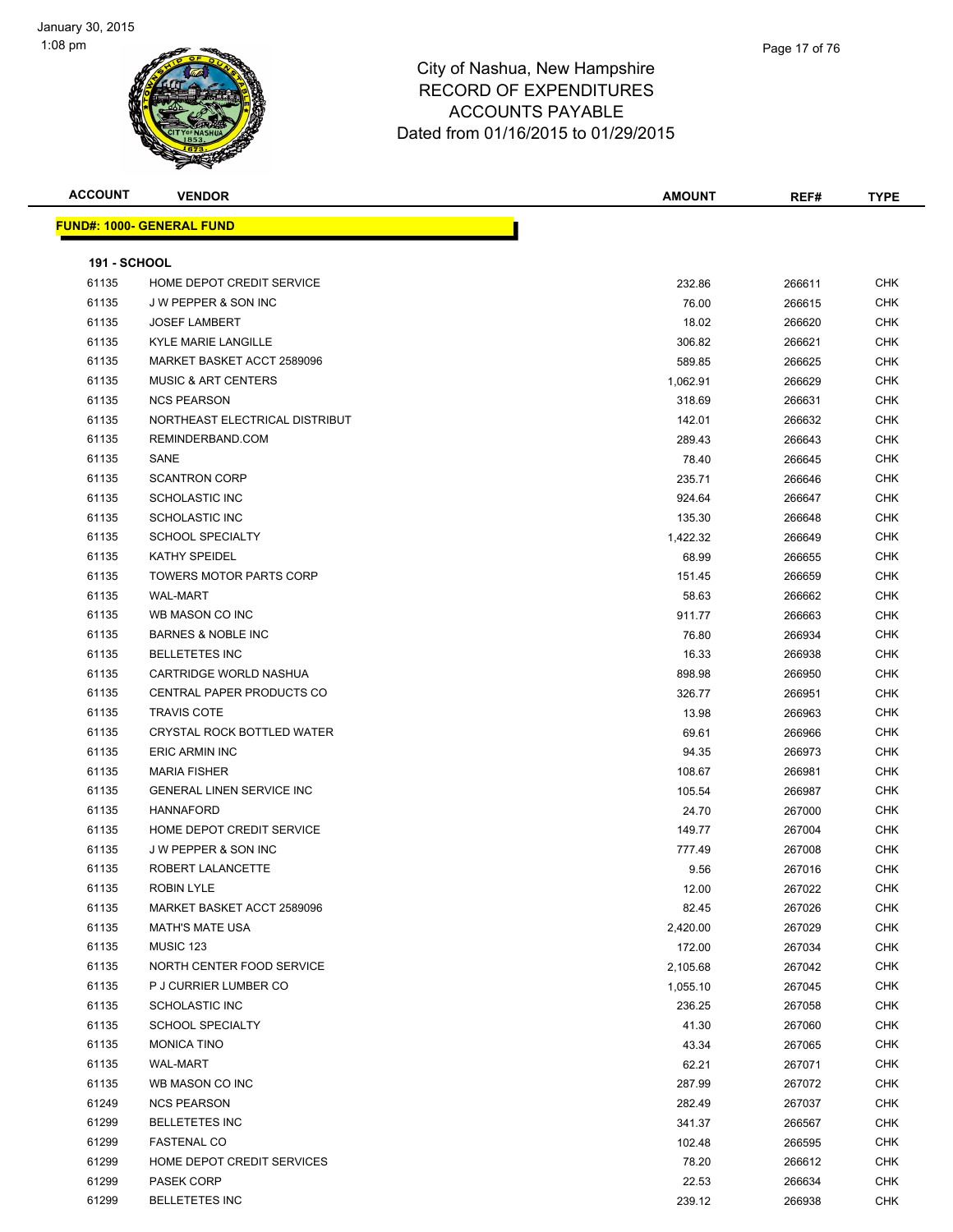

| <b>ACCOUNT</b>      | <b>VENDOR</b>                           | <b>AMOUNT</b> | REF#   | <b>TYPE</b> |
|---------------------|-----------------------------------------|---------------|--------|-------------|
|                     | <b>FUND#: 1000- GENERAL FUND</b>        |               |        |             |
| <b>191 - SCHOOL</b> |                                         |               |        |             |
| 61299               | COMPUTER HUT dba IT INSIDERS            | 107.80        | 266960 | <b>CHK</b>  |
| 61299               | DXE MEDICAL INC                         | 2,860.00      | 266971 | <b>CHK</b>  |
| 61299               | HOME DEPOT CREDIT SERVICES              | 467.46        | 267005 | <b>CHK</b>  |
| 61407               | <b>WILLIAMS COMMUNICATIONS SERVIC</b>   | 1,830.00      | 266664 | <b>CHK</b>  |
| 61407               | ALARMAX DISTRIBUTORS INC                | 110.00        | 266930 | CHK         |
| 61407               | M & M ELECTRICAL SUPPLY CO INC          | 42.04         | 267023 | <b>CHK</b>  |
| 61407               | <b>REXEL</b>                            | 64.91         | 267052 | <b>CHK</b>  |
| 61414               | F W WEBB CO                             | 621.02        | 266594 | <b>CHK</b>  |
| 61414               | PEABODY SUPPLY CO                       | 156.67        | 266635 | <b>CHK</b>  |
| 61414               | TOTAL AIR SUPPLY INC                    | 86.64         | 266658 | <b>CHK</b>  |
| 61414               | F W WEBB CO                             | 571.64        | 266976 | <b>CHK</b>  |
| 61414               | PEABODY SUPPLY CO                       | 67.29         | 267049 | <b>CHK</b>  |
| 61421               | <b>GRAINGER</b>                         | 1,048.85      | 266603 | <b>CHK</b>  |
| 61421               | BEARINGS SPECIALTY CO INC               | 754.77        | 266936 | <b>CHK</b>  |
| 61421               | <b>GRAINGER</b>                         | 1,455.58      | 266992 | <b>CHK</b>  |
| 61421               | KARCHER NORTH AMERICA INC               | 103.35        | 267012 | <b>CHK</b>  |
| 61428               | <b>CROSS-COUNTRY MAINT &amp; SUPPLY</b> | 62.68         | 266575 | <b>CHK</b>  |
| 61428               | <b>CENTRAL PAPER PRODUCTS CO</b>        | 2,696.00      | 266576 | <b>CHK</b>  |
| 61428               | CENTRAL PAPER PRODUCTS CO               | 4,638.60      | 266951 | <b>CHK</b>  |
| 61428               | <b>EXPENSE REDUCTION ANALYSIS</b>       | 2,812.53      | 266975 | <b>CHK</b>  |
| 61599               | CENTRAL PAPER PRODUCTS CO               | 3,192.00      | 266576 | <b>CHK</b>  |
| 61599               | <b>FOSTER MATERIALS INC</b>             | 1,669.47      | 266598 | <b>CHK</b>  |
| 61599               | NASHUA OUTDOOR POWER EQUIPMENT          | 81.24         | 267036 | <b>CHK</b>  |
| 61607               | COMPUTER HUT dba IT INSIDERS            | 1,790.93      | 266960 | <b>CHK</b>  |
| 61814               | <b>INFOBASE LEARNING</b>                | 213.95        | 266614 | <b>CHK</b>  |
| 61814               | <b>SUSAN CAREY</b>                      | 68.76         | 266948 | <b>CHK</b>  |
| 61814               | FOLLETT SCHOOL SOLUTIONS INC            | 704.85        | 266982 | <b>CHK</b>  |
| 61821               | SPRINGSHARE, LLC                        | 799.00        | 266656 | <b>CHK</b>  |
| 61830               | <b>GALE/CENGAGE LEARNING</b>            | 50.00         | 266601 | CHK         |
| 61875               | <b>BARNES &amp; NOBLE INC</b>           | 251.41        | 266566 | CHK         |
| 61875               | <b>EVERBIND BOOKS</b>                   | 416.00        | 266593 | <b>CHK</b>  |
| 61875               | FOLLETT SCHOOL SOLUTIONS INC            | 26.44         | 266597 | <b>CHK</b>  |
| 61875               | MICHAEL ALLEN                           | 150.17        | 266932 | <b>CHK</b>  |
| 71228               | RTM COMMUNICATIONS INC                  | 750.00        | 266644 | <b>CHK</b>  |
| 71999               | CLT COMPUTER DBA MWAVE                  | 75.49         | 266580 | <b>CHK</b>  |
| 71999               | <b>ACP DIRECT</b>                       | 696.42        | 266928 | <b>CHK</b>  |
|                     | <b>TOTAL 191 - SCHOOL</b>               | \$493,008.34  |        |             |

**193 - DEBT SERVICE**

| 75200 | US BANK N.A. (091000022)        | 50.906.25   | 148266 | ACH |
|-------|---------------------------------|-------------|--------|-----|
|       | <b>TOTAL 193 - DEBT SERVICE</b> | \$50,906.25 |        |     |

**TOTAL FUND 1000 - GENERAL FUND \$1,680,378.19**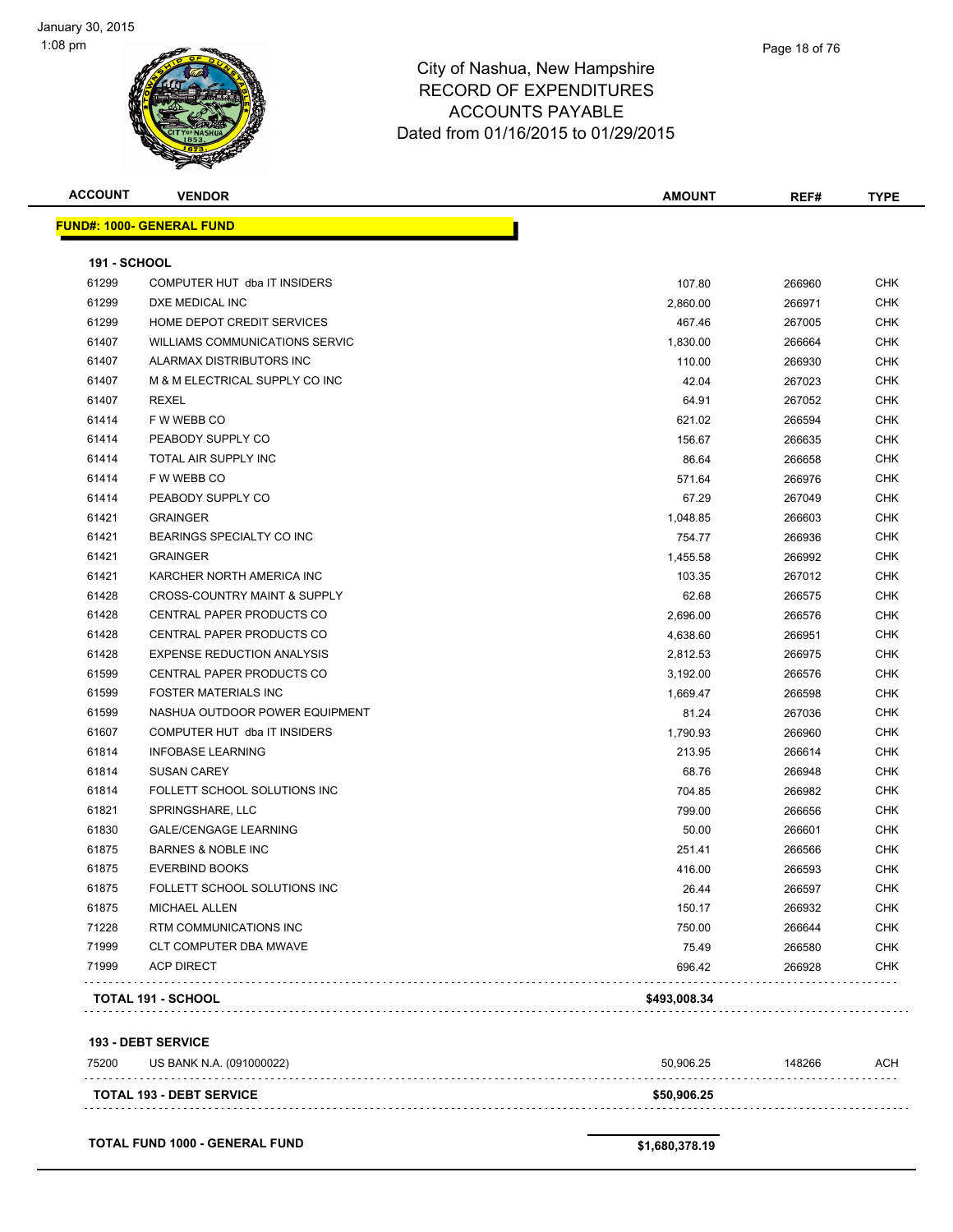| <b>ACCOUNT</b>      | <b>VENDOR</b>                                           | <b>AMOUNT</b> | REF#   | <b>TYPE</b> |
|---------------------|---------------------------------------------------------|---------------|--------|-------------|
|                     | <b>FUND#: 1001- GF-CAPITAL IMPROVEMENTS</b>             |               |        |             |
|                     |                                                         |               |        |             |
|                     | <b>161 - STREETS-CAP IMP</b>                            |               |        |             |
| 81100               | CORRIVEAU ROUTHIER INC                                  | 1,749.74      | 266827 | <b>CHK</b>  |
| 81100               | JOHNSONS ELECTRIC INC                                   | 975.32        | 266860 | <b>CHK</b>  |
| 81100               | CORRIVEAU ROUTHIER INC                                  | 1,321.65      | 266827 | <b>CHK</b>  |
| 81100               | CORRIVEAU ROUTHIER INC                                  | 2,215.21      | 266827 | CHK         |
|                     | TOTAL 161 - STREETS-CAP IMP                             | \$6,261.92    |        |             |
|                     |                                                         |               |        |             |
| <b>191 - SCHOOL</b> |                                                         |               |        |             |
| 81100               | <b>GALE ASSOCIATES INC</b>                              | 3,205.00      | 266985 | <b>CHK</b>  |
|                     |                                                         |               |        |             |
|                     | <b>TOTAL 191 - SCHOOL</b>                               | \$3,205.00    |        |             |
|                     |                                                         |               |        |             |
|                     | <b>TOTAL FUND 1001 - GF-CAPITAL IMPROVEMENTS</b>        | \$9,466.92    |        |             |
|                     |                                                         |               |        |             |
|                     | <b>FUND#: 1010- GF-PRIOR YEAR ESCROWS/EXPENSES</b>      |               |        |             |
|                     |                                                         |               |        |             |
|                     | <b>102 - BOARD OF ALDERMEN-ESCROWS</b>                  |               |        |             |
| 53428               | <b>DONNA GRAHAM</b>                                     | 127.50        | 266852 | CHK         |
|                     |                                                         |               |        |             |
|                     | TOTAL 102 - BOARD OF ALDERMEN-ESCROWS                   | \$127.50      |        |             |
|                     | <b>150 - POLICE-PRIOR YEAR</b>                          |               |        |             |
| 61121               | <b>EAGLE POINT GUN</b>                                  | 724.00        | 266838 | <b>CHK</b>  |
|                     |                                                         |               |        |             |
|                     | <b>TOTAL 150 - POLICE-PRIOR YEAR</b>                    | \$724.00      |        |             |
|                     |                                                         |               |        |             |
|                     | <b>183 - ECONOMIC DEV-PRIOR YEAR</b>                    |               |        |             |
| 69000               | <b>RYAN OUELLETTE</b>                                   | 12,000.00     | 266766 | CHK         |
|                     | <b>TOTAL 183 - ECONOMIC DEV-PRIOR YEAR</b>              | \$12,000.00   |        |             |
|                     |                                                         |               |        |             |
|                     | <b>TOTAL FUND 1010 - GF-PRIOR YEAR ESCROWS/EXPENSES</b> |               |        |             |
|                     |                                                         | \$12,851.50   |        |             |
|                     |                                                         |               |        |             |
|                     | <b>FUND#: 2100- FOOD SERVICES FUND</b>                  |               |        |             |
| 54487               | AFFILIATED HVAC SERVICES LLC                            | 422.20        | 266929 | <b>CHK</b>  |
| 54487               | <b>BASSETT SERVICES CORPORATION</b>                     | 162.35        | 266935 | <b>CHK</b>  |
| 55600               | ACE PRINTING CO                                         | 415.00        | 266927 | <b>CHK</b>  |
| 61100               | WB MASON CO INC                                         | 82.86         | 267072 | <b>CHK</b>  |
| 61214               | <b>BIMBO FOODS BAKERIES INC</b>                         | 1,019.50      | 266939 | <b>CHK</b>  |
| 61214               | COCA COLA BOTTLING CO                                   | 1,980.70      | 266956 | <b>CHK</b>  |
| 61214               | COSTA FRUIT & PRODUCE CO INC                            | 31,010.88     | 266962 | <b>CHK</b>  |
| 61214               | <b>GARELICK FARMS LYNN</b>                              | 21,608.42     | 266986 | <b>CHK</b>  |
| 61214               | GILLS PIZZA CO                                          | 3,784.55      | 266989 | <b>CHK</b>  |
| 61214               | <b>GREAT STATE BEVERAGES INC</b>                        | 463.80        | 266993 | <b>CHK</b>  |
| 61214               | M SAUNDERS INC                                          | 8,127.28      | 267024 | <b>CHK</b>  |
| 61214               | NEW ENGLAND ICE CREAM                                   | 1,551.63      | 267039 | <b>CHK</b>  |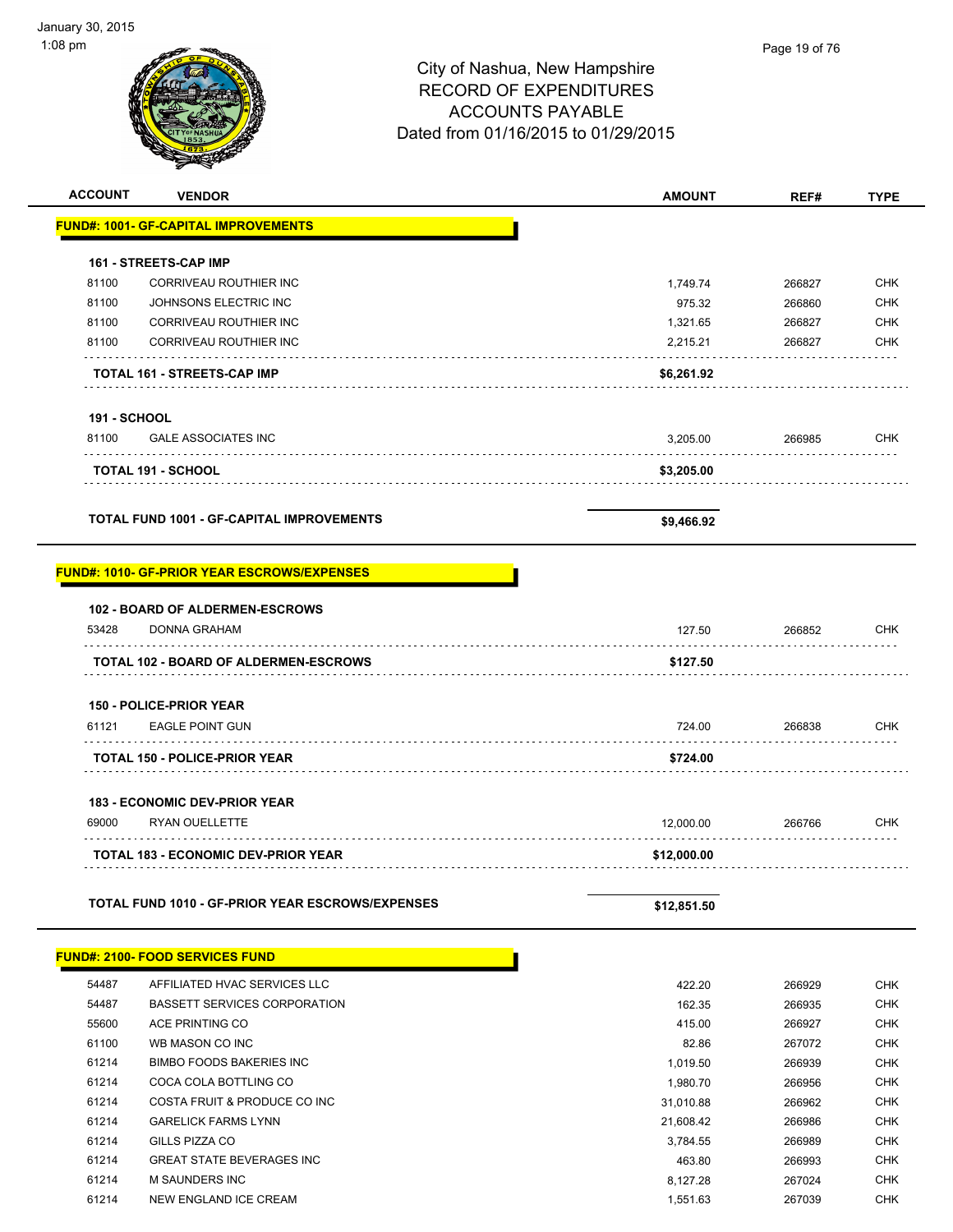January 30, 2015 1:08 pm



| <b>ACCOUNT</b> | <b>VENDOR</b>                                          | <b>AMOUNT</b> | REF#   | <b>TYPE</b> |
|----------------|--------------------------------------------------------|---------------|--------|-------------|
|                | <b>FUND#: 2100- FOOD SERVICES FUND</b>                 |               |        |             |
| 61214          | ORIGINAL CRISPY PIZZA CRUST CO                         | 671.58        | 267044 | <b>CHK</b>  |
| 61299          | EDUCATIONAL OUTFITTERS OF NH                           | 158.00        | 266972 | <b>CHK</b>  |
|                | <b>TOTAL FUND 2100 - FOOD SERVICES FUND</b>            | \$71,458.75   |        |             |
|                | <b>FUND#: 2201- DRIVERS EDUCATION FUND</b>             |               |        |             |
| 61799          | <b>BEST FORD</b>                                       | 54.27         | 266568 | CHK         |
|                |                                                        |               |        |             |
|                | <b>TOTAL FUND 2201 - DRIVERS EDUCATION FUND</b>        | \$54.27       |        |             |
|                | <b>FUND#: 2207- ADULT ED/CONTINUING ED</b>             |               |        |             |
| 44600          | <b>KATHLEEN DONAGHUE</b>                               | 115.00        | 266968 | <b>CHK</b>  |
| 61299          | <b>ERIC MCANDREWS</b>                                  | 97.76         | 266626 | <b>CHK</b>  |
|                | <b>TOTAL FUND 2207 - ADULT ED/CONTINUING ED</b>        | \$212.76      |        |             |
|                | <b>FUND#: 2212- ATHLETICS REVENUE FUND</b>             |               |        |             |
| 44563          | NASHUA SCHOOL DISTRICT 42                              | 100.00        | 148265 | <b>ACH</b>  |
|                |                                                        |               |        |             |
|                | <b>TOTAL FUND 2212 - ATHLETICS REVENUE FUND</b>        | \$100.00      |        |             |
|                | <u> FUND#: 2222- AFTER SCHOOL PROGRAM</u>              |               |        |             |
| 61299          | AC MOORE INC                                           | 28.50         | 266561 | <b>CHK</b>  |
| 61299          | COSTA FRUIT & PRODUCE CO INC                           | 857.25        | 266583 | CHK         |
| 61299          | MARKET BASKET ACCT 2589096                             | 83.71         | 266625 | <b>CHK</b>  |
| 61299          | AC MOORE INC                                           | 193.58        | 266926 | <b>CHK</b>  |
| 61299          | <b>HEATHER BOUCHER</b>                                 | 20.98         | 266942 | <b>CHK</b>  |
| 61299          | CATHERINE COGSWELL                                     | 96.72         | 266957 | CHK         |
| 61299          | COSTA FRUIT & PRODUCE CO INC                           | 497.60        | 266962 | CHK         |
| 61299          | <b>GARELICK FARMS LYNN</b>                             | 312.70        | 266986 | <b>CHK</b>  |
| 61299          | <b>LINDA HAMM</b>                                      | 35.10         | 266999 | <b>CHK</b>  |
| 61299          | <b>M SAUNDERS INC</b>                                  | 126.70        | 267024 | <b>CHK</b>  |
| 61299          | MARKET BASKET ACCT 2589096                             | 98.24         | 267026 | <b>CHK</b>  |
| 61299          | <b>WAL-MART</b>                                        | 32.11         | 267071 | <b>CHK</b>  |
|                | <b>TOTAL FUND 2222 - AFTER SCHOOL PROGRAM</b>          | \$2,383.19    |        |             |
|                | <b>FUND#: 2503- PARKS &amp; REC PROGRAMS FUND</b>      |               |        |             |
| 55658          |                                                        |               |        | <b>CHK</b>  |
|                | PETTY CASH                                             | 59.23         | 266377 |             |
|                | <b>TOTAL FUND 2503 - PARKS &amp; REC PROGRAMS FUND</b> | \$59.23       |        |             |
|                | <b>FUND#: 2505- GOVT &amp; EDUCATION CHANNELS FUND</b> |               |        |             |
| 53470          | JOHN COLLINS                                           | 50.00         | 266437 | <b>CHK</b>  |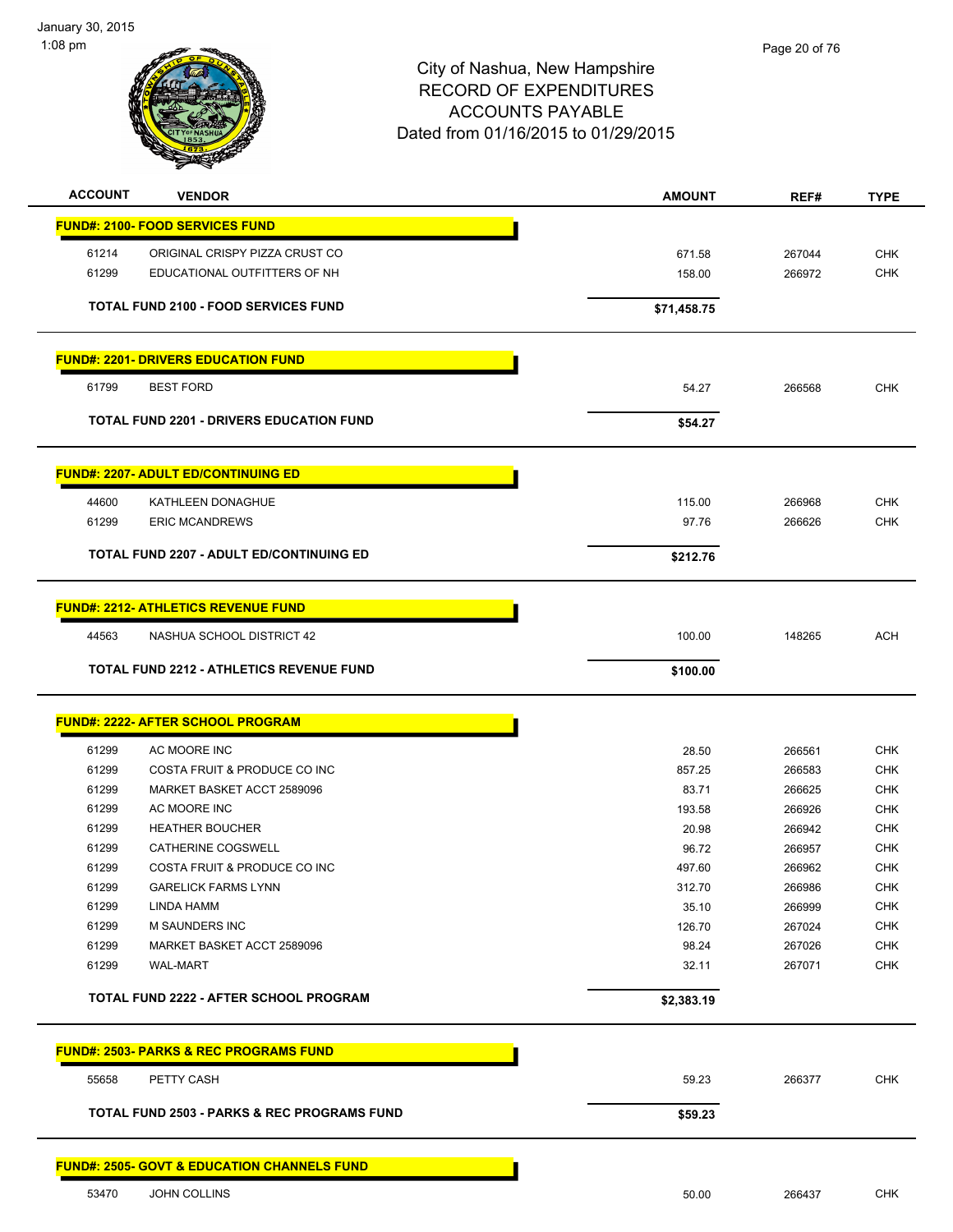

| <b>ACCOUNT</b> | <b>VENDOR</b>                                               | <b>AMOUNT</b> | REF#             | <b>TYPE</b>              |
|----------------|-------------------------------------------------------------|---------------|------------------|--------------------------|
|                | <b>FUND#: 2505- GOVT &amp; EDUCATION CHANNELS FUND</b>      |               |                  |                          |
| 53470          | <b>MIKE JEYNES</b>                                          | 100.00        | 266470           | CHK                      |
| 53470          | <b>THOMAS KING</b>                                          | 50.00         | 266476           | <b>CHK</b>               |
| 53470          | PATRICK MALONE                                              | 50.00         | 266483           | <b>CHK</b>               |
| 53470          | <b>JIM MCLEAN</b>                                           | 375.00        | 266487           | <b>CHK</b>               |
| 53470          | <b>TIM O'NEIL</b>                                           | 325.00        | 266501           | <b>CHK</b>               |
| 53470          | FRANK J WALLENT                                             | 350.00        | 266549           | CHK                      |
| 54114          | <b>DIRECT ENERGY BUSINESS</b>                               | 15.97         | 266835           | <b>CHK</b>               |
| 54141          | PENNICHUCK WATER WORKS INC                                  | 19.82         | 266396           | <b>CHK</b>               |
|                | <b>TOTAL FUND 2505 - GOVT &amp; EDUCATION CHANNELS FUND</b> | \$1,335.79    |                  |                          |
|                |                                                             |               |                  |                          |
|                | <b>FUND#: 2506- HUNT BLDG SPECIAL REVENUE FUND</b>          |               |                  |                          |
| 68350          | <b>TAYLOR RENTAL INC</b>                                    | 122.46        | 266908           | CHK                      |
|                | TOTAL FUND 2506 - HUNT BLDG SPECIAL REVENUE FUND            | \$122.46      |                  |                          |
|                |                                                             |               |                  |                          |
|                | <b>FUND#: 3068- COMMUNITY SERVICES GRANTS FUND</b>          |               |                  |                          |
| 45814          | HNH FOUNDATION                                              | 3,908.82      | 266372           | <b>CHK</b>               |
| 55810          | <b>HARBOR HOMES INC</b>                                     | 34,837.00     | 266455           | <b>CHK</b>               |
| 61100          | WB MASON CO INC                                             | 289.31        | 266550           | <b>CHK</b>               |
| 68235          | <b>HARBOR HOMES INC</b>                                     | 2,463.79      | 266455           | CHK                      |
| 69025          | <b>HARBOR HOMES INC</b>                                     | 360.00        | 266455           | <b>CHK</b>               |
| 71000          | <b>AMAZON</b>                                               | 119.85        | 266769           | <b>CHK</b>               |
|                | <b>TOTAL FUND 3068 - COMMUNITY SERVICES GRANTS FUND</b>     | \$41,978.77   |                  |                          |
|                |                                                             |               |                  |                          |
|                | <b>FUND#: 3070- COMMUNITY HEALTH GRANTS FUND</b>            |               |                  |                          |
| 55300          | <b>JACQUELINE AGUILAR</b>                                   | 29.12         | 266469           | <b>CHK</b>               |
| 61100          | WB MASON CO INC                                             | 249.99        | 266917           | <b>CHK</b>               |
| 61100          | WB MASON CO INC                                             | 103.48        | 266917           | CHK                      |
| 61142          | NH MEDICAL DENTAL SUPPLY LLC                                | 499.00        | 266883           | CHK                      |
|                | <b>TOTAL FUND 3070 - COMMUNITY HEALTH GRANTS FUND</b>       | \$881.59      |                  |                          |
|                | <b>FUND#: 3090- URBAN PROGRAM GRANTS FUND</b>               |               |                  |                          |
|                |                                                             |               |                  |                          |
| 54210          | CONSTANCE GAUTHIER AND DADS                                 | 500.00        | 266371<br>266382 | <b>CHK</b>               |
| 54210<br>55307 | VICTOR AND LESLIE PEPI                                      | 15,000.00     |                  | <b>CHK</b>               |
| 55699          | DAVID SULLIVAN<br>SOUTHERN NH SERVICES                      | 202.24        | 266381           | <b>CHK</b><br><b>CHK</b> |
| 68240          | THE TELEGRAPH                                               | 20,154.88     | 266528<br>266791 |                          |
| 69025          | DAROCHA, LUCILENE AND                                       | 201.85        |                  | <b>CHK</b><br><b>CHK</b> |
|                |                                                             | 15,470.00     | 266368           |                          |
|                | TOTAL FUND 3090 - URBAN PROGRAM GRANTS FUND                 | \$51,528.97   |                  |                          |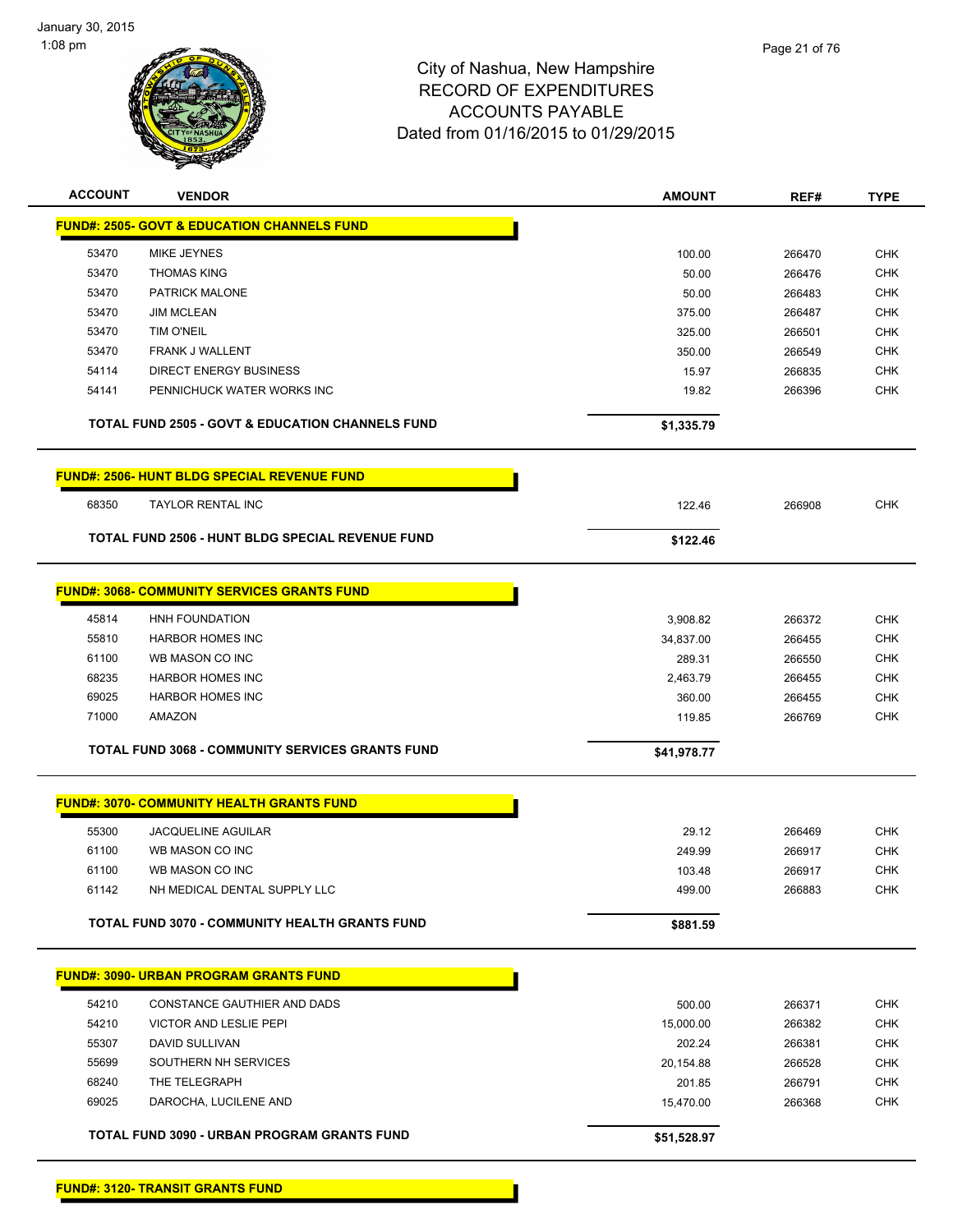

| <b>ACCOUNT</b> | <b>VENDOR</b>                           | <b>AMOUNT</b> | REF#   | <b>TYPE</b> |
|----------------|-----------------------------------------|---------------|--------|-------------|
|                | <b>FUND#: 3120- TRANSIT GRANTS FUND</b> |               |        |             |
| 54114          | <b>DIRECT ENERGY BUSINESS</b>           | 59.10         | 266835 | <b>CHK</b>  |
| 54114          | <b>DIRECT ENERGY BUSINESS</b>           | 182.03        | 266835 | <b>CHK</b>  |
| 54114          | <b>DIRECT ENERGY BUSINESS</b>           | 207.75        | 266835 | <b>CHK</b>  |
| 54141          | PENNICHUCK WATER WORKS INC              | 72.66         | 266396 | <b>CHK</b>  |
| 54141          | PENNICHUCK WATER WORKS INC              | 140.49        | 266396 | <b>CHK</b>  |
| 54421          | <b>CONWAY OFFICE SOLUTIONS</b>          | 310.00        | 266438 | <b>CHK</b>  |
| 54600          | LIBERTY INTNL TRUCKS OF NH LLC          | 50.00         | 266478 | <b>CHK</b>  |
| 55109          | <b>FAIRPOINT COMMUNICATIONS</b>         | 180.25        | 266775 | <b>CHK</b>  |
| 55699          | OVERHEAD DOOR CO OF MANCHESTER          | 495.00        | 266887 | <b>CHK</b>  |
| 55699          | <b>TYCO INTEGRATED SECURITY LLC</b>     | 339.50        | 266911 | <b>CHK</b>  |
| 55699          | <b>CINTAS UNIFORMS</b>                  | 34.96         | 266822 | <b>CHK</b>  |
| 55699          | <b>CINTAS UNIFORMS</b>                  | 42.96         | 266823 | <b>CHK</b>  |
| 61299          | WB MASON CO INC                         | 126.48        | 266550 | <b>CHK</b>  |
| 61299          | NEW ENGLAND PAPER & SUPPLY              | 31.25         | 266882 | <b>CHK</b>  |
| 61299          | WB MASON CO INC                         | 75.90         | 266917 | <b>CHK</b>  |
| 61299          | HOME DEPOT CREDIT SERVICE 3065          | 19.94         | 266458 | <b>CHK</b>  |
| 61299          | <b>AMAZON</b>                           | 73.99         | 266769 | <b>CHK</b>  |
| 61299          | CENTRAL PAPER PRODUCTS CO               | 266.81        | 266817 | <b>CHK</b>  |
| 61299          | DEPENDABLE LOCK SERVICE INC             | 3.00          | 266834 | <b>CHK</b>  |
| 61310          | <b>AVSG LP</b>                          | 2,345.18      | 266807 | <b>CHK</b>  |
| 61799          | <b>GRAINGER</b>                         | 19.70         | 266453 | <b>CHK</b>  |
| 61799          | <b>NAPA AUTO PARTS</b>                  | 1,332.33      | 266494 | <b>CHK</b>  |
| 61799          | <b>CUMMINS NORTHEAST LLC</b>            | 1,201.83      | 266828 | <b>CHK</b>  |
| 61799          | <b>NAPA AUTO PARTS</b>                  | (36.69)       | 266879 | <b>CHK</b>  |
| 61799          | <b>NAPA AUTO PARTS</b>                  | 73.35         | 266494 | <b>CHK</b>  |
| 61799          | <b>QUIRK GM PARTS DEPOT</b>             | 54.14         | 266513 | <b>CHK</b>  |
| 61799          | <b>NAPA AUTO PARTS</b>                  | (56.94)       | 266879 | <b>CHK</b>  |
| 61799          | <b>QUIRK GM PARTS DEPOT</b>             | 205.70        | 266892 | <b>CHK</b>  |
| 61799          | NAPA AUTO PARTS                         | 51.20         | 266494 | <b>CHK</b>  |
| 61799          | <b>CUMMINS NORTHEAST LLC</b>            | 475.62        | 266828 | <b>CHK</b>  |
| 61799          | NAPA AUTO PARTS                         | 16.59         | 266879 | <b>CHK</b>  |
| 61799          | RYDER FLEET PRODUCTS COM INC            | 18.60         | 266518 | <b>CHK</b>  |
| 61799          | <b>NAPA AUTO PARTS</b>                  | (7.12)        | 266879 | <b>CHK</b>  |
| 61799          | NAPA AUTO PARTS                         | 16.94         | 266494 | <b>CHK</b>  |
| 61799          | <b>NAPA AUTO PARTS</b>                  | 368.12        | 266879 | <b>CHK</b>  |
| 68240          | PURE WATERS OF NEW ENGLAND LLC          | 31.50         | 266511 | <b>CHK</b>  |
| 71999          | <b>AMAZON</b>                           | 145.32        | 266769 | <b>CHK</b>  |
|                | TOTAL FUND 3120 - TRANSIT GRANTS FUND   | \$8,967.44    |        |             |

**FUND#: 3800- SCHOOL GRANTS FUND** STEVE BLUNT 200.00 266569 CHK STEVE BLUNT 200.00 266940 CHK GAYLE R ESTERLY 5,181.44 266592 CHK MARIAH CAMPBELL 325.00 266947 CHK THE CARROLL CENTER FOR THE BLI 125.00 266949 CHK WHITNEY FREEMAN 75.00 266983 CHK KATHERINE S GOLTSOV 50.00 266991 CHK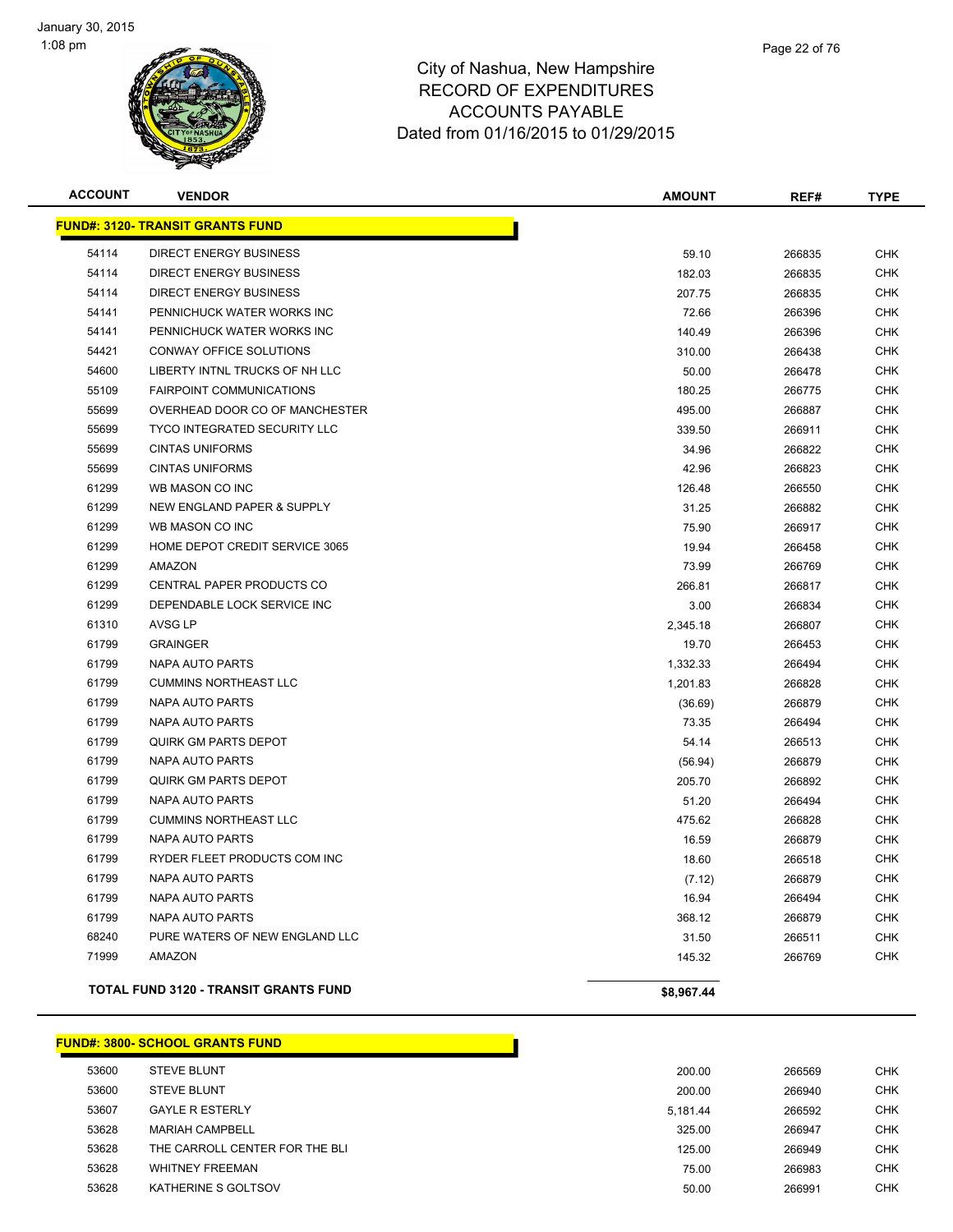

| <b>ACCOUNT</b> | <b>VENDOR</b>                                     | <b>AMOUNT</b> | REF#   | <b>TYPE</b> |
|----------------|---------------------------------------------------|---------------|--------|-------------|
|                | <b>FUND#: 3800- SCHOOL GRANTS FUND</b>            |               |        |             |
| 53628          | <b>HOLLY LAVINE</b>                               | 75.00         | 267019 | <b>CHK</b>  |
| 53628          | <b>BOOTHBY THERAPY SERVICES LLC</b>               | 3,506.80      | 266570 | <b>CHK</b>  |
| 53628          | BOOTHBY THERAPY SERVICES LLC                      | 1,402.72      | 266941 | <b>CHK</b>  |
| 53628          | THE CARROLL CENTER FOR THE BLI                    | 4,274.00      | 266949 | <b>CHK</b>  |
| 53628          | <b>INTERIM HEALTH CARE</b>                        | 5,952.00      | 267007 | <b>CHK</b>  |
| 53628          | <b>LYNN L CLOWES</b>                              | 600.00        | 266579 | <b>CHK</b>  |
| 55400          | KRIPALU CENTER FOR YOGA                           | 5,080.00      | 266618 | <b>CHK</b>  |
| 55500          | <b>POSTMASTER</b>                                 | 744.21        | 266639 | <b>CHK</b>  |
| 61135          | <b>BLANCA CHAVEZ</b>                              | 152.47        | 266577 | <b>CHK</b>  |
| 61135          | <b>LISA STEMPLER</b>                              | 120.85        | 266657 | CHK         |
| 61135          | PAPERGRAPHICS PRINT & COPY INC                    | 477.33        | 267048 | <b>CHK</b>  |
| 61299          | <b>LISA MARSHALL</b>                              | 37.50         | 267027 | <b>CHK</b>  |
| 61875          | <b>HOLLY LAVINE</b>                               | 25.00         | 267019 | <b>CHK</b>  |
| 71999          | MOORE MEDICAL LLC                                 | 2,200.00      | 266628 | <b>CHK</b>  |
|                | <b>TOTAL FUND 3800 - SCHOOL GRANTS FUND</b>       | \$30,804.32   |        |             |
|                |                                                   |               |        |             |
|                | <b>FUND#: 3810- FOOD SERVICE GRANTS FUND</b>      |               |        |             |
| 61299          | COSTA FRUIT & PRODUCE CO INC                      | 32.00         | 266962 | <b>CHK</b>  |
| 61299          | COSTA FRUIT & PRODUCE CO INC                      | 32.00         | 266962 | <b>CHK</b>  |
| 61299          | COSTA FRUIT & PRODUCE CO INC                      | 32.00         | 266962 | <b>CHK</b>  |
| 61299          | COSTA FRUIT & PRODUCE CO INC                      | 64.00         | 266962 | <b>CHK</b>  |
| 61299          | COSTA FRUIT & PRODUCE CO INC                      | 128.00        | 266962 | CHK         |
|                | TOTAL FUND 3810 - FOOD SERVICE GRANTS FUND        | \$288.00      |        |             |
|                | <b>FUND#: 4005- TRAFFIC VIOLATIONS FUND</b>       |               |        |             |
|                |                                                   |               |        |             |
| 55699          | VERIZON WIRELESS-742016226                        | 193.45        | 266797 | <b>CHK</b>  |
| 61799          | <b>MAYNARD &amp; LESIEUR INC</b>                  | 92.65         | 266486 | <b>CHK</b>  |
| 61799          | <b>MAYNARD &amp; LESIEUR INC</b>                  | 92.65         | 266869 | <b>CHK</b>  |
|                | TOTAL FUND 4005 - TRAFFIC VIOLATIONS FUND         | \$378.75      |        |             |
|                | <b>FUND#: 4010- MOTOR VEHICLE ADMIN FUND</b>      |               |        |             |
| 55699          | <b>B &amp; S LOCKSMITHS INC</b>                   | 355.05        | 266808 | <b>CHK</b>  |
| 55699          | CINTAS DOCUMENT MANAGEMENT                        | 43.28         | 266821 | <b>CHK</b>  |
| 55699          | INTERWARE DEVELOPMENT CO INC                      | 600.00        | 266857 | <b>CHK</b>  |
|                | <b>TOTAL FUND 4010 - MOTOR VEHICLE ADMIN FUND</b> |               |        |             |
|                |                                                   | \$998.33      |        |             |
|                | <b>FUND#: 4020- POLICE DRUG ENFORCEMENT FUND</b>  |               |        |             |
| 54899          | LAW REALTY CO INC                                 | 416.67        | 266477 | <b>CHK</b>  |
| 54899          | LITCHFIELD VANTAGE LLC                            | 1,583.33      | 266479 | <b>CHK</b>  |
|                | TOTAL FUND 4020 - POLICE DRUG ENFORCEMENT FUND    | \$2,000.00    |        |             |
|                |                                                   |               |        |             |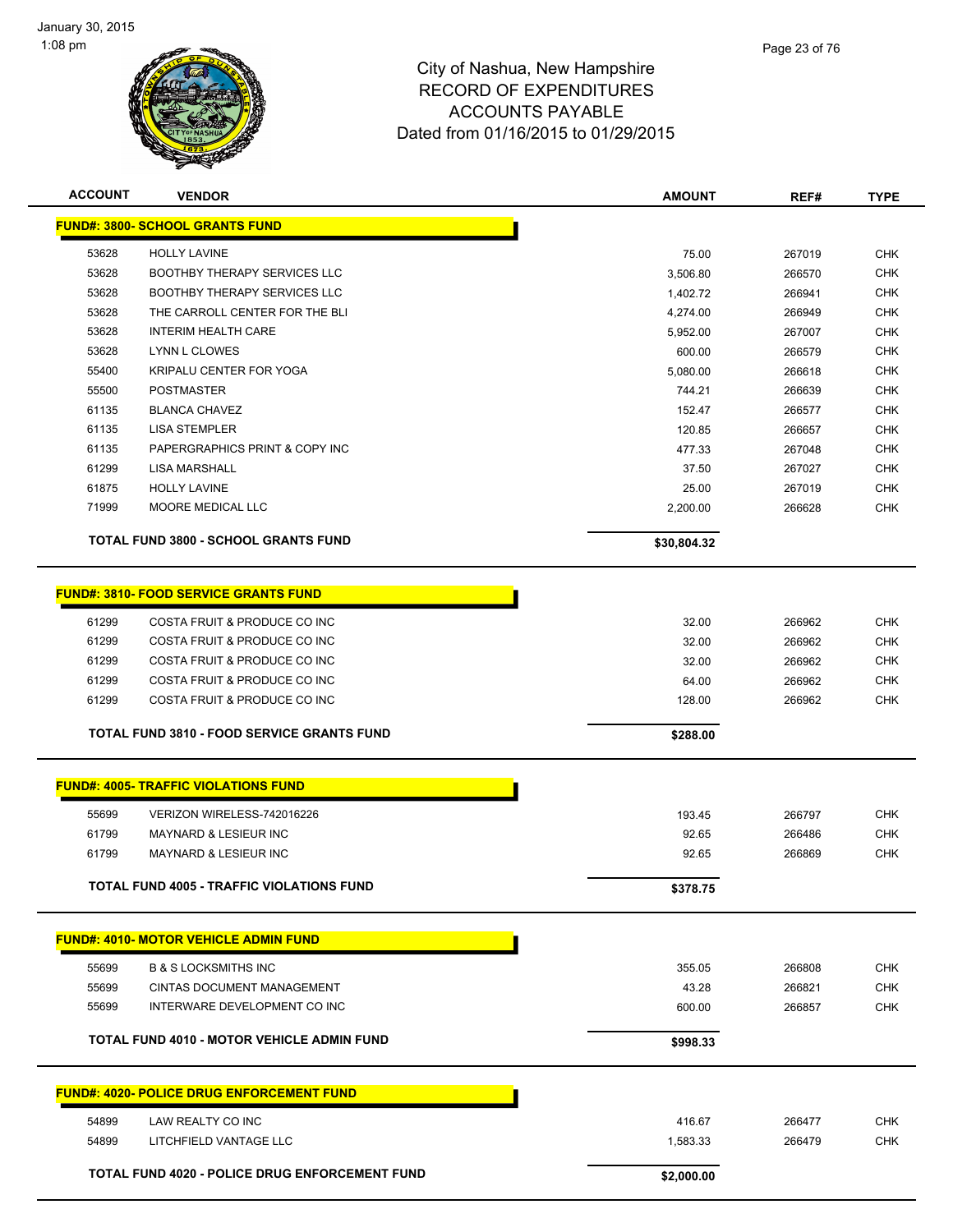

| <b>ACCOUNT</b> | <b>VENDOR</b>                                    | <b>AMOUNT</b> | REF#   | <b>TYPE</b> |
|----------------|--------------------------------------------------|---------------|--------|-------------|
|                | <b>FUND#: 4025- DOJ DRUG FORFEITURE FUND</b>     |               |        |             |
| 56347          | THE YOUTH COUNCIL                                | 900.00        | 266555 | <b>CHK</b>  |
| 61299          | CALLYO 2009 CORP                                 | 750.00        | 266815 | <b>CHK</b>  |
| 61799          | NORTHERN FOREIGN CAR PARTS INC                   | (50.00)       | 266500 | <b>CHK</b>  |
| 61799          | <b>TOWERS MOTOR PARTS CORP</b>                   | 56.93         | 266536 | <b>CHK</b>  |
| 71000          | AMERICAN SECURITY & FIRE PROTE                   | 216.00        | 266421 | <b>CHK</b>  |
|                | TOTAL FUND 4025 - DOJ DRUG FORFEITURE FUND       | \$1,872.93    |        |             |
|                | <b>FUND#: 4032- PISTOL PERMIT FEES FUND</b>      |               |        |             |
| 55200          | DANIEL WEBSTER COUNCIL INC                       | 125.00        | 266831 | <b>CHK</b>  |
| 71900          | WB MASON CO INC                                  | 225.98        | 266917 | <b>CHK</b>  |
|                |                                                  |               |        |             |
|                | TOTAL FUND 4032 - PISTOL PERMIT FEES FUND        | \$350.98      |        |             |
|                | <b>FUND#: 4090- LIB-LOST/DAMAGED BOOK FINES</b>  |               |        |             |
| 54428          | <b>SIRSIDYNIX</b>                                | 1,278.16      | 266904 | <b>CHK</b>  |
| 55699          | UNIQUE MANAGEMENT SERVICES INC                   | 358.00        | 266914 | <b>CHK</b>  |
| 61807          | <b>AMAZON</b>                                    | 53.36         | 266769 | <b>CHK</b>  |
| 61814          | <b>MIDWEST TAPE</b>                              | 85.40         | 266874 | <b>CHK</b>  |
| 61875          | <b>INGRAM LIBRARY SERVICES</b>                   | 150.95        | 266464 | <b>CHK</b>  |
| 61875          | <b>BAKER &amp; TAYLOR</b>                        | 167.19        | 266809 | <b>CHK</b>  |
| 61875          | <b>INGRAM LIBRARY SERVICES</b>                   | 42.26         | 266856 | <b>CHK</b>  |
|                | TOTAL FUND 4090 - LIB-LOST/DAMAGED BOOK FINES    | \$2,135.32    |        |             |
|                | <b>FUND#: 5010- CAP PROJECTS-INFO TECHNOLOGY</b> |               |        |             |
| 81342          | <b>TYLER TECHNOLOGIES INC</b>                    | 1,985.00      | 266542 | <b>CHK</b>  |
| 81342          | DAVID FREDETTE                                   | 70.78         | 266760 | <b>CHK</b>  |
|                |                                                  |               |        |             |
|                | TOTAL FUND 5010 - CAP PROJECTS-INFO TECHNOLOGY   | \$2,055.78    |        |             |
|                | <u> FUND#: 5050- CAPITAL PROJ-COMMUNICATIONS</u> |               |        |             |
| 53999          | COMCAST CABLE COMMUNICATIONS I                   | 91.13         | 266383 | <b>CHK</b>  |
| 81300          | <b>DELL MARKETING LP</b>                         | 598.46        | 266442 | <b>CHK</b>  |
| 81300          | <b>DELL MARKETING LP</b>                         | 9,546.04      | 266442 | <b>CHK</b>  |
|                | TOTAL FUND 5050 - CAPITAL PROJ-COMMUNICATIONS    | \$10,235.63   |        |             |
|                | <b>FUND#: 5200- CAPITAL PROJECTS-STREETS</b>     |               |        |             |
| 81700          | JOHN TURNER CONSULTING INC                       | 270.00        | 266472 | <b>CHK</b>  |
|                | TOTAL FUND 5200 - CAPITAL PROJECTS-STREETS       | \$270.00      |        |             |
|                |                                                  |               |        |             |

**FUND#: 5700- CAP PROJECTS-BROAD ST PKWY**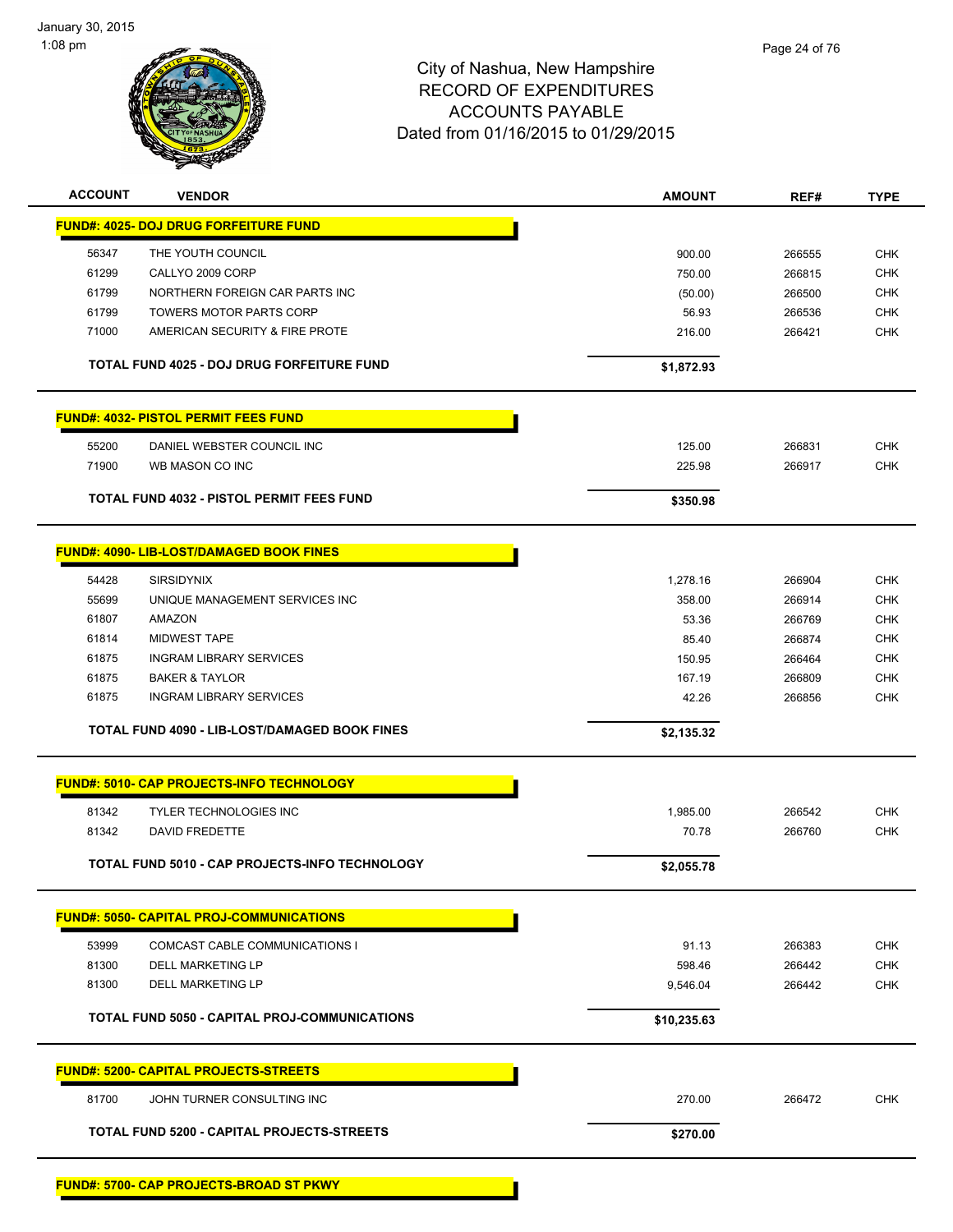

| <b>ACCOUNT</b> | <b>VENDOR</b>                                         | <b>AMOUNT</b> | REF#   | <b>TYPE</b> |
|----------------|-------------------------------------------------------|---------------|--------|-------------|
|                | <b>FUND#: 5700- CAP PROJECTS-BROAD ST PKWY</b>        |               |        |             |
| 81700          | E D SWETT INC                                         | 306,737.21    | 266837 | <b>CHK</b>  |
| 81700          | E D SWETT INC                                         | 430,502.90    | 266837 | <b>CHK</b>  |
| 81700          | <b>PSNH</b>                                           | 124.07        | 266397 | <b>CHK</b>  |
| 81700          | <b>DENNIS MIRES PA</b>                                | 1,930.00      | 266833 | <b>CHK</b>  |
|                | TOTAL FUND 5700 - CAP PROJECTS-BROAD ST PKWY          | \$739,294.18  |        |             |
|                | <b>FUND#: 5800- SCHOOL CAPITAL PROJECTS FUND</b>      |               |        |             |
| 81200          | <b>HARRIMAN ASSOCIATES</b>                            | 10,905.02     | 267001 | <b>CHK</b>  |
| 81200          | HARVEY CONSTRUCTION CO                                | 531,394.66    | 267002 | <b>CHK</b>  |
| 81200          | PAGE STREET LEASING LLC                               | 380.00        | 267046 | <b>CHK</b>  |
| 81200          | RPF ENVIRONMENTAL INC                                 | 2,600.00      | 267054 | <b>CHK</b>  |
| 81200          | <b>SECURADYNE SYSTEMS</b>                             | 52,083.64     | 267061 | <b>CHK</b>  |
| 81200          | <b>SMRT INC</b>                                       | 2,455.38      | 267064 | <b>CHK</b>  |
| 81650          | HUDSON PAVING & EXCAVATION INC                        | 6,113.00      | 266613 | <b>CHK</b>  |
|                | <b>TOTAL FUND 5800 - SCHOOL CAPITAL PROJECTS FUND</b> | \$605,931.70  |        |             |
|                |                                                       |               |        |             |
|                | <b>FUND#: 6000- SOLID WASTE FUND</b>                  |               |        |             |
| 21707          | <b>BROX INDUSTRIES INC</b>                            | 300.00        | 266429 | <b>CHK</b>  |
| 21707          | <b>ETCHSTONE PROPERTIES</b>                           | 300.00        | 266447 | <b>CHK</b>  |
| 21707          | KARSAN CONSTRUCTION                                   | 300.00        | 266474 | <b>CHK</b>  |
| 21707          | DAN BERGERON BUILDING                                 | 300.00        | 266830 | <b>CHK</b>  |
| 21707          | ESI ENVIRONMENTAL SERVICES INC                        | 1,000.00      | 266842 | <b>CHK</b>  |
| 21707          | KINDRED TRANSITIONAL CARE                             | 300.00        | 266862 | <b>CHK</b>  |
| 21707          | LAMOUNTAIN BROS INC                                   | 300.00        | 266863 | <b>CHK</b>  |
| 21707          | MORINS LANDSCAPING INC                                | 300.00        | 266876 | <b>CHK</b>  |
| 21707          | SCHNITZER STEEL INDUSTRIES INC                        | 300.00        | 266901 | <b>CHK</b>  |
| 54141          | PENNICHUCK WATER WORKS INC                            | 220.24        | 266396 | <b>CHK</b>  |
| 54280          | HOME DEPOT CREDIT SERVICE 3065                        | 19.94         | 266458 | <b>CHK</b>  |
| 54421          | <b>CONWAY OFFICE SOLUTIONS</b>                        | 90.00         | 266438 | <b>CHK</b>  |
| 54600          | CHADWICK BAROSS INC                                   | 12.42         | 266432 | <b>CHK</b>  |
| 54600          | <b>FREIGHTLINER OF NH INC</b>                         | 40.96         | 266449 | <b>CHK</b>  |
| 54600          | <b>JORDAN EQUIPMENT CO</b>                            | 1,819.90      | 266473 | <b>CHK</b>  |
| 54600          | <b>POWERPLAN</b>                                      | 290.59        | 266509 | <b>CHK</b>  |
| 54600          | <b>G H BERLIN WINDWARD</b>                            | 2,309.68      | 266849 | CHK         |
| 54600          | MCNEILUS TRUCK & MANUFACTURING                        | 1,526.92      | 266873 | <b>CHK</b>  |
| 55109          | <b>FAIRPOINT COMMUNICATIONS</b>                       | 32.74         | 266386 | CHK         |
| 55109          | PAETEC COMMUNICATIONS INC                             | 4.64          | 266787 | <b>CHK</b>  |
| 55200          | <b>APWA</b>                                           | 223.75        | 266770 | <b>CHK</b>  |
| 55699          | AMHERST APPLIANCE REPAIR                              | 679.00        | 266803 | <b>CHK</b>  |
| 55699          | SANBORN HEAD & ASSOC INC                              | 3,000.00      | 266898 | <b>CHK</b>  |
| 55699          | UNIVERSAL RECYCLING TECH                              | 2,879.73      | 266915 | <b>CHK</b>  |
| 61107          | UNIFIRST CORPORATION                                  | 367.57        | 266544 | <b>CHK</b>  |
| 61192          | STANLEY CONVERGENT SECURITY                           | 89.04         | 266906 | <b>CHK</b>  |
| 61307          | SHATTUCK MALONE OIL CO                                | 2,082.09      | 266400 | <b>CHK</b>  |
| 61310          | AVSG LP                                               | 14,109.10     | 266807 | <b>CHK</b>  |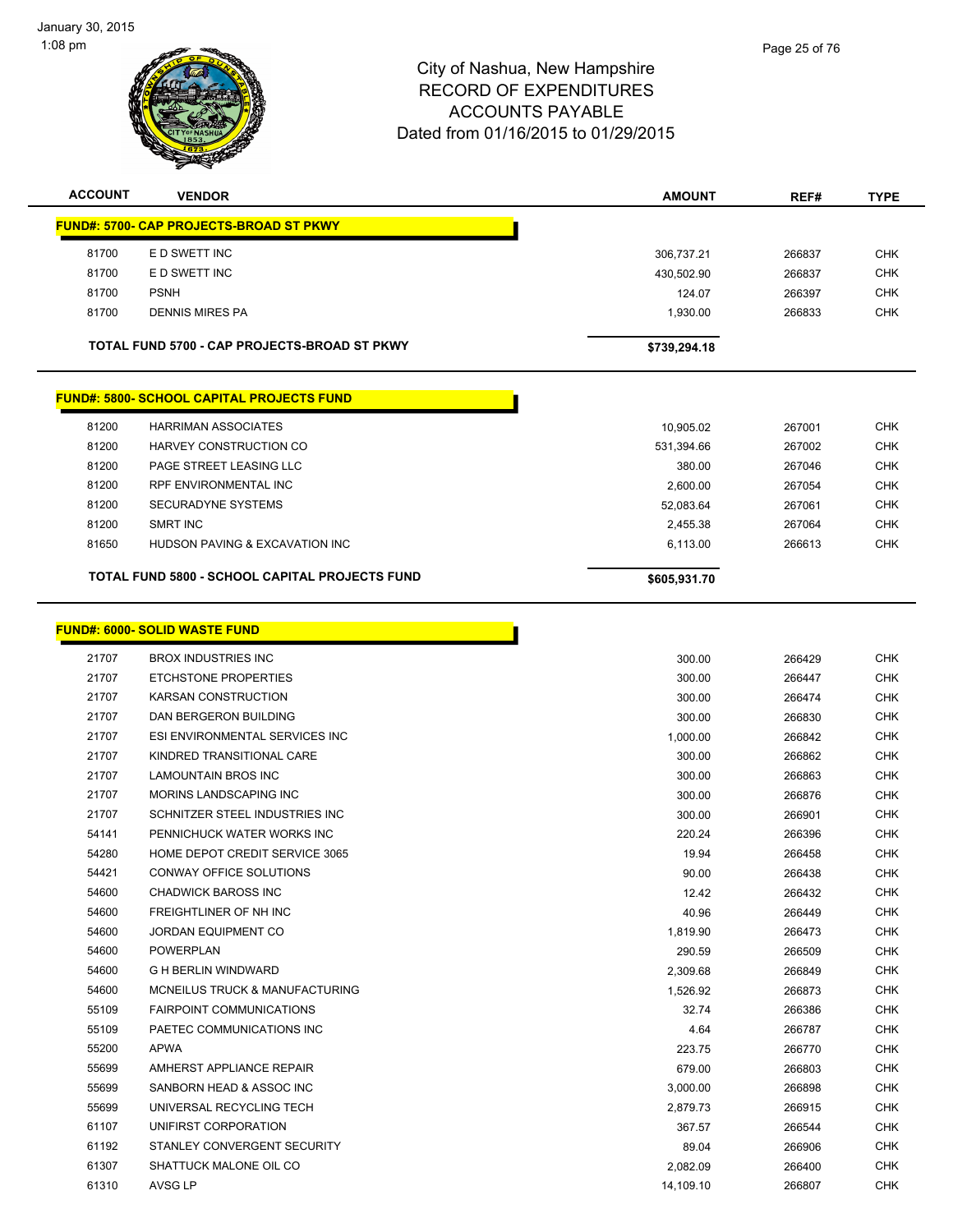

| <b>ACCOUNT</b> | <b>VENDOR</b>                        | <b>AMOUNT</b> | REF#   | <b>TYPE</b> |
|----------------|--------------------------------------|---------------|--------|-------------|
|                | <b>FUND#: 6000- SOLID WASTE FUND</b> |               |        |             |
| 61830          | THE TELEGRAPH                        | 161.20        | 266405 | <b>CHK</b>  |
| 71000          | SULLIVAN ENVIRONMENTAL INC           | 737.08        | 266532 | <b>CHK</b>  |
| 71000          | <b>VARI-TECH</b>                     | 142.00        | 266547 | <b>CHK</b>  |
|                | TOTAL FUND 6000 - SOLID WASTE FUND   | \$34,238.59   |        |             |

|       | <u> FUND#: 6200- WASTEWATER FUND</u> |           |        |            |
|-------|--------------------------------------|-----------|--------|------------|
| 21775 | ANDRE QUIRION                        | 64.62     | 266691 | CHK        |
| 21775 | <b>CRAIG &amp; HEIDI AMBLER</b>      | 52.37     | 266692 | <b>CHK</b> |
| 21775 | DAVID KEELE & ASSOC                  | 72.87     | 266693 | <b>CHK</b> |
| 21775 | FANNIE MAKRIS REALTY TRUST           | 140.52    | 266694 | <b>CHK</b> |
| 21775 | <b>FORRENCE PROPERTIES</b>           | 22.78     | 266695 | CHK        |
| 21775 | <b>GREAT EAST TITLE</b>              | 60.57     | 266696 | CHK        |
| 21775 | <b>HELEN MCQUADE</b>                 | 40.07     | 266697 | CHK        |
| 21775 | <b>JARED ANTISTA</b>                 | 64.67     | 266698 | CHK        |
| 21775 | JEHANE SEDKY-LAVANDER                | 14.91     | 266699 | <b>CHK</b> |
| 21775 | <b>KEVIN &amp; KAREN MURRAY</b>      | 70.82     | 266700 | <b>CHK</b> |
| 21775 | LIANE IANNUZZO                       | 87.53     | 266702 | <b>CHK</b> |
| 21775 | LINDA VACHON                         | 10.25     | 266703 | CHK        |
| 21775 | <b>MARCELLA DUFOUR REV TRST</b>      | 31.87     | 266706 | <b>CHK</b> |
| 21775 | PERREAULT LAW OFFICE PLLC            | 62.62     | 266708 | <b>CHK</b> |
| 21775 | RAVI SIVAKUMARAN                     | 79.02     | 266709 | <b>CHK</b> |
| 21775 | ROBERT M PARODI, PLLC                | 11.42     | 266710 | CHK        |
| 21775 | <b>SUMMIT TITLE</b>                  | 41.00     | 266712 | CHK        |
| 21775 | <b>SUMMIT TITLE</b>                  | 104.90    | 266713 | CHK        |
| 21775 | <b>SWEENEY &amp; SWEENEY</b>         | 43.51     | 266714 | CHK        |
| 21775 | <b>VERANI REAL ESTATE</b>            | 62.84     | 266715 | <b>CHK</b> |
| 21775 | <b>VICKIE HENMUELLER</b>             | 60.42     | 266716 | <b>CHK</b> |
| 21775 | <b>VILBAR PROPERTIES LLC</b>         | 27.77     | 266717 | <b>CHK</b> |
| 53107 | CHEMSERVE ENVIRONMENTAL ANALYS       | 68.90     | 266434 | <b>CHK</b> |
| 53107 | <b>HAZEN &amp; SAWYER PC</b>         | 410.21    | 266457 | <b>CHK</b> |
| 53107 | CHEMSERVE ENVIRONMENTAL ANALYS       | 121.49    | 266820 | CHK        |
| 54100 | <b>PSNH</b>                          | 1,928.77  | 266397 | <b>CHK</b> |
| 54100 | PSNH-LARGE POWER                     | 43,818.92 | 266398 | CHK        |
| 54114 | LIBERTY UTILITIES - NH               | 347.64    | 266780 | CHK        |
| 54114 | LIBERTY UTILITIES - NH               | 73.11     | 266781 | CHK        |
| 54114 | DIRECT ENERGY BUSINESS               | 1,173.95  | 266835 | CHK        |
| 54141 | PENNICHUCK WATER WORKS INC           | 56.25     | 266396 | <b>CHK</b> |
| 54141 | PENNICHUCK WATER WORKS INC           | 182.00    | 266788 | <b>CHK</b> |
| 54280 | CHICK BEAULIEU INC                   | 310.00    | 266435 | <b>CHK</b> |
| 54280 | HOME DEPOT CREDIT SERVICE 3065       | 109.70    | 266458 | CHK        |
| 54280 | M & M ELECTRICAL SUPPLY CO INC       | 132.61    | 266481 | CHK        |
| 54300 | CORRIVEAU ROUTHIER INC               | 80.79     | 266439 | CHK        |
| 54421 | CONWAY OFFICE SOLUTIONS              | 90.00     | 266438 | <b>CHK</b> |
| 54487 | <b>GRAINGER</b>                      | 1,898.83  | 266453 | <b>CHK</b> |
| 54487 | PEABODY SUPPLY CO                    | 678.88    | 266503 | CHK        |
| 54487 | PINE MOTOR PARTS                     | 106.34    | 266508 | <b>CHK</b> |
| 54487 | PROGRESSIVE ALARM SERVICES INC       | 776.00    | 266510 | <b>CHK</b> |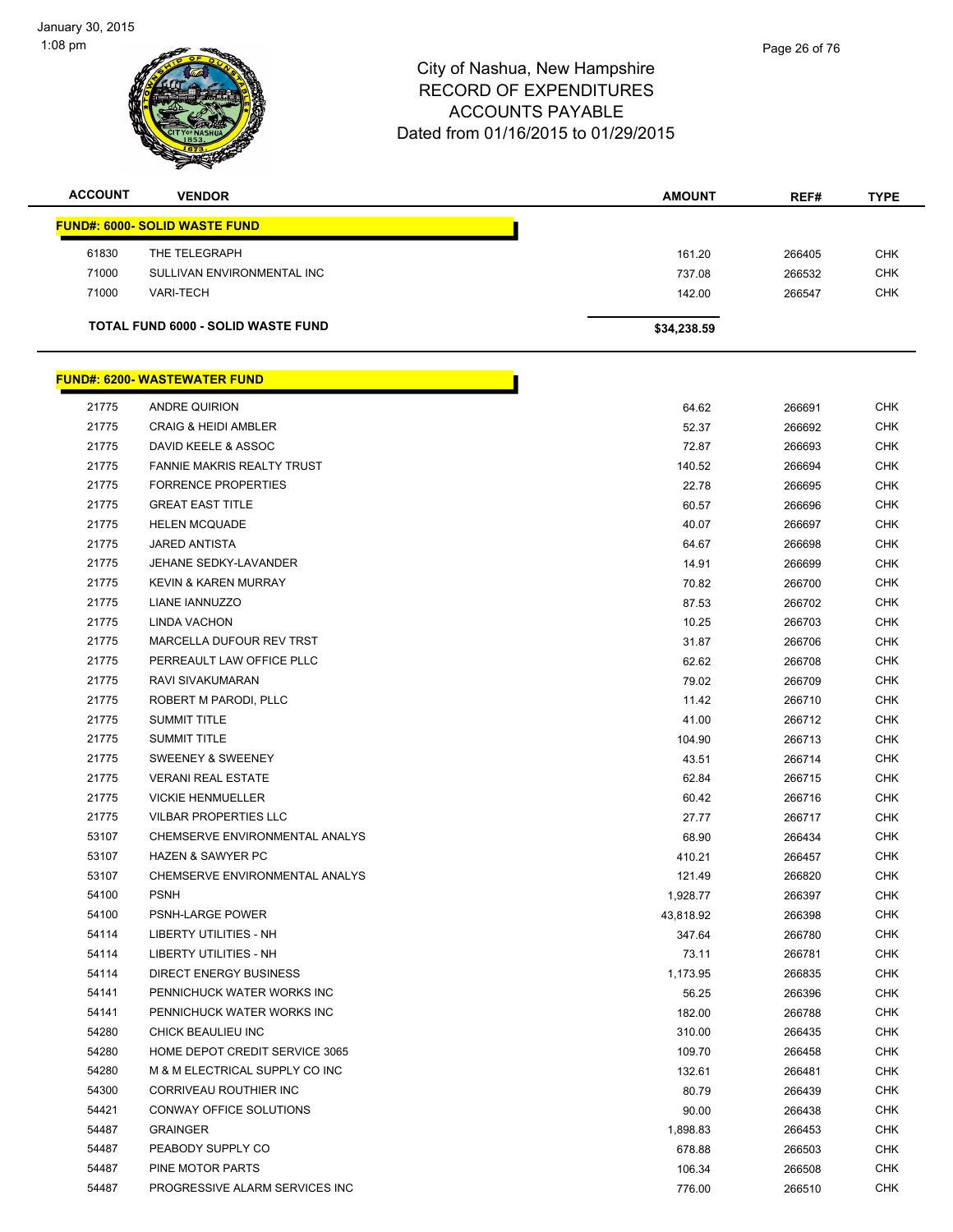

| Page 27 of 76 |
|---------------|
|               |

| <b>ACCOUNT</b> | <b>VENDOR</b>                            | <b>AMOUNT</b> | REF#   | <b>TYPE</b> |
|----------------|------------------------------------------|---------------|--------|-------------|
|                | <b>FUND#: 6200- WASTEWATER FUND</b>      |               |        |             |
| 54487          | F W WEBB CO                              | 782.75        | 266844 | <b>CHK</b>  |
| 54487          | <b>FASTENAL CO</b>                       | 106.42        | 266845 | <b>CHK</b>  |
| 54487          | HOME DEPOT CREDIT SERVICE 3065           | 29.98         | 266854 | CHK         |
| 54487          | M & M ELECTRICAL SUPPLY CO INC           | 52.51         | 266867 | <b>CHK</b>  |
| 54487          | MCMASTER-CARR                            | 1,405.66      | 266872 | CHK         |
| 54600          | LIBERTY INTNL TRUCKS OF NH LLC           | 669.71        | 266865 | <b>CHK</b>  |
| 54600          | <b>NAPA AUTO PARTS</b>                   | 168.63        | 266878 | <b>CHK</b>  |
| 55109          | BAYRING COMMUNICATIONS                   | 60.21         | 266773 | CHK         |
| 55109          | PAETEC COMMUNICATIONS INC                | 5.65          | 266787 | <b>CHK</b>  |
| 55118          | AT & T MOBILITY                          | 107.80        | 266772 | CHK         |
| 55314          | <b>WILLIAM KEATING</b>                   | 86.24         | 266373 | CHK         |
| 55400          | <b>NEWEA</b>                             | 612.00        | 266394 | CHK         |
| 55400          | <b>NEWEA</b>                             | 600.00        | 266784 | CHK         |
| 55607          | UNITED PARCEL SERVICE                    | 13.03         | 266408 | CHK         |
| 55699          | THG CORPORATION                          | 925.00        | 266534 | CHK         |
| 61107          | UNIFIRST CORPORATION                     | 472.14        | 266544 | <b>CHK</b>  |
| 61107          | UNIFIRST CORPORATION                     | 249.07        | 266913 | <b>CHK</b>  |
| 61149          | <b>FEDEX</b>                             | 110.44        | 266776 | <b>CHK</b>  |
| 61149          | <b>EMD MILLIPORE CORPORATION</b>         | 103.00        | 266841 | <b>CHK</b>  |
| 61149          | <b><i>VWR INTERNATIONAL</i></b>          | 569.31        | 266916 | <b>CHK</b>  |
| 61156          | PVS CHEMICAL SOLUTIONS INC               | 3,910.31      | 266512 | <b>CHK</b>  |
| 61156          | <b>BASF CORP</b>                         | 13,204.79     | 266810 | <b>CHK</b>  |
| 61156          | JCI JONES CHEMICALS INC                  | 2,147.56      | 266859 | <b>CHK</b>  |
| 61156          | PVS CHEMICAL SOLUTIONS INC               | 3,910.09      | 266891 | <b>CHK</b>  |
| 61299          | <b>GRAINGER</b>                          | 602.02        | 266453 | <b>CHK</b>  |
| 61299          | M & M ELECTRICAL SUPPLY CO INC           | 76.50         | 266481 | <b>CHK</b>  |
| 61299          | PEABODY SUPPLY CO                        | 145.21        | 266503 | <b>CHK</b>  |
| 61299          | PINE MOTOR PARTS                         | 139.98        | 266508 | <b>CHK</b>  |
| 61299          | OMEGA INDUSTRIAL SUPPLY INC              | 972.83        | 266886 | <b>CHK</b>  |
| 61310          | AVSG LP                                  | 818.78        | 266807 | <b>CHK</b>  |
| 71000          | <b>REMCON PLASTICS INC</b>               | 5,744.00      | 266515 | <b>CHK</b>  |
| 81200          | EVOQUA WATER TECHNOLOGIES LLC            | 1,495.00      | 266843 | <b>CHK</b>  |
| 81300          | <b>BAU HOPKINS</b>                       | 103,650.00    | 266425 | <b>CHK</b>  |
| 81300          | INDEPENDENT PIPE & SUPPLY CORP           | 13,387.25     | 266461 | <b>CHK</b>  |
| 81300          | INFILCO DEGREMONT INC                    | 111,963.57    | 266462 | <b>CHK</b>  |
| 81700          | PENTA CORP                               | 73,776.19     | 266504 | <b>CHK</b>  |
| 81700          | WOODARD & CURRAN INC                     | 17, 157. 25   | 266553 | <b>CHK</b>  |
| 81700          | HAYNER SWANSON INC                       | 1,242.84      | 266456 | <b>CHK</b>  |
| 81700          | <b>HAZEN &amp; SAWYER PC</b>             | 136,636.32    | 266457 | <b>CHK</b>  |
| 81700          | ROBERT W CHAMPAGNE                       | 17,726.22     | 266378 | <b>CHK</b>  |
| 81700          | ROBERT W CHAMPAGNE                       | 24,772.23     | 266378 | <b>CHK</b>  |
|                | <b>TOTAL FUND 6200 - WASTEWATER FUND</b> | \$594,200.23  |        |             |

**FUND#: 6500- PROPERTY & CASUALTY FUND**

| 53142 | HUB INT'L NEW ENGLAND LLC | 17.500.00 | 148264 | ACH |
|-------|---------------------------|-----------|--------|-----|
| 54267 | STANLEY ELEVATOR CO INC   | 118.66    | 266529 | CHK |
| 54267 | TREASURER STATE OF NH     | 200.00    | 266793 | CHK |

П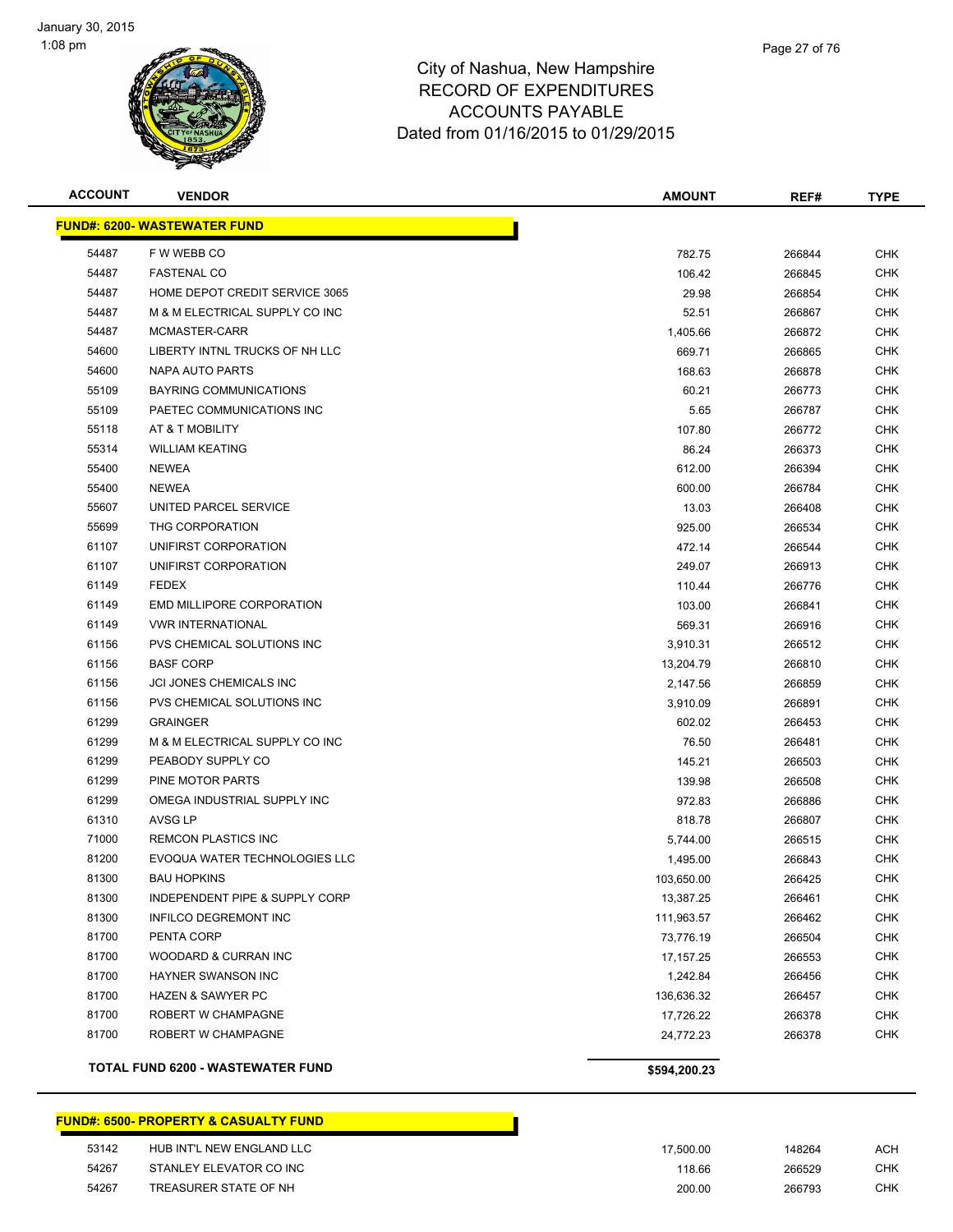

| <b>ACCOUNT</b> | <b>VENDOR</b>                                    | <b>AMOUNT</b> | REF#   | <b>TYPE</b> |
|----------------|--------------------------------------------------|---------------|--------|-------------|
|                | <b>FUND#: 6500- PROPERTY &amp; CASUALTY FUND</b> |               |        |             |
| 54421          | CONWAY OFFICE SOLUTIONS                          | 130.00        | 266438 | <b>CHK</b>  |
| 59148          | HUB INT'L NEW ENGLAND LLC                        | 72,968.75     | 148264 | ACH         |
| 59207          | <b>MICHAEL STANIUM</b>                           | 29.99         | 266718 | CHK         |
| 59207          | STEVE WATERSTRAT                                 | 475.95        | 266719 | CHK         |
| 59207          | AMOSKEAG ANETHESIA PLLC                          | 225.00        | 266720 | CHK         |
| 59207          | CLAIMS BUREAU USA INC                            | 6,302.75      | 266721 | <b>CHK</b>  |
| 59207          | <b>CULLENCOLLIMORE PLLC</b>                      | 2,747.50      | 266723 | CHK         |
| 59207          | DARTMOUTH HITCHCOCK CLINIC                       | 960.00        | 266724 | CHK         |
| 59207          | DEVINE MILLIMET & BRANCH PA                      | 1,558.00      | 266725 | CHK         |
| 59207          | <b>EXCEL ORTHOPAEDIC SPECIALISTS</b>             | 160.00        | 266726 | CHK         |
| 59207          | FOUR SEASONS ORTHOPEDIC CENTER                   | 1,352.00      | 266727 | CHK         |
| 59207          | JILL GAGNE                                       | 51.93         | 266728 | CHK         |
| 59207          | <b>HEALTH STOP INC</b>                           | 165.00        | 266730 | CHK         |
| 59207          | MASSACHUSETTS GENERAL                            | 371.00        | 266732 | CHK         |
| 59207          | NASHUA RADIOLOGY PA                              | 25.00         | 266733 | CHK         |
| 59207          | PERFORMANCE REHAB INC                            | 600.00        | 266734 | CHK         |
| 59207          | KENNETH D POLIVY                                 | 725.00        | 266735 | <b>CHK</b>  |
| 59207          | ST JOSEPH BUSINESS & HEALTH                      | 308.00        | 266737 | <b>CHK</b>  |
| 59207          | STONERIVER PHARMACY SOLUTIONS                    | 42.02         | 266739 | <b>CHK</b>  |
| 59207          | TUFTS MEDICAL CENTER INC                         | 430.00        | 266740 | <b>CHK</b>  |
| 59207          | ASSOCIATED RADIOLOGISTS PA                       | 166.00        | 267087 | CHK         |
| 59207          | <b>CPTE NASHUA</b>                               | 2,023.00      | 267088 | CHK         |
| 59207          | FOUR SEASONS ORTHOPEDIC CENTER                   | 176.00        | 267090 | CHK         |
| 59207          | NASHUA ANESTHESIA PARTNERS                       | 2,365.00      | 267091 | CHK         |
| 59207          | NASHUA RADIOLOGY PA                              | 37.00         | 267092 | CHK         |
| 59207          | OCCUPATIONAL HEALTH CTRS SOUTH                   | 562.94        | 267093 | CHK         |
| 59207          | PAIN SOLUTIONS PLLC                              | 200.00        | 267094 | CHK         |
| 59207          | ST JOSEPHS HOSPITAL                              | 13,535.40     | 267095 | <b>CHK</b>  |
| 59225          | <b>CULLENCOLLIMORE PLLC</b>                      | 1,645.00      | 266723 | CHK         |
| 59225          | DEVINE MILLIMET & BRANCH PA                      | 108.15        | 266725 | CHK         |
| 59225          | <b>WHITNEY LAW OFFICE</b>                        | 1,500.00      | 266741 | CHK         |
| 59250          | <b>CLAIRE BERGERON</b>                           | 45.19         | 266722 | CHK         |
| 59250          | <b>RC WELDING LLC</b>                            | 1,100.00      | 266736 | <b>CHK</b>  |
| 59275          | <b>MHQ MUNICIPAL VEHICLES</b>                    | 6,576.52      | 266489 | <b>CHK</b>  |
| 59275          | <b>CULLENCOLLIMORE PLLC</b>                      | 630.00        | 266723 | CHK         |
| 59275          | GATE CITY COLLISION CENTERS                      | 2,475.97      | 266729 | <b>CHK</b>  |
| 59275          | <b>ILLG AUTOMOTIVE CORP</b>                      | 585.86        | 266731 | <b>CHK</b>  |
| 59275          | STATEWIDE COLLISION LLC                          | 368.10        | 266738 | <b>CHK</b>  |
| 59275          | <b>CUSTOM COACH</b>                              | 1,039.00      | 267089 | <b>CHK</b>  |
| 61100          | CONWAY OFFICE SOLUTIONS                          | 10.11         | 266438 | <b>CHK</b>  |
|                | TOTAL FUND 6500 - PROPERTY & CASUALTY FUND       | \$142,595.79  |        |             |

#### **FUND#: 6600- BENEFITS SELF INSURANCE FUND**

| 45623 | CITIZENS BANK     | .500.00    | 266742 | снк |
|-------|-------------------|------------|--------|-----|
| 59507 | ANTHEM BCBS OF NE | 89.47      | 148236 | ACH |
| 59507 | ANTHEM BCBS OF NE | 71.780.60  | 148236 | ACH |
| 59507 | ANTHEM BCBS OF NE | 347.775.92 | 148236 | ACH |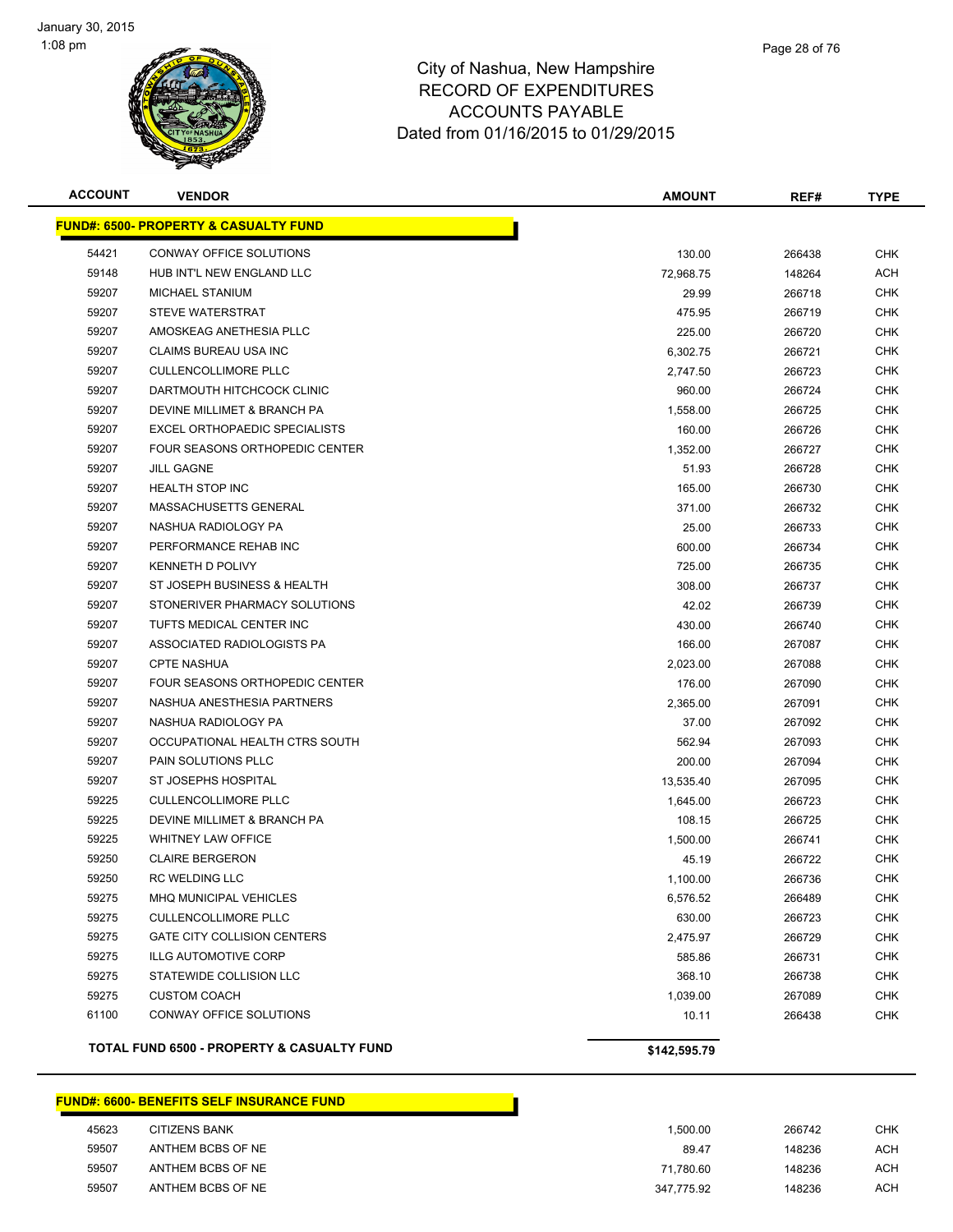

| <b>ACCOUNT</b> | <b>VENDOR</b>                                      | <b>AMOUNT</b> | REF#   | <b>TYPE</b> |
|----------------|----------------------------------------------------|---------------|--------|-------------|
|                | <b>FUND#: 6600- BENEFITS SELF INSURANCE FUND</b>   |               |        |             |
| 59507          | ANTHEM BCBS OF NE                                  | 53,745.42     | 148236 | <b>ACH</b>  |
| 59507          | HARVARD PILGRIM HEALTH CARE                        | 96,884.54     | 148237 | <b>ACH</b>  |
|                |                                                    |               |        |             |
|                | TOTAL FUND 6600 - BENEFITS SELF INSURANCE FUND     | \$571,775.95  |        |             |
|                | <b>FUND#: 7026- CAPITAL EQUIPMENT RESERVE FUND</b> |               |        |             |
| 81500          | HOWARD P FAIRFIELD LLC                             | 71,856.50     | 266460 | <b>CHK</b>  |
|                | TOTAL FUND 7026 - CAPITAL EQUIPMENT RESERVE FUND   | \$71,856.50   |        |             |
|                |                                                    |               |        |             |
|                | <b>FUND#: 7565- SCHOOL RELATED PROGRAMS-ETF</b>    |               |        |             |
| 55690          | FIRST STUDENT INC                                  | 160.00        | 266980 | <b>CHK</b>  |
| 61135          | <b>SHAR MUSIC</b>                                  | 537.74        | 266652 | <b>CHK</b>  |
| 61875          | <b>BARNES &amp; NOBLE INC</b>                      | 1,203.37      | 266566 | <b>CHK</b>  |
| 61875          | SCHOLASTIC LIBRARY PUBLISHING                      | 1,827.00      | 267059 | <b>CHK</b>  |
|                | TOTAL FUND 7565 - SCHOOL RELATED PROGRAMS-ETF      | \$3,728.11    |        |             |
|                | <b>FUND#: 8001- PINEWOOD CEMETERY PERP-CARE</b>    |               |        |             |
|                |                                                    |               |        |             |
| 10684          | NATIONAL FINANCIAL SERVICE LLC                     | 250.00        | 266393 | <b>CHK</b>  |
|                | TOTAL FUND 8001 - PINEWOOD CEMETERY PERP-CARE      | \$250.00      |        |             |
|                | <b>FUND#: 8007- EDGEWOOD CEMETERY PERP-CARE</b>    |               |        |             |
| 10640          | TD BANK ACCT#664854015                             | 5,200.00      | 266403 | <b>CHK</b>  |
|                | TOTAL FUND 8007 - EDGEWOOD CEMETERY PERP-CARE      |               |        |             |
|                |                                                    | \$5,200.00    |        |             |
|                | <b>FUND#: 8063- LIBRARY-HENRY STEARNS FUND</b>     |               |        |             |
| 61807          | <b>BAKER &amp; TAYLOR</b>                          | 382.84        | 266809 | <b>CHK</b>  |
|                | TOTAL FUND 8063 - LIBRARY-HENRY STEARNS FUND       | \$382.84      |        |             |
|                |                                                    |               |        |             |
|                | <b>FUND#: 8400- AGENCY-DEVELOPER ESCROWS</b>       |               |        |             |
| 21730          | R. E. JENKINS CONSTRUCTION                         | 500.00        | 266894 | <b>CHK</b>  |
| 21730          | SHUMWAY CONSTRUCTION INC                           | 500.00        | 266902 | <b>CHK</b>  |
| 21730          | JOHN H LYMAN AND SONS INC                          | 500.00        | 266471 | <b>CHK</b>  |
| 21730          | 341 MAIN DUNSTABLE LLC                             | 10,190.00     | 266798 | <b>CHK</b>  |
| 21730          | ROBERT W CHAMPAGNE                                 | 11,600.00     | 266378 | <b>CHK</b>  |
|                | <b>TOTAL FUND 8400 - AGENCY-DEVELOPER ESCROWS</b>  | \$23,290.00   |        |             |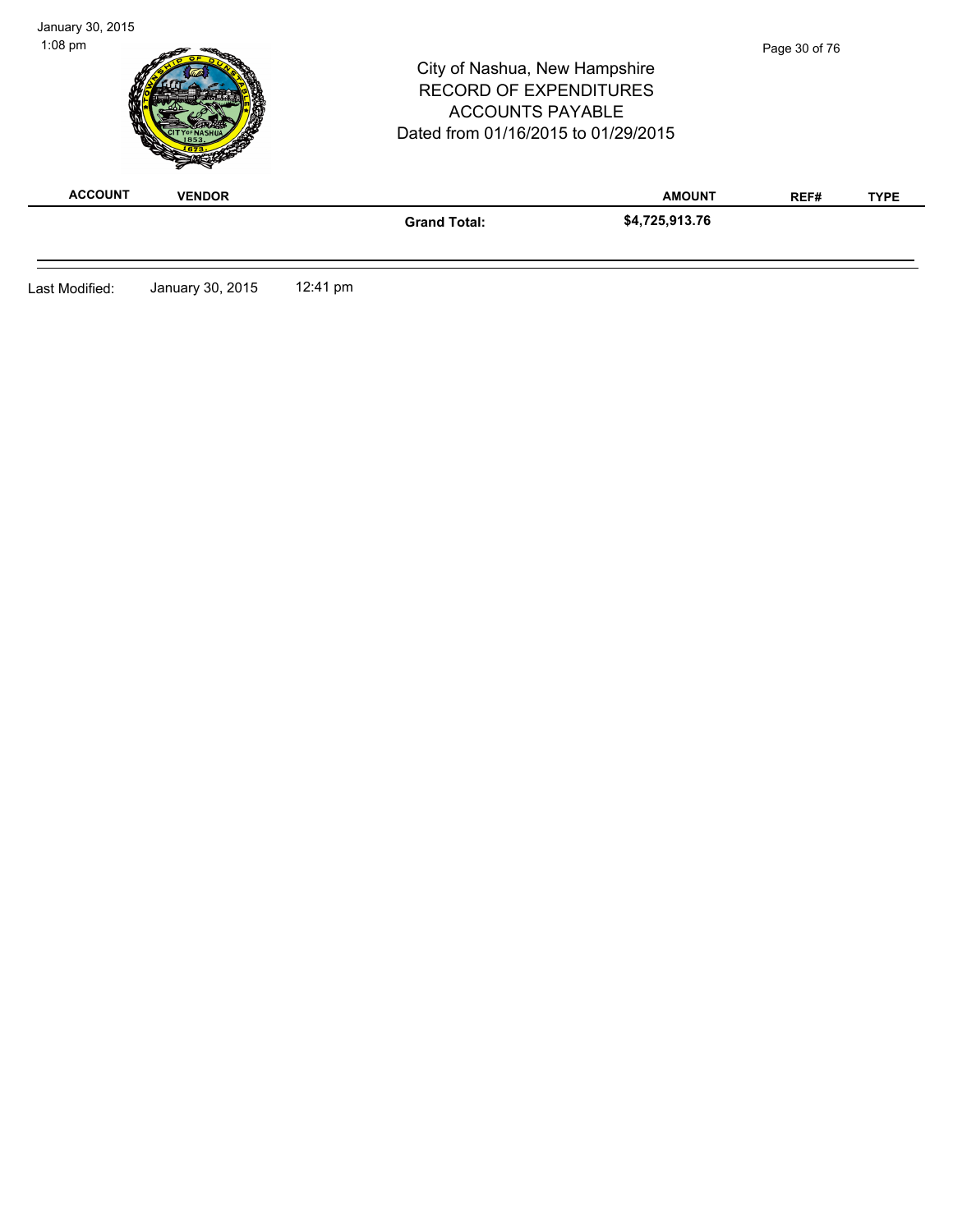

#### City of Nashua, New Hampshire RECORD OF EXPENDITURES PAYROLL-GROSS WAGES Dated from 01/16/2015- 01/29/2015

Page 31 of 76

| <b>Allen</b> |                                   |                                      | <b>DESCRIPTION</b>               | <b>AMOUNT</b> |
|--------------|-----------------------------------|--------------------------------------|----------------------------------|---------------|
|              | <b>PAY DATE</b>                   | <b>ACCOUNT</b>                       |                                  |               |
|              | <b>FUND#: 1000 - GENERAL FUND</b> |                                      |                                  |               |
| 101          | <b>MAYOR</b>                      |                                      |                                  |               |
|              |                                   |                                      | <b>CITIZEN SERVICES DIRECTOR</b> | 929.80        |
|              | 1/22/15                           | 51100                                |                                  |               |
|              | 1/29/15                           | 51100                                | CITIZEN SERVICES DIRECTOR        | 929.80        |
|              | 1/22/15                           | 51100                                | <b>COMMUNICATIONS DIRECTOR</b>   | 1,576.22      |
|              | 1/29/15                           | 51100                                | <b>COMMUNICATIONS DIRECTOR</b>   | 877.25        |
|              | 1/22/15                           | 51100                                | EXECUTIVE SECRETARY AA           | 929.80        |
|              | 1/29/15                           | 51100                                | EXECUTIVE SECRETARY AA           | 929.80        |
|              | 1/22/15                           | 51100                                | SECRETARY RECEPTIONIST           | 565.55        |
|              | 1/29/15                           | 51100                                | SECRETARY RECEPTIONIST           | 565.55        |
|              | 1/22/15                           | 51500                                | <b>MAYOR</b>                     | 3,395.45      |
|              | 1/29/15                           | 51500                                | <b>MAYOR</b>                     | 2,160.35      |
|              | 1/29/15                           | 55118                                | TELEPHONE-CELLULAR               | 50.00         |
|              | <b>TOTAL 101 - MAYOR</b>          |                                      |                                  | \$12,909.57   |
| 102          | <b>BOARD OF ALDERMEN</b>          |                                      |                                  |               |
|              | 1/22/15                           | 51100                                | ALDERMANIC LEGISLATION MANAGER   | 1,446.40      |
|              | 1/29/15                           | 51100                                | ALDERMANIC LEGISLATION MANAGER   | 1,446.40      |
|              | 1/22/15                           | 51200                                | LEGISLATIVE TRANSCRIPTION SPEC   | 602.16        |
|              | 1/29/15                           | 51200                                | LEGISLATIVE TRANSCRIPTION SPEC   | 489.52        |
|              | 1/29/15                           | 51500                                | <b>BOARD OF ALDERMEN</b>         | 18,750.00     |
|              |                                   | <b>TOTAL 102 - BOARD OF ALDERMEN</b> |                                  | \$22,734.48   |
| 103          | <b>LEGAL</b>                      |                                      |                                  |               |
|              | 1/22/15                           | 51100                                | ASSISTANT CORP COUNSEL           | 1,364.21      |
|              | 1/29/15                           | 51100                                | ASSISTANT CORP COUNSEL           | 1,364.20      |
|              | 1/22/15                           | 51100                                | <b>CORPORATION COUNSEL</b>       | 2,229.60      |
|              | 1/29/15                           | 51100                                | <b>CORPORATION COUNSEL</b>       | 2,229.60      |
|              | 1/22/15                           | 51100                                | DEPUTY CORPORATION COUNSEL       | 2,028.40      |
|              | 1/29/15                           | 51100                                | DEPUTY CORPORATION COUNSEL       | 2,028.40      |
|              | 1/22/15                           | 51100                                | <b>LEGAL ASSISTANT</b>           | 1,901.05      |
|              | 1/29/15                           | 51100                                | <b>LEGAL ASSISTANT</b>           | 1,901.05      |
|              | 1/29/15                           | 55118                                | TELEPHONE-CELLULAR               | 100.00        |
|              | <b>TOTAL 103 - LEGAL</b>          |                                      |                                  | \$15,146.51   |
| 107          | <b>CITY CLERK</b>                 |                                      |                                  |               |
|              | 1/22/15                           | 51100                                | <b>CITY CLERK</b>                | 1,823.90      |
|              | 1/29/15                           | 51100                                | <b>CITY CLERK</b>                | 1,823.90      |
|              | 1/22/15                           | 51100                                | <b>CLERK VITAL RECORDS II</b>    | 2,122.70      |
|              | 1/29/15                           | 51100                                | <b>CLERK VITAL RECORDS II</b>    | 2,122.70      |
|              | 1/22/15                           | 51100                                | DEPARTMENT COORDINATOR, CC       | 817.35        |
|              | 1/29/15                           | 51100                                | DEPARTMENT COORDINATOR, CC       | 817.35        |
|              | 1/22/15                           | 51100                                | DEPUTY CITY CLERK                | 1,411.70      |
|              | 1/29/15                           | 51100                                | DEPUTY CITY CLERK                | 1,411.70      |
|              | 1/22/15                           | 51300                                | OVERTIME-REGULAR                 | 76.68         |
|              | 1/22/15                           |                                      | <b>WAGES APPOINTED OFFICIALS</b> | 100.00        |
|              |                                   | 51512                                |                                  | 393.75        |
|              | 1/29/15                           | 51512                                | WAGES APPOINTED OFFICIALS        |               |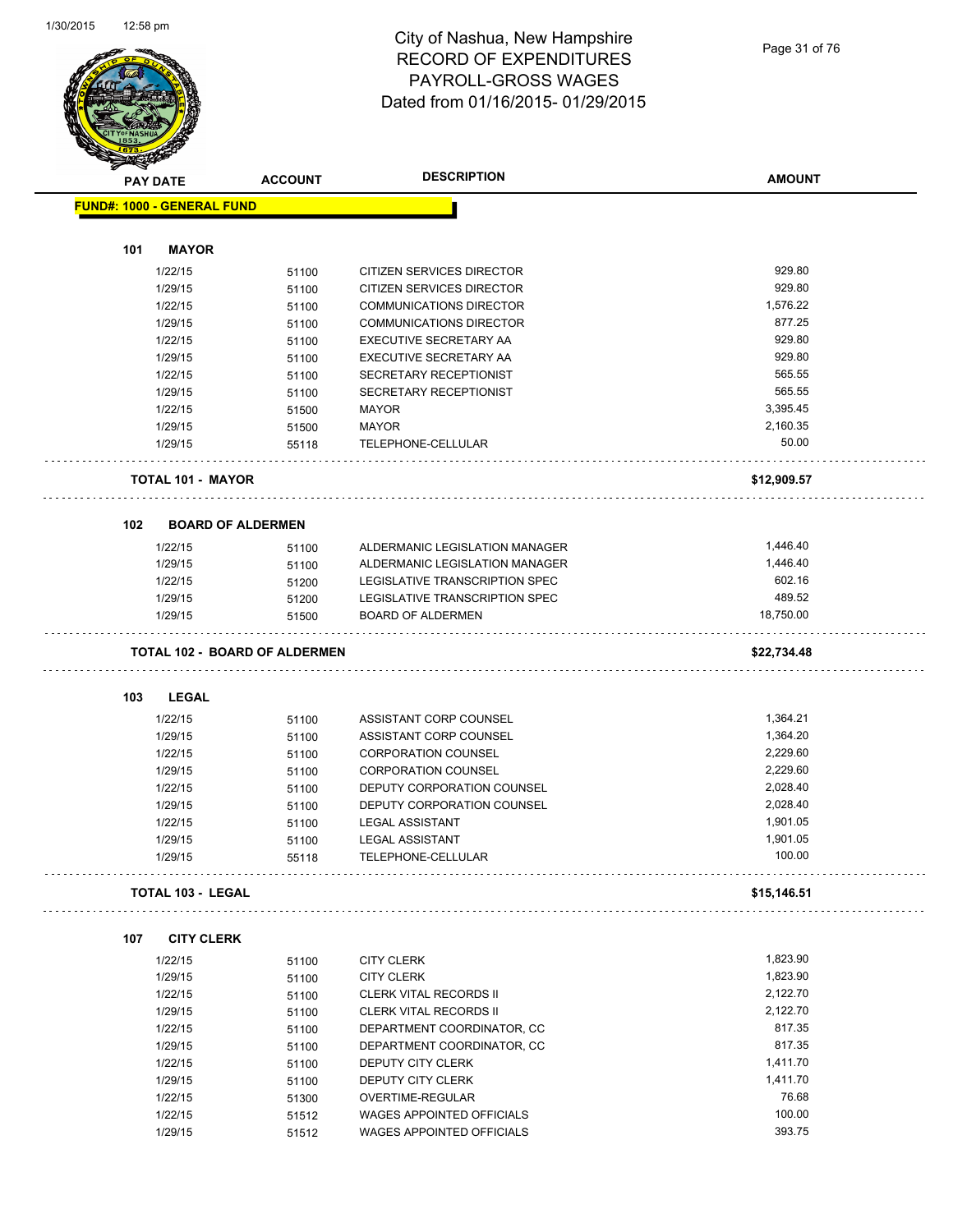| 1/30/2015 | ⊺i∠:58 pm       |                                                                       | City of Nashua, New Hampshire<br><b>RECORD OF EXPENDITURES</b><br><b>PAYROLL-GROSS WAGES</b><br>Dated from 01/16/2015-01/29/2015 | Page 32 of 76 |
|-----------|-----------------|-----------------------------------------------------------------------|----------------------------------------------------------------------------------------------------------------------------------|---------------|
|           | <b>PAY DATE</b> | <b>ACCOUNT</b>                                                        | <b>DESCRIPTION</b>                                                                                                               | <b>AMOUNT</b> |
|           |                 | <b>FUND#: 1000 - GENERAL FUND</b>                                     |                                                                                                                                  |               |
|           |                 | <b>TOTAL 107 - CITY CLERK</b>                                         |                                                                                                                                  | \$12,921.73   |
|           | 111             | <b>HUMAN RESOURCES</b>                                                |                                                                                                                                  |               |
|           |                 | 1/22/15<br>51100                                                      | <b>HR ANALYST</b>                                                                                                                | 1,044.70      |
|           |                 | 1/29/15<br>51100                                                      | <b>HR ANALYST</b>                                                                                                                | 1,044.70      |
|           |                 | 1/22/15<br>51100                                                      | HR SPEC                                                                                                                          | 833.85        |
|           |                 | 1/29/15<br>51100                                                      | HR SPEC                                                                                                                          | 833.85        |
|           |                 | 1/22/15<br>51100                                                      | HUMAN RESOURCES DIRECTOR                                                                                                         | 1,286.80      |
|           |                 | 1/29/15<br>51100                                                      | <b>HUMAN RESOURCES DIRECTOR</b>                                                                                                  | 1,286.80      |
|           |                 | 1/22/15<br>51200                                                      | ADMINISTRATIVE ASSISTANT I                                                                                                       | 297.32        |
|           |                 | 1/29/15<br>51200                                                      | ADMINISTRATIVE ASSISTANT I                                                                                                       | 283.65        |
|           |                 | <b>TOTAL 111 - HUMAN RESOURCES</b>                                    |                                                                                                                                  | \$6,911.67    |
|           | 115             | <b>CITYWIDE PENSIONS</b>                                              |                                                                                                                                  |               |
|           |                 | 1/29/15<br>52120                                                      | PENSION DISTRIBUTIONS                                                                                                            | 50.00         |
|           | 122             | <b>TOTAL 115 - CITYWIDE PENSIONS</b><br><b>INFORMATION TECHNOLOGY</b> |                                                                                                                                  | \$50.00       |
|           |                 | 1/22/15<br>51100                                                      | ADMIN ASSISTANT II                                                                                                               | 687.40        |
|           |                 | 1/29/15<br>51100                                                      | ADMIN ASSISTANT II                                                                                                               | 687.40        |
|           |                 | 1/22/15<br>51100                                                      | <b>ENTERPRISE SYS ADMINISTRATOR</b>                                                                                              | 1,364.20      |
|           |                 | 1/29/15<br>51100                                                      | <b>ENTERPRISE SYS ADMINISTRATOR</b>                                                                                              | 1,364.20      |
|           |                 | 1/22/15<br>51100                                                      | ERP SYSTEM ADMIN DBA                                                                                                             | 1,670.35      |
|           |                 | 1/29/15<br>51100                                                      | ERP SYSTEM ADMIN DBA                                                                                                             | 1,670.35      |
|           |                 | 1/22/15<br>51100                                                      | INTER INTRA APPL DEV PROJ LDR                                                                                                    | 1,626.10      |
|           |                 | 1/29/15<br>51100                                                      | INTER INTRA APPL DEV PROJ LDR                                                                                                    | 1,626.11      |
|           |                 | 1/22/15<br>51100                                                      | IT APPLICATIONS ANALYST                                                                                                          | 1,176.05      |
|           |                 | 1/29/15<br>51100                                                      | IT APPLICATIONS ANALYST                                                                                                          | 1,176.05      |
|           |                 | 1/22/15<br>51100                                                      | IT DIVISION DIRECTOR                                                                                                             | 2,028.40      |
|           |                 | 1/29/15<br>51100                                                      | IT DIVISION DIRECTOR                                                                                                             | 2,028.40      |
|           |                 | 1/22/15<br>51100                                                      | IT INFRASTRUCTURE TEAM LEADER                                                                                                    | 1,823.90      |
|           |                 | 1/29/15<br>51100                                                      | IT INFRASTRUCTURE TEAM LEADER                                                                                                    | 1,823.89      |
|           |                 | 1/22/15<br>51100                                                      | SYSTEMS ADM DATABASE ADM                                                                                                         | 1,655.69      |
|           |                 | 1/29/15<br>51100                                                      | SYSTEMS ADM DATABASE ADM                                                                                                         | 1,655.69      |
|           |                 | 1/22/15<br>51100                                                      | TECH SUPPORT TEAM LEADER                                                                                                         | 1,537.40      |
|           |                 | 1/29/15<br>51100                                                      | TECH SUPPORT TEAM LEADER                                                                                                         | 1,537.40      |
|           |                 | 1/22/15<br>51100                                                      | TECHNICAL SPEC II NET SUPPORT                                                                                                    | 1,140.00      |
|           |                 | 1/29/15<br>51100                                                      | TECHNICAL SPEC II NET SUPPORT                                                                                                    | 1,140.00      |
|           |                 | 1/22/15<br>51100                                                      | <b>TECHNICAL SPECIALIST I</b>                                                                                                    | 709.90        |
|           |                 | 1/29/15<br>51100                                                      | <b>TECHNICAL SPECIALIST I</b>                                                                                                    | 709.90        |
|           |                 | 1/22/15<br>51100                                                      | <b>WEB DESIGNER</b>                                                                                                              | 654.20        |
|           |                 | 1/29/15<br>51100                                                      | <b>WEB DESIGNER</b>                                                                                                              | 654.20        |
|           |                 | 1/29/15<br>51300                                                      | OVERTIME-REGULAR                                                                                                                 | 25.78         |
|           |                 | 1/22/15<br>51400                                                      | WAGES TEMP-SEASONAL                                                                                                              | 210.00        |
|           |                 | 1/29/15<br>51400                                                      | WAGES TEMP-SEASONAL                                                                                                              | 367.50        |
|           |                 | 1/29/15<br>55118                                                      | TELEPHONE-CELLULAR                                                                                                               | 267.00        |

1/30/2015 12:58 pm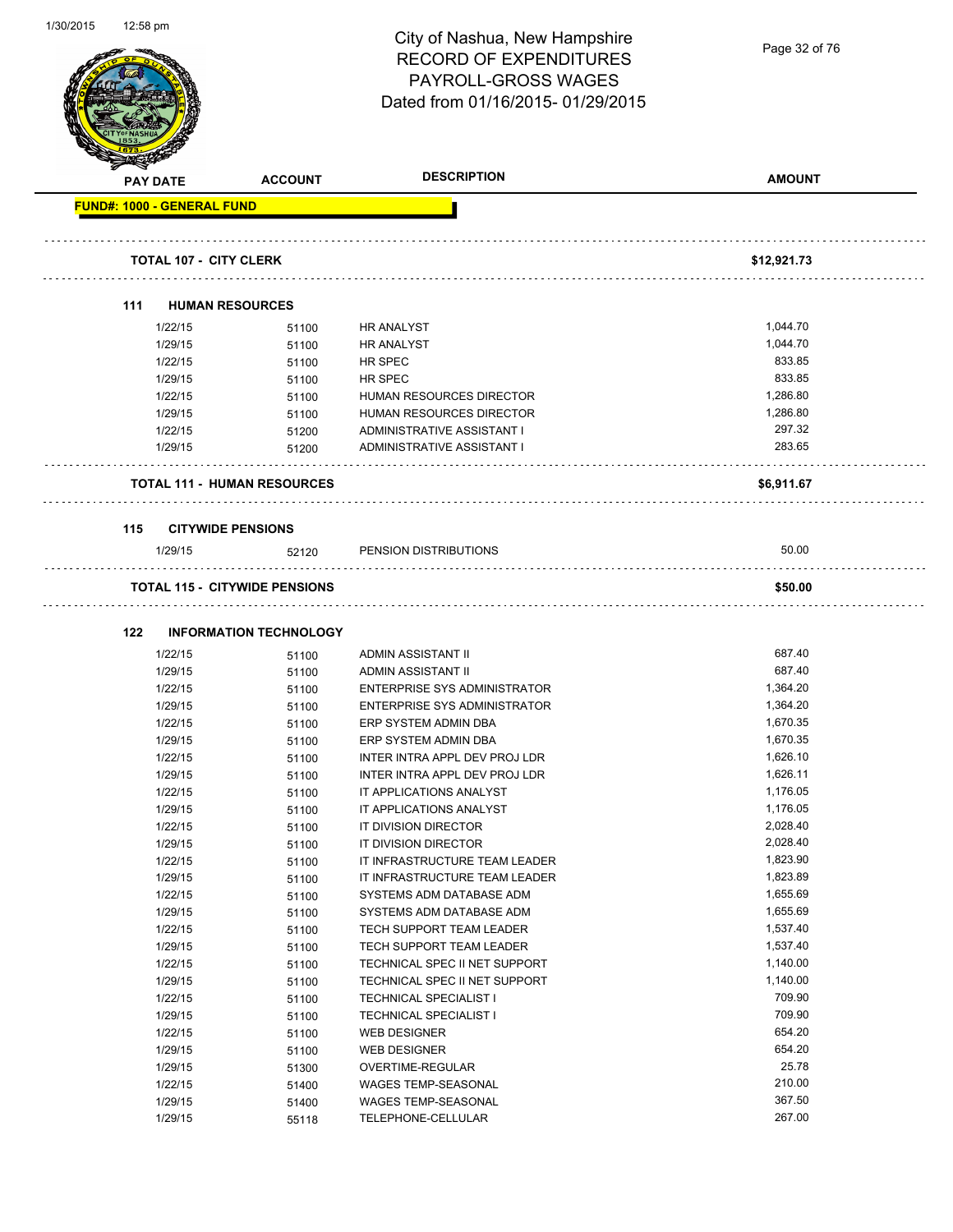| 1/30/2015 | 12:58 pm                          |                                           | City of Nashua, New Hampshire<br><b>RECORD OF EXPENDITURES</b><br><b>PAYROLL-GROSS WAGES</b><br>Dated from 01/16/2015-01/29/2015 | Page 33 of 76    |
|-----------|-----------------------------------|-------------------------------------------|----------------------------------------------------------------------------------------------------------------------------------|------------------|
|           | <b>PAY DATE</b>                   | <b>ACCOUNT</b>                            | <b>DESCRIPTION</b>                                                                                                               | <b>AMOUNT</b>    |
|           | <b>FUND#: 1000 - GENERAL FUND</b> | <b>TOTAL 122 - INFORMATION TECHNOLOGY</b> |                                                                                                                                  | \$33,017.46      |
|           | 126                               | <b>FINANCIAL SERVICES</b>                 |                                                                                                                                  |                  |
|           | 1/22/15                           | 51100                                     | ACCOUNTING COMPLIANCE MGR                                                                                                        | 1,105.45         |
|           | 1/29/15                           | 51100                                     | ACCOUNTING COMPLIANCE MGR                                                                                                        | 1,105.45         |
|           | 1/22/15                           | 51100                                     | ACCOUNTS PAYABLE COORDINATOR                                                                                                     | 2,260.60         |
|           | 1/29/15                           | 51100                                     | ACCOUNTS PAYABLE COORDINATOR                                                                                                     | 2,260.60         |
|           | 1/22/15                           | 51100                                     | ADMINISTRATIVE ASSISTANT I                                                                                                       | 666.90           |
|           | 1/29/15                           | 51100                                     | <b>ADMINISTRATIVE ASSISTANT I</b>                                                                                                | 608.55           |
|           | 1/22/15                           | 51100                                     | <b>CFO COMPTROLLER</b>                                                                                                           | 2,059.25         |
|           | 1/29/15                           | 51100                                     | CFO COMPTROLLER                                                                                                                  | 2,059.25         |
|           | 1/22/15                           | 51100                                     | <b>COMPENSATION MANAGER</b>                                                                                                      | 1,579.20         |
|           | 1/29/15                           | 51100                                     | <b>COMPENSATION MANAGER</b>                                                                                                      | 1,579.20         |
|           | 1/22/15                           | 51100                                     | DEP TREASURER TAX COLLECTOR                                                                                                      | 1,098.80         |
|           | 1/29/15                           | 51100                                     | DEP TREASURER TAX COLLECTOR                                                                                                      | 1,098.80         |
|           | 1/22/15                           | 51100                                     | <b>FINANCE AND ADMIN MANAGER</b>                                                                                                 | 766.80           |
|           | 1/29/15                           | 51100                                     | FINANCE AND ADMIN MANAGER                                                                                                        | 766.80           |
|           | 1/22/15                           | 51100                                     | FINANCIAL MANAGER GENERAL GOVT                                                                                                   | 1,408.20         |
|           | 1/29/15                           | 51100                                     | FINANCIAL MANAGER GENERAL GOVT                                                                                                   | 1,408.20         |
|           | 1/22/15                           | 51100                                     | FINANCIAL SERVICES COORDINATOR                                                                                                   | 964.36           |
|           | 1/29/15                           | 51100                                     | <b>FINANCIAL SERVICES COORDINATOR</b>                                                                                            | 964.35           |
|           | 1/22/15                           | 51100                                     | MOTOR VEHICLE COORDINATOR                                                                                                        | 666.90           |
|           | 1/29/15                           | 51100                                     | MOTOR VEHICLE COORDINATOR                                                                                                        | 666.89           |
|           | 1/22/15                           | 51100                                     | MV CLERK II REGISTRATION                                                                                                         | 651.65           |
|           | 1/29/15                           | 51100                                     | <b>MV CLERK II REGISTRATION</b>                                                                                                  | 651.65           |
|           | 1/22/15                           | 51100                                     | <b>OPERATIONS ANALYST</b>                                                                                                        | 742.60           |
|           | 1/29/15                           | 51100                                     | OPERATIONS ANALYST                                                                                                               | 742.60           |
|           | 1/22/15                           | 51100                                     | PAYROLL ANALYST                                                                                                                  | 1,883.89         |
|           | 1/29/15                           | 51100                                     | PAYROLL ANALYST                                                                                                                  | 1,883.89         |
|           | 1/22/15                           | 51100                                     | <b>RESOURCE COORDINATOR</b>                                                                                                      | 486.36           |
|           | 1/29/15                           | 51100                                     | <b>RESOURCE COORDINATOR</b>                                                                                                      | 486.35           |
|           | 1/22/15                           | 51100                                     | REVENUE ACCOUNTS SPEC                                                                                                            | 757.75           |
|           | 1/29/15                           | 51100                                     | REVENUE ACCOUNTS SPEC                                                                                                            | 757.75           |
|           | 1/22/15                           | 51100                                     | REVENUE COORDINATOR                                                                                                              | 988.15<br>988.15 |
|           | 1/29/15                           | 51100                                     | REVENUE COORDINATOR                                                                                                              | 1,042.70         |
|           | 1/22/15                           | 51100                                     | SENIOR ACCOUNTANT                                                                                                                | 1,042.70         |
|           | 1/29/15<br>1/22/15                | 51100                                     | SENIOR ACCOUNTANT<br>SENIOR FINANCIAL ANALYST                                                                                    | 1,131.65         |
|           |                                   | 51100                                     | SENIOR FINANCIAL ANALYST                                                                                                         | 1,131.65         |
|           | 1/29/15<br>1/22/15                | 51100                                     | SUPV VEHICLE REGISTRATION                                                                                                        | 1,075.60         |
|           | 1/29/15                           | 51100<br>51100                            | SUPV VEHICLE REGISTRATION                                                                                                        | 1,075.60         |
|           | 1/22/15                           | 51100                                     | TREASURER TAX COLLECTOR                                                                                                          | 1,823.90         |
|           | 1/29/15                           | 51100                                     | TREASURER TAX COLLECTOR                                                                                                          | 1,823.90         |
|           | 1/22/15                           | 51100                                     | <b>VEHICLE REGISTRATION CLERK</b>                                                                                                | 1,676.12         |
|           | 1/29/15                           | 51100                                     | <b>VEHICLE REGISTRATION CLERK</b>                                                                                                | 2,104.98         |
|           | 1/22/15                           | 51200                                     | TRUST ACCOUNTANT PT                                                                                                              | 689.88           |
|           | 1/29/15                           | 51200                                     | TRUST ACCOUNTANT PT                                                                                                              | 689.88           |
|           | 1/22/15                           | 51300                                     | OVERTIME-REGULAR                                                                                                                 | 174.38           |
|           | 1/29/15                           | 51300                                     | OVERTIME-REGULAR                                                                                                                 | 60.69            |
|           | 1/29/15                           | 55118                                     | TELEPHONE-CELLULAR                                                                                                               | 50.00            |
|           |                                   |                                           |                                                                                                                                  |                  |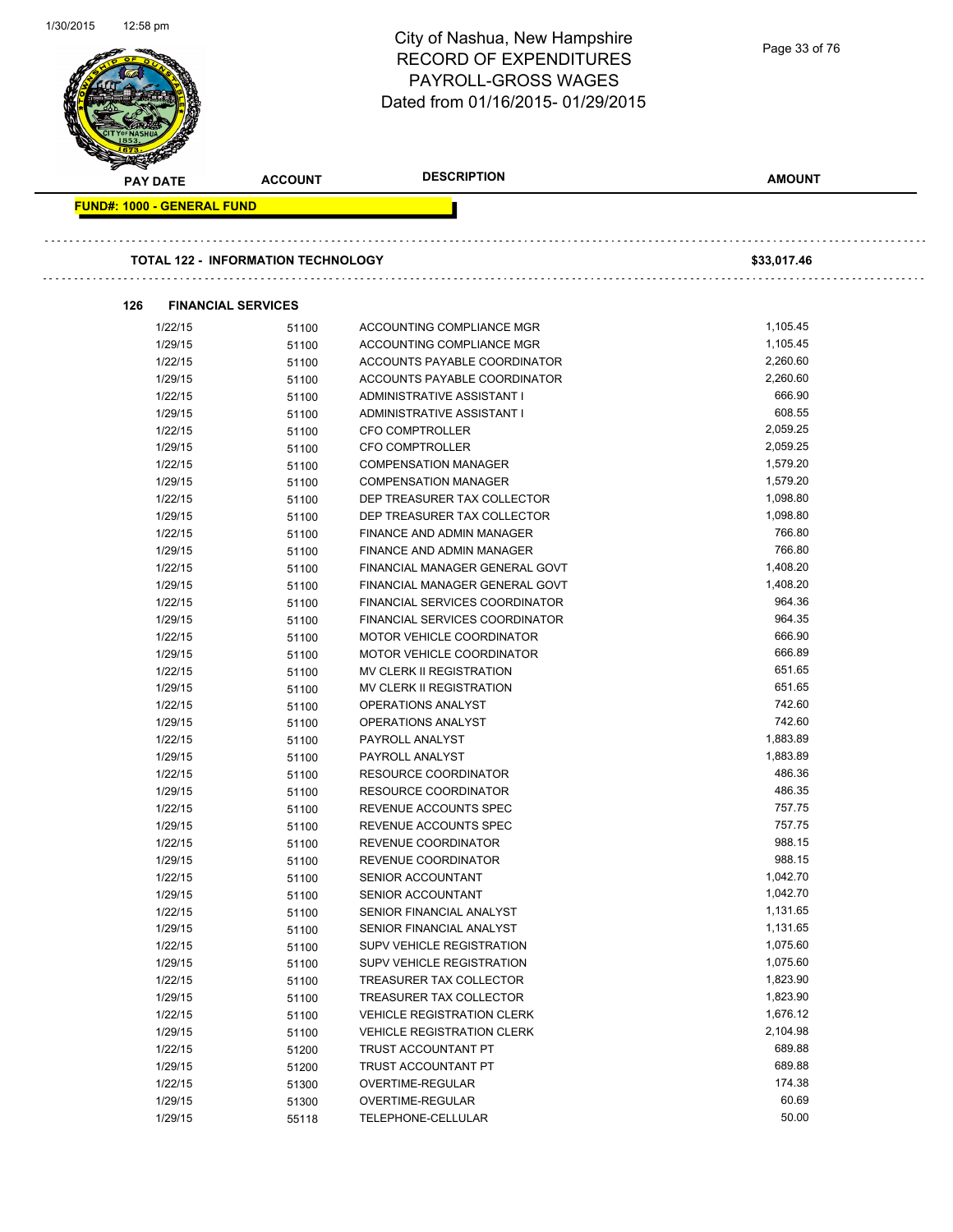| 1/30/2015<br>1∠:58 pm             |                                       | City of Nashua, New Hampshire<br><b>RECORD OF EXPENDITURES</b><br>PAYROLL-GROSS WAGES | Page 34 of 76      |
|-----------------------------------|---------------------------------------|---------------------------------------------------------------------------------------|--------------------|
|                                   |                                       | Dated from 01/16/2015-01/29/2015                                                      |                    |
| <b>PAY DATE</b>                   | <b>ACCOUNT</b>                        | <b>DESCRIPTION</b>                                                                    | <b>AMOUNT</b>      |
| <b>FUND#: 1000 - GENERAL FUND</b> |                                       |                                                                                       |                    |
|                                   | <b>TOTAL 126 - FINANCIAL SERVICES</b> |                                                                                       | \$51,708.97        |
|                                   |                                       |                                                                                       |                    |
| 129                               | <b>CITY BUILDINGS</b>                 |                                                                                       |                    |
| 1/22/15                           | 51100                                 | <b>BUILDING MANAGER</b>                                                               | 811.80             |
| 1/29/15<br>1/22/15                | 51100                                 | <b>BUILDING MANAGER</b>                                                               | 811.80<br>1,223.01 |
| 1/29/15                           | 51100<br>51100                        | <b>CUSTODIAN I</b><br><b>CUSTODIAN I</b>                                              | 1,223.01           |
| 1/22/15                           | 51100                                 | MAINTENANCE SPEC                                                                      | 685.70             |
| 1/29/15                           | 51100                                 | MAINTENANCE SPEC                                                                      | 685.71             |
| 1/22/15                           | 51200                                 | <b>CUSTODIAN I</b>                                                                    | 318.45             |
| 1/29/15                           | 51200                                 | <b>CUSTODIAN I</b>                                                                    | 318.45             |
|                                   | <b>TOTAL 129 - CITY BUILDINGS</b>     |                                                                                       | \$6,077.93         |
| 130                               | <b>PURCHASING</b>                     |                                                                                       |                    |
| 1/22/15                           | 51100                                 | PRINTING TECH MAIL DIST                                                               | 999.20             |
| 1/29/15                           | 51100                                 | PRINTING TECH MAIL DIST                                                               | 999.20             |
| 1/22/15                           | 51100                                 | PURCHASING AGENT I                                                                    | 682.50             |
| 1/29/15                           | 51100                                 | PURCHASING AGENT I                                                                    | 682.50             |
| 1/22/15                           | 51100                                 | PURCHASING AGENT II                                                                   | 1,048.70           |
| 1/29/15                           | 51100                                 | PURCHASING AGENT II                                                                   | 1,048.70           |
| 1/22/15                           | 51300                                 | OVERTIME-REGULAR                                                                      | 12.80              |
| 1/29/15                           | 51300                                 | OVERTIME-REGULAR                                                                      | 12.80              |
|                                   | <b>TOTAL 130 - PURCHASING</b>         |                                                                                       | \$5,486.40         |
| 131                               | <b>HUNT BUILDING</b>                  |                                                                                       |                    |
| 1/22/15                           | 51200                                 | HUNT BUILDING ADMINISTRATOR                                                           | 339.02             |
| 1/29/15                           | 51200                                 | HUNT BUILDING ADMINISTRATOR                                                           | 339.03             |
|                                   | <b>TOTAL 131 - HUNT BUILDING</b>      |                                                                                       | \$678.05           |
| 132                               | <b>ASSESSING</b>                      |                                                                                       |                    |
| 1/22/15                           | 51100                                 | APPRAISER I                                                                           | 877.90             |
| 1/29/15                           | 51100                                 | <b>APPRAISER I</b>                                                                    | 877.90             |
| 1/22/15                           | 51100                                 | <b>APPRAISER II</b>                                                                   | 1,048.70           |
| 1/29/15                           | 51100                                 | APPRAISER II                                                                          | 1,048.70           |
| 1/22/15                           | 51100                                 | <b>APPRAISER III</b>                                                                  | 1,194.59           |
| 1/29/15                           | 51100                                 | <b>APPRAISER III</b>                                                                  | 1,194.60           |
| 1/22/15                           | 51100                                 | ASSESSING ADMIN SPEC I CSR                                                            | 621.10             |
| 1/29/15                           | 51100                                 | ASSESSING ADMIN SPEC I CSR                                                            | 621.10             |
| 1/22/15                           | 51100                                 | ASSESSING ADMIN SPEC II CSR                                                           | 722.30             |
| 1/29/15                           | 51100                                 | ASSESSING ADMIN SPEC II CSR                                                           | 722.30             |
| 1/22/15                           | 51100                                 | ASSESSING ADMIN SPEC III CSR                                                          | 913.35<br>913.35   |
| 1/29/15<br>1/22/15                | 51100                                 | ASSESSING ADMIN SPEC III CSR<br>CHIEF ASSESSOR GIS MANAGER                            | 2,120.90           |
| 1/29/15                           | 51100<br>51100                        | CHIEF ASSESSOR GIS MANAGER                                                            | 2,120.90           |
|                                   |                                       |                                                                                       | 867.35             |
|                                   |                                       |                                                                                       | 867.35             |
| 1/22/15<br>1/29/15                | 51100<br>51100                        | DEPARTMENT COORDINATOR<br>DEPARTMENT COORDINATOR                                      |                    |

1/30/2015 12:58 pm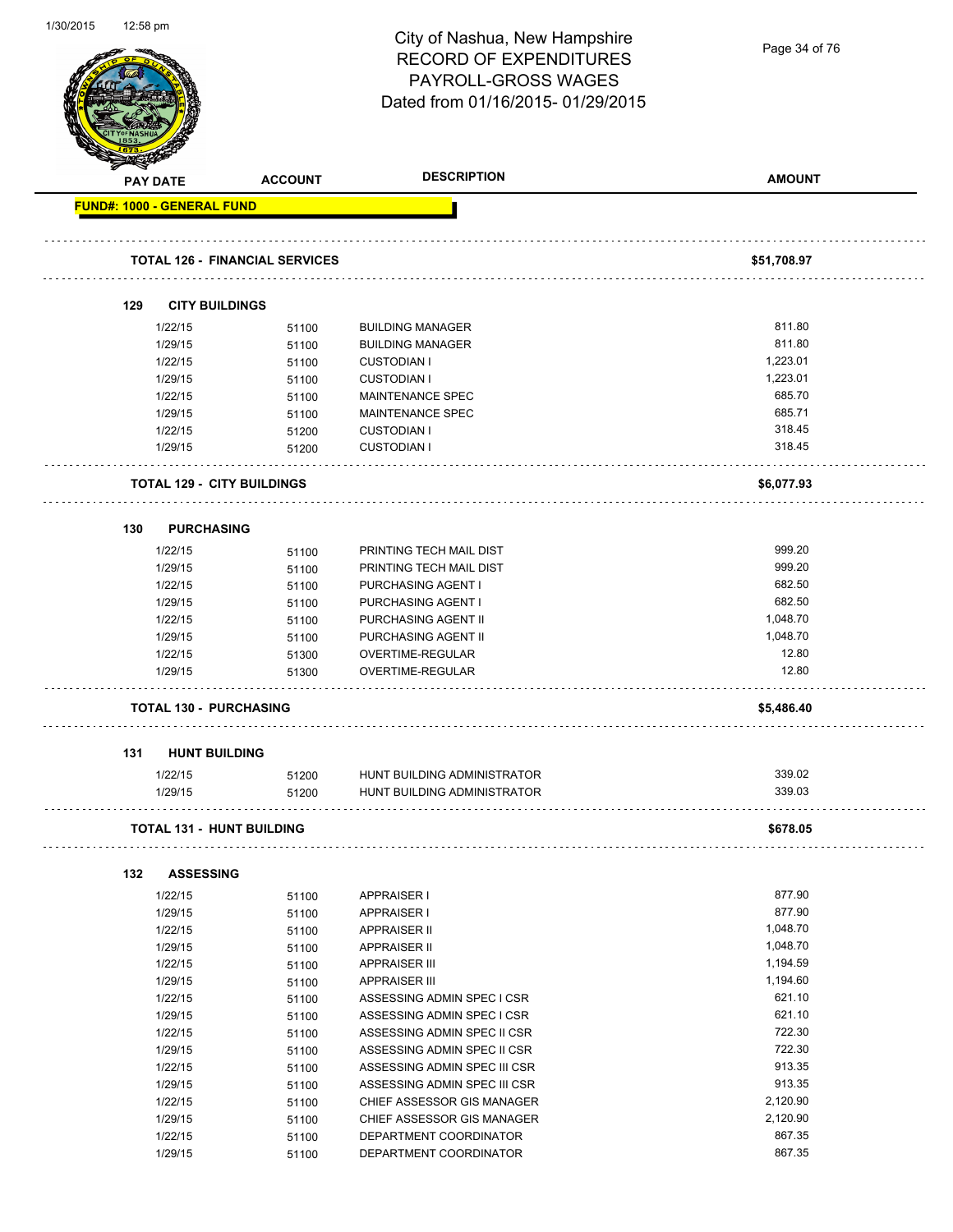## City of Nashua, New Hampshire RECORD OF EXPENDITURES PAYROLL-GROSS WAGES Dated from 01/16/2015- 01/29/2015

Page 35 of 76

|                                 | <b>PAY DATE</b>        | <b>ACCOUNT</b>                       | <b>DESCRIPTION</b>               | <b>AMOUNT</b> |
|---------------------------------|------------------------|--------------------------------------|----------------------------------|---------------|
|                                 |                        | <b>FUND#: 1000 - GENERAL FUND</b>    |                                  |               |
| 132                             |                        |                                      |                                  |               |
|                                 | 1/22/15                | <b>ASSESSING</b><br>51100            | DEPUTY MANAGER APPRAISER IV      | 1,493.05      |
|                                 | 1/29/15                | 51100                                | DEPUTY MANAGER APPRAISER IV      | 1,493.05      |
|                                 | 1/29/15                | 51512                                | <b>WAGES APPOINTED OFFICIALS</b> | 375.00        |
|                                 |                        |                                      |                                  |               |
|                                 |                        | <b>TOTAL 132 - ASSESSING</b>         |                                  | \$20,093.49   |
| 134                             | <b>GIS</b>             |                                      |                                  |               |
|                                 | 1/22/15                |                                      | <b>GIS TECHNICIAN II</b>         | 1,072.10      |
|                                 | 1/29/15                | 51100<br>51100                       | <b>GIS TECHNICIAN II</b>         | 1,072.10      |
|                                 |                        |                                      |                                  |               |
|                                 | <b>TOTAL 134 - GIS</b> |                                      |                                  | \$2,144.20    |
| 140                             |                        | <b>PINEWOOD CEMETERY</b>             |                                  |               |
|                                 | 1/29/15                | 51700                                | <b>STIPENDS</b>                  | 1,000.00      |
|                                 | 1/29/15                | 55314                                | FIXED RATE MILEAGE ALLOWANCE     | 100.00        |
|                                 |                        | <b>TOTAL 140 - PINEWOOD CEMETERY</b> |                                  | \$1,100.00    |
|                                 |                        |                                      |                                  |               |
| 142                             |                        | <b>WOODLAWN CEMETERY</b>             |                                  |               |
|                                 | 1/22/15                | 51100                                | <b>GROUNDSKEEPER CEMETERY</b>    | 1,301.50      |
|                                 | 1/29/15                | 51100                                | <b>GROUNDSKEEPER CEMETERY</b>    | 1,301.50      |
|                                 | 1/22/15                | 51100                                | SUBFOREMAN CEMETERY              | 744.15        |
|                                 | 1/29/15                | 51100                                | SUBFOREMAN CEMETERY              | 744.15        |
|                                 | 1/22/15                | 51100                                | SUPERINTENDENT CEMETERY I        | 1,044.70      |
|                                 | 1/29/15                | 51100                                | SUPERINTENDENT CEMETERY I        | 1,044.70      |
|                                 | 1/22/15                | 51300                                | OVERTIME-REGULAR                 | 183.02        |
|                                 |                        | <b>TOTAL 142 - WOODLAWN CEMETERY</b> |                                  | \$6,363.72    |
| 144                             |                        | <b>EDGEWOOD CEMETERY</b>             |                                  |               |
|                                 | 1/22/15                | 51100                                | <b>GROUNDSKEEPER CEMETERY</b>    | 1,127.14      |
|                                 | 1/29/15                | 51100                                | <b>GROUNDSKEEPER CEMETERY</b>    | 1,127.15      |
|                                 | 1/22/15                | 51100                                | SUBFOREMAN CEMETERY              | 811.80        |
|                                 | 1/29/15                | 51100                                | SUBFOREMAN CEMETERY              | 811.80        |
|                                 | 1/22/15                | 51100                                | SUPERINTENDENT CEMETERY II       | 1,148.25      |
|                                 | 1/29/15                | 51100                                | SUPERINTENDENT CEMETERY II       | 1,148.25      |
|                                 | 1/22/15                | 51300                                | OVERTIME-REGULAR                 | 36.35         |
|                                 | 1/29/15                | 51300                                | OVERTIME-REGULAR                 | 91.33         |
|                                 | 1/29/15                | 55314                                | FIXED RATE MILEAGE ALLOWANCE     | 100.00        |
|                                 |                        |                                      |                                  |               |
|                                 |                        | <b>TOTAL 144 - EDGEWOOD CEMETERY</b> |                                  | \$6,402.07    |
| <b>SUBURBAN CEMETERY</b><br>145 |                        |                                      |                                  |               |
|                                 | 1/29/15                | 51700                                | <b>STIPENDS</b>                  | 1,592.00      |
|                                 |                        |                                      |                                  |               |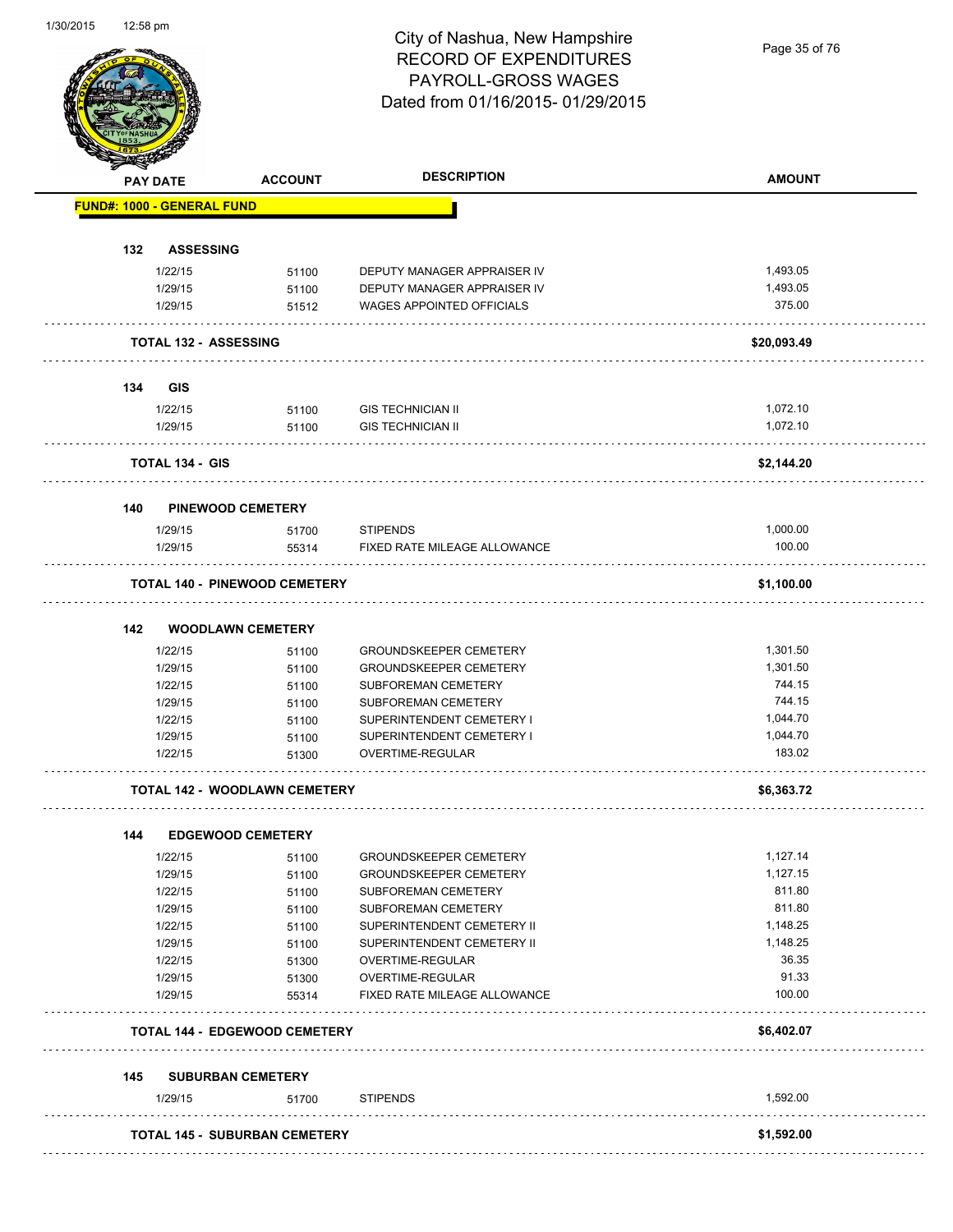

#### City of Nashua, New Hampshire RECORD OF EXPENDITURES PAYROLL-GROSS WAGES Dated from 01/16/2015- 01/29/2015

| <b>PAY DATE</b>                   | <b>ACCOUNT</b> | <b>DESCRIPTION</b>                           | <b>AMOUNT</b>      |
|-----------------------------------|----------------|----------------------------------------------|--------------------|
| <b>FUND#: 1000 - GENERAL FUND</b> |                |                                              |                    |
|                                   |                |                                              |                    |
|                                   |                |                                              |                    |
| 150<br><b>POLICE</b>              |                |                                              |                    |
| 1/22/15                           | 51100          | <b>1ST YEAR OFFICERS</b>                     | 13,344.80          |
| 1/29/15                           | 51100          | <b>1ST YEAR OFFICERS</b>                     | 13,344.80          |
| 1/22/15                           | 51100          | <b>ACCOUNT CLERK III</b>                     | 2,143.10           |
| 1/29/15                           | 51100          | <b>ACCOUNT CLERK III</b>                     | 2,143.10           |
| 1/22/15                           | 51100          | ADMINISTRATIVE PROJECT SPEC                  | 1,248.00           |
| 1/29/15                           | 51100          | ADMINISTRATIVE PROJECT SPEC                  | 1,248.00           |
| 1/22/15                           | 51100          | ANIMAL CONTROL OFFICER                       | 927.40             |
| 1/29/15                           | 51100          | ANIMAL CONTROL OFFICER                       | 927.40             |
| 1/22/15                           | 51100          | ASSISTANT RECORDS MANAGER                    | 962.10             |
| 1/29/15                           | 51100          | ASSISTANT RECORDS MANAGER                    | 962.10             |
| 1/22/15                           | 51100          | AUTO MECHANIC 1ST CLASS                      | 1,589.35           |
| 1/29/15                           | 51100          | AUTO MECHANIC 1ST CLASS                      | 1,589.35           |
| 1/22/15                           | 51100          | <b>BUILDING MAINTENANCE SUPV</b>             | 962.00             |
| 1/29/15                           | 51100          | <b>BUILDING MAINTENANCE SUPV</b>             | 962.00             |
| 1/22/15                           | 51100          | <b>CAPTAIN</b>                               | 14,341.25          |
| 1/29/15                           | 51100          | <b>CAPTAIN</b>                               | 14,341.25          |
| 1/22/15                           | 51100          | CHIEF OF POLICE                              | 2,524.30           |
| 1/29/15                           | 51100          | CHIEF OF POLICE                              | 2,524.30           |
| 1/22/15                           | 51100          | <b>COMM TECH ALL DESIGNATIONS</b>            | 8,995.11           |
| 1/29/15                           | 51100          | COMM TECH ALL DESIGNATIONS                   | 8,995.12           |
| 1/22/15                           | 51100          | COMMUNITY POLICE COORD CEMD                  | 1,266.80           |
| 1/29/15                           | 51100          | COMMUNITY POLICE COORD CEMD                  | 1,266.80           |
| 1/22/15                           | 51100          | <b>CRIME ANALYST</b>                         | 1,229.75           |
| 1/29/15                           | 51100          | <b>CRIME ANALYST</b>                         | 1,229.75           |
| 1/22/15                           | 51100          | <b>CUSTODIAN II</b>                          | 741.45             |
| 1/29/15                           | 51100          | <b>CUSTODIAN II</b>                          | 741.45             |
| 1/22/15                           | 51100          | <b>CUSTODIAN III</b>                         | 1,449.36           |
| 1/29/15                           | 51100          | <b>CUSTODIAN III</b>                         | 1,449.35           |
| 1/22/15                           | 51100          | DEPUTY CHIEF OF POLICE                       | 2,287.50           |
| 1/29/15                           | 51100          | DEPUTY CHIEF OF POLICE                       | 2,287.50           |
| 1/22/15                           | 51100          | DETENTION SPEC                               | 837.65             |
| 1/29/15                           | 51100          | DETENTION SPEC                               | 837.65             |
| 1/22/15                           | 51100          | DISPATCHERS ALL DESIGNATIONS                 | 5,011.70           |
| 1/29/15                           | 51100          | DISPATCHERS ALL DESIGNATIONS                 | 5,011.70           |
| 1/29/15                           | 51100          | DOMESTIC VIOLENCE ADVOCATE                   | 90.86              |
| 1/22/15                           | 51100          | FLEET MAINTENANCE ASST SUPV                  | 900.80             |
| 1/29/15                           | 51100          | FLEET MAINTENANCE ASST SUPV                  | 900.80<br>1,616.40 |
| 1/22/15                           | 51100          | IT MANAGER/SOFTWARE SPECIALIST               | 1,616.40           |
| 1/29/15                           | 51100          | IT MANAGER/SOFTWARE SPECIALIST               | 678.40             |
| 1/22/15                           | 51100          | LEGAL SECRETARY                              | 678.40             |
| 1/29/15                           | 51100          | LEGAL SECRETARY                              | 15,979.94          |
| 1/22/15                           | 51100          | LIEUTENANT                                   | 15,632.55          |
| 1/29/15<br>1/22/15                | 51100          | LIEUTENANT<br>NPD BUSINESS COORDINATOR       | 962.00             |
| 1/29/15                           | 51100          | NPD BUSINESS COORDINATOR                     | 962.00             |
|                                   | 51100          |                                              | 1,709.65           |
| 1/22/15<br>1/29/15                | 51100          | NPD BUSINESS MANAGER<br>NPD BUSINESS MANAGER | 1,709.65           |
|                                   | 51100          | NPD NETWORK ADMINISTRATOR                    | 1,288.45           |
| 1/22/15<br>1/29/15                | 51100          | NPD NETWORK ADMINISTRATOR                    | 1,288.45           |
|                                   | 51100          |                                              | 948.65             |
| 1/22/15                           | 51100          | PARALEGAL                                    | 948.65             |
| 1/29/15                           | 51100          | PARALEGAL                                    | 156,862.05         |
| 1/22/15                           | 51100          | PATROLMAN ALL RANKS                          |                    |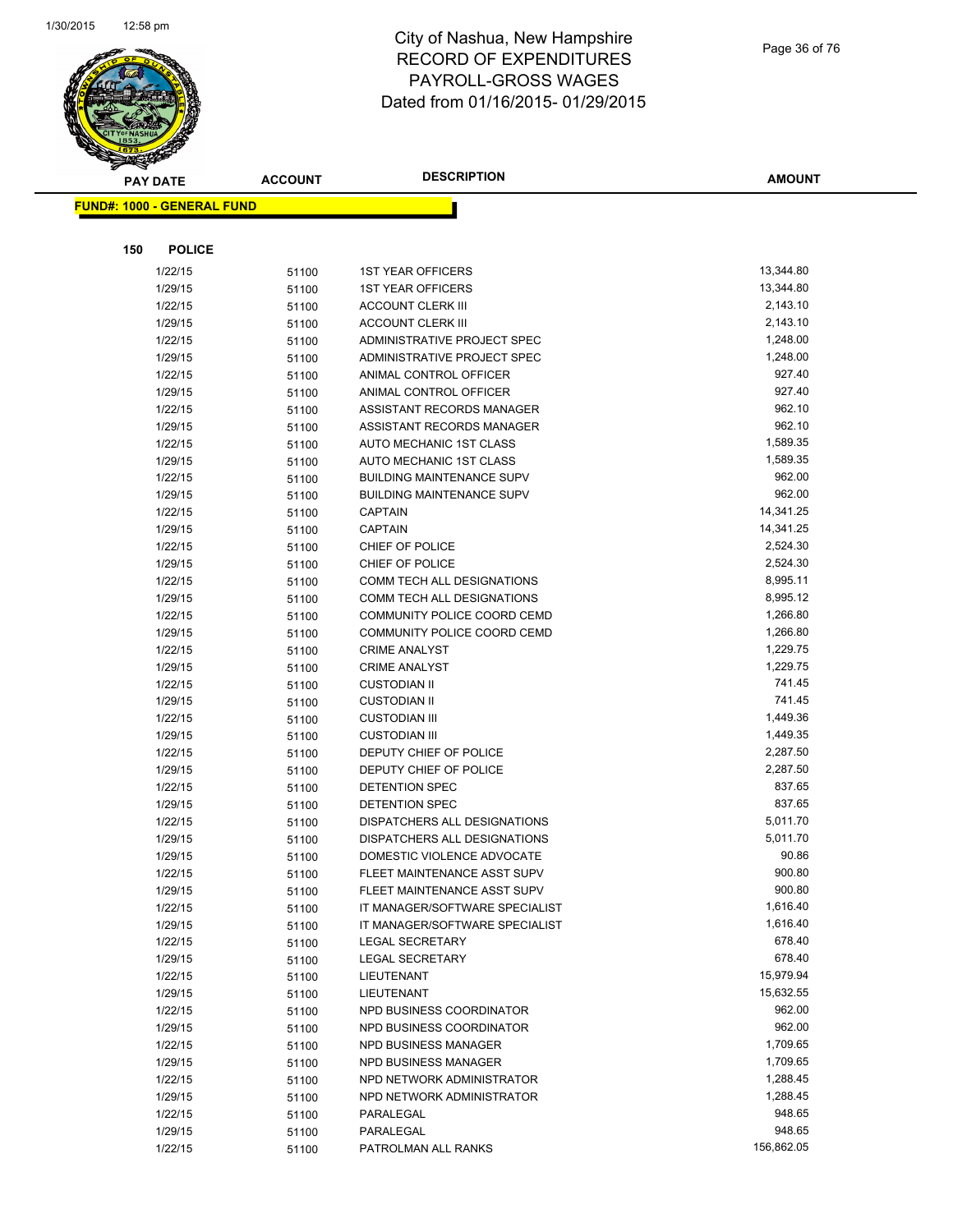

Page 37 of 76

|     | <b>PAY DATE</b>                   | <b>ACCOUNT</b> | <b>DESCRIPTION</b>                      | <b>AMOUNT</b> |
|-----|-----------------------------------|----------------|-----------------------------------------|---------------|
|     | <b>FUND#: 1000 - GENERAL FUND</b> |                |                                         |               |
|     |                                   |                |                                         |               |
| 150 | <b>POLICE</b>                     |                |                                         |               |
|     | 1/29/15                           | 51100          | PATROLMAN ALL RANKS                     | 156,862.05    |
|     | 1/22/15                           | 51100          | POLICE ATTORNEY                         | 1,561.60      |
|     | 1/29/15                           | 51100          | POLICE ATTORNEY                         | 1,561.60      |
|     | 1/22/15                           | 51100          | RECORDS & COMMUNICATIONS MGR            | 1,486.65      |
|     | 1/29/15                           | 51100          | <b>RECORDS &amp; COMMUNICATIONS MGR</b> | 1,486.65      |
|     | 1/22/15                           | 51100          | <b>RECORDS TECHNICIAN I</b>             | 1,900.30      |
|     | 1/29/15                           | 51100          | RECORDS TECHNICIAN I                    | 1,900.30      |
|     | 1/22/15                           | 51100          | RECORDS TECHNICIAN II                   | 824.10        |
|     | 1/29/15                           | 51100          | RECORDS TECHNICIAN II                   | 824.10        |
|     | 1/22/15                           | 51100          | SEC DOMESTIC VIOLENCE UNIT              | 701.05        |
|     | 1/29/15                           | 51100          | SEC DOMESTIC VIOLENCE UNIT              | 701.05        |
|     | 1/22/15                           | 51100          | SECRETARIAL SUPV DET BUREAU             | 882.80        |
|     | 1/29/15                           | 51100          | SECRETARIAL SUPV DET BUREAU             | 882.80        |
|     | 1/22/15                           | 51100          | <b>SECRETARY III</b>                    | 2,728.94      |
|     | 1/29/15                           | 51100          | <b>SECRETARY III</b>                    | 2,728.93      |
|     | 1/22/15                           | 51100          | <b>SECRETARY V</b>                      | 3,238.10      |
|     | 1/29/15                           | 51100          | <b>SECRETARY V</b>                      | 3,238.12      |
|     | 1/22/15                           | 51100          | <b>SERGEANT</b>                         | 34,944.71     |
|     | 1/29/15                           | 51100          | <b>SERGEANT</b>                         | 34,944.73     |
|     | 1/22/15                           | 51100          | SHIFT LEADER                            | 2,971.22      |
|     | 1/29/15                           | 51100          | <b>SHIFT LEADER</b>                     | 2,971.21      |
|     | 1/22/15                           | 51100          | <b>SUPV POLICE FLEET</b>                | 1,222.00      |
|     | 1/29/15                           | 51100          | <b>SUPV POLICE FLEET</b>                | 1,222.00      |
|     | 1/22/15                           | 51200          | <b>ACCREDITATION MANAGER</b>            | 1,043.20      |
|     | 1/29/15                           | 51200          | <b>ACCREDITATION MANAGER</b>            | 1,043.20      |
|     | 1/22/15                           | 51200          | DETENTION SPEC                          | 716.64        |
|     | 1/29/15                           | 51200          | DETENTION SPEC                          | 716.64        |
|     | 1/22/15                           | 51200          | POLICE ATTORNEY PT                      | 1,208.96      |
|     | 1/29/15                           | 51200          | POLICE ATTORNEY PT                      | 1,208.96      |
|     | 1/22/15                           | 51200          | PRISONER TRANSPORT OFFICER              | 775.80        |
|     | 1/29/15                           | 51200          | PRISONER TRANSPORT OFFICER              | 775.80        |
|     | 1/22/15                           | 51300          | OVERTIME-REGULAR                        | 2,360.30      |
|     | 1/29/15                           | 51300          | OVERTIME-REGULAR                        | 1,875.39      |
|     | 1/22/15                           | 51315          | OVERTIME-WITNESS                        | 4,328.39      |
|     | 1/29/15                           | 51315          | <b>OVERTIME-WITNESS</b>                 | 3,599.83      |
|     | 1/22/15                           | 51322          | OVERTIME-INVESTIGATIVE                  | 1,219.32      |
|     | 1/29/15                           | 51322          | OVERTIME-INVESTIGATIVE                  | 3,232.20      |
|     | 1/22/15                           | 51330          | OVERTIME-COVERAGE                       | 3,856.36      |
|     | 1/29/15                           | 51330          | OVERTIME-COVERAGE                       | 5,273.62      |
|     | 1/22/15                           | 51412          | <b>WAGES PER DIEM</b>                   | 1,312.00      |
|     | 1/29/15                           | 51412          | <b>WAGES PER DIEM</b>                   | 1,312.00      |
|     | 1/22/15                           | 51600          | <b>LONGEVITY</b>                        | 1,850.00      |
|     | 1/29/15                           | 51600          | LONGEVITY                               | 400.00        |
|     | 1/29/15                           | 51628          | <b>EXTRA HOLIDAY</b>                    | 7,959.28      |
|     | 1/29/15                           | 55118          | TELEPHONE-CELLULAR                      | 100.00        |
|     | 1/22/15                           | 61107          | <b>CLOTHING &amp; UNIFORMS</b>          | 99.99         |
|     | 1/29/15                           | 61107          | <b>CLOTHING &amp; UNIFORMS</b>          | 640.98        |
|     | <b>TOTAL 150 - POLICE</b>         |                |                                         | \$633,191.21  |

 $\mathbb{Z}^2$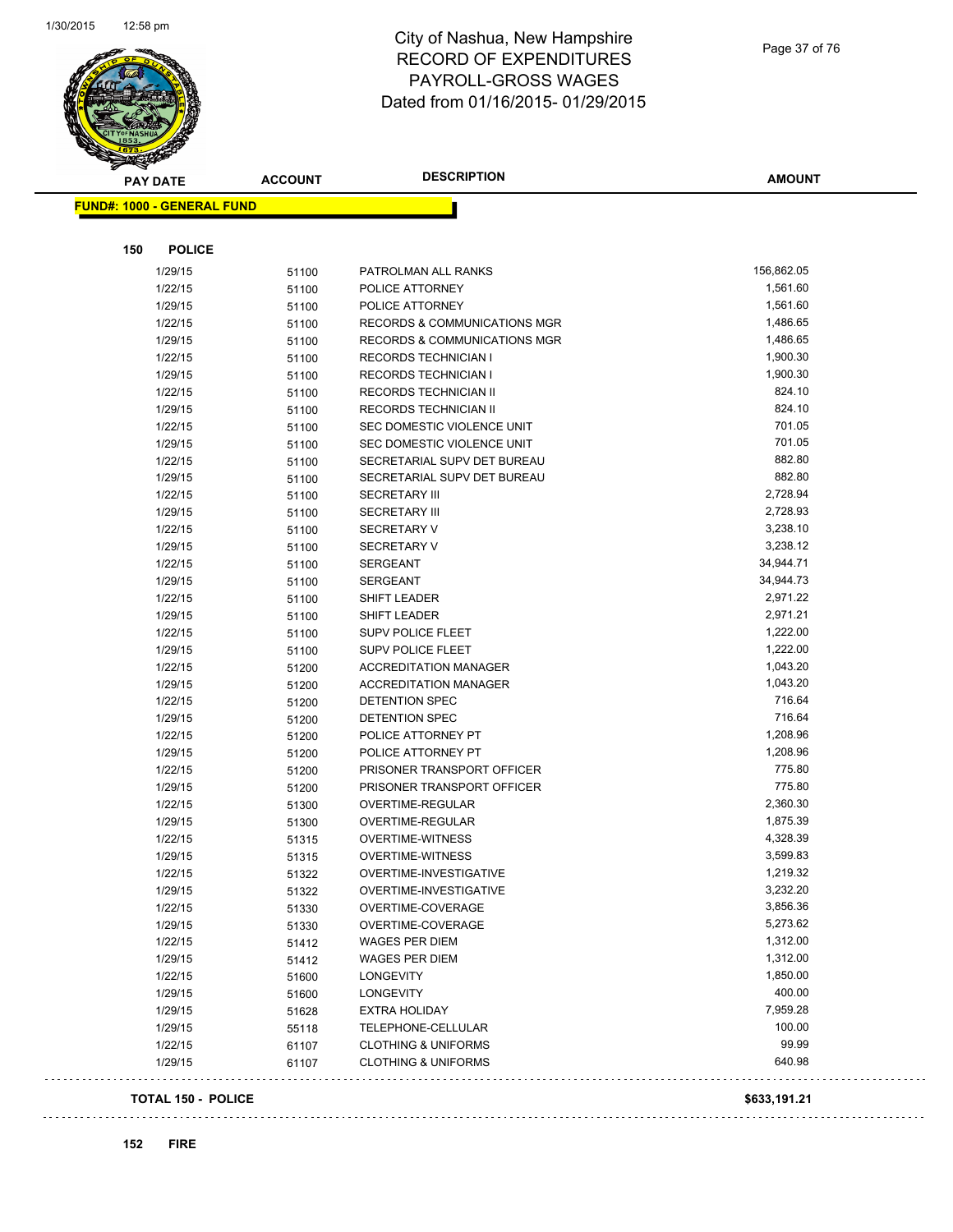

|                                   | <b>PAY DATE</b> | <b>ACCOUNT</b> | <b>DESCRIPTION</b>              | <b>AMOUNT</b> |
|-----------------------------------|-----------------|----------------|---------------------------------|---------------|
| <b>FUND#: 1000 - GENERAL FUND</b> |                 |                |                                 |               |
|                                   |                 |                |                                 |               |
|                                   |                 |                |                                 |               |
| 152                               | <b>FIRE</b>     |                |                                 |               |
|                                   | 1/22/15         | 51100          | ADMINISTRATIVE ASSISTANT II     | 2,278.50      |
|                                   | 1/29/15         | 51100          | ADMINISTRATIVE ASSISTANT II     | 2,278.50      |
|                                   | 1/22/15         | 51100          | <b>ASST FIRE CHIEF</b>          | 2,075.08      |
|                                   | 1/29/15         | 51100          | <b>ASST FIRE CHIEF</b>          | 2,075.08      |
|                                   | 1/22/15         | 51100          | ASST SUPERINTENDENT FIRE ALARM  | 1,512.76      |
|                                   | 1/29/15         | 51100          | ASST SUPERINTENDENT FIRE ALARM  | 1,512.76      |
|                                   | 1/22/15         | 51100          | ASST SUPERINTENDENT FIRE FLEET  | 1,497.76      |
|                                   | 1/29/15         | 51100          | ASST SUPERINTENDENT FIRE FLEET  | 1,497.76      |
|                                   | 1/22/15         | 51100          | ASST SUPERINTENDENT PREVENTION  | 3,010.52      |
|                                   | 1/29/15         | 51100          | ASST SUPERINTENDENT PREVENTION  | 3,010.52      |
|                                   | 1/22/15         | 51100          | <b>CAPTAIN</b>                  | 12,179.18     |
|                                   | 1/29/15         | 51100          | <b>CAPTAIN</b>                  | 12,179.17     |
|                                   | 1/22/15         | 51100          | CAPTAIN FIRE TRAINING SAFETY    | 1,704.12      |
|                                   | 1/29/15         | 51100          | CAPTAIN FIRE TRAINING SAFETY    | 1,704.12      |
|                                   | 1/22/15         | 51100          | DEPUTY FIRE CHIEF               | 7,506.70      |
|                                   | 1/29/15         | 51100          | DEPUTY FIRE CHIEF               | 7,506.71      |
|                                   | 1/22/15         | 51100          | <b>EXEC ASST BUSINESS COORD</b> | 1,070.15      |
|                                   | 1/29/15         | 51100          | <b>EXEC ASST BUSINESS COORD</b> | 1,070.15      |
|                                   | 1/22/15         | 51100          | <b>FIRE CHIEF</b>               | 2,380.24      |
|                                   | 1/29/15         | 51100          | <b>FIRE CHIEF</b>               | 2,380.24      |
|                                   | 1/22/15         | 51100          | FIRE DISPATCH ALL RANKS         | 7,333.01      |
|                                   | 1/29/15         | 51100          | FIRE DISPATCH ALL RANKS         | 7,242.25      |
|                                   | 1/22/15         | 51100          | FIRE DISPATCHER CLERK TRAINER   | 1,084.47      |
|                                   | 1/29/15         | 51100          | FIRE DISPATCHER CLERK TRAINER   | 1,212.06      |
|                                   | 1/22/15         | 51100          | FIRE LIEUTENANT                 | 37,489.30     |
|                                   | 1/29/15         | 51100          | FIRE LIEUTENANT                 | 37,489.31     |
|                                   | 1/22/15         | 51100          | <b>FIRE MECHANIC</b>            | 1,341.20      |
|                                   | 1/29/15         | 51100          | <b>FIRE MECHANIC</b>            | 1,341.20      |
|                                   | 1/22/15         | 51100          | FIRE TRAINING OFFICER           | 1,482.96      |
|                                   | 1/29/15         | 51100          | FIRE TRAINING OFFICER           | 1,482.96      |
|                                   | 1/22/15         | 51100          | <b>FIREFIGHTERS ALL RANKS</b>   | 119,697.49    |
|                                   | 1/29/15         | 51100          | <b>FIREFIGHTERS ALL RANKS</b>   | 119,738.56    |
|                                   | 1/22/15         | 51100          | SUPERINTENDENT FIRE ALARM       | 1,670.56      |
|                                   | 1/29/15         | 51100          | SUPERINTENDENT FIRE ALARM       | 1,670.56      |
|                                   | 1/22/15         | 51100          | SUPERINTENDENT FIRE FLEET       | 1,670.56      |
|                                   | 1/29/15         | 51100          | SUPERINTENDENT FIRE FLEET       | 1,670.56      |
|                                   | 1/22/15         | 51100          | SUPERINTENDENT FIRE PREVENTION  | 1,670.56      |
|                                   | 1/29/15         | 51100          | SUPERINTENDENT FIRE PREVENTION  | 1,670.56      |
|                                   | 1/22/15         | 51300          | OVERTIME-REGULAR                | 2,231.08      |
|                                   | 1/29/15         | 51300          | OVERTIME-REGULAR                | 2,621.22      |
|                                   | 1/22/15         | 51330          | OVERTIME-COVERAGE               | 11,524.20     |
|                                   | 1/29/15         | 51330          | OVERTIME-COVERAGE               | 11,961.44     |
|                                   | 1/29/15         | 51500          | <b>COMMISSIONERS</b>            | 1,500.00      |
|                                   | 1/29/15         | 51500          | <b>SUB TEACHER</b>              | 375.00        |
|                                   | 1/29/15         | 51628          | <b>EXTRA HOLIDAY</b>            | 51,528.77     |
|                                   | 1/22/15         | 51650          | <b>ADDITIONAL HOURS</b>         | 24,721.98     |
|                                   | 1/29/15         | 51650          | ADDITIONAL HOURS                | 25,828.49     |
|                                   | 1/22/15         | 51700          | <b>STIPENDS</b>                 | 4,534.03      |
|                                   | 1/29/15         | 51700          | <b>STIPENDS</b>                 | 4,634.52      |
|                                   | 1/29/15         | 55118          | TELEPHONE-CELLULAR              | 402.00        |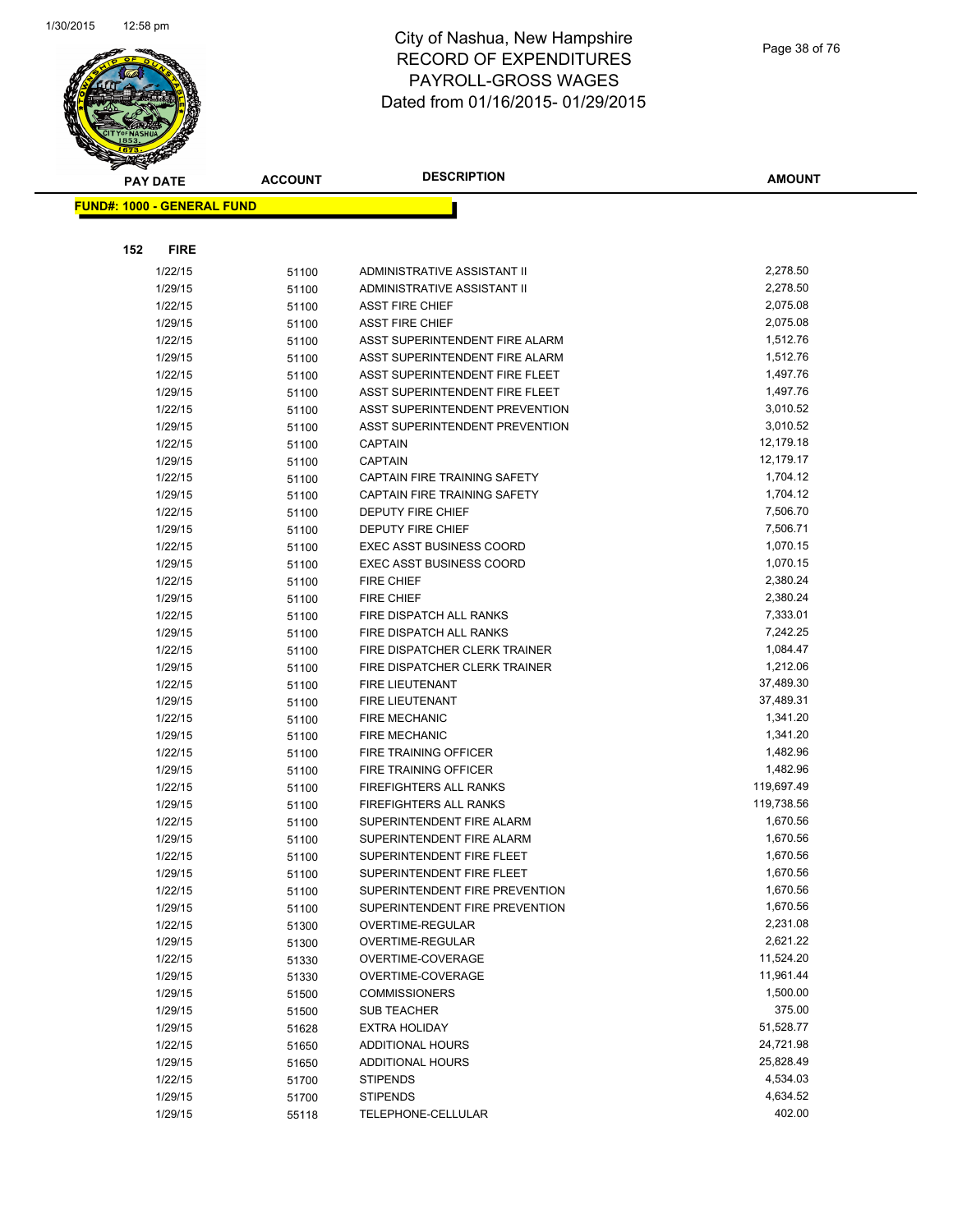| 1/30/2015 | 12:58 pm |                         |                                            | City of Nashua, New Hampshire<br><b>RECORD OF EXPENDITURES</b><br>PAYROLL-GROSS WAGES<br>Dated from 01/16/2015-01/29/2015 | Page 39 of 76 |
|-----------|----------|-------------------------|--------------------------------------------|---------------------------------------------------------------------------------------------------------------------------|---------------|
|           |          | <b>PAY DATE</b>         | <b>ACCOUNT</b>                             | <b>DESCRIPTION</b>                                                                                                        | <b>AMOUNT</b> |
|           |          |                         | <b>FUND#: 1000 - GENERAL FUND</b>          |                                                                                                                           |               |
|           |          |                         |                                            |                                                                                                                           |               |
|           |          | <b>TOTAL 152 - FIRE</b> |                                            |                                                                                                                           | \$559,250.88  |
|           | 153      |                         | <b>BUILDING INSPECTION</b>                 |                                                                                                                           |               |
|           |          | 1/22/15                 | 51100                                      | <b>BUILDING AND UTILITIES INSPCTR</b>                                                                                     | 3,314.22      |
|           |          | 1/29/15                 | 51100                                      | <b>BUILDING AND UTILITIES INSPCTR</b>                                                                                     | 3,314.20      |
|           |          | 1/22/15                 |                                            | <b>BUILDING DEPARTMENT MANAGER</b>                                                                                        | 1,408.20      |
|           |          |                         | 51100                                      |                                                                                                                           | 1,408.20      |
|           |          | 1/29/15                 | 51100                                      | <b>BUILDING DEPARTMENT MANAGER</b>                                                                                        | 618.60        |
|           |          | 1/22/15                 | 51100                                      | PERMIT TECHNICIAN I                                                                                                       | 618.60        |
|           |          | 1/29/15                 | 51100                                      | PERMIT TECHNICIAN I                                                                                                       | 758.85        |
|           |          | 1/22/15                 | 51100                                      | PERMIT TECHNICIAN III                                                                                                     |               |
|           |          | 1/29/15                 | 51100                                      | PERMIT TECHNICIAN III                                                                                                     | 758.85        |
|           |          | 1/22/15                 | 51100                                      | <b>PLANS EXAMINER</b>                                                                                                     | 1,162.75      |
|           |          | 1/29/15                 | 51100                                      | <b>PLANS EXAMINER</b>                                                                                                     | 1,162.75      |
|           |          | 1/22/15                 | 51200                                      | <b>BUILDING AND UTILITIES INSPCTR</b>                                                                                     | 789.85        |
|           |          | 1/29/15                 | 51200                                      | <b>BUILDING AND UTILITIES INSPCTR</b>                                                                                     | 789.85        |
|           |          |                         | <b>TOTAL 153 - BUILDING INSPECTION</b>     |                                                                                                                           | \$16,104.92   |
|           | 155      |                         | <b>CODE ENFORCEMENT</b>                    |                                                                                                                           |               |
|           |          | 1/22/15                 | 51100                                      | <b>CODE ENFORCEMENT OFFICER II</b>                                                                                        | 2,082.70      |
|           |          | 1/29/15                 | 51100                                      | CODE ENFORCEMENT OFFICER II                                                                                               | 2,082.70      |
|           |          | 1/22/15                 | 51100                                      | MGR CODE ENFORCEMENT DEPT                                                                                                 | 1,328.20      |
|           |          | 1/29/15                 | 51100                                      | MGR CODE ENFORCEMENT DEPT                                                                                                 | 1,328.20      |
|           |          |                         |                                            |                                                                                                                           |               |
|           |          |                         | <b>TOTAL 155 - CODE ENFORCEMENT</b>        |                                                                                                                           | \$6,821.80    |
|           | 156      |                         | <b>EMERGENCY MANAGEMENT</b>                |                                                                                                                           |               |
|           |          | 1/22/15                 | 51100                                      | <b>EMERGENCY MANAGEMENT DIRECTOR</b>                                                                                      | 1,485.70      |
|           |          | 1/29/15                 | 51100                                      | <b>EMERGENCY MANAGEMENT DIRECTOR</b>                                                                                      | 1,485.70      |
|           |          | 1/29/15                 | 55118                                      | TELEPHONE-CELLULAR                                                                                                        | 50.00         |
|           |          |                         | <b>TOTAL 156 - EMERGENCY MANAGEMENT</b>    |                                                                                                                           | \$3,021.40    |
|           | 157      |                         | <b>CITYWIDE COMMUNICATIONS</b>             |                                                                                                                           |               |
|           |          |                         |                                            |                                                                                                                           |               |
|           |          | 1/22/15                 | 51100                                      | <b>COMM SYS ENGR TECH</b>                                                                                                 | 1,512.40      |
|           |          | 1/29/15                 | 51100                                      | <b>COMM SYS ENGR TECH</b>                                                                                                 | 1,512.40      |
|           |          | 1/22/15                 | 51200                                      | RADIO SYSTEMS MANAGER                                                                                                     | 1,283.52      |
|           |          | 1/29/15                 | 51200                                      | RADIO SYSTEMS MANAGER                                                                                                     | 1,283.52      |
|           |          | 1/29/15                 | 55118                                      | TELEPHONE-CELLULAR                                                                                                        | 100.00        |
|           |          |                         | <b>TOTAL 157 - CITYWIDE COMMUNICATIONS</b> |                                                                                                                           | \$5,691.84    |
|           | 160      |                         | <b>PUBLIC WORKS-ADMIN/ENGINEERING</b>      |                                                                                                                           |               |
|           |          | 1/22/15                 | 51100                                      | ADMINISTRATIVE ASSISTANT II                                                                                               | 687.40        |
|           |          | 1/29/15                 | 51100                                      | ADMINISTRATIVE ASSISTANT II                                                                                               | 687.40        |
|           |          | 1/22/15                 | 51100                                      | CITIZEN SERVICES COORDINATOR                                                                                              | 745.20        |
|           |          | 1/29/15                 | 51100                                      | CITIZEN SERVICES COORDINATOR                                                                                              | 745.20        |
|           |          | 1/22/15                 | 51100                                      | <b>CITY ENGINEER</b>                                                                                                      | 1,014.20      |
|           |          |                         |                                            |                                                                                                                           |               |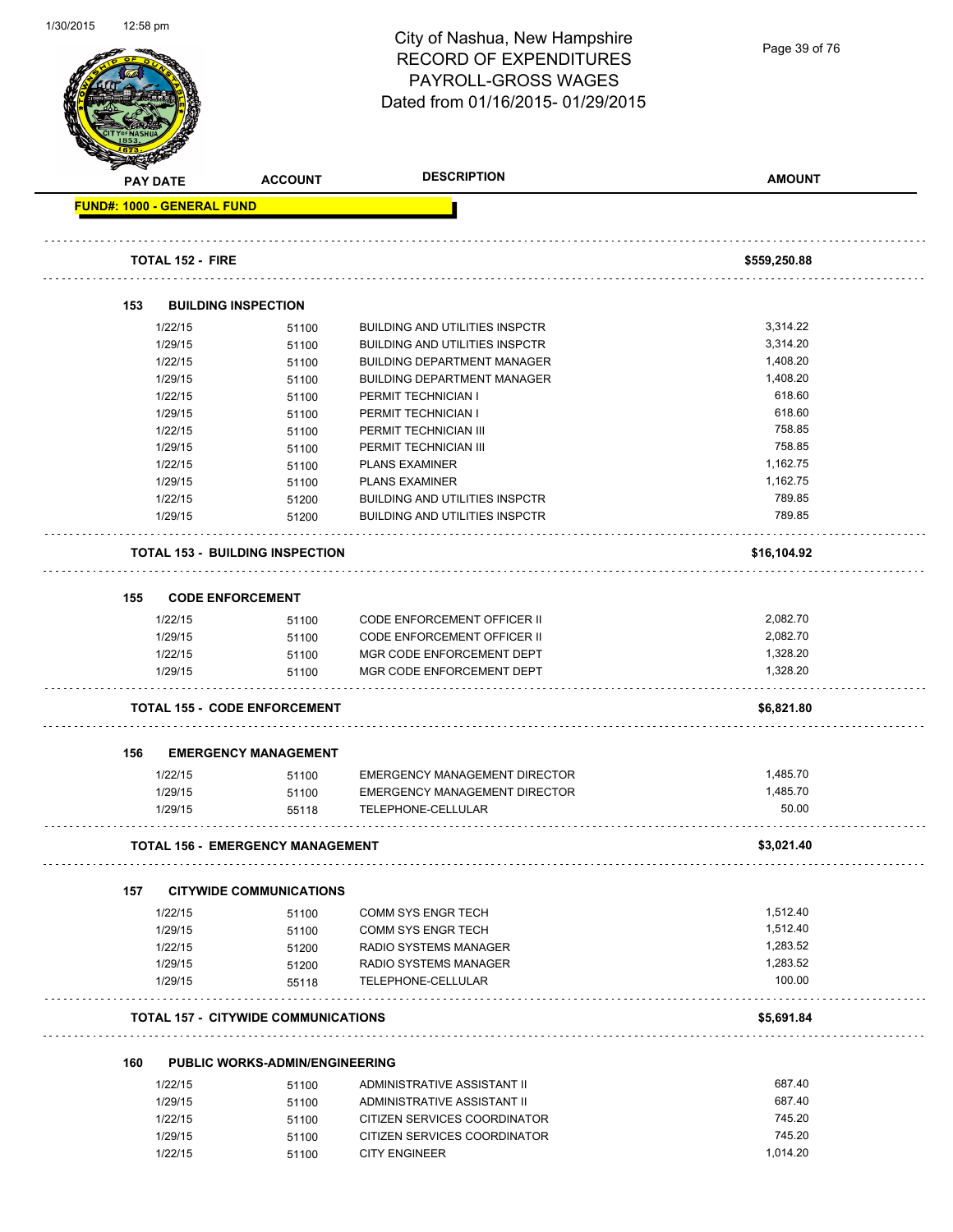| <b>PAY DATE</b>                   | <b>ACCOUNT</b>                             | <b>DESCRIPTION</b>                   | <b>AMOUNT</b> |
|-----------------------------------|--------------------------------------------|--------------------------------------|---------------|
| <b>FUND#: 1000 - GENERAL FUND</b> |                                            |                                      |               |
| 160                               | <b>PUBLIC WORKS-ADMIN/ENGINEERING</b>      |                                      |               |
| 1/29/15                           | 51100                                      | <b>CITY ENGINEER</b>                 | 1,014.20      |
| 1/22/15                           | 51100                                      | CONST INSP ENGINEERING ASST          | 928.95        |
| 1/29/15                           | 51100                                      | CONST INSP ENGINEERING ASST          | 928.95        |
| 1/22/15                           | 51100                                      | DEPUTY MANAGER OF ENGINEERING        | 690.10        |
| 1/29/15                           | 51100                                      | <b>DEPUTY MANAGER OF ENGINEERING</b> | 690.10        |
| 1/22/15                           | 51100                                      | <b>DIRECTOR PUBLIC WORKS</b>         | 1,484.40      |
| 1/29/15                           | 51100                                      | DIRECTOR PUBLIC WORKS                | 1,484.40      |
| 1/22/15                           | 51100                                      | DIVISION OPERATIONS MANAGER          | 1,413.40      |
| 1/29/15                           | 51100                                      | DIVISION OPERATIONS MANAGER          | 1,413.40      |
| 1/22/15                           | 51100                                      | DPW CONTRACT ADMINISTRATOR           | 333.85        |
| 1/29/15                           | 51100                                      | DPW CONTRACT ADMINISTRATOR           | 333.85        |
| 1/22/15                           | 51100                                      | <b>ENGINEERING INSPECTORS</b>        | 1,863.40      |
| 1/29/15                           | 51100                                      | <b>ENGINEERING INSPECTORS</b>        | 1,863.40      |
| 1/22/15                           | 51100                                      | <b>EXECUTIVE ASSISTANT</b>           | 670.10        |
| 1/29/15                           | 51100                                      | <b>EXECUTIVE ASSISTANT</b>           | 670.10        |
| 1/22/15                           | 51100                                      | <b>SENIOR FOREMAN</b>                | 1,284.99      |
| 1/29/15                           | 51100                                      | <b>SENIOR FOREMAN</b>                | 1,285.00      |
| 1/22/15                           | 51100                                      | SENIOR STAFF ENGINEER                | 426.90        |
| 1/29/15                           | 51100                                      | <b>SENIOR STAFF ENGINEER</b>         | 426.90        |
| 1/22/15                           | 51100                                      | SENIOR TRAFFIC ENGINEER              | 1,579.20      |
| 1/29/15                           | 51100                                      | SENIOR TRAFFIC ENGINEER              | 1,579.20      |
| 1/22/15                           | 51100                                      | STREET CONSTRUCTION ENGINEER         | 1,312.00      |
| 1/29/15                           | 51100                                      | STREET CONSTRUCTION ENGINEER         | 1,312.00      |
| 1/22/15                           | 51100                                      | <b>SURVEY TECHNICIAN</b>             | 1,126.95      |
| 1/29/15                           | 51100                                      | <b>SURVEY TECHNICIAN</b>             | 1,126.95      |
| 1/29/15                           | 51300                                      | <b>OVERTIME-REGULAR</b>              | 674.62        |
| 1/29/15                           | 51500                                      | ELECTED BOARD MEMBER                 | 2,000.00      |
| 1/29/15                           | 55118                                      | TELEPHONE-CELLULAR                   | 234.00        |
| 1/29/15                           | 55314                                      | FIXED RATE MILEAGE ALLOWANCE         | 600.00        |
|                                   | TOTAL 160 - PUBLIC WORKS-ADMIN/ENGINEERING |                                      | \$34,630.71   |
| <b>STREETS</b><br>161             |                                            |                                      |               |
| 1/22/15                           | 51100                                      | ADMINISTRATIVE ASSISTANT III         | 979.60        |
| 1/29/15                           | 51100                                      | ADMINISTRATIVE ASSISTANT III         | 979.60        |
| 1/22/15                           | 51100                                      | AUTO MECH 1ST CLASS NIGHTS           | 2,022.40      |
| 1/29/15                           | 51100                                      | AUTO MECH 1ST CLASS NIGHTS           | 3,031.21      |

|         | <u>JI IUU</u> |                               |          |
|---------|---------------|-------------------------------|----------|
| 1/29/15 | 51100         | AUTO MECH 1ST CLASS NIGHTS    | 3,031.21 |
| 1/22/15 | 51100         | AUTO MECH 2ND CLASS           | 1,818.40 |
| 1/29/15 | 51100         | AUTO MECH 2ND CLASS           | 1,818.40 |
| 1/22/15 | 51100         | AUTO MECH 2ND CLASS NIGHTS    | 921.20   |
| 1/29/15 | 51100         | AUTO MECH 2ND CLASS NIGHTS    | 921.20   |
| 1/22/15 | 51100         | AUTO MECHANIC 1ST CLASS       | 2,993.61 |
| 1/29/15 | 51100         | AUTO MECHANIC 1ST CLASS       | 2,993.61 |
| 1/22/15 | 51100         | EQUIP OPR STREET REPAIR       | 7,273.60 |
| 1/29/15 | 51100         | EQUIP OPR STREET REPAIR       | 7,273.60 |
| 1/22/15 | 51100         | <b>EQUIPMENT OPR LANDFILL</b> | 856.96   |
| 1/22/15 | 51100         | FLEET MAINTENANCE FOREMAN     | 1,338.26 |
| 1/29/15 | 51100         | FLEET MAINTENANCE FOREMAN     | 1,126.95 |
| 1/22/15 | 51100         | FLEET MANAGER STREET DEPT     | 1.044.00 |
| 1/29/15 | 51100         | FLEET MANAGER STREET DEPT     | 1,044.00 |
| 1/22/15 | 51100         | <b>MASON PIPELAYER</b>        | 2.608.80 |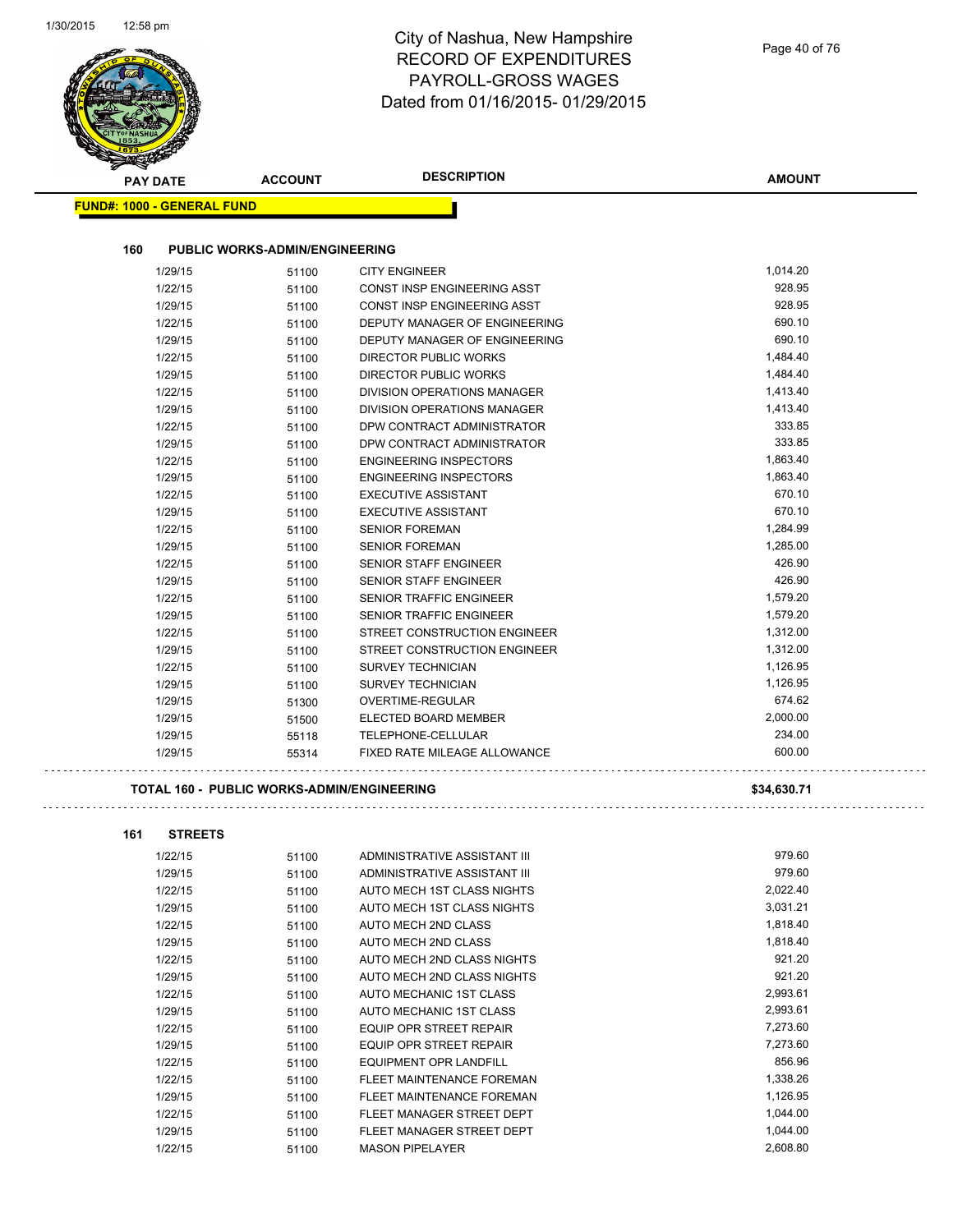

# City of Nashua, New Hampshire RECORD OF EXPENDITURES PAYROLL-GROSS WAGES Dated from 01/16/2015- 01/29/2015

| <b>PAY DATE</b>                   | <b>ACCOUNT</b> | <b>DESCRIPTION</b>                     | <b>AMOUNT</b> |
|-----------------------------------|----------------|----------------------------------------|---------------|
| <b>FUND#: 1000 - GENERAL FUND</b> |                |                                        |               |
| 161<br><b>STREETS</b>             |                |                                        |               |
| 1/29/15                           | 51100          | <b>MASON PIPELAYER</b>                 | 2,608.82      |
| 1/22/15                           | 51100          | OPERATIONS COORDINATOR                 | 814.70        |
| 1/29/15                           | 51100          | OPERATIONS COORDINATOR                 | 814.70        |
| 1/22/15                           | 51100          | <b>SIGN MAINTENANCE</b>                | 1,731.20      |
| 1/29/15                           | 51100          | SIGN MAINTENANCE                       | 1,731.20      |
| 1/22/15                           | 51100          | SIGN MAINTENANCE ASSISTANT             | 807.22        |
| 1/29/15                           | 51100          | SIGN MAINTENANCE ASSISTANT             | 807.20        |
| 1/22/15                           | 51100          | STOREKEEPER PWD                        | 920.45        |
| 1/29/15                           | 51100          | STOREKEEPER PWD                        | 920.45        |
| 1/22/15                           | 51100          | STR CONSTR RPR AND PERMT COORD         | 1,104.86      |
| 1/29/15                           | 51100          | STR CONSTR RPR AND PERMT COORD         | 1,104.85      |
| 1/22/15                           | 51100          | STREET FOREMAN                         | 5,099.81      |
| 1/29/15                           | 51100          | <b>STREET FOREMAN</b>                  | 4,744.00      |
| 1/22/15                           | 51100          | SUPERINTENDENT OF STREETS              | 1,771.20      |
| 1/29/15                           | 51100          | SUPERINTENDENT OF STREETS              | 1,771.20      |
| 1/22/15                           | 51100          | TRAFFIC MAINTENANCE ASSISTANT          | 860.80        |
| 1/29/15                           | 51100          | TRAFFIC MAINTENANCE ASSISTANT          | 860.80        |
| 1/22/15                           | 51100          | <b>TRAFFIC MANAGER</b>                 | 1,096.79      |
| 1/22/15                           | 51100          | <b>TRAFFIC TECHNICIAN I</b>            | 2,071.20      |
| 1/29/15                           | 51100          | TRAFFIC TECHNICIAN I                   | 2,071.20      |
| 1/22/15                           | 51100          | TRUCK DRIVER STREET REPAIR             | 16,177.05     |
| 1/29/15                           | 51100          | TRUCK DRIVER STREET REPAIR             | 15,566.77     |
| 1/22/15                           | 51100          | <b>WELDER FIRST CLASS</b>              | 1,984.80      |
| 1/29/15                           | 51100          | <b>WELDER FIRST CLASS</b>              | 1,984.80      |
| 1/22/15                           |                | OVERTIME-REGULAR                       | 21,135.81     |
| 1/29/15                           | 51300<br>51300 | OVERTIME-REGULAR                       | 62,399.74     |
| 1/22/15                           |                | <b>RETIREMENT &amp; SEPARATION PAY</b> | 3,086.43      |
| 1/29/15                           | 51750          | TELEPHONE-CELLULAR                     | 67.00         |
| 1/22/15                           | 55118<br>61107 | <b>CLOTHING &amp; UNIFORMS</b>         | 110.00        |
| <b>TOTAL 161 - STREETS</b>        |                |                                        | \$197,270.45  |
|                                   |                |                                        |               |
| 166<br><b>PARKING LOTS</b>        |                |                                        |               |
| 1/22/15                           | 51100          | ADMINISTRATIVE ASSISTANT II            | 687.40        |
| 1/29/15                           | 51100          | ADMINISTRATIVE ASSISTANT II            | 687.40        |
| 1/22/15                           | 51100          | PARKING MAINTENANCE                    | 1,353.90      |
| 1/29/15                           | 51100          | PARKING MAINTENANCE                    | 1,353.90      |
| 1/22/15                           | 51100          | <b>TRANSPORTATION DEPT MANAGER</b>     | 64.50         |
| 1/29/15                           | 51100          | <b>TRANSPORTATION DEPT MANAGER</b>     | 64.50         |
| 1/22/15                           | 51200          | <b>TRANSIT UTILITY SERVICE WORKER</b>  | 153.70        |

**TOTAL 166 - PARKING LOTS \$5,472.39** 

| 171 | <b>COMMUNITY SERVICES</b> |  |
|-----|---------------------------|--|
|     |                           |  |

| 1/22/15 | 51100 | DIRECTOR HEALTH AND COMM SVS | 1.726.90 |
|---------|-------|------------------------------|----------|
| 1/29/15 | 51100 | DIRECTOR HEALTH AND COMM SVS | 1.726.90 |
| 1/22/15 | 51100 | PROGRAM ASSISTANT            | 435.30   |

1/29/15 51200 TRANSIT UTILITY SERVICE WORKER 153.70 1/29/15 51300 OVERTIME-REGULAR 902.39 1/29/15 55118 TELEPHONE-CELLULAR 51.00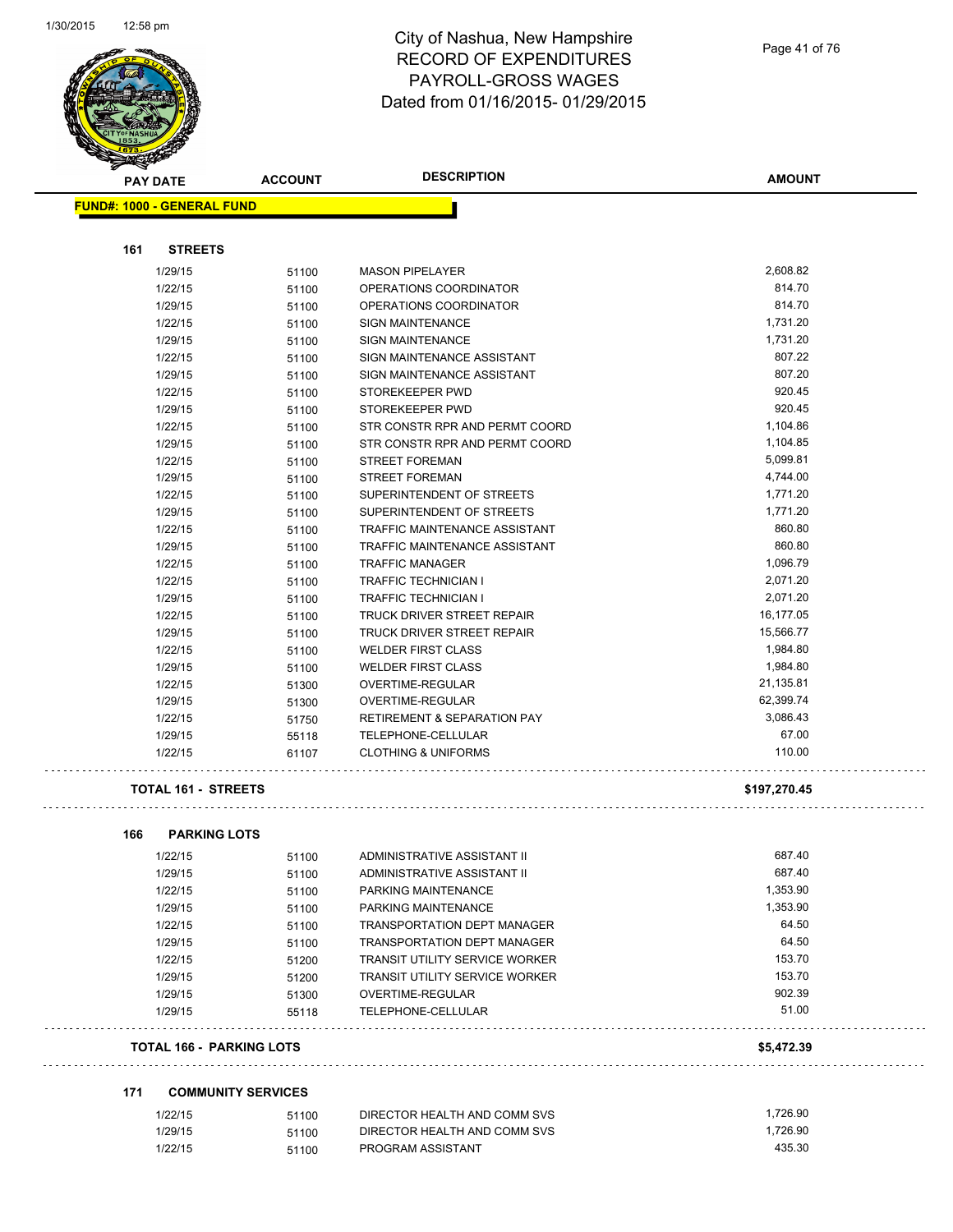Page 42 of 76

| 171 | <b>FUND#: 1000 - GENERAL FUND</b> |                                         |                                                            |                    |
|-----|-----------------------------------|-----------------------------------------|------------------------------------------------------------|--------------------|
|     |                                   |                                         |                                                            |                    |
|     |                                   | <b>COMMUNITY SERVICES</b>               |                                                            |                    |
|     | 1/29/15                           | 51100                                   | PROGRAM ASSISTANT                                          | 435.30             |
|     | 1/22/15                           | 51100                                   | PROGRAM COORDINATOR                                        | 929.80             |
|     | 1/29/15                           | 51100                                   | PROGRAM COORDINATOR                                        | 929.80             |
|     | 1/29/15                           | 55118                                   | TELEPHONE-CELLULAR                                         | 50.00              |
|     |                                   | <b>TOTAL 171 - COMMUNITY SERVICES</b>   |                                                            | \$6,234.00         |
| 172 |                                   |                                         |                                                            |                    |
|     |                                   | <b>COMMUNITY HEALTH</b>                 |                                                            |                    |
|     | 1/22/15<br>1/29/15                | 51100                                   | ADMINISTRATIVE ASSISTANT II<br>ADMINISTRATIVE ASSISTANT II | 717.25<br>717.24   |
|     | 1/22/15                           | 51100<br>51100                          | <b>BILINGUAL OUTREACH WORKER</b>                           | 764.30             |
|     | 1/29/15                           | 51100                                   | <b>BILINGUAL OUTREACH WORKER</b>                           | 764.30             |
|     | 1/22/15                           | 51100                                   | MANAGER COMMUNITY HEALTH                                   | 1,364.20           |
|     | 1/29/15                           | 51100                                   | MANAGER COMMUNITY HEALTH                                   | 1,364.20           |
|     | 1/22/15                           | 51100                                   | PUB HEALTH NURSE                                           | 3,307.95           |
|     | 1/29/15                           | 51100                                   | PUB HEALTH NURSE                                           | 3,307.95           |
|     | 1/29/15                           | 51412                                   | WAGES PER DIEM                                             | 212.11             |
|     | 1/29/15                           | 55118                                   | TELEPHONE-CELLULAR                                         | 50.00              |
|     |                                   | <b>TOTAL 172 - COMMUNITY HEALTH</b>     |                                                            | \$12,569.50        |
|     |                                   |                                         |                                                            |                    |
| 173 |                                   | <b>ENVIRONMENTAL HEALTH</b>             |                                                            |                    |
|     | 1/22/15                           | 51100                                   | ENVIRONMENTAL HEALTH SPEC                                  | 2,387.05           |
|     | 1/29/15                           | 51100                                   | ENVIRONMENTAL HEALTH SPEC                                  | 2,387.05           |
|     | 1/22/15                           | 51100                                   | ENVIRONMENTAL TECH OFFICE MGR                              | 992.85             |
|     | 1/29/15                           | 51100                                   | ENVIRONMENTAL TECH OFFICE MGR                              | 992.85             |
|     | 1/22/15<br>1/29/15                | 51100                                   | <b>LABORATORY DIRECTOR</b><br><b>LABORATORY DIRECTOR</b>   | 988.20<br>988.20   |
|     | 1/22/15                           | 51100<br>51100                          | MANAGER ENVIRONMENTAL HEALTH                               | 1,446.40           |
|     | 1/29/15                           | 51100                                   | MANAGER ENVIRONMENTAL HEALTH                               | 1,446.40           |
|     | 1/29/15                           | 55118                                   | TELEPHONE-CELLULAR                                         | 67.00              |
|     |                                   | <b>TOTAL 173 - ENVIRONMENTAL HEALTH</b> |                                                            | \$11,696.00        |
|     |                                   |                                         |                                                            |                    |
| 174 |                                   | <b>WELFARE ADMINISTRATION</b>           |                                                            |                    |
|     | 1/22/15                           | 51100                                   | ADMINISTRATIVE ASSISTANT I                                 | 829.30             |
|     | 1/29/15                           | 51100                                   | ADMINISTRATIVE ASSISTANT I                                 | 829.30<br>2,384.95 |
|     | 1/22/15                           | 51100                                   | CASE TECHNICIAN WELFARE                                    | 2,384.96           |
|     | 1/29/15<br>1/22/15                | 51100                                   | CASE TECHNICIAN WELFARE<br>INTAKE WORKER ACCOUNTANT        | 936.70             |
|     | 1/29/15                           | 51100                                   | INTAKE WORKER ACCOUNTANT                                   | 936.70             |
|     | 1/22/15                           | 51100                                   | SENIOR CASE TECHNICIAN                                     | 957.29             |
|     | 1/29/15                           | 51100<br>51100                          | SENIOR CASE TECHNICIAN                                     | 957.30             |
|     | 1/22/15                           | 51100                                   | <b>WELFARE OFFICER</b>                                     | 1,450.00           |
|     | 1/29/15                           | 51100                                   | <b>WELFARE OFFICER</b>                                     | 1,450.00           |
|     | 1/29/15                           | 55118                                   | TELEPHONE-CELLULAR                                         | 50.00              |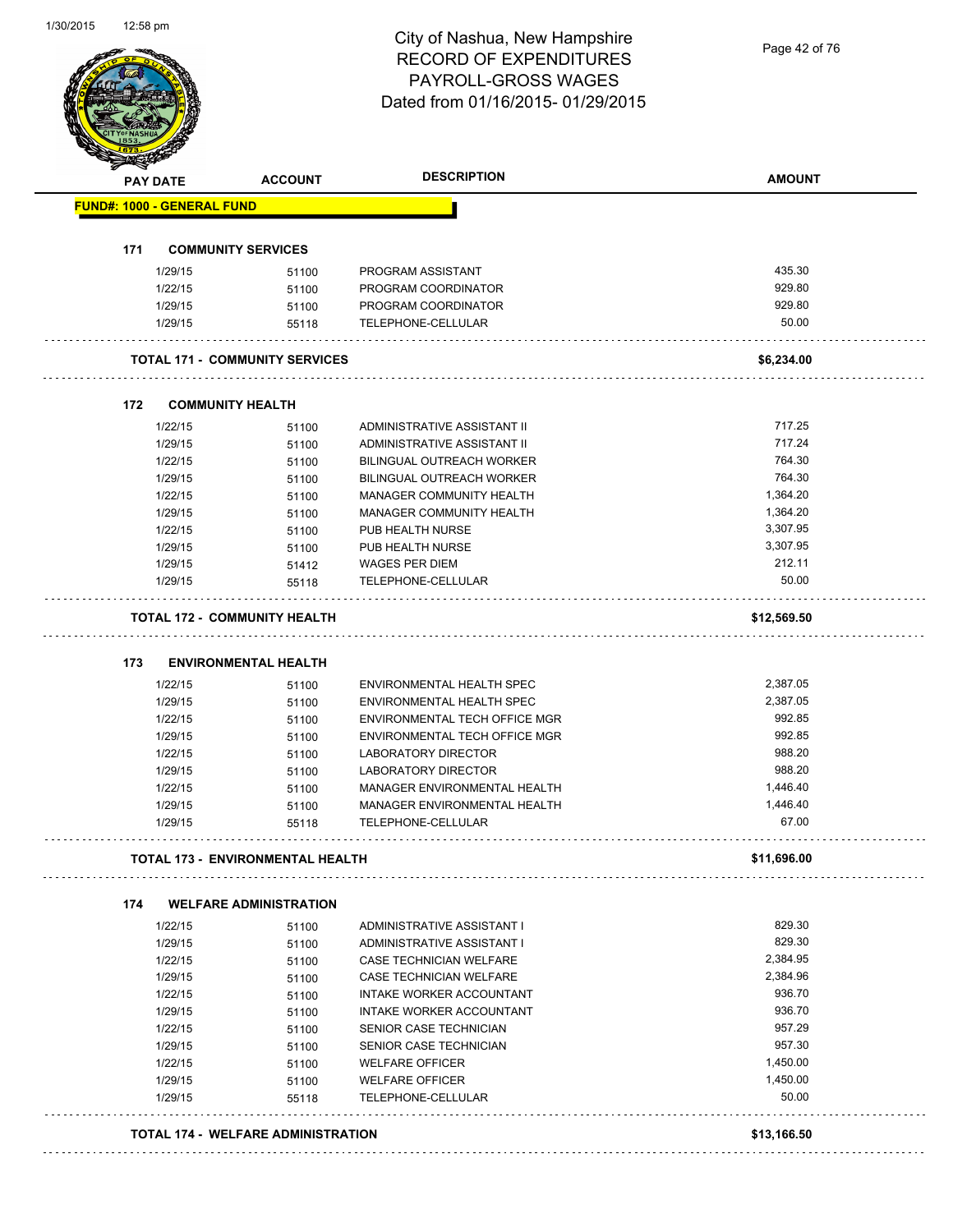

# City of Nashua, New Hampshire RECORD OF EXPENDITURES PAYROLL-GROSS WAGES Dated from 01/16/2015- 01/29/2015

. . .

 $\ddotsc$ 

|     | <b>PAY DATE</b>                   | <b>ACCOUNT</b>                            | <b>DESCRIPTION</b>               | <b>AMOUNT</b> |
|-----|-----------------------------------|-------------------------------------------|----------------------------------|---------------|
|     | <b>FUND#: 1000 - GENERAL FUND</b> |                                           |                                  |               |
|     |                                   |                                           |                                  |               |
| 177 | <b>PARKS &amp; RECREATION</b>     |                                           |                                  |               |
|     | 1/22/15                           | 51100                                     | ADMINISTRATIVE ASSISTANT II      | 758.85        |
|     | 1/29/15                           | 51100                                     | ADMINISTRATIVE ASSISTANT II      | 758.85        |
|     | 1/22/15                           | 51100                                     | EQUIPMENT OPERATOR, PARKS        | 909.20        |
|     | 1/29/15                           | 51100                                     | EQUIPMENT OPERATOR, PARKS        | 909.20        |
|     | 1/22/15                           | 51100                                     | FOREMAN LABOR PARK               | 3,380.85      |
|     | 1/29/15                           | 51100                                     | <b>FOREMAN LABOR PARK</b>        | 2,930.07      |
|     | 1/22/15                           | 51100                                     | <b>GROUNDSKEEPER MAINTENANCE</b> | 6,605.20      |
|     | 1/29/15                           | 51100                                     | <b>GROUNDSKEEPER MAINTENANCE</b> | 6,605.20      |
|     | 1/22/15                           | 51100                                     | <b>GROUNDSMAN I</b>              | 2,338.80      |
|     | 1/29/15                           | 51100                                     | <b>GROUNDSMAN I</b>              | 2,338.80      |
|     | 1/22/15                           | 51100                                     | <b>GROUNDSMAN II</b>             | 818.81        |
|     | 1/29/15                           | 51100                                     | <b>GROUNDSMAN II</b>             | 818.80        |
|     | 1/22/15                           | 51100                                     | <b>LEAD GROUNDSMAN</b>           | 2,758.80      |
|     | 1/29/15                           | 51100                                     | <b>LEAD GROUNDSMAN</b>           | 2,758.80      |
|     | 1/22/15                           | 51100                                     | NURSERY WORKER PARKS             | 865.60        |
|     | 1/29/15                           | 51100                                     | NURSERY WORKER PARKS             | 865.60        |
|     | 1/22/15                           | 51100                                     | PROGRAM COORDINATOR              | 357.70        |
|     | 1/29/15                           | 51100                                     | PROGRAM COORDINATOR              | 357.70        |
|     | 1/22/15                           | 51100                                     | RECREATION PROGRAM MANAGER       | 1,098.20      |
|     | 1/29/15                           | 51100                                     | RECREATION PROGRAM MANAGER       | 1,098.20      |
|     | 1/22/15                           | 51100                                     | STELLOS STADIUM ATTENDANT        | 909.20        |
|     | 1/29/15                           | 51100                                     | STELLOS STADIUM ATTENDANT        | 909.20        |
|     | 1/22/15                           | 51100                                     | SUPERINTENDENT OF PARKS RECR     | 1,720.00      |
|     | 1/29/15                           | 51100                                     | SUPERINTENDENT OF PARKS RECR     | 1,720.00      |
|     | 1/22/15                           | 51100                                     | <b>TRUCK DRIVER</b>              | 832.00        |
|     | 1/29/15                           | 51100                                     | <b>TRUCK DRIVER</b>              | 832.00        |
|     | 1/22/15                           | 51300                                     | OVERTIME-REGULAR                 | 997.32        |
|     | 1/29/15                           | 51300                                     | OVERTIME-REGULAR                 | 852.34        |
|     | 1/22/15                           | 51600                                     | <b>LONGEVITY</b>                 | 1,200.00      |
|     | 1/29/15                           | 55118                                     | TELEPHONE-CELLULAR               | 67.00         |
|     | 1/22/15                           | 55642                                     | <b>GAME OFFICIALS</b>            | 270.00        |
|     | 1/22/15                           | 61107                                     | <b>CLOTHING &amp; UNIFORMS</b>   | 23.00         |
|     |                                   | <b>TOTAL 177 - PARKS &amp; RECREATION</b> |                                  | \$49,665.29   |
| 179 | <b>LIBRARY</b>                    |                                           |                                  |               |
|     |                                   |                                           | ADMIN ASST COST ACCOUNTANT       | 805.43        |
|     | 1/22/15<br>1/29/15                | 51100                                     | ADMIN ASST COST ACCOUNTANT       | 805.44        |
|     | 1/22/15                           | 51100<br>51100                            | ASSISTANT DIRECTOR LIBRARY       | 1,293.10      |
|     | 1/29/15                           | 51100                                     | ASSISTANT DIRECTOR LIBRARY       | 1,293.10      |
|     | 1/22/15                           | 51100                                     | ASSISTANT LIBRARIAN CIRCULATIO   | 973.40        |
|     |                                   |                                           |                                  |               |

1/29/15 51100 ASSISTANT LIBRARIAN CIRCULATIO 973.40 1/22/15 51100 ASSISTANT LIBRARIAN YOUTH SERV 780.11 1/29/15 51100 ASSISTANT LIBRARIAN YOUTH SERV 780.11 1/22/15 51100 DIRECTOR LIBRARY 1,885.70 1/29/15 51100 DIRECTOR LIBRARY 1,885.70 1/22/15 51100 EXECUTIVE ASST OFFICE MANAGER 858.45 1/29/15 51100 EXECUTIVE ASST OFFICE MANAGER 858.45 1/22/15 51100 JANITOR 490.51 1/29/15 51100 JANITOR 490.50 1/22/15 51100 LIBRARIAN ADULT SERVICES 962.60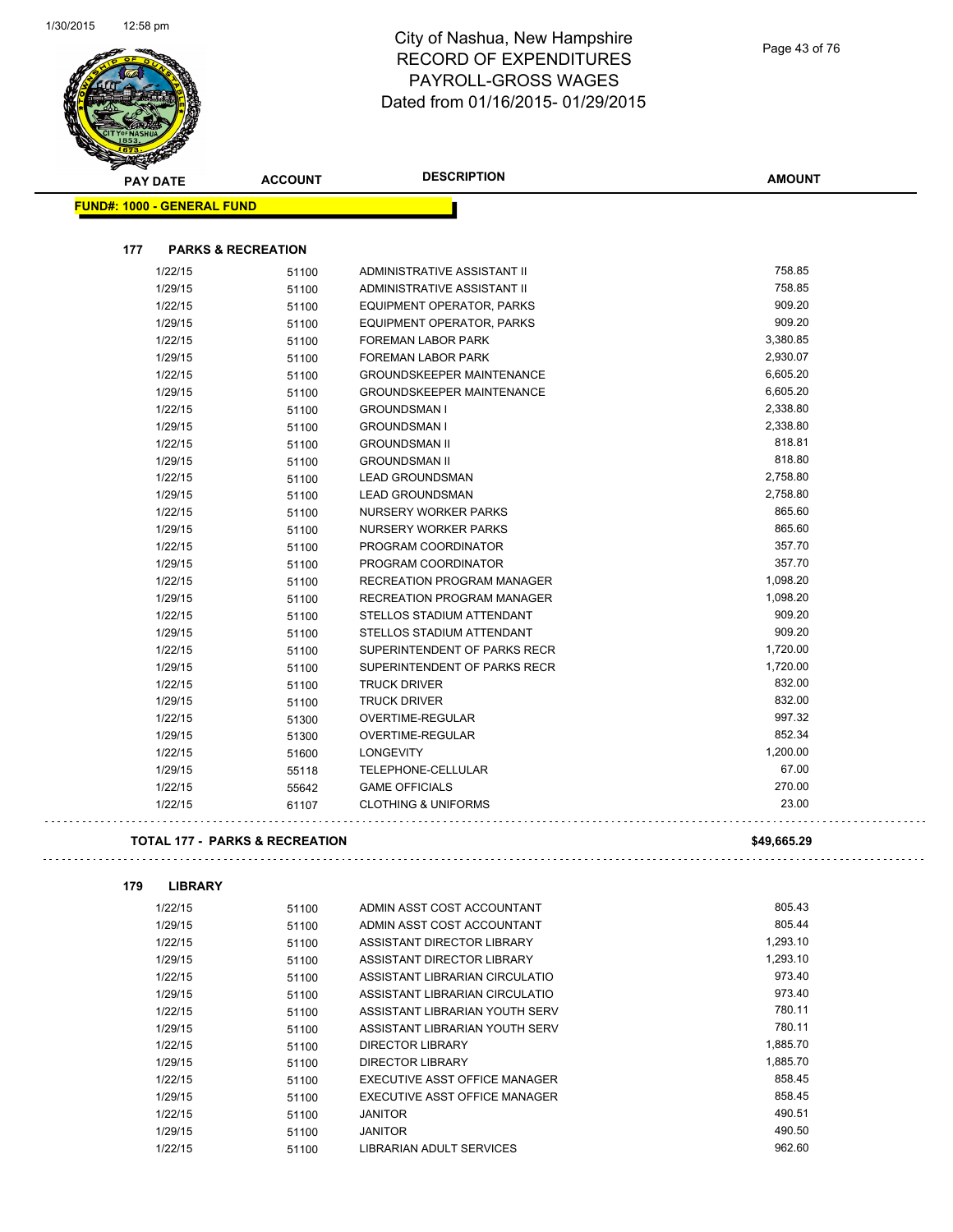

| <b>PAY DATE</b>                   | <b>ACCOUNT</b> | <b>DESCRIPTION</b>                 | <b>AMOUNT</b> |
|-----------------------------------|----------------|------------------------------------|---------------|
| <b>FUND#: 1000 - GENERAL FUND</b> |                |                                    |               |
|                                   |                |                                    |               |
| 179                               | <b>LIBRARY</b> |                                    |               |
| 1/29/15                           | 51100          | LIBRARIAN ADULT SERVICES           | 962.61        |
| 1/22/15                           | 51100          | <b>LIBRARIAN CIRCULATION</b>       | 1,003.20      |
| 1/29/15                           | 51100          | <b>LIBRARIAN CIRCULATION</b>       | 1,003.20      |
| 1/22/15                           | 51100          | LIBRARIAN OUTREACH SVS             | 999.20        |
| 1/29/15                           | 51100          | LIBRARIAN OUTREACH SVS             | 999.20        |
| 1/22/15                           | 51100          | <b>LIBRARIAN TECH SERVICES</b>     | 1,037.15      |
| 1/29/15                           | 51100          | <b>LIBRARIAN TECH SERVICES</b>     | 1,037.15      |
| 1/22/15                           | 51100          | LIBRARIAN YOUTH SERVICES           | 2,283.21      |
| 1/29/15                           | 51100          | LIBRARIAN YOUTH SERVICES           | 2,283.21      |
| 1/22/15                           | 51100          | LIBRARY ASSISTANT CIRCULATION      | 5,360.95      |
| 1/29/15                           | 51100          | LIBRARY ASSISTANT CIRCULATION      | 5,360.96      |
| 1/22/15                           | 51100          | LIBRARY ASSISTANT MEDIA SERVIC     | 706.90        |
| 1/29/15                           | 51100          | LIBRARY ASSISTANT MEDIA SERVIC     | 706.90        |
| 1/22/15                           | 51100          | <b>LIBRARY ASSISTANT TECH SVS</b>  | 706.90        |
| 1/29/15                           | 51100          | <b>LIBRARY ASSISTANT TECH SVS</b>  | 706.90        |
| 1/22/15                           | 51100          | LIBRARY ASSISTANT YOUTH SERVIC     | 1,628.14      |
| 1/29/15                           | 51100          | LIBRARY ASSISTANT YOUTH SERVIC     | 1,571.40      |
| 1/22/15                           | 51100          | <b>MAINTENANCE SUPV</b>            | 852.55        |
| 1/29/15                           | 51100          | <b>MAINTENANCE SUPV</b>            | 852.55        |
| 1/22/15                           | 51100          | <b>MEDIA SERVICES COORDINATOR</b>  | 1,205.05      |
| 1/29/15                           | 51100          | <b>MEDIA SERVICES COORDINATOR</b>  | 1,205.05      |
| 1/22/15                           | 51100          | PAGE & COLLECTION COORDINATOR      | 840.00        |
| 1/29/15                           | 51100          | PAGE & COLLECTION COORDINATOR      | 840.00        |
| 1/22/15                           | 51100          | REFERENCE LIBRARIAN ADULT SERV     | 3,426.26      |
| 1/29/15                           | 51100          | REFERENCE LIBRARIAN ADULT SERV     | 3,435.50      |
| 1/22/15                           | 51100          | REFERENCE LIBRARIAN TECH SVS       | 756.45        |
| 1/29/15                           | 51100          | REFERENCE LIBRARIAN TECH SVS       | 756.45        |
| 1/22/15                           | 51100          | <b>SECURITY LIBRARY</b>            | 614.05        |
| 1/29/15                           | 51100          | <b>SECURITY LIBRARY</b>            | 614.05        |
| 1/22/15                           | 51200          | LIBRARY ASSISTANT CIRCULATION      | 324.20        |
| 1/29/15                           | 51200          | LIBRARY ASSISTANT CIRCULATION      | 324.20        |
| 1/22/15                           | 51200          | <b>LIBRARY ASSISTANT TECH SVS</b>  | 423.80        |
| 1/29/15                           | 51200          | LIBRARY ASSISTANT TECH SVS         | 415.49        |
| 1/22/15                           | 51200          | <b>LIBRARY PAGE YOUTH SERVICES</b> | 188.00        |
| 1/29/15                           | 51200          | <b>LIBRARY PAGE YOUTH SERVICES</b> | 142.15        |
| 1/22/15                           | 51200          | LIBRARY PAGES CIRCULATION          | 692.21        |
| 1/29/15                           | 51200          | LIBRARY PAGES CIRCULATION          | 455.41        |
| 1/22/15                           | 51200          | LIBRARY PAGES MEDIA SERVICES       | 347.10        |
| 1/29/15                           | 51200          | LIBRARY PAGES MEDIA SERVICES       | 267.00        |
| 1/22/15                           | 51200          | <b>SECURITY LIBRARY</b>            | 353.29        |
| 1/29/15                           | 51200          | <b>SECURITY LIBRARY</b>            | 346.09        |
| 1/22/15                           | 51300          | OVERTIME-REGULAR                   | 627.74        |
| 1/29/15                           | 51300          | OVERTIME-REGULAR                   | 1,050.05      |
|                                   |                |                                    |               |

#### **TOTAL 179 - LIBRARY \$64,847.87**

 $\ddot{\varphi}$  .

. . . . . . . . . . . . . . . . . . .

لأعاجب

#### **181 COMMUNITY DEVELOPMENT**

| 1/22/15 | 51100 | ADMINISTRATIVE ASSISTANT II    | 687.40   |
|---------|-------|--------------------------------|----------|
| 1/29/15 | 51100 | ADMINISTRATIVE ASSISTANT II    | 687.40   |
| 1/22/15 | 51100 | DIRECTOR COMMUNITY DEVELOPMENT | 1.766.75 |
| 1/29/15 | 51100 | DIRECTOR COMMUNITY DEVELOPMENT | 1.766.75 |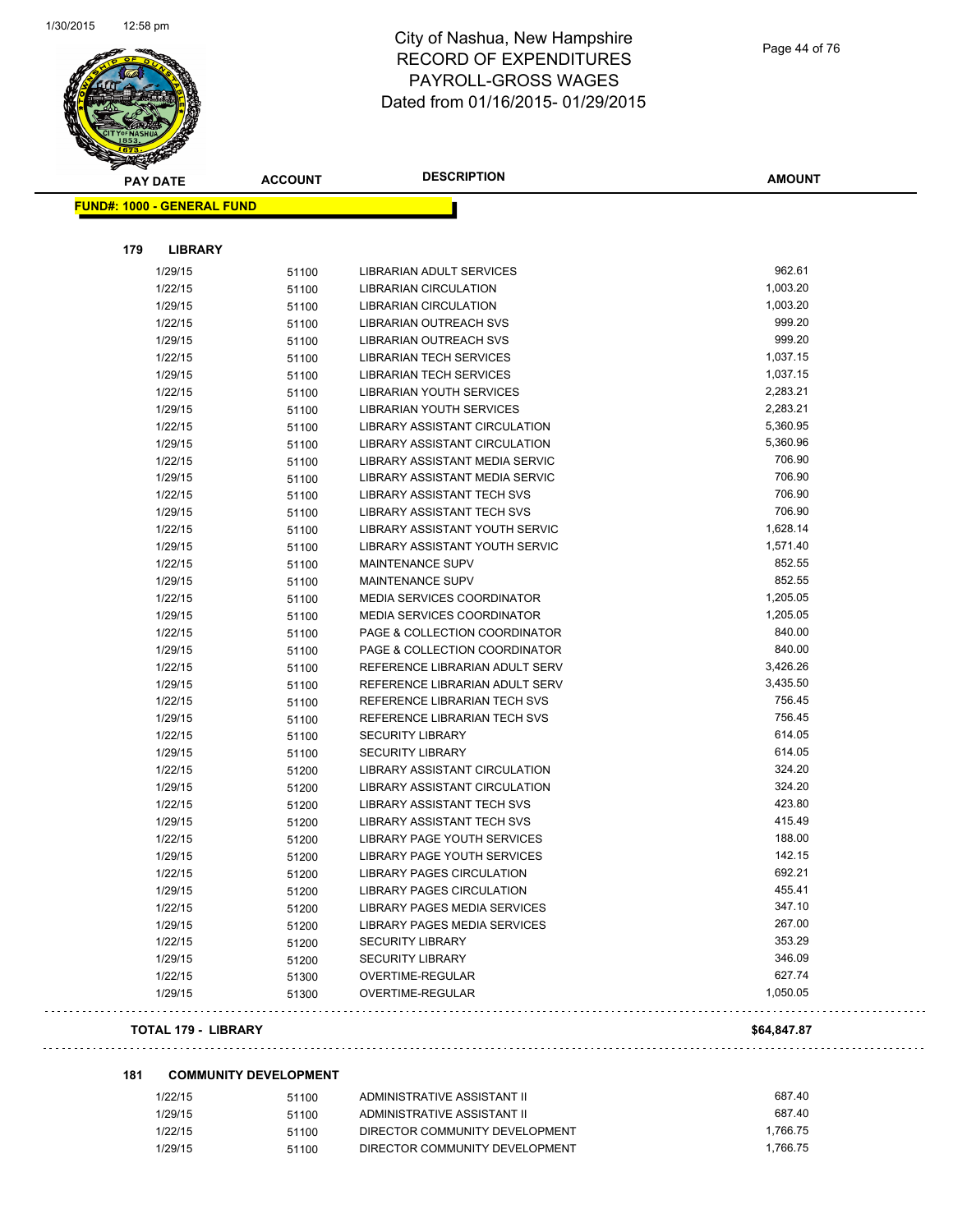Page 45 of 76

|     | PAY DATE                          | <b>ACCOUNT</b>                           | <b>DESCRIPTION</b>                                   | <b>AMOUNT</b>        |
|-----|-----------------------------------|------------------------------------------|------------------------------------------------------|----------------------|
|     | <b>FUND#: 1000 - GENERAL FUND</b> |                                          |                                                      |                      |
|     |                                   |                                          |                                                      |                      |
| 181 |                                   | <b>COMMUNITY DEVELOPMENT</b>             |                                                      |                      |
|     | 1/22/15                           | 51200                                    | ADMINISTRATIVE ASSISTANT I                           | 347.46               |
|     | 1/29/15                           | 51200                                    | ADMINISTRATIVE ASSISTANT I                           | 347.46               |
|     | 1/22/15                           | 51400                                    | <b>WAGES TEMP-SEASONAL</b>                           | 100.00               |
|     | 1/29/15                           | 51400                                    | <b>WAGES TEMP-SEASONAL</b>                           | 100.00               |
|     | 1/29/15                           | 55118                                    | <b>TELEPHONE-CELLULAR</b>                            | 50.00                |
|     |                                   | <b>TOTAL 181 - COMMUNITY DEVELOPMENT</b> |                                                      | \$5,853.22           |
| 182 |                                   | <b>PLANNING &amp; ZONING</b>             |                                                      |                      |
|     | 1/22/15                           | 51100                                    | DEPARTMENT COORDINATOR                               | 267.34               |
|     | 1/29/15                           | 51100                                    | DEPARTMENT COORDINATOR                               | 93.44                |
|     | 1/22/15                           | 51100                                    | DEPUTY PLANNING MANAGER                              | 2,661.20             |
|     | 1/29/15                           | 51100                                    | <b>DEPUTY PLANNING MANAGER</b>                       | 2,661.20             |
|     | 1/22/15                           | 51100                                    | MANAGER PLANNING DEPT                                | 1,905.00             |
|     | 1/29/15                           | 51100                                    | MANAGER PLANNING DEPT                                | 1,905.00             |
|     | 1/22/15                           | 51100                                    | <b>PLANNER I</b>                                     | 1,722.25             |
|     | 1/29/15                           | 51100                                    | <b>PLANNER I</b>                                     | 1,722.25             |
|     | 1/22/15                           | 51100                                    | <b>PLANNER II</b>                                    | 1,125.65             |
|     | 1/29/15                           | 51100                                    | <b>PLANNER II</b>                                    | 1,125.65             |
|     | 1/22/15                           | 51100                                    | ZONING COORDINATOR                                   | 704.60               |
|     | 1/29/15                           | 51100                                    | ZONING COORDINATOR                                   | 704.60               |
|     | 1/22/15                           | 53428                                    | STENOGRAPHIC SERVICES                                | 375.00               |
|     | 1/29/15                           | 53428                                    | STENOGRAPHIC SERVICES                                | 250.00               |
|     | 1/29/15                           | 55118                                    | TELEPHONE-CELLULAR                                   | 17.00                |
|     |                                   | <b>TOTAL 182 - PLANNING &amp; ZONING</b> |                                                      | \$17,240.18          |
|     |                                   |                                          |                                                      |                      |
| 183 |                                   | <b>ECONOMIC DEVELOPMENT</b>              |                                                      |                      |
|     | 1/22/15                           | 51100                                    | ECONOMIC DEV DIRECTOR                                | 1,873.50             |
|     | 1/29/15                           | 51100                                    | ECONOMIC DEV DIRECTOR                                | 1,873.50             |
|     | 12/31/14                          | 51100                                    | OED PROGRAM COORDINATOR                              | 1,213.33             |
|     | 1/22/15                           | 51100                                    | OED PROGRAM COORDINATOR                              | 558.80<br>558.80     |
|     | 1/29/15<br>1/29/15                | 51100<br>55118                           | OED PROGRAM COORDINATOR<br>TELEPHONE-CELLULAR        | 50.00                |
|     |                                   | <b>TOTAL 183 - ECONOMIC DEVELOPMENT</b>  |                                                      | \$6,127.93           |
|     |                                   |                                          |                                                      |                      |
|     |                                   |                                          |                                                      |                      |
| 191 | <b>SCHOOL</b>                     |                                          |                                                      |                      |
|     | 1/29/15                           | 51100                                    | ASSISTANT DIRECTOR BUSINESS                          | 2,971.10             |
|     | 1/29/15                           | 51100                                    | ASSISTANT PRINCIPAL AMH                              | 1,406.10             |
|     | 1/29/15                           | 51100                                    | ASSISTANT PRINCIPAL BIC                              | 2,925.70             |
|     | 1/29/15                           | 51100                                    | ASSISTANT PRINCIPAL BRO                              | 1,403.80             |
|     | 1/29/15                           | 51100                                    | ASSISTANT PRINCIPAL CHARL                            | 1,483.70             |
|     | 1/29/15                           | 51100                                    | ASSISTANT PRINCIPAL DR CRSP                          | 2,807.70             |
|     | 1/29/15                           | 51100                                    | ASSISTANT PRINCIPAL ELM                              | 6,549.40             |
|     | 1/29/15                           | 51100                                    | ASSISTANT PRINCIPAL FES                              | 2,967.50             |
|     | 1/29/15<br>1/29/15                | 51100<br>51100                           | ASSISTANT PRINCIPAL LEDGE<br>ASSISTANT PRINCIPAL MDE | 2,812.30<br>1,406.10 |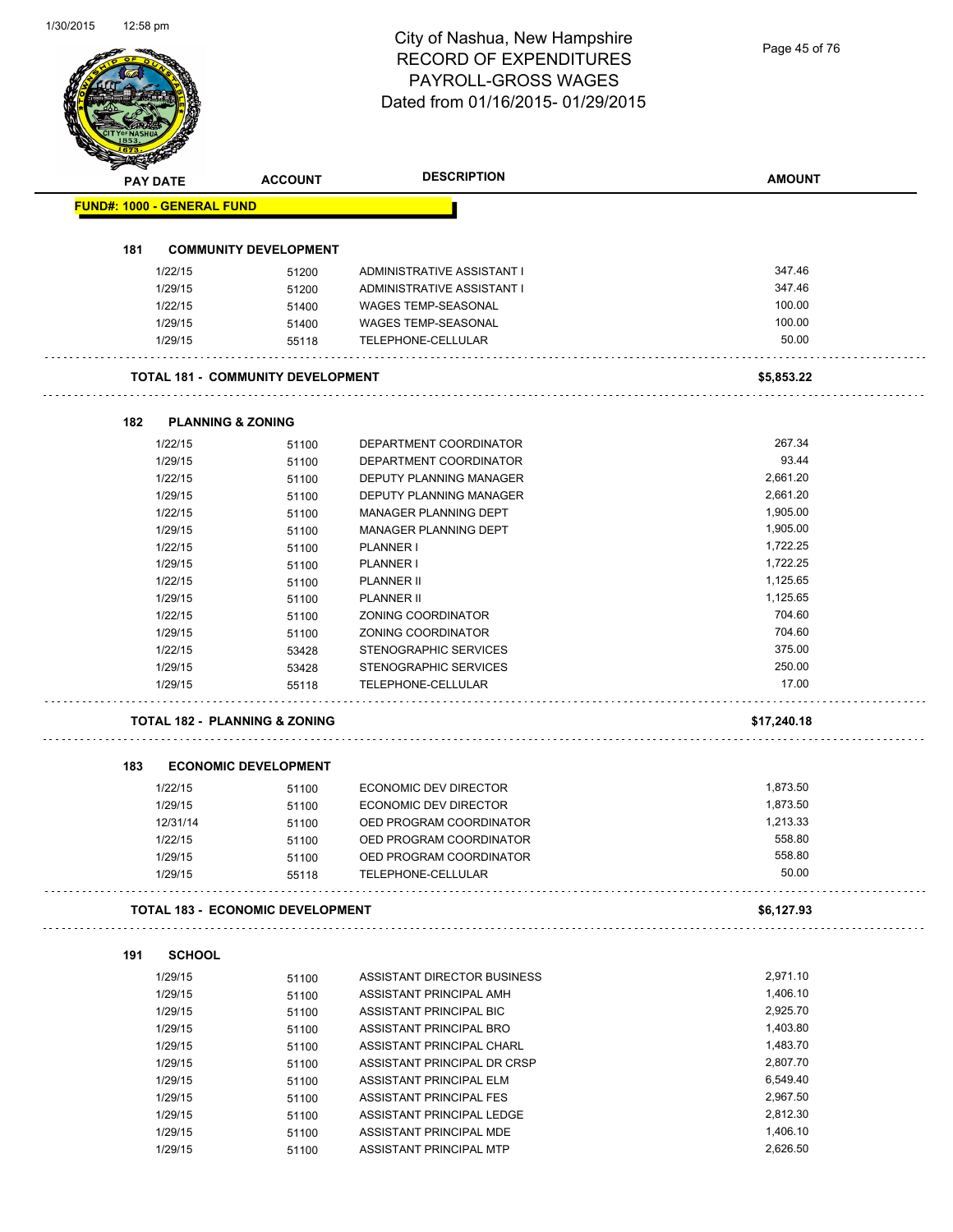

|     | <b>PAY DATE</b>                   | <b>ACCOUNT</b> | <b>DESCRIPTION</b>                                         | <b>AMOUNT</b>         |
|-----|-----------------------------------|----------------|------------------------------------------------------------|-----------------------|
|     | <b>FUND#: 1000 - GENERAL FUND</b> |                |                                                            |                       |
|     |                                   |                |                                                            |                       |
|     |                                   |                |                                                            |                       |
| 191 | <b>SCHOOL</b>                     |                |                                                            |                       |
|     | 1/29/15                           | 51100          | ASSISTANT PRINCIPAL NHN                                    | 12,595.81             |
|     | 1/29/15                           | 51100          | ASSISTANT PRINCIPAL NHS                                    | 12,890.20             |
|     | 1/29/15                           | 51100          | ASSISTANT PRINCIPAL PMS                                    | 3,272.60              |
|     | 1/29/15                           | 51100          | ASSISTANT PRINCIPAL SHE                                    | 1,403.80              |
|     | 1/29/15                           | 51100          | ASSISTANT SUPERINTENDENT                                   | 8,484.50              |
|     | 1/29/15                           | 51100          | ASST DIRECTOR PLANT OPS                                    | 4,470.90              |
|     | 1/29/15                           | 51100          | <b>ASST DIRECTOR SPED</b>                                  | 6,243.60<br>13,940.10 |
|     | 1/29/15                           | 51100          | ASST SYSTEMS ADMIN FULL YEAR                               | 692.14                |
|     | 1/22/15<br>1/29/15                | 51100          | ASST SYSTEMS ADMIN SCH YEAR<br>ASST SYSTEMS ADMIN SCH YEAR | 569.34                |
|     | 1/29/15                           | 51100          | ATTENDANCE OFFICER                                         | 2,331.50              |
|     | 1/29/15                           | 51100          | CAREER CENTER COORD NHN                                    | 1,518.30              |
|     | 1/29/15                           | 51100<br>51100 | CHIEF OPERATING OFFICER                                    | 4,044.00              |
|     | 1/22/15                           | 51100          | CLERICAL ACADEMY NHN                                       | 3,440.90              |
|     | 1/29/15                           | 51100          | CLERICAL ACADEMY NHN                                       | 3,346.47              |
|     | 1/22/15                           | 51100          | CLERICAL ACADEMY NHS                                       | 2,768.50              |
|     | 1/29/15                           | 51100          | CLERICAL ACADEMY NHS                                       | 2,629.36              |
|     | 1/22/15                           | 51100          | CLERICAL ADULT ED NHN                                      | 752.15                |
|     | 1/29/15                           | 51100          | CLERICAL ADULT ED NHN                                      | 728.27                |
|     | 1/22/15                           | 51100          | CLERICAL ASST SUPER SUP                                    | 2,058.80              |
|     | 1/29/15                           | 51100          | CLERICAL ASST SUPER SUP                                    | 2,071.95              |
|     | 1/22/15                           | 51100          | CLERICAL ATHLETIC NHN                                      | 721.15                |
|     | 1/29/15                           | 51100          | CLERICAL ATHLETIC NHN                                      | 721.15                |
|     | 1/22/15                           | 51100          | CLERICAL ATHLETIC NHS                                      | 745.15                |
|     | 1/29/15                           | 51100          | <b>CLERICAL ATHLETIC NHS</b>                               | 745.15                |
|     | 1/22/15                           | 51100          | <b>CLERICAL BUSINESS</b>                                   | 3,654.99              |
|     | 1/29/15                           | 51100          | <b>CLERICAL BUSINESS</b>                                   | 3,781.42              |
|     | 1/22/15                           | 51100          | CLERICAL CHIEF OP OFFICER SUP                              | 816.09                |
|     | 1/29/15                           | 51100          | CLERICAL CHIEF OP OFFICER SUP                              | 816.10                |
|     | 1/22/15                           | 51100          | <b>CLERICAL CTE NHS</b>                                    | 756.40                |
|     | 1/29/15                           | 51100          | <b>CLERICAL CTE NHS</b>                                    | 756.40                |
|     | 1/22/15                           | 51100          | CLERICAL GUIDANCE ELM                                      | 756.40                |
|     | 1/29/15                           | 51100          | CLERICAL GUIDANCE ELM                                      | 756.40                |
|     | 1/22/15                           | 51100          | <b>CLERICAL GUIDANCE NHN</b>                               | 2,126.82              |
|     | 1/29/15                           | 51100          | <b>CLERICAL GUIDANCE NHN</b>                               | 1,985.62              |
|     | 1/22/15                           | 51100          | <b>CLERICAL GUIDANCE NHS</b>                               | 2,108.90              |
|     | 1/29/15                           | 51100          | <b>CLERICAL GUIDANCE NHS</b>                               | 1,949.34              |
|     | 1/22/15                           | 51100          | <b>CLERICAL HUMAN RESOURCES</b>                            | 2,147.36              |
|     | 1/29/15                           | 51100          | CLERICAL HUMAN RESOURCES                                   | 2,141.56              |
|     | 1/22/15                           | 51100          | <b>CLERICAL PAYROLL SUP</b>                                | 677.25                |
|     | 1/29/15                           | 51100          | <b>CLERICAL PAYROLL SUP</b>                                | 677.25                |
|     | 1/22/15                           | 51100          | <b>CLERICAL PLANT OPS</b>                                  | 756.40                |
|     | 1/29/15                           | 51100          | <b>CLERICAL PLANT OPS</b>                                  | 756.40                |
|     | 1/22/15                           | 51100          | <b>CLERICAL PRINCIPAL AMH</b>                              | 1,312.13              |
|     | 1/29/15                           | 51100          | <b>CLERICAL PRINCIPAL AMH</b>                              | 1,321.15              |
|     | 1/22/15                           | 51100          | <b>CLERICAL PRINCIPAL BIC</b>                              | 1,365.05              |
|     | 1/29/15                           | 51100          | <b>CLERICAL PRINCIPAL BIC</b>                              | 1,365.05              |
|     | 1/22/15                           | 51100          | CLERICAL PRINCIPAL BIR                                     | 1,512.80              |
|     | 1/29/15                           | 51100          | <b>CLERICAL PRINCIPAL BIR</b>                              | 1,512.80              |
|     | 1/22/15                           | 51100          | CLERICAL PRINCIPAL BRO                                     | 1,376.65              |
|     | 1/29/15                           | 51100          | CLERICAL PRINCIPAL BRO                                     | 1,522.87              |
|     | 1/22/15                           | 51100          | CLERICAL PRINCIPAL CHA                                     | 1,354.50              |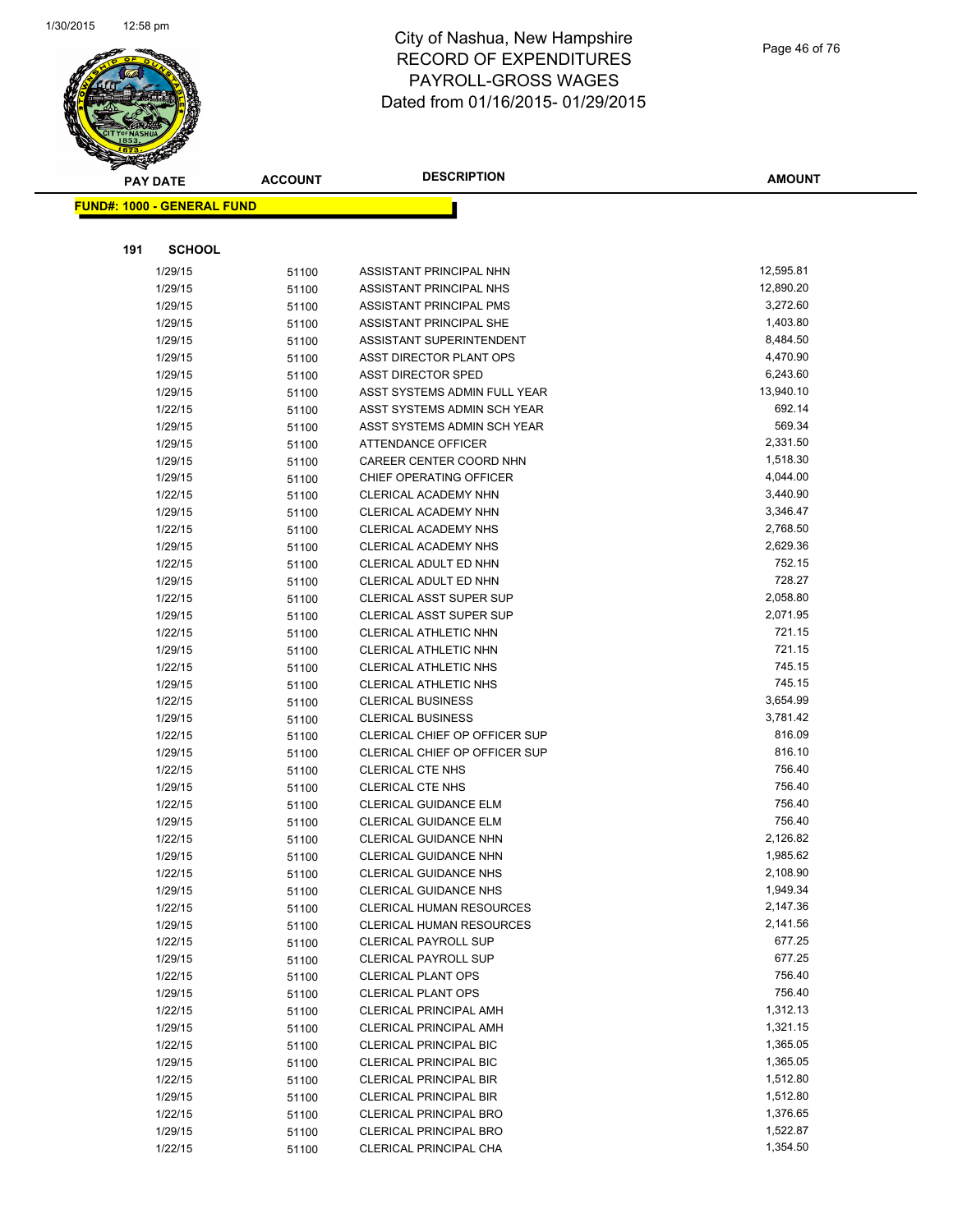

|     | <b>PAY DATE</b>                   | <b>ACCOUNT</b> | <b>DESCRIPTION</b>                                             | <b>AMOUNT</b>        |
|-----|-----------------------------------|----------------|----------------------------------------------------------------|----------------------|
|     | <b>FUND#: 1000 - GENERAL FUND</b> |                |                                                                |                      |
|     |                                   |                |                                                                |                      |
|     |                                   |                |                                                                |                      |
| 191 | <b>SCHOOL</b>                     |                |                                                                |                      |
|     | 1/29/15                           | 51100          | CLERICAL PRINCIPAL CHA                                         | 1,354.50             |
|     | 1/22/15                           | 51100          | <b>CLERICAL PRINCIPAL DRC</b>                                  | 1,387.15             |
|     | 1/29/15                           | 51100          | CLERICAL PRINCIPAL DRC                                         | 1,387.15             |
|     | 1/22/15                           | 51100          | <b>CLERICAL PRINCIPAL ELM</b>                                  | 3,402.50             |
|     | 1/29/15                           | 51100          | <b>CLERICAL PRINCIPAL ELM</b>                                  | 3,124.01             |
|     | 1/22/15                           | 51100          | <b>CLERICAL PRINCIPAL FES</b>                                  | 1,415.06             |
|     | 1/29/15                           | 51100          | <b>CLERICAL PRINCIPAL FES</b>                                  | 1,419.80             |
|     | 1/22/15                           | 51100          | <b>CLERICAL PRINCIPAL FMS</b>                                  | 2,211.45             |
|     | 1/29/15                           | 51100          | <b>CLERICAL PRINCIPAL FMS</b>                                  | 2,211.45             |
|     | 1/22/15                           | 51100          | CLERICAL PRINCIPAL LDG                                         | 1,387.15             |
|     | 1/29/15                           | 51100          | <b>CLERICAL PRINCIPAL LDG</b>                                  | 1,387.15             |
|     | 1/22/15                           | 51100          | CLERICAL PRINCIPAL MDE                                         | 1,501.55             |
|     | 1/29/15                           | 51100          | <b>CLERICAL PRINCIPAL MDE</b>                                  | 1,501.55             |
|     | 1/22/15                           | 51100          | <b>CLERICAL PRINCIPAL MTP</b>                                  | 1,426.24             |
|     | 1/29/15                           | 51100          | <b>CLERICAL PRINCIPAL MTP</b>                                  | 1,412.12             |
|     | 1/22/15                           | 51100          | CLERICAL PRINCIPAL NHN                                         | 1,387.13             |
|     | 1/29/15                           | 51100          | CLERICAL PRINCIPAL NHN                                         | 1,387.15             |
|     | 1/22/15                           | 51100          | <b>CLERICAL PRINCIPAL NHS</b>                                  | 1,473.40             |
|     | 1/29/15                           | 51100          | <b>CLERICAL PRINCIPAL NHS</b>                                  | 1,473.40             |
|     | 1/22/15                           | 51100          | <b>CLERICAL PRINCIPAL NSE</b>                                  | 1,501.55             |
|     | 1/29/15                           | 51100          | <b>CLERICAL PRINCIPAL NSE</b>                                  | 1,496.58             |
|     | 1/22/15                           | 51100          | <b>CLERICAL PRINCIPAL PMS</b>                                  | 2,032.95             |
|     | 1/29/15                           | 51100          | <b>CLERICAL PRINCIPAL PMS</b>                                  | 2,028.65             |
|     | 1/22/15                           | 51100          | CLERICAL PRINCIPAL SHE                                         | 1,512.80             |
|     | 1/29/15                           | 51100          | <b>CLERICAL PRINCIPAL SHE</b>                                  | 1,512.79             |
|     | 1/22/15                           | 51100          | CLERICAL RECEPTIONIST NHN                                      | 756.40               |
|     | 1/29/15                           | 51100          | CLERICAL RECEPTIONIST NHN                                      | 736.23               |
|     | 1/22/15                           | 51100          | CLERICAL RECEPTIONIST NHS                                      | 709.90               |
|     | 1/29/15                           | 51100          | CLERICAL RECEPTIONIST NHS                                      | 709.90               |
|     | 1/22/15                           | 51100          | CLERICAL SPECIAL ED NHN                                        | 756.40               |
|     | 1/29/15                           | 51100          | CLERICAL SPECIAL ED NHN                                        | 756.40               |
|     | 1/22/15                           | 51100          | CLERICAL SPECIAL ED NHS                                        | 643.90<br>605.26     |
|     | 1/29/15                           | 51100          | CLERICAL SPECIAL ED NHS                                        |                      |
|     | 1/22/15                           | 51100          | CLERICAL SPECIAL ED SUP                                        | 1,512.80<br>1,512.80 |
|     | 1/29/15                           | 51100          | <b>CLERICAL SPECIAL ED SUP</b>                                 | 805.30               |
|     | 1/22/15                           | 51100          | CLERICAL STUDENT SERV SUP                                      | 805.29               |
|     | 1/29/15                           | 51100          | <b>CLERICAL STUDENT SERV SUP</b>                               | 755.15               |
|     | 1/22/15<br>1/29/15                | 51100          | <b>CLERICAL SUB SERVICE SUP</b>                                | 619.02               |
|     | 1/22/15                           | 51100          | CLERICAL SUB SERVICE SUP<br><b>CLERICAL SUPERINTENDANT SUP</b> | 950.85               |
|     | 1/29/15                           | 51100<br>51100 | CLERICAL SUPERINTENDANT SUP                                    | 950.85               |
|     | 1/22/15                           | 51100          | <b>CLERICAL TRANSPORTATION SUP</b>                             | 343.40               |
|     | 1/29/15                           | 51100          | <b>CLERICAL TRANSPORTATION SUP</b>                             | 347.69               |
|     | 1/29/15                           |                | <b>CURRICULUM SUPERVISOR</b>                                   | 2,888.30             |
|     | 1/22/15                           | 51100<br>51100 | <b>CUSTODIAN AMH</b>                                           | 1,557.35             |
|     | 1/29/15                           | 51100          | <b>CUSTODIAN AMH</b>                                           | 6,402.66             |
|     | 1/22/15                           | 51100          | CUSTODIAN ASST HEAD ELM                                        | 736.80               |
|     | 1/29/15                           | 51100          | <b>CUSTODIAN ASST HEAD ELM</b>                                 | 2,966.69             |
|     | 1/22/15                           | 51100          | <b>CUSTODIAN ASST HEAD FMS</b>                                 | 736.80               |
|     | 1/29/15                           | 51100          | <b>CUSTODIAN ASST HEAD FMS</b>                                 | 2,216.82             |
|     | 1/22/15                           | 51100          | <b>CUSTODIAN ASST HEAD NHN</b>                                 | 1,618.01             |
|     | 1/29/15                           | 51100          | <b>CUSTODIAN ASST HEAD NHN</b>                                 | 5,077.43             |
|     |                                   |                |                                                                |                      |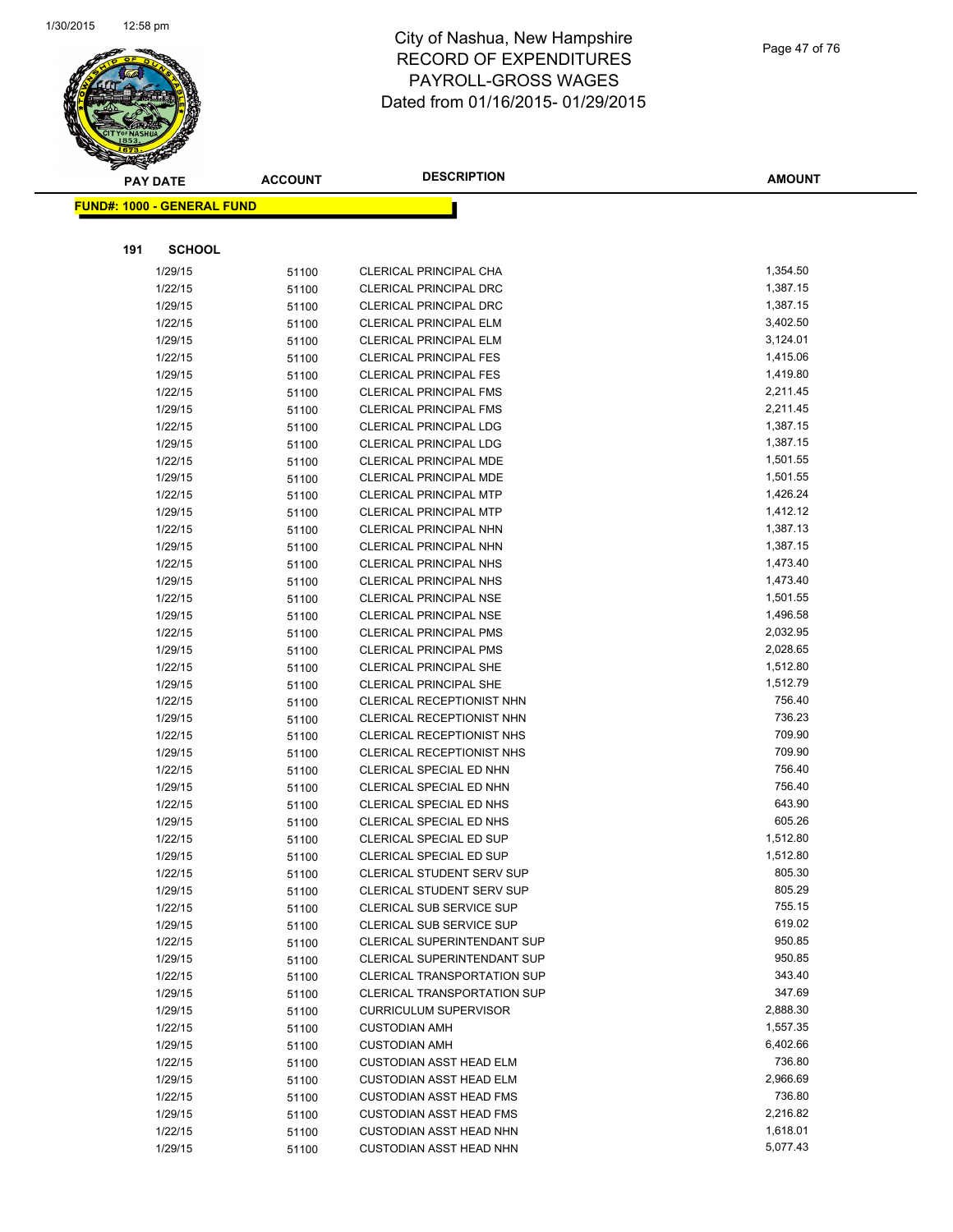

Page 48 of 76

|     | <b>PAY DATE</b>                   | <b>ACCOUNT</b> | <b>DESCRIPTION</b>                                     | <b>AMOUNT</b>      |
|-----|-----------------------------------|----------------|--------------------------------------------------------|--------------------|
|     | <b>FUND#: 1000 - GENERAL FUND</b> |                |                                                        |                    |
|     |                                   |                |                                                        |                    |
|     |                                   |                |                                                        |                    |
| 191 | <b>SCHOOL</b>                     |                |                                                        |                    |
|     | 1/22/15                           | 51100          | <b>CUSTODIAN ASST HEAD NHS</b>                         | 1,618.01           |
|     | 1/29/15                           | 51100          | <b>CUSTODIAN ASST HEAD NHS</b>                         | 5,880.98           |
|     | 1/22/15                           | 51100          | <b>CUSTODIAN ASST HEAD PMS</b>                         | 736.80             |
|     | 1/29/15                           | 51100          | <b>CUSTODIAN ASST HEAD PMS</b>                         | 2,468.78           |
|     | 1/22/15                           | 51100          | <b>CUSTODIAN BIC</b>                                   | 1,941.60           |
|     | 1/29/15                           | 51100          | <b>CUSTODIAN BIC</b>                                   | 6,278.85           |
|     | 1/22/15                           | 51100          | <b>CUSTODIAN BIR</b>                                   | 2,596.89           |
|     | 1/29/15                           | 51100          | <b>CUSTODIAN BIR</b>                                   | 9,473.18           |
|     | 1/22/15                           | 51100          | <b>CUSTODIAN BRO</b>                                   | 1,294.40           |
|     | 1/29/15                           | 51100          | <b>CUSTODIAN BRO</b>                                   | 4,893.63           |
|     | 1/22/15                           | 51100          | <b>CUSTODIAN CHA</b>                                   | 1,294.40           |
|     | 1/29/15                           | 51100          | <b>CUSTODIAN CHA</b>                                   | 4,519.51           |
|     | 1/22/15                           | 51100          | <b>CUSTODIAN DRC</b>                                   | 1,262.00           |
|     | 1/29/15                           | 51100          | <b>CUSTODIAN DRC</b>                                   | 3,745.44           |
|     | 1/22/15                           | 51100          | <b>CUSTODIAN ELM</b>                                   | 4,609.56           |
|     | 1/29/15                           | 51100          | <b>CUSTODIAN ELM</b>                                   | 19,165.38          |
|     | 1/22/15                           | 51100          | <b>CUSTODIAN FES</b>                                   | 1,294.40           |
|     | 1/29/15                           | 51100          | <b>CUSTODIAN FES</b>                                   | 4,494.51           |
|     | 1/22/15                           | 51100          | <b>CUSTODIAN FMS</b>                                   | 1,941.60           |
|     | 1/29/15                           | 51100          | <b>CUSTODIAN FMS</b>                                   | 6,641.46           |
|     | 1/22/15                           | 51100          | <b>CUSTODIAN HEAD AMH</b>                              | 736.80             |
|     | 1/29/15                           | 51100          | <b>CUSTODIAN HEAD AMH</b>                              | 3,002.17           |
|     | 1/22/15                           | 51100          | <b>CUSTODIAN HEAD BIC</b>                              | 736.80             |
|     | 1/29/15                           | 51100          | <b>CUSTODIAN HEAD BIC</b>                              | 2,986.99<br>736.80 |
|     | 1/22/15                           | 51100          | <b>CUSTODIAN HEAD BIR</b>                              | 2,702.65           |
|     | 1/29/15<br>1/22/15                | 51100          | <b>CUSTODIAN HEAD BIR</b><br><b>CUSTODIAN HEAD BRO</b> | 736.80             |
|     | 1/29/15                           | 51100          | <b>CUSTODIAN HEAD BRO</b>                              | 2,946.10           |
|     | 1/22/15                           | 51100<br>51100 | <b>CUSTODIAN HEAD CHA</b>                              | 736.80             |
|     | 1/29/15                           | 51100          | <b>CUSTODIAN HEAD CHA</b>                              | 2,666.27           |
|     | 1/22/15                           | 51100          | <b>CUSTODIAN HEAD DRC</b>                              | 736.80             |
|     | 1/29/15                           | 51100          | <b>CUSTODIAN HEAD DRC</b>                              | 2,686.86           |
|     | 1/22/15                           | 51100          | <b>CUSTODIAN HEAD ELM</b>                              | 873.20             |
|     | 1/29/15                           | 51100          | <b>CUSTODIAN HEAD ELM</b>                              | 3,592.28           |
|     | 1/22/15                           | 51100          | <b>CUSTODIAN HEAD FES</b>                              | 736.80             |
|     | 1/29/15                           | 51100          | <b>CUSTODIAN HEAD FES</b>                              | 2,100.33           |
|     | 1/22/15                           | 51100          | <b>CUSTODIAN HEAD FMS</b>                              | 873.20             |
|     | 1/29/15                           | 51100          | <b>CUSTODIAN HEAD FMS</b>                              | 3,332.01           |
|     | 1/22/15                           | 51100          | <b>CUSTODIAN HEAD LDG</b>                              | 736.80             |
|     | 1/29/15                           | 51100          | <b>CUSTODIAN HEAD LDG</b>                              | 2,617.14           |
|     | 1/22/15                           | 51100          | <b>CUSTODIAN HEAD MDE</b>                              | 736.80             |
|     | 1/29/15                           | 51100          | <b>CUSTODIAN HEAD MDE</b>                              | 2,458.04           |
|     | 1/22/15                           | 51100          | <b>CUSTODIAN HEAD MTP</b>                              | 736.81             |
|     | 1/29/15                           | 51100          | <b>CUSTODIAN HEAD MTP</b>                              | 2,707.78           |
|     | 1/22/15                           | 51100          | <b>CUSTODIAN HEAD NHN</b>                              | 878.40             |
|     | 1/29/15                           | 51100          | <b>CUSTODIAN HEAD NHN</b>                              | 3,141.99           |
|     | 1/22/15                           | 51100          | <b>CUSTODIAN HEAD NHS</b>                              | 878.40             |
|     | 1/29/15                           | 51100          | <b>CUSTODIAN HEAD NHS</b>                              | 3,338.21           |
|     | 1/22/15                           | 51100          | <b>CUSTODIAN HEAD NSE</b>                              | 736.80             |
|     | 1/29/15                           | 51100          | <b>CUSTODIAN HEAD NSE</b>                              | 2,335.77           |
|     | 1/22/15                           | 51100          | <b>CUSTODIAN HEAD PMS</b>                              | 873.21             |
|     | 1/29/15                           | 51100          | <b>CUSTODIAN HEAD PMS</b>                              | 2,958.14           |
|     |                                   |                |                                                        |                    |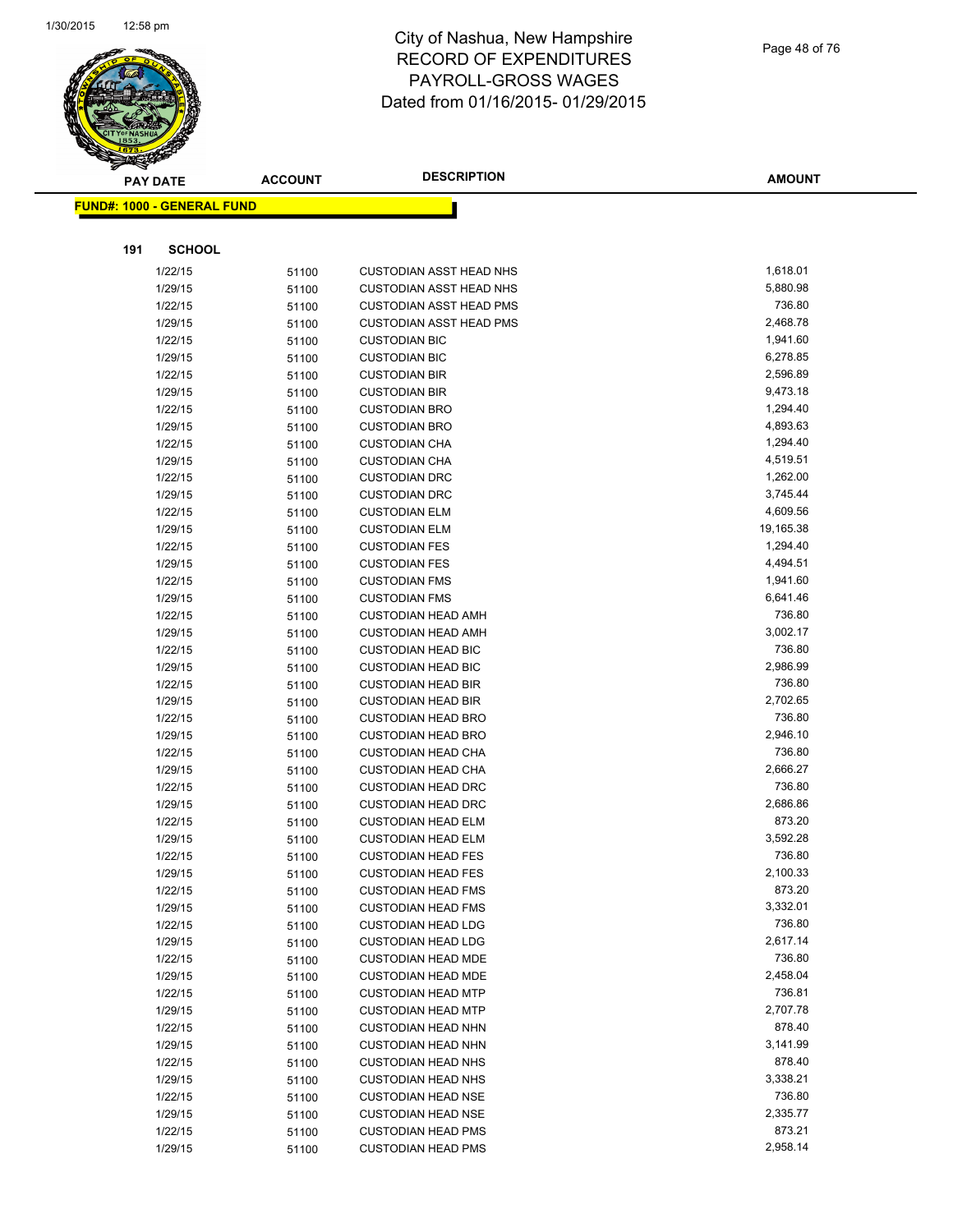

Page 49 of 76

|     | <b>PAY DATE</b>                   | <b>ACCOUNT</b> | <b>DESCRIPTION</b>                                             | <b>AMOUNT</b>        |
|-----|-----------------------------------|----------------|----------------------------------------------------------------|----------------------|
|     | <b>FUND#: 1000 - GENERAL FUND</b> |                |                                                                |                      |
|     |                                   |                |                                                                |                      |
| 191 | <b>SCHOOL</b>                     |                |                                                                |                      |
|     |                                   |                |                                                                |                      |
|     | 1/22/15                           | 51100          | <b>CUSTODIAN HEAD SHE</b>                                      | 736.80               |
|     | 1/29/15                           | 51100          | <b>CUSTODIAN HEAD SHE</b>                                      | 2,374.29             |
|     | 1/22/15                           | 51100          | <b>CUSTODIAN LDG</b>                                           | 1,456.20             |
|     | 1/29/15                           | 51100          | <b>CUSTODIAN LDG</b>                                           | 6,180.33             |
|     | 1/22/15                           | 51100          | <b>CUSTODIAN MDE</b>                                           | 1,294.40             |
|     | 1/29/15                           | 51100          | <b>CUSTODIAN MDE</b>                                           | 4,911.88<br>1,350.80 |
|     | 1/22/15<br>1/29/15                | 51100          | <b>CUSTODIAN MTP</b><br><b>CUSTODIAN MTP</b>                   | 4,627.87             |
|     | 1/22/15                           | 51100          | <b>CUSTODIAN NHN</b>                                           | 10,517.84            |
|     | 1/29/15                           | 51100          | <b>CUSTODIAN NHN</b>                                           | 35,956.39            |
|     | 1/22/15                           | 51100<br>51100 | <b>CUSTODIAN NHS</b>                                           | 9,780.01             |
|     | 1/29/15                           | 51100          | <b>CUSTODIAN NHS</b>                                           | 32,681.67            |
|     | 1/22/15                           | 51100          | <b>CUSTODIAN NSE</b>                                           | 658.36               |
|     | 1/29/15                           | 51100          | <b>CUSTODIAN NSE</b>                                           | 2,248.77             |
|     | 1/22/15                           | 51100          | <b>CUSTODIAN PMS</b>                                           | 1,941.60             |
|     | 1/29/15                           | 51100          | <b>CUSTODIAN PMS</b>                                           | 7,166.47             |
|     | 1/22/15                           | 51100          | <b>CUSTODIAN SHE</b>                                           | 2,063.80             |
|     | 1/29/15                           | 51100          | <b>CUSTODIAN SHE</b>                                           | 6,455.14             |
|     | 1/29/15                           | 51100          | <b>CUSTODIAN SUPERVISOR WPO</b>                                | 2,039.30             |
|     | 1/22/15                           | 51100          | <b>CUSTODIAN WID</b>                                           | 1,278.22             |
|     | 1/29/15                           | 51100          | <b>CUSTODIAN WID</b>                                           | 4,473.71             |
|     | 1/29/15                           | 51100          | DATA ANALYST                                                   | 1,808.40             |
|     | 1/29/15                           | 51100          | DIRECTOR ADULT ED                                              | 3,160.00             |
|     | 1/29/15                           | 51100          | <b>DIRECTOR ATHLETICS</b>                                      | 3,476.00             |
|     | 1/29/15                           | 51100          | <b>DIRECTOR COM GRANTS</b>                                     | 3,090.10             |
|     | 1/29/15                           | 51100          | <b>DIRECTOR GUIDANCE</b>                                       | 6,192.30             |
|     | 1/29/15                           | 51100          | DIRECTOR HUMAN RESOURCES                                       | 3,201.10             |
|     | 1/29/15                           | 51100          | DIRECTOR PLANT OPS                                             | 3,608.20             |
|     | 1/29/15                           | 51100          | DIRECTOR PRE SCHOOL                                            | 2,663.50             |
|     | 1/29/15                           | 51100          | DIRECTOR SEC CURRICULUM & INST                                 | 3,369.90             |
|     | 1/29/15                           | 51100          | DIRECTOR SPECIAL ED                                            | 3,755.10             |
|     | 1/29/15                           | 51100          | DIRECTOR STUDENT SERVICES                                      | 3,222.00             |
|     | 1/29/15                           | 51100          | DIRECTOR TECHNOLOGY                                            | 4,058.30             |
|     | 1/29/15                           | 51100          | DIRECTOR TRANSPORTATION                                        | 3,067.10             |
|     | 1/29/15                           | 51100          | <b>DIRECTOR VOCATIONAL</b>                                     | 7,084.40             |
|     | 1/29/15                           | 51100          | DW TECHNOLOGY PEER COACH                                       | 2,551.90             |
|     | 1/29/15                           | 51100          | ELL OUTREACH WORKER                                            | 1,611.50             |
|     | 1/29/15                           | 51100          | GUIDANCE COUNSELOR AMH                                         | 1,762.10             |
|     | 1/29/15                           | 51100          | <b>GUIDANCE COUNSELOR BIC</b>                                  | 1,823.10             |
|     | 1/29/15                           | 51100          | <b>GUIDANCE COUNSELOR BIR</b>                                  | 2,885.93             |
|     | 1/29/15                           | 51100          | GUIDANCE COUNSELOR BRO                                         | 1,694.50             |
|     | 1/29/15                           | 51100          | GUIDANCE COUNSELOR CHA                                         | 2,816.69<br>2,728.31 |
|     | 1/29/15                           | 51100          | <b>GUIDANCE COUNSELOR DRC</b>                                  | 11,120.82            |
|     | 1/29/15                           | 51100          | <b>GUIDANCE COUNSELOR ELM</b>                                  | 2,728.30             |
|     | 1/29/15<br>1/29/15                | 51100          | <b>GUIDANCE COUNSELOR FES</b><br><b>GUIDANCE COUNSELOR FMS</b> | 5,431.72             |
|     | 1/29/15                           | 51100          | GUIDANCE COUNSELOR LDG                                         | 2,650.81             |
|     | 1/29/15                           | 51100          | <b>GUIDANCE COUNSELOR MDE</b>                                  | 2,204.20             |
|     | 1/29/15                           | 51100<br>51100 | <b>GUIDANCE COUNSELOR MTP</b>                                  | 2,728.30             |
|     | 1/29/15                           | 51100          | GUIDANCE COUNSELOR NHN                                         | 19,346.82            |
|     | 1/29/15                           | 51100          | GUIDANCE COUNSELOR NHS                                         | 18,079.10            |
|     | 1/29/15                           | 51100          | GUIDANCE COUNSELOR NSE                                         | 2,728.31             |
|     |                                   |                |                                                                |                      |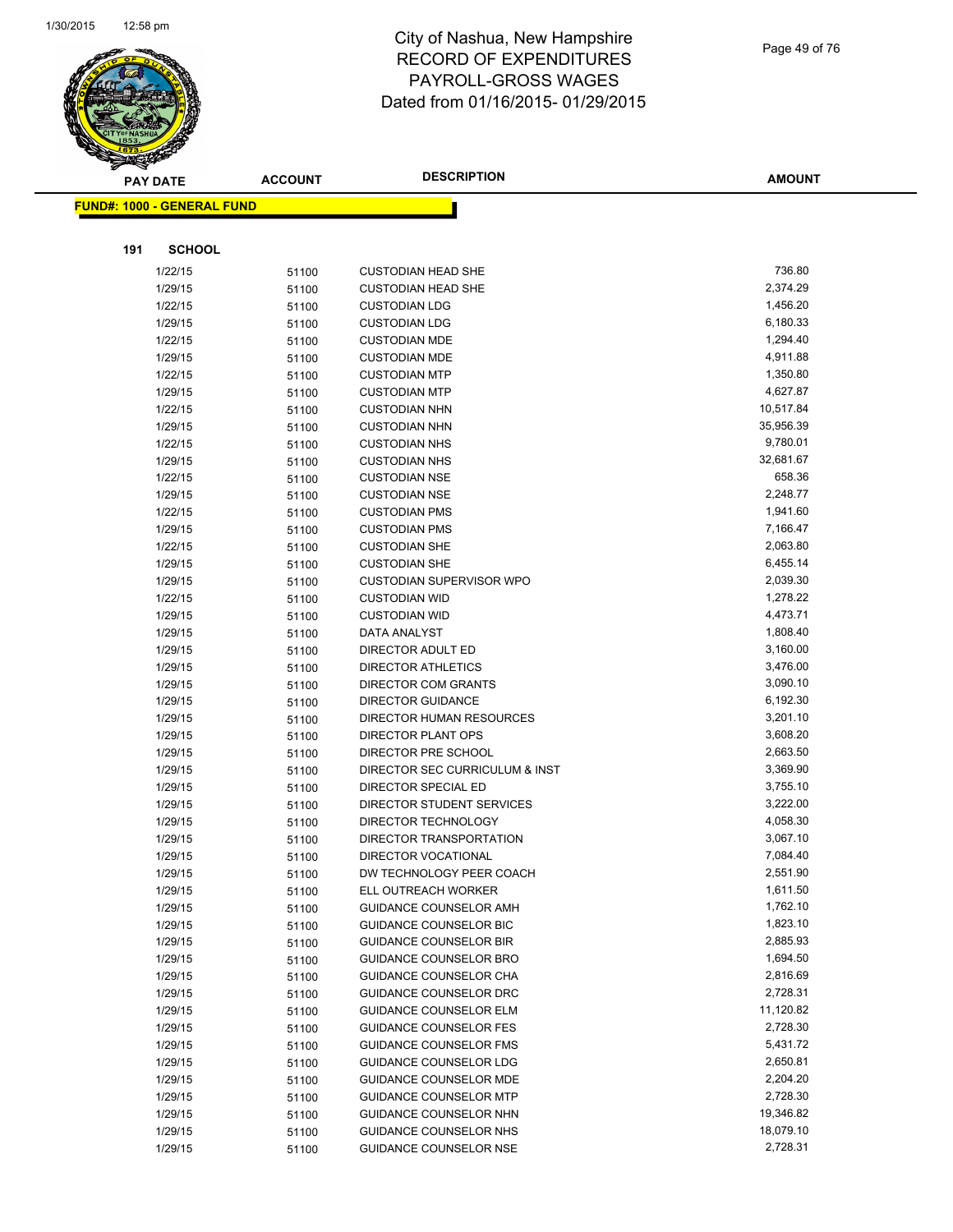

|     | <b>PAY DATE</b>                   | <b>ACCOUNT</b> | <b>DESCRIPTION</b>                 | <b>AMOUNT</b> |
|-----|-----------------------------------|----------------|------------------------------------|---------------|
|     | <b>FUND#: 1000 - GENERAL FUND</b> |                |                                    |               |
|     |                                   |                |                                    |               |
| 191 | <b>SCHOOL</b>                     |                |                                    |               |
|     | 1/29/15                           | 51100          | <b>GUIDANCE COUNSELOR PMS</b>      | 9,110.58      |
|     | 1/29/15                           | 51100          | <b>GUIDANCE COUNSELOR SHE</b>      | 2,566.70      |
|     | 1/29/15                           | 51100          | JOB DEVELOPER SPED NHN             | 2,816.70      |
|     | 1/29/15                           | 51100          | <b>LIBRARIAN AMH</b>               | 2,566.70      |
|     | 1/29/15                           | 51100          | <b>LIBRARIAN BIC</b>               | 1,667.01      |
|     | 1/29/15                           | 51100          | <b>LIBRARIAN BIR</b>               | 1,885.00      |
|     | 1/29/15                           | 51100          | <b>LIBRARIAN BRO</b>               | 1,745.50      |
|     | 1/29/15                           | 51100          | LIBRARIAN CHA                      | 2,816.70      |
|     | 1/29/15                           | 51100          | <b>LIBRARIAN DRC</b>               | 1,867.20      |
|     | 1/29/15                           | 51100          | <b>LIBRARIAN ELM</b>               | 1,622.40      |
|     | 1/29/15                           | 51100          | <b>LIBRARIAN FES</b>               | 2,227.80      |
|     | 1/29/15                           | 51100          | <b>LIBRARIAN FMS</b>               | 3,224.40      |
|     | 1/29/15                           | 51100          | <b>LIBRARIAN LDG</b>               | 1,885.00      |
|     | 1/29/15                           | 51100          | <b>LIBRARIAN MDE</b>               | 2,204.20      |
|     | 1/29/15                           | 51100          | <b>LIBRARIAN MTP</b>               | 2,398.90      |
|     | 1/29/15                           | 51100          | <b>LIBRARIAN NHN</b>               | 4,506.12      |
|     | 1/29/15                           | 51100          | <b>LIBRARIAN NHS</b>               | 4,755.10      |
|     | 1/29/15                           | 51100          | <b>LIBRARIAN NSE</b>               | 2,204.20      |
|     | 1/29/15                           | 51100          | <b>LIBRARIAN PMS</b>               | 1,762.10      |
|     | 1/29/15                           | 51100          | <b>LIBRARIAN SHE</b>               | 2,728.30      |
|     | 1/29/15                           | 51100          | LICENSED PRACTICAL NURSE AMH       | 1,156.71      |
|     | 1/29/15                           | 51100          | LICENSED PRACTICAL NURSE ELM       | 1,476.00      |
|     | 1/22/15                           | 51100          | MAINTENANCE ALARM WPO              | 930.40        |
|     | 1/29/15                           | 51100          | MAINTENANCE ALARM WPO              | 3,848.06      |
|     | 1/22/15                           | 51100          | MAINTENANCE ASST GRDS WPO          | 886.40        |
|     | 1/29/15                           | 51100          | MAINTENANCE ASST GRDS WPO          | 3,464.76      |
|     | 1/22/15                           | 51100          | MAINTENANCE CARPENTER WPO          | 909.20        |
|     | 1/29/15                           | 51100          | MAINTENANCE CARPENTER WPO          | 3,132.97      |
|     | 1/22/15                           | 51100          | MAINTENANCE ELECTRICIAN WPO        | 1,860.80      |
|     | 1/29/15                           | 51100          | <b>MAINTENANCE ELECTRICIAN WPO</b> | 6,758.63      |
|     | 1/22/15                           | 51100          | MAINTENANCE GRDS FORMEN WPO        | 909.20        |
|     | 1/29/15                           | 51100          | MAINTENANCE GRDS FORMEN WPO        | 3,222.56      |
|     | 1/22/15                           | 51100          | MAINTENANCE GROUNDS WPO            | 3,120.80      |
|     | 1/29/15                           | 51100          | MAINTENANCE GROUNDS WPO            | 10,960.27     |
|     | 1/22/15                           | 51100          | MAINTENANCE HVAC WPO               | 4,037.94      |
|     | 1/29/15                           | 51100          | MAINTENANCE HVAC WPO               | 14,459.73     |
|     | 1/22/15                           | 51100          | MAINTENANCE MESSENGER WPO          | 873.21        |
|     | 1/29/15                           | 51100          | MAINTENANCE MESSENGER WPO          | 3,039.06      |
|     | 1/22/15                           | 51100          | MAINTENANCE PLUMBER WPO            | 1,860.80      |
|     | 1/29/15                           | 51100          | MAINTENANCE PLUMBER WPO            | 6,477.09      |
|     | 1/22/15                           | 51100          | MAINTENANCE TRADES WPO             | 2,711.60      |
|     | 1/29/15                           | 51100          | <b>MAINTENANCE TRADES WPO</b>      | 9,651.49      |
|     | 1/29/15                           | 51100          | <b>MARKETING TEACHER NHS</b>       | 2,204.20      |
|     | 1/29/15                           | 51100          | <b>NURSE AMH</b>                   | 2,424.30      |
|     | 1/29/15                           | 51100          | <b>NURSE BIC</b>                   | 3,177.23      |
|     | 1/29/15                           | 51100          | <b>NURSE BIR</b>                   | 1,950.40      |
|     | 1/29/15                           | 51100          | <b>NURSE BRO</b>                   | 2,104.20      |
|     | 1/29/15                           | 51100          | <b>NURSE CHA</b>                   | 2,424.30      |
|     | 1/29/15                           | 51100          | <b>NURSE DRC</b>                   | 2,424.31      |
|     | 1/29/15                           | 51100          | <b>NURSE ELM</b>                   | 2,865.10      |
|     | 1/29/15                           | 51100          | <b>NURSE FMS</b>                   | 2,424.30      |
|     | 1/29/15                           | 51100          | NURSE LDG                          | 1,950.40      |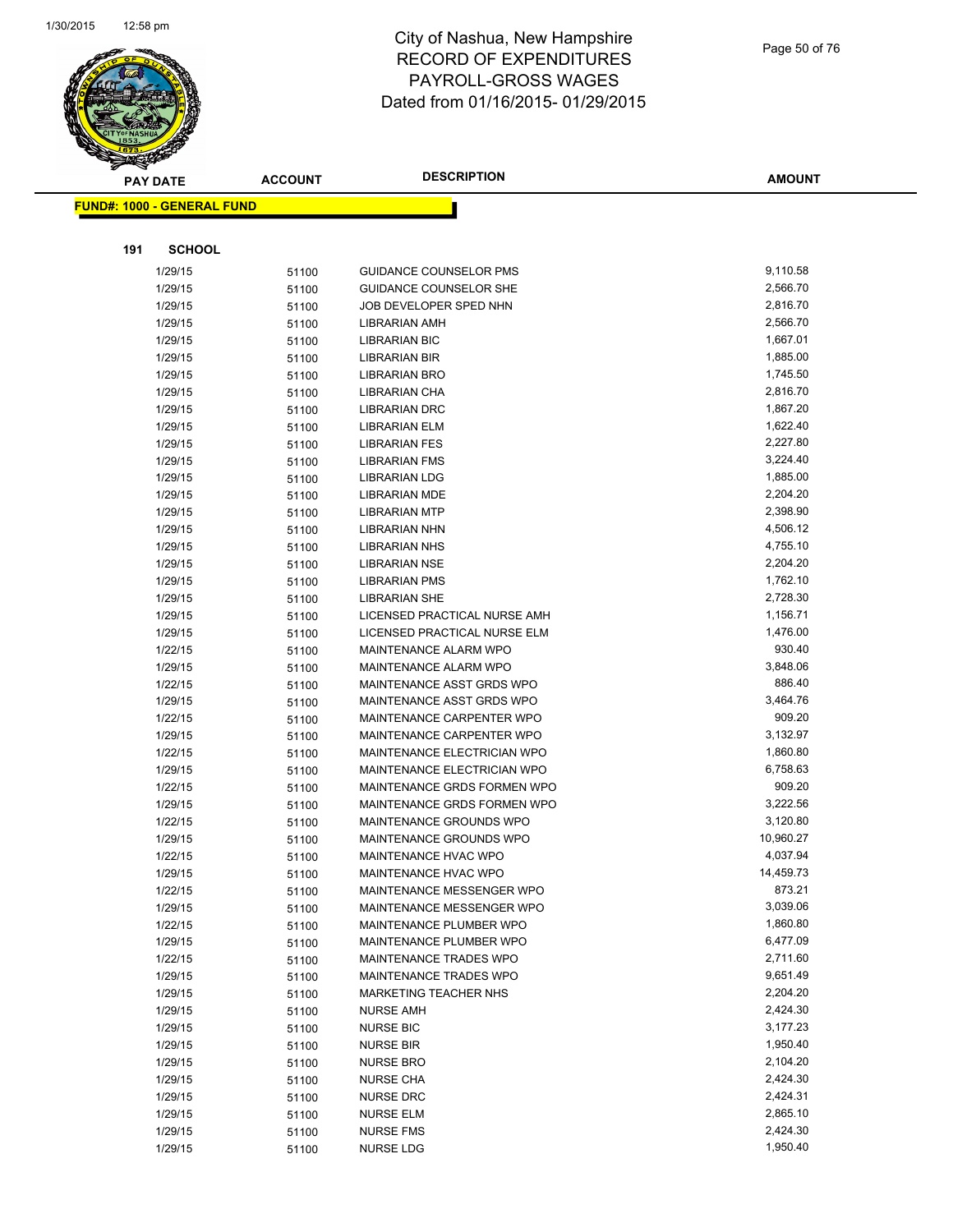

|     | PAY DATE                          | <b>ACCOUNT</b> | <b>DESCRIPTION</b>                         | <b>AMOUNT</b>    |
|-----|-----------------------------------|----------------|--------------------------------------------|------------------|
|     | <b>FUND#: 1000 - GENERAL FUND</b> |                |                                            |                  |
|     |                                   |                |                                            |                  |
|     |                                   |                |                                            |                  |
| 191 | <b>SCHOOL</b>                     |                |                                            |                  |
|     | 1/29/15                           | 51100          | <b>NURSE MDE</b>                           | 2,424.30         |
|     | 1/29/15                           | 51100          | <b>NURSE MTP</b>                           | 1,541.30         |
|     | 1/29/15                           | 51100          | <b>NURSE NHN</b>                           | 4,703.21         |
|     | 1/29/15                           | 51100          | <b>NURSE NHS</b>                           | 4,848.60         |
|     | 1/29/15                           | 51100          | <b>NURSE NSE</b>                           | 2,278.90         |
|     | 1/29/15                           | 51100          | <b>NURSE PMS</b>                           | 4,944.75         |
|     | 1/29/15                           | 51100          | <b>NURSE SHE</b>                           | 2,865.10         |
|     | 1/29/15                           | 51100          | OFFICE MANAGER BUSINESS                    | 2,453.60         |
|     | 1/29/15                           | 51100          | OFFICE MANAGER HUMAN RESOURCES             | 1,777.50         |
|     | 1/29/15                           | 51100          | OFFICE MANAGER PLANT OPS                   | 1,916.20         |
|     | 1/29/15                           | 51100          | OFFICE MANAGER SPED                        | 1,880.80         |
|     | 1/29/15                           | 51100          | OUT DISTRICT COORDINATOR                   | 3,058.10         |
|     | 1/22/15                           | 51100          | PARA ALT AMH                               | 521.65           |
|     | 1/29/15                           | 51100          | PARA ALT AMH                               | 167.67           |
|     | 1/22/15                           | 51100          | PARA ALT DRC                               | 436.25           |
|     | 1/29/15                           | 51100          | PARA ALT DRC                               | 338.53           |
|     | 1/22/15                           | 51100          | PARA ALT FMS                               | 610.15           |
|     | 1/29/15                           | 51100          | PARA ALT FMS                               | 489.05           |
|     | 1/22/15                           | 51100          | PARA ALT LDG                               | 558.90           |
|     | 1/29/15                           | 51100          | PARA ALT LDG                               | 447.12           |
|     | 1/22/15                           | 51100          | PARA ALT PMS                               | 492.14<br>395.26 |
|     | 1/29/15                           | 51100          | PARA ALT PMS                               | 7,463.87         |
|     | 1/22/15                           | 51100          | PARA DW SPEC ED AMH                        | 6,116.02         |
|     | 1/29/15                           | 51100          | PARA DW SPEC ED AMH                        | 437.07           |
|     | 1/22/15<br>1/29/15                | 51100          | PARA DW SPEC ED BIC<br>PARA DW SPEC ED BIC | 354.67           |
|     | 1/22/15                           | 51100          | PARA DW SPEC ED BIR                        | 1,317.60         |
|     | 1/29/15                           | 51100<br>51100 | PARA DW SPEC ED BIR                        | 1,151.36         |
|     | 1/22/15                           | 51100          | PARA DW SPEC ED BRO                        | 3,939.76         |
|     | 1/29/15                           | 51100          | PARA DW SPEC ED BRO                        | 3,136.90         |
|     | 1/22/15                           | 51100          | PARA DW SPEC ED CHA                        | 7,138.70         |
|     | 1/29/15                           | 51100          | PARA DW SPEC ED CHA                        | 5,777.95         |
|     | 1/22/15                           | 51100          | PARA DW SPEC ED DRC                        | 803.40           |
|     | 1/29/15                           | 51100          | PARA DW SPEC ED DRC                        | 656.20           |
|     | 1/22/15                           | 51100          | PARA DW SPEC ED FMS                        | 1,711.33         |
|     | 1/29/15                           | 51100          | PARA DW SPEC ED FMS                        | 1,374.44         |
|     | 1/22/15                           | 51100          | PARA DW SPEC ED MDE                        | 8,967.89         |
|     | 1/29/15                           | 51100          | PARA DW SPEC ED MDE                        | 7,232.59         |
|     | 1/22/15                           | 51100          | PARA DW SPEC ED MTP                        | 902.72           |
|     | 1/29/15                           | 51100          | PARA DW SPEC ED MTP                        | 725.04           |
|     | 1/22/15                           | 51100          | PARA DW SPEC ED NHN                        | 4,697.88         |
|     | 1/29/15                           | 51100          | PARA DW SPEC ED NHN                        | 3,704.25         |
|     | 1/22/15                           | 51100          | PARA DW SPEC ED NHS                        | 6,735.14         |
|     | 1/29/15                           | 51100          | PARA DW SPEC ED NHS                        | 5,671.83         |
|     | 1/22/15                           | 51100          | PARA DW SPEC ED NSE                        | 5,552.41         |
|     | 1/29/15                           | 51100          | PARA DW SPEC ED NSE                        | 4,477.68         |
|     | 1/22/15                           | 51100          | PARA DW SPEC ED PMS                        | 6,941.84         |
|     | 1/29/15                           | 51100          | PARA DW SPEC ED PMS                        | 5,597.27         |
|     | 1/22/15                           | 51100          | PARA DW SPEC ED SHE                        | 8,186.68         |
|     | 1/29/15                           | 51100          | PARA DW SPEC ED SHE                        | 6,375.19         |
|     | 1/22/15                           | 51100          | PARA DW SPEC ED WID                        | 2,088.05         |
|     | 1/29/15                           | 51100          | PARA DW SPEC ED WID                        | 1,623.89         |
|     |                                   |                |                                            |                  |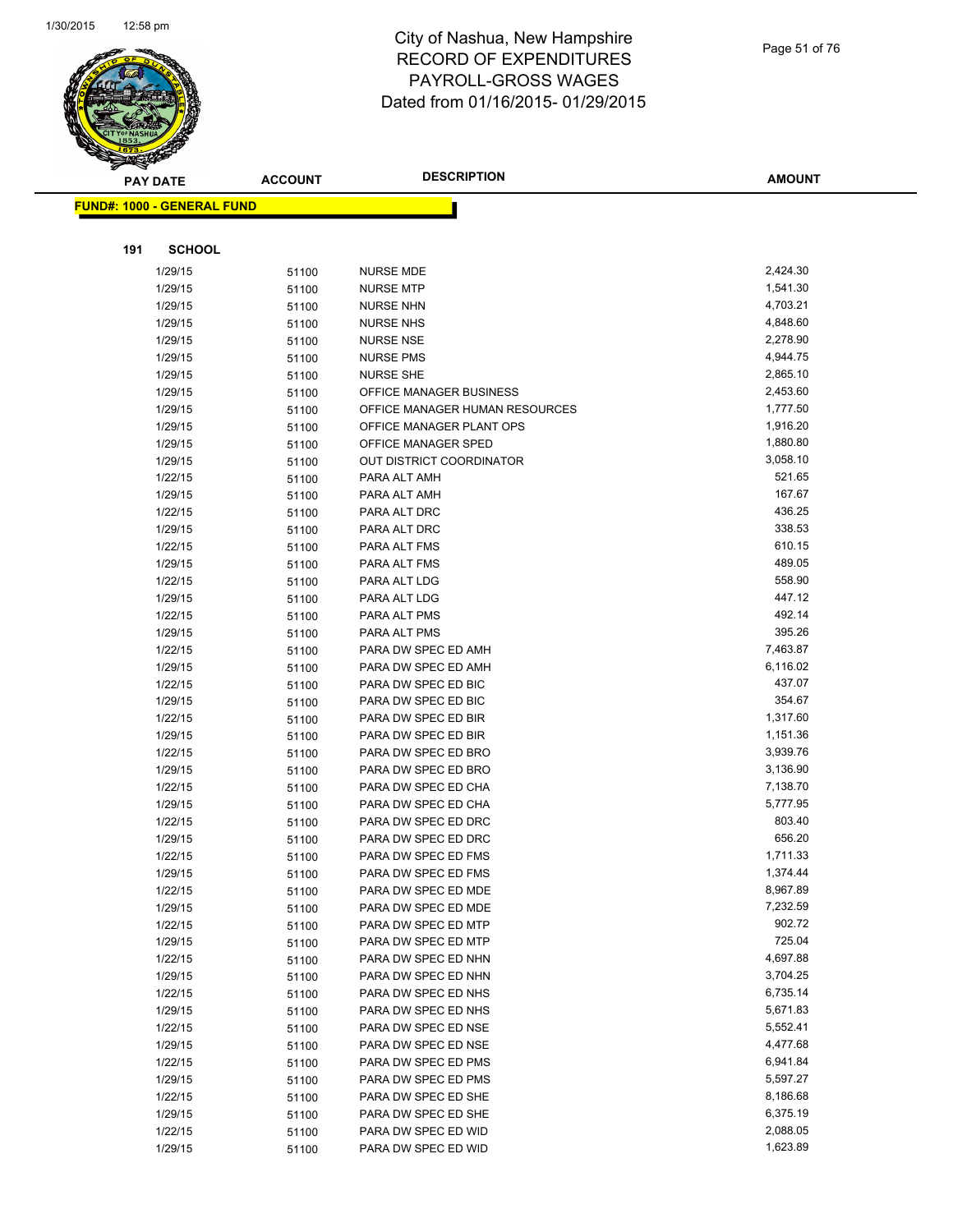

Page 52 of 76

|     | <b>PAY DATE</b>                   | <b>ACCOUNT</b> | <b>DESCRIPTION</b>             | <b>AMOUNT</b>        |
|-----|-----------------------------------|----------------|--------------------------------|----------------------|
|     | <b>FUND#: 1000 - GENERAL FUND</b> |                |                                |                      |
|     |                                   |                |                                |                      |
|     |                                   |                |                                |                      |
| 191 | <b>SCHOOL</b>                     |                |                                |                      |
|     | 1/22/15                           | 51100          | PARA DW SPEC ELM               | 5,435.35             |
|     | 1/29/15                           | 51100          | PARA DW SPEC ELM               | 4,368.37             |
|     | 1/22/15                           | 51100          | PARA ELL BIR                   | 503.31               |
|     | 1/29/15                           | 51100          | PARA ELL BIR                   | 423.84               |
|     | 1/22/15                           | 51100          | PARA ELL DRC                   | 534.22               |
|     | 1/29/15                           | 51100          | PARA ELL DRC                   | 423.84               |
|     | 1/22/15                           | 51100          | PARA ELL ELM                   | 802.66               |
|     | 1/29/15                           | 51100          | PARA ELL ELM                   | 646.58               |
|     | 1/22/15                           | 51100          | PARA ELL FES                   | 461.16               |
|     | 1/29/15                           | 51100          | PARA ELL FES                   | 378.00               |
|     | 1/22/15                           | 51100          | PARA ELL FMS                   | 427.78               |
|     | 1/29/15                           | 51100          | PARA ELL FMS                   | 346.31               |
|     | 1/22/15                           | 51100          | PARA ELL LDG                   | 529.80               |
|     | 1/29/15                           | 51100          | PARA ELL LDG                   | 423.84               |
|     | 1/22/15                           | 51100          | PARA ELL MTP                   | 388.57               |
|     | 1/29/15                           | 51100          | PARA ELL MTP                   | 315.33               |
|     | 1/22/15                           | 51100          | PARA ELL NHS                   | 578.38               |
|     | 1/29/15                           | 51100          | PARA ELL NHS                   | 463.58               |
|     | 1/22/15                           | 51100          | PARA ELL PMS                   | 404.51               |
|     | 1/29/15                           | 51100          | PARA ELL PMS                   | 328.07               |
|     | 1/22/15                           | 51100          | PARA ELL SHE                   | 529.80               |
|     | 1/29/15                           | 51100          | PARA ELL SHE                   | 423.84               |
|     | 1/22/15                           | 51100          | PARA INST AMH                  | 2,371.72             |
|     | 1/29/15                           | 51100          | PARA INST AMH                  | 1,942.06             |
|     | 1/22/15                           | 51100          | PARA INST BIC                  | 6,181.31             |
|     | 1/29/15                           | 51100          | PARA INST BIC                  | 4,952.19             |
|     | 1/22/15                           | 51100          | PARA INST BIR                  | 4,111.01             |
|     | 1/29/15                           | 51100          | PARA INST BIR                  | 3,294.15             |
|     | 1/22/15                           | 51100          | PARA INST BRO                  | 2,837.62             |
|     | 1/29/15                           | 51100          | PARA INST BRO<br>PARA INST CHA | 2,196.16<br>5,489.94 |
|     | 1/22/15<br>1/29/15                | 51100          | PARA INST CHA                  | 4,446.10             |
|     | 1/22/15                           | 51100          | PARA INST DRC                  | 3,605.15             |
|     | 1/29/15                           | 51100          | PARA INST DRC                  | 2,915.20             |
|     | 1/22/15                           | 51100<br>51100 | PARA INST ELM                  | 5,845.80             |
|     | 1/29/15                           | 51100          | PARA INST ELM                  | 4,824.88             |
|     | 1/22/15                           | 51100          | PARA INST FES                  | 5,148.16             |
|     | 1/29/15                           | 51100          | PARA INST FES                  | 4,097.61             |
|     | 1/22/15                           | 51100          | PARA INST FMS                  | 4,943.75             |
|     | 1/29/15                           | 51100          | PARA INST FMS                  | 3,993.53             |
|     | 1/22/15                           | 51100          | PARA INST LDG                  | 7,263.77             |
|     | 1/29/15                           | 51100          | PARA INST LDG                  | 6,161.48             |
|     | 1/22/15                           | 51100          | PARA INST MDE                  | 3,543.73             |
|     | 1/29/15                           | 51100          | PARA INST MDE                  | 2,836.17             |
|     | 1/22/15                           | 51100          | PARA INST MTP                  | 2,583.47             |
|     | 1/29/15                           | 51100          | PARA INST MTP                  | 2,042.19             |
|     | 1/22/15                           | 51100          | PARA INST NHN                  | 2,808.36             |
|     | 1/29/15                           | 51100          | PARA INST NHN                  | 2,236.16             |
|     | 1/22/15                           | 51100          | PARA INST NHS                  | 2,118.27             |
|     | 1/29/15                           | 51100          | PARA INST NHS                  | 1,669.37             |
|     | 1/22/15                           | 51100          | PARA INST NSE                  | 989.11               |
|     | 1/29/15                           | 51100          | PARA INST NSE                  | 781.49               |
|     |                                   |                |                                |                      |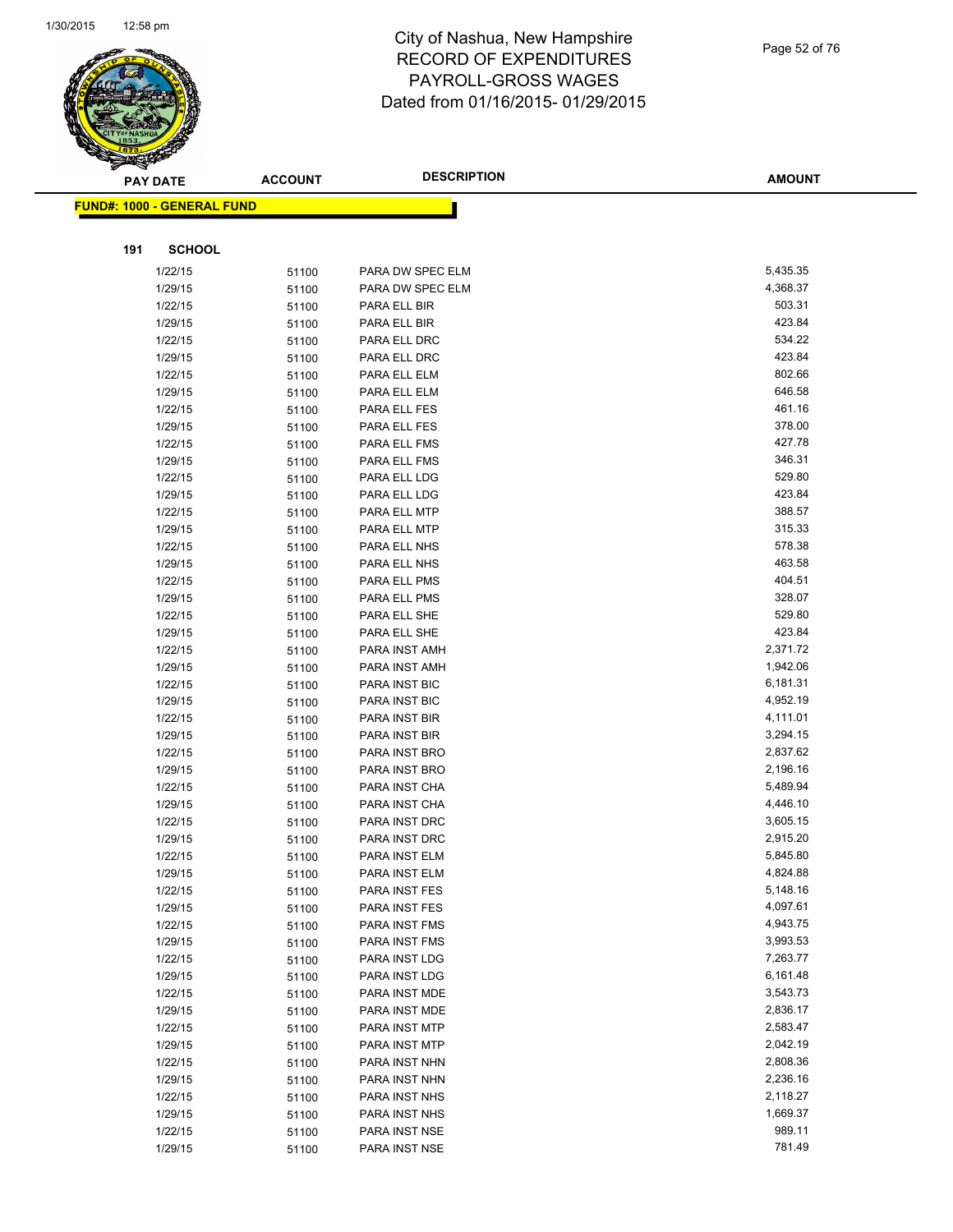

Page 53 of 76

| T<br>$\blacktriangle$ .<br>PAY DATE | <b>ACCOUNT</b> | <b>DESCRIPTION</b>             | <b>AMOUNT</b> |
|-------------------------------------|----------------|--------------------------------|---------------|
| <b>FUND#: 1000 - GENERAL FUND</b>   |                |                                |               |
|                                     |                |                                |               |
| 191<br><b>SCHOOL</b>                |                |                                |               |
| 1/22/15                             |                |                                | 4,374.00      |
| 1/29/15                             | 51100          | PARA INST PMS<br>PARA INST PMS | 3,501.30      |
| 1/22/15                             | 51100          | PARA INST SHE                  | 3,772.10      |
| 1/29/15                             | 51100          | PARA INST SHE                  | 3,073.77      |
| 1/22/15                             | 51100          | PARA JOB COACH                 | 496.02        |
| 1/29/15                             | 51100          | PARA JOB COACH                 | 395.27        |
|                                     | 51100          | PARA KIND AMH                  | 963.42        |
| 1/22/15<br>1/29/15                  | 51100          | PARA KIND AMH                  | 775.96        |
| 1/22/15                             | 51100          | PARA KIND BIC                  | 569.69        |
| 1/29/15                             | 51100          | PARA KIND BIC                  | 446.64        |
| 1/22/15                             | 51100          | PARA KIND BIR                  | 551.90        |
| 1/29/15                             | 51100          | PARA KIND BIR                  | 432.68        |
| 1/22/15                             | 51100          | PARA KIND BRO                  | 556.02        |
| 1/29/15                             | 51100<br>51100 | PARA KIND BRO                  | 446.64        |
| 1/22/15                             | 51100          | PARA KIND CHA                  | 453.60        |
| 1/29/15                             | 51100          | PARA KIND CHA                  | 366.66        |
| 1/22/15                             | 51100          | PARA KIND DRC                  | 529.80        |
| 1/29/15                             | 51100          | PARA KIND DRC                  | 423.84        |
| 1/22/15                             | 51100          | PARA KIND FES                  | 828.39        |
| 1/29/15                             | 51100          | PARA KIND FES                  | 668.82        |
| 1/22/15                             | 51100          | PARA KIND LDG                  | 970.22        |
| 1/29/15                             | 51100          | PARA KIND LDG                  | 790.79        |
| 1/22/15                             | 51100          | PARA KIND MDE                  | 556.04        |
| 1/29/15                             | 51100          | PARA KIND MDE                  | 437.52        |
| 1/22/15                             | 51100          | PARA KIND MTP                  | 1,130.27      |
| 1/29/15                             | 51100          | PARA KIND MTP                  | 916.07        |
| 1/22/15                             | 51100          | PARA KIND NSE                  | 569.70        |
| 1/29/15                             | 51100          | PARA KIND NSE                  | 460.32        |
| 1/22/15                             | 51100          | PARA KIND SHE                  | 587.91        |
| 1/29/15                             | 51100          | PARA KIND SHE                  | 492.20        |
| 1/22/15                             | 51100          | PARA MEDIA NHN                 | 638.07        |
| 1/29/15                             | 51100          | PARA MEDIA NHN                 | 503.00        |
| 1/22/15                             | 51100          | PARA MEDIA NHS                 | 1,764.34      |
| 1/29/15                             | 51100          | PARA MEDIA NHS                 | 1,421.44      |
| 1/22/15                             | 51100          | PARA PRE SCH BIC               | 946.12        |
| 1/29/15                             | 51100          | PARA PRE SCH BIC               | 736.78        |
| 1/22/15                             | 51100          | PARA PRE SCH BRO               | 4,844.02      |
| 1/29/15                             | 51100          | PARA PRE SCH BRO               | 3,910.10      |
| 1/22/15                             | 51100          | PARA READ ELM                  | 583.37        |
| 1/29/15                             | 51100          | PARA READ ELM                  | 455.76        |
| 1/22/15                             | 51100          | PARA SCI NHN                   | 591.52        |
| 1/29/15                             | 51100          | PARA SCI NHN                   | 465.76        |
| 1/22/15                             | 51100          | PARA SCI NHS                   | 523.45        |
| 1/29/15                             | 51100          | PARA SCI NHS                   | 451.24        |
| 1/22/15                             | 51100          | PARA VOC NHS                   | 582.13        |
| 1/29/15                             | 51100          | PARA VOC NHS                   | 478.34        |
| 1/29/15                             | 51100          | PEER COACH SCIENCE             | 7,430.00      |
| 1/29/15                             | 51100          | PRINCIPAL AMH                  | 3,426.00      |
| 1/29/15                             | 51100          | PRINCIPAL BIC                  | 3,791.50      |
| 1/29/15                             | 51100          | PRINCIPAL BIR                  | 3,531.70      |
| 1/29/15                             | 51100          | PRINCIPAL BRO                  | 3,572.60      |
| 1/29/15                             | 51100          | PRINCIPAL CHA                  | 3,474.90      |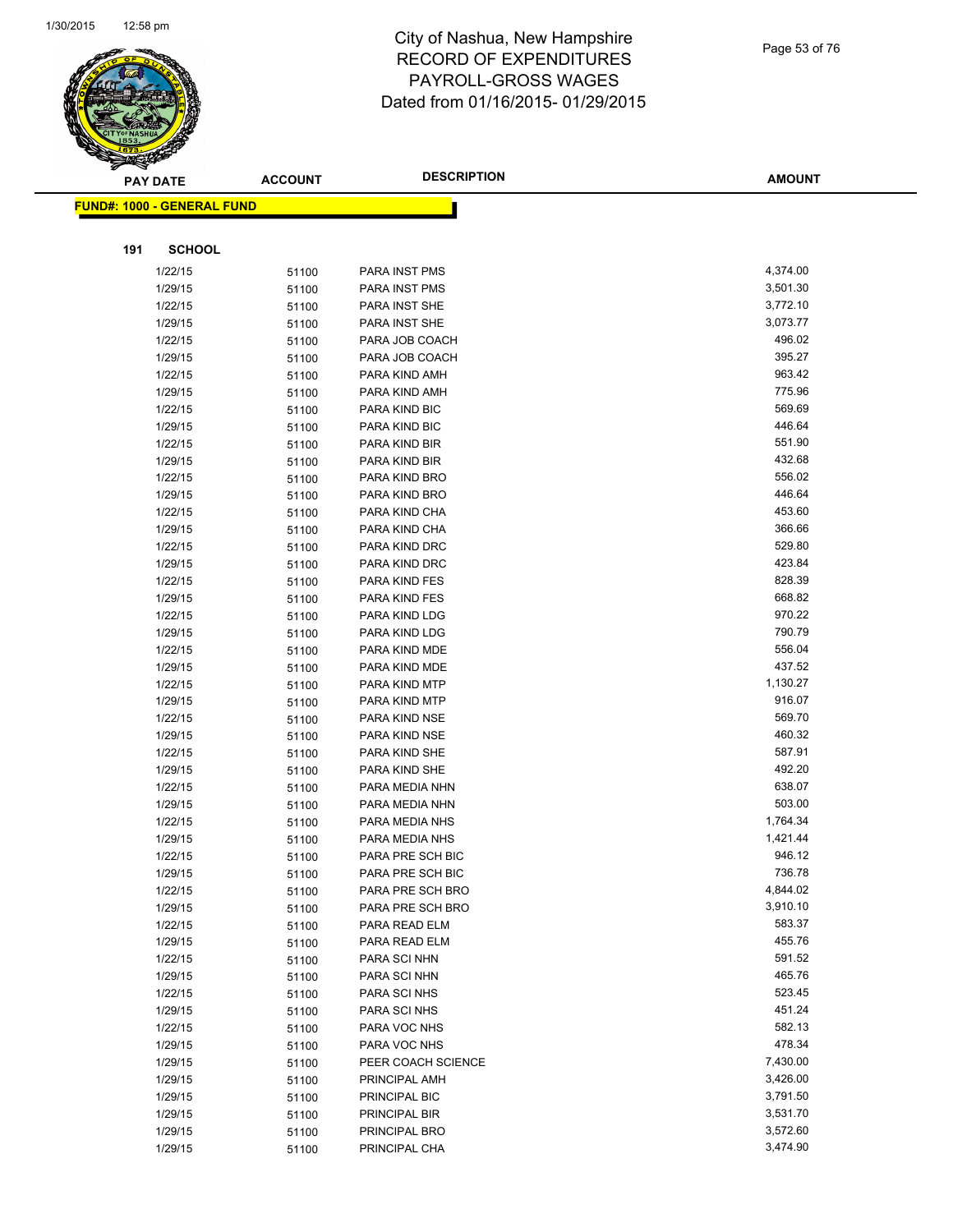

**AMOUNT**

| <u> FUND#: 1000 - GENERAL FUND</u> |       |                                                      |                      |
|------------------------------------|-------|------------------------------------------------------|----------------------|
|                                    |       |                                                      |                      |
| 191<br><b>SCHOOL</b>               |       |                                                      |                      |
| 1/29/15                            | 51100 | PRINCIPAL DRC                                        | 3,084.60             |
| 1/29/15                            | 51100 | PRINCIPAL ELM                                        | 3,630.60             |
| 1/29/15                            | 51100 | PRINCIPAL FES                                        | 3,426.00             |
| 1/15/15                            | 51100 | PRINCIPAL FMS                                        | (3,980.23)           |
| 1/29/15                            | 51100 | PRINCIPAL FMS                                        | 3,858.80             |
| 1/29/15                            | 51100 | PRINCIPAL LDG                                        | 3,795.10             |
| 1/29/15                            | 51100 | PRINCIPAL MDE                                        | 3,474.90             |
| 1/29/15                            | 51100 | PRINCIPAL MTP                                        | 3,572.60             |
| 1/29/15                            | 51100 | PRINCIPAL NHN                                        | 3,961.50             |
| 1/29/15                            | 51100 | PRINCIPAL NHS                                        | 4,032.80             |
| 1/29/15                            | 51100 | PRINCIPAL NSE                                        | 3,531.69             |
| 1/29/15                            | 51100 | PRINCIPAL PMS                                        | 3,680.50             |
| 1/29/15                            | 51100 | PRINCIPAL SHE                                        | 3,841.80             |
| 1/29/15                            | 51100 | SCHOOL PSYCHOLOGIST WID                              | 37,640.63            |
| 1/29/15                            | 51100 | SCHOOL PSYCHOLOGY INTERN                             | 318.10               |
| 1/22/15                            | 51100 | SECURITY GUARD NHS                                   | 736.80               |
| 1/29/15                            | 51100 | <b>SECURITY GUARD NHS</b>                            | 2,273.00             |
| 1/22/15                            | 51100 | <b>SECURITY MONITOR NHN</b>                          | 1,981.28             |
| 1/29/15                            | 51100 | SECURITY MONITOR NHN                                 | 5,116.70             |
| 1/22/15                            | 51100 | SECURITY MONITOR NHS                                 | 1,941.60             |
| 1/29/15                            | 51100 | SECURITY MONITOR NHS                                 | 4,773.99             |
| 1/22/15                            | 51100 | SIGN LANGUAGE INTERPRETER                            | 3,282.81             |
| 1/29/15                            | 51100 | SIGN LANGUAGE INTERPRETER                            | 2,822.34             |
| 1/29/15                            | 51100 | SOCIAL WORKER ELM                                    | 2,373.80             |
| 1/29/15                            | 51100 | SOCIAL WORKER FMS                                    | 2,650.80             |
| 1/29/15                            | 51100 | SPEECH LANG PATHOLOGIST WID                          | 52,117.92            |
| 1/22/15                            | 51100 | SPEECH LANGUAGE ASST                                 | 680.15               |
| 1/29/15                            | 51100 | SPEECH LANGUAGE ASST                                 | 546.18               |
| 1/29/15                            | 51100 | STUDENT ACTIVITY COORD NHN                           | 1,045.49             |
| 1/29/15                            | 51100 | STUDENT ACTIVITY COORD NHS                           | 1,125.42             |
| 1/29/15                            | 51100 | STUDENT INFO COORDINATOR                             | 1,777.50             |
| 1/29/15                            | 51100 | SUB TEACHER LONG TERM                                | 87.62                |
| 1/29/15                            | 51100 | <b>SUPERINTENDENT</b>                                | 5,489.10             |
| 1/29/15                            | 51100 | SYSTEMS ADMIN FULL YEAR                              | 13,553.90            |
| 1/29/15                            | 51100 | <b>TEACHER ART AMH</b>                               | 2,551.90             |
| 1/29/15                            | 51100 | <b>TEACHER ART BIC</b>                               | 1,885.00             |
| 1/29/15                            | 51100 | TEACHER ART BIR                                      | 2,551.90             |
| 1/29/15                            | 51100 | <b>TEACHER ART BRO</b>                               | 2,887.22             |
| 1/29/15                            | 51100 | <b>TEACHER ART CHA</b>                               | 2,728.30             |
| 1/29/15                            | 51100 | TEACHER ART DRC                                      | 1,380.10             |
| 1/29/15                            | 51100 | <b>TEACHER ART ELM</b>                               | 4,490.40             |
| 1/29/15                            | 51100 | <b>TEACHER ART FES</b>                               | 1,885.00             |
| 1/29/15                            | 51100 | <b>TEACHER ART FMS</b>                               | 4,766.90             |
| 1/29/15                            | 51100 | <b>TEACHER ART LDG</b>                               | 2,053.10             |
| 1/29/15                            | 51100 | <b>TEACHER ART MDE</b>                               | 1,823.10             |
| 1/29/15                            | 51100 | <b>TEACHER ART NHN</b>                               | 10,115.71            |
| 1/29/15                            | 51100 | <b>TEACHER ART NHS</b>                               | 9,963.20             |
| 1/29/15                            | 51100 | <b>TEACHER ART NSE</b>                               | 2,816.70             |
| 1/29/15                            | 51100 | <b>TEACHER ART PMS</b>                               | 3,514.40<br>1,702.08 |
| 1/29/15<br>1/29/15                 | 51100 | <b>TEACHER ART SHE</b>                               | 5,103.80             |
| 1/29/15                            | 51100 | <b>TEACHER AUTO NHN</b><br>TEACHER BEHAVIOR SPEC WID | 5,456.60             |
|                                    | 51100 |                                                      |                      |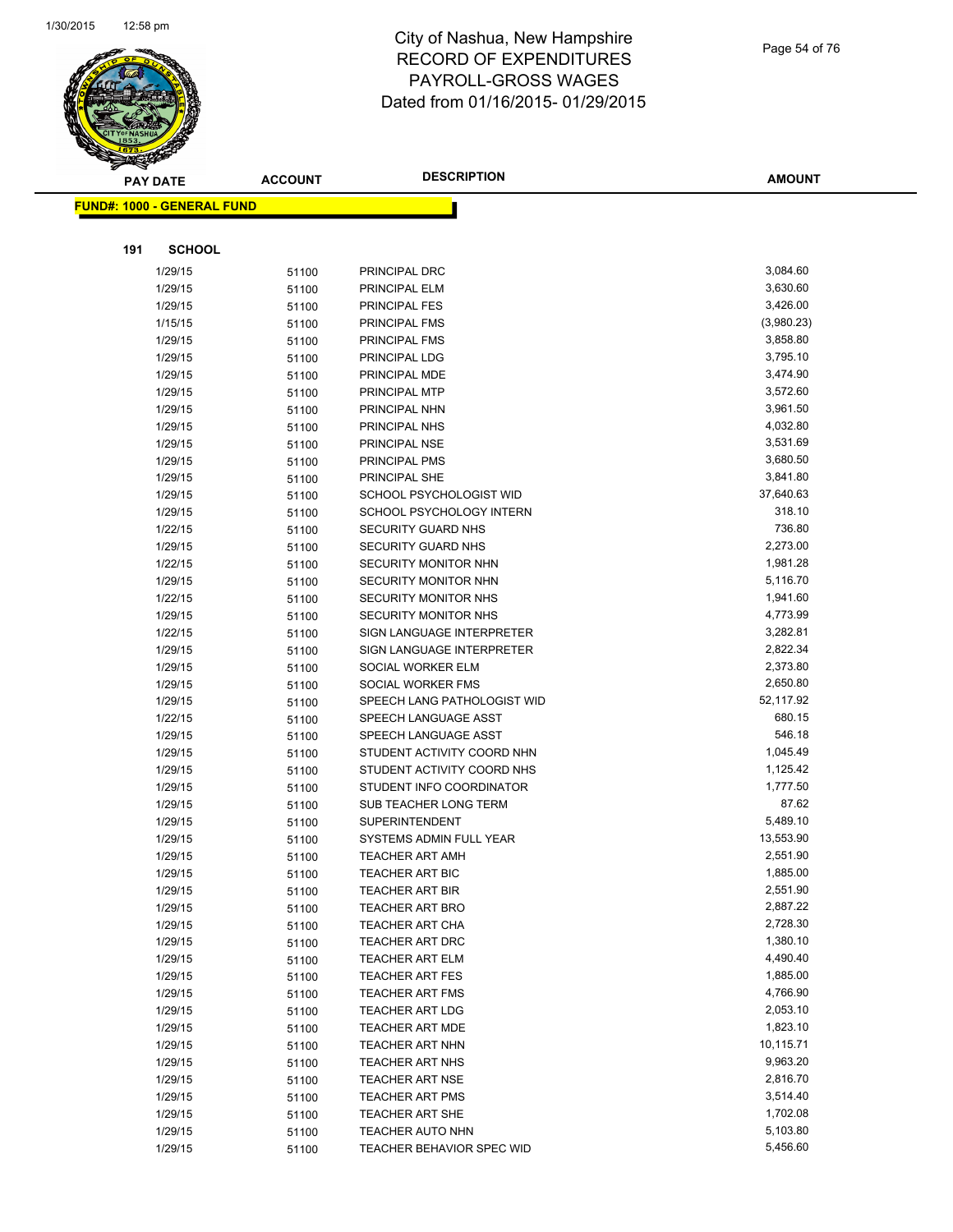

Page 55 of 76

|     | <b>PAY DATE</b>                   | <b>ACCOUNT</b> | <b>DESCRIPTION</b>                                  | <b>AMOUNT</b>        |
|-----|-----------------------------------|----------------|-----------------------------------------------------|----------------------|
|     | <b>FUND#: 1000 - GENERAL FUND</b> |                |                                                     |                      |
|     |                                   |                |                                                     |                      |
|     |                                   |                |                                                     |                      |
| 191 | <b>SCHOOL</b>                     |                |                                                     |                      |
|     | 1/29/15                           | 51100          | TEACHER BIO TEC NHN                                 | 2,179.70             |
|     | 1/29/15                           | 51100          | TEACHER BUILD CONST NHS                             | 2,551.90             |
|     | 1/29/15                           | 51100          | <b>TEACHER BUSINESS NHN</b>                         | 11,565.21            |
|     | 1/29/15                           | 51100          | <b>TEACHER BUSINESS NHS</b>                         | 5,190.50             |
|     | 1/29/15                           | 51100          | <b>TEACHER COMPUTER ELM</b>                         | 4,389.80             |
|     | 1/29/15                           | 51100          | <b>TEACHER COMPUTER FMS</b>                         | 4,542.60             |
|     | 1/29/15                           | 51100          | <b>TEACHER COMPUTER NHN</b>                         | 2,227.80             |
|     | 1/29/15                           | 51100          | TEACHER COMPUTER NHS                                | 4,906.33             |
|     | 1/29/15                           | 51100          | <b>TEACHER COMPUTER PMS</b>                         | 5,744.21             |
|     | 1/29/15                           | 51100          | <b>TEACHER COSMETOLOGY NHN</b>                      | 5,585.30             |
|     | 1/29/15                           | 51100          | <b>TEACHER CULINARY NHN</b>                         | 5,103.80             |
|     | 1/29/15                           | 51100          | TEACHER DEAF NSE                                    | 4,684.10             |
|     | 1/29/15                           | 51100          | TEACHER DEAF WID                                    | 2,728.31<br>7,057.11 |
|     | 1/29/15<br>1/29/15                | 51100          | <b>TEACHER DWSE AMH</b><br><b>TEACHER DWSE BIR</b>  | 2,398.90             |
|     | 1/29/15                           | 51100          | <b>TEACHER DWSE BRO</b>                             | 5,560.50             |
|     | 1/29/15                           | 51100          | <b>TEACHER DWSE CHA</b>                             | 1,622.40             |
|     | 1/29/15                           | 51100          | TEACHER DWSE ELM                                    | 10,189.09            |
|     | 1/29/15                           | 51100<br>51100 | <b>TEACHER DWSE MDE</b>                             | 2,566.70             |
|     | 1/29/15                           | 51100          | TEACHER DWSE NSE                                    | 4,551.40             |
|     | 1/29/15                           | 51100          | <b>TEACHER DWSE PMS</b>                             | 7,204.10             |
|     | 1/29/15                           | 51100          | <b>TEACHER DWSE SHE</b>                             | 4,261.20             |
|     | 1/29/15                           | 51100          | <b>TEACHER ECE NHS</b>                              | 5,456.60             |
|     | 1/29/15                           | 51100          | TEACHER ELECTRICAL NHS                              | 2,551.90             |
|     | 1/29/15                           | 51100          | <b>TEACHER ELL AMH</b>                              | 1,745.49             |
|     | 1/29/15                           | 51100          | TEACHER ELL BIR                                     | 2,728.30             |
|     | 1/29/15                           | 51100          | <b>TEACHER ELL DRC</b>                              | 5,707.10             |
|     | 1/29/15                           | 51100          | <b>TEACHER ELL ELM</b>                              | 4,411.80             |
|     | 1/29/15                           | 51100          | TEACHER ELL FES                                     | 8,023.30             |
|     | 1/29/15                           | 51100          | <b>TEACHER ELL FMS</b>                              | 2,034.50             |
|     | 1/29/15                           | 51100          | <b>TEACHER ELL LDG</b>                              | 5,427.70             |
|     | 1/29/15                           | 51100          | <b>TEACHER ELL MTP</b>                              | 2,728.30             |
|     | 1/29/15                           | 51100          | <b>TEACHER ELL NHN</b>                              | 4,165.30             |
|     | 1/29/15                           | 51100          | <b>TEACHER ELL NHS</b>                              | 9,009.79             |
|     | 1/29/15                           | 51100          | <b>TEACHER ELL PMS</b>                              | 1,885.00             |
|     | 1/29/15                           | 51100          | <b>TEACHER ELL SHE</b>                              | 2,020.40             |
|     | 1/29/15                           | 51100          | <b>TEACHER ENGLISH ELM</b>                          | 23,287.93            |
|     | 1/29/15                           | 51100          | TEACHER ENGLISH FMS                                 | 17,530.83            |
|     | 1/22/15                           | 51100          | <b>TEACHER ENGLISH NHN</b>                          | 1,654.46             |
|     | 1/29/15                           | 51100          | <b>TEACHER ENGLISH NHN</b>                          | 38,181.17            |
|     | 1/29/15                           | 51100          | TEACHER ENGLISH NHS                                 | 41,780.11            |
|     | 1/29/15                           | 51100          | <b>TEACHER ENGLISH PMS</b>                          | 15,891.82            |
|     | 1/29/15                           | 51100          | TEACHER FACS ELM                                    | 3,432.60             |
|     | 1/29/15                           | 51100          | <b>TEACHER FACS FMS</b>                             | 4,640.79             |
|     | 1/29/15                           | 51100          | <b>TEACHER FACS NHN</b>                             | 6,177.90             |
|     | 1/29/15                           | 51100          | <b>TEACHER FACS NHS</b>                             | 7,382.40             |
|     | 1/29/15                           | 51100          | <b>TEACHER FACS PMS</b><br>TEACHER FOREIGN LANG ELM | 5,280.20<br>5,545.00 |
|     | 1/29/15<br>1/29/15                | 51100          | TEACHER FOREIGN LANG FMS                            | 2,728.30             |
|     | 1/29/15                           | 51100<br>51100 | TEACHER FOREIGN LANG NHN                            | 11,905.23            |
|     | 1/29/15                           | 51100          | TEACHER FOREIGN LANG NHS                            | 22,364.84            |
|     | 1/29/15                           | 51100          | TEACHER FOREIGN LANG PMS                            | 5,368.59             |
|     |                                   |                |                                                     |                      |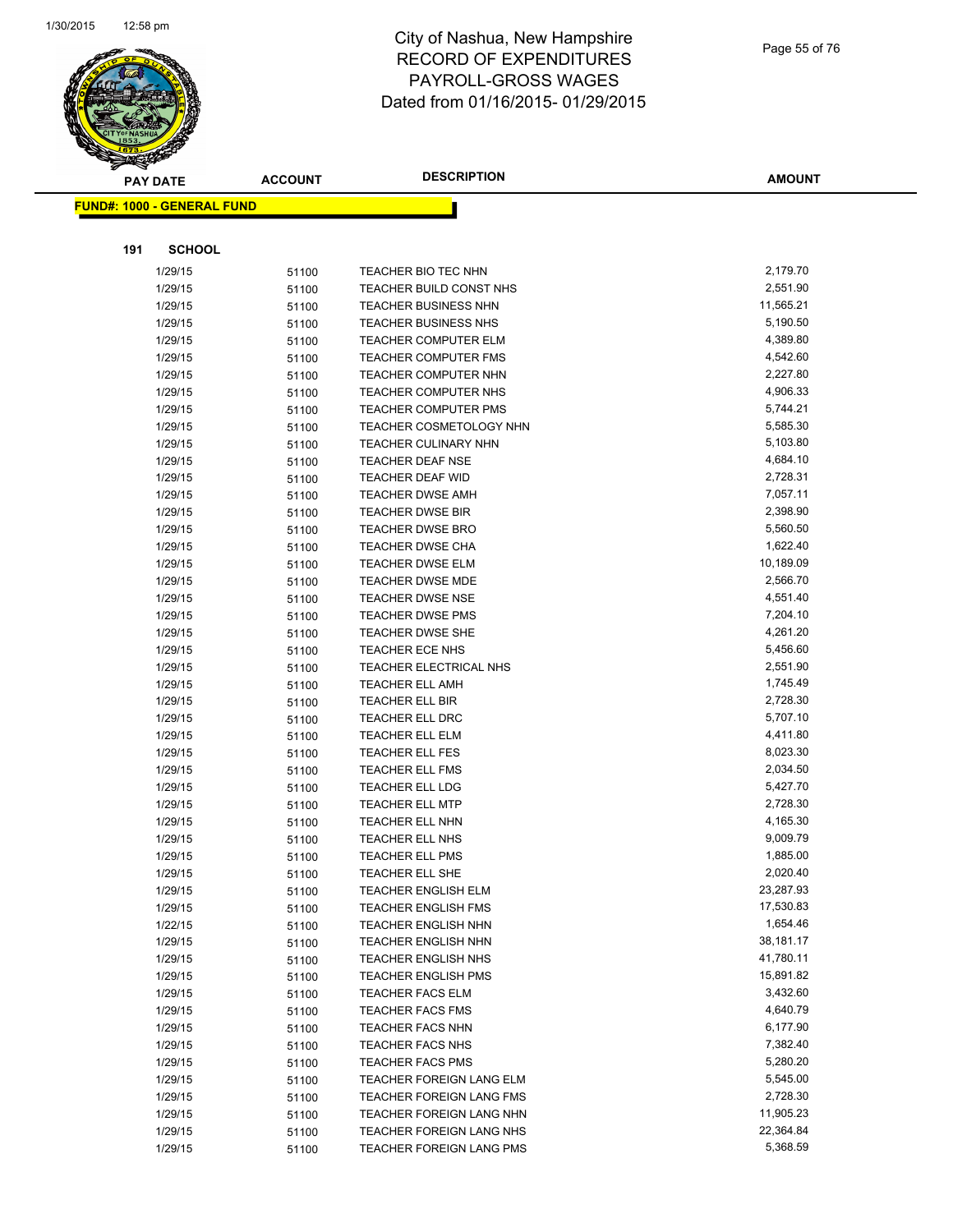

| Page 56 of 76 |  |  |  |  |
|---------------|--|--|--|--|
|---------------|--|--|--|--|

| <b>PAY DATE</b>                   | <b>ACCOUNT</b> | <b>DESCRIPTION</b>     | <b>AMOUNT</b> |
|-----------------------------------|----------------|------------------------|---------------|
| <b>FUND#: 1000 - GENERAL FUND</b> |                |                        |               |
|                                   |                |                        |               |
|                                   |                |                        |               |
| 191<br><b>SCHOOL</b>              |                |                        |               |
| 1/29/15                           | 51100          | <b>TEACHER GR1 AMH</b> | 9,835.30      |
| 1/29/15                           | 51100          | <b>TEACHER GR1 BIC</b> | 9,492.40      |
| 1/29/15                           | 51100          | TEACHER GR1 BIR        | 9,850.82      |
| 1/29/15                           | 51100          | <b>TEACHER GR1 BRO</b> | 4,882.80      |
| 1/29/15                           | 51100          | TEACHER GR1 CHA        | 10,789.00     |
| 1/29/15                           | 51100          | TEACHER GR1 DRC        | 6,864.20      |
| 1/29/15                           | 51100          | <b>TEACHER GR1 FES</b> | 10,312.89     |
| 1/29/15                           | 51100          | <b>TEACHER GR1 LDG</b> | 9,563.50      |
| 1/29/15                           | 51100          | <b>TEACHER GR1 MDE</b> | 8,353.50      |
| 1/29/15                           | 51100          | <b>TEACHER GR1 MTP</b> | 7,151.10      |
| 1/29/15                           | 51100          | <b>TEACHER GR1 NSE</b> | 6,554.90      |
| 1/29/15                           | 51100          | TEACHER GR1 SHE        | 7,846.90      |
| 1/29/15                           | 51100          | <b>TEACHER GR2 AMH</b> | 7,499.70      |
| 1/29/15                           | 51100          | <b>TEACHER GR2 BIC</b> | 8,706.70      |
| 1/29/15                           | 51100          | <b>TEACHER GR2 BIR</b> | 9,785.40      |
| 1/29/15                           | 51100          | TEACHER GR2 BRO        | 6,993.10      |
| 1/29/15                           | 51100          | <b>TEACHER GR2 CHA</b> | 8,259.50      |
| 1/29/15                           | 51100          | <b>TEACHER GR2 DRC</b> | 6,087.70      |
| 1/29/15                           | 51100          | <b>TEACHER GR2 FES</b> | 9,429.59      |
| 1/29/15                           | 51100          | <b>TEACHER GR2 LDG</b> | 9,785.41      |
| 1/29/15                           | 51100          | <b>TEACHER GR2 MDE</b> | 8,421.70      |
| 1/29/15                           | 51100          | <b>TEACHER GR2 MTP</b> | 4,613.30      |
| 1/29/15                           | 51100          | <b>TEACHER GR2 NSE</b> | 6,651.90      |
| 1/29/15                           | 51100          | <b>TEACHER GR2 SHE</b> | 3,514.40      |
| 1/29/15                           | 51100          | TEACHER GR3 AMH        | 4,578.80      |
| 1/29/15                           | 51100          | <b>TEACHER GR3 BIC</b> | 10,623.13     |
| 1/29/15                           | 51100          | <b>TEACHER GR3 BIR</b> | 8,679.51      |
| 1/29/15                           | 51100          | <b>TEACHER GR3 BRO</b> | 5,280.20      |
| 1/29/15                           | 51100          | <b>TEACHER GR3 CHA</b> | 7,889.30      |
| 1/29/15                           | 51100          | <b>TEACHER GR3 DRC</b> | 5,201.90      |
| 1/29/15                           | 51100          | <b>TEACHER GR3 FES</b> | 7,550.60      |
| 1/29/15                           | 51100          | <b>TEACHER GR3 LDG</b> | 7,042.30      |
| 1/29/15                           | 51100          | <b>TEACHER GR3 MDE</b> | 13,832.71     |
| 1/29/15                           | 51100          | <b>TEACHER GR3 MTP</b> | 7,057.00      |
| 1/29/15                           | 51100          | <b>TEACHER GR3 NSE</b> | 6,228.00      |
| 1/29/15                           | 51100          | <b>TEACHER GR3 SHE</b> | 11,557.90     |
| 1/29/15                           | 51100          | <b>TEACHER GR4 AMH</b> | 1,885.00      |
| 1/29/15                           | 51100          | <b>TEACHER GR4 BIC</b> | 6,336.20      |
| 1/29/15                           | 51100          | <b>TEACHER GR4 BIR</b> | 8,092.40      |
| 1/29/15                           | 51100          | <b>TEACHER GR4 BRO</b> | 7,076.90      |
| 1/29/15                           | 51100          | <b>TEACHER GR4 CHA</b> | 8,185.10      |
| 1/29/15                           | 51100          | <b>TEACHER GR4 DRC</b> | 5,069.21      |
| 1/29/15                           | 51100          | <b>TEACHER GR4 FES</b> | 7,836.20      |
| 1/29/15                           | 51100          | <b>TEACHER GR4 LDG</b> | 9,130.20      |
| 1/29/15                           | 51100          | <b>TEACHER GR4 MDE</b> | 5,558.71      |
| 1/29/15                           | 51100          | <b>TEACHER GR4 MTP</b> | 6,032.20      |
| 1/29/15                           | 51100          | <b>TEACHER GR4 NSE</b> | 6,785.60      |
| 1/29/15                           | 51100          | <b>TEACHER GR4 SHE</b> | 7,715.40      |
| 1/29/15                           | 51100          | <b>TEACHER GR5 AMH</b> | 5,280.20      |
| 1/29/15                           | 51100          | <b>TEACHER GR5 BIC</b> | 11,407.42     |
| 1/29/15                           | 51100          | <b>TEACHER GR5 BIR</b> | 8,112.52      |
| 1/29/15                           | 51100          | <b>TEACHER GR5 BRO</b> | 7,555.70      |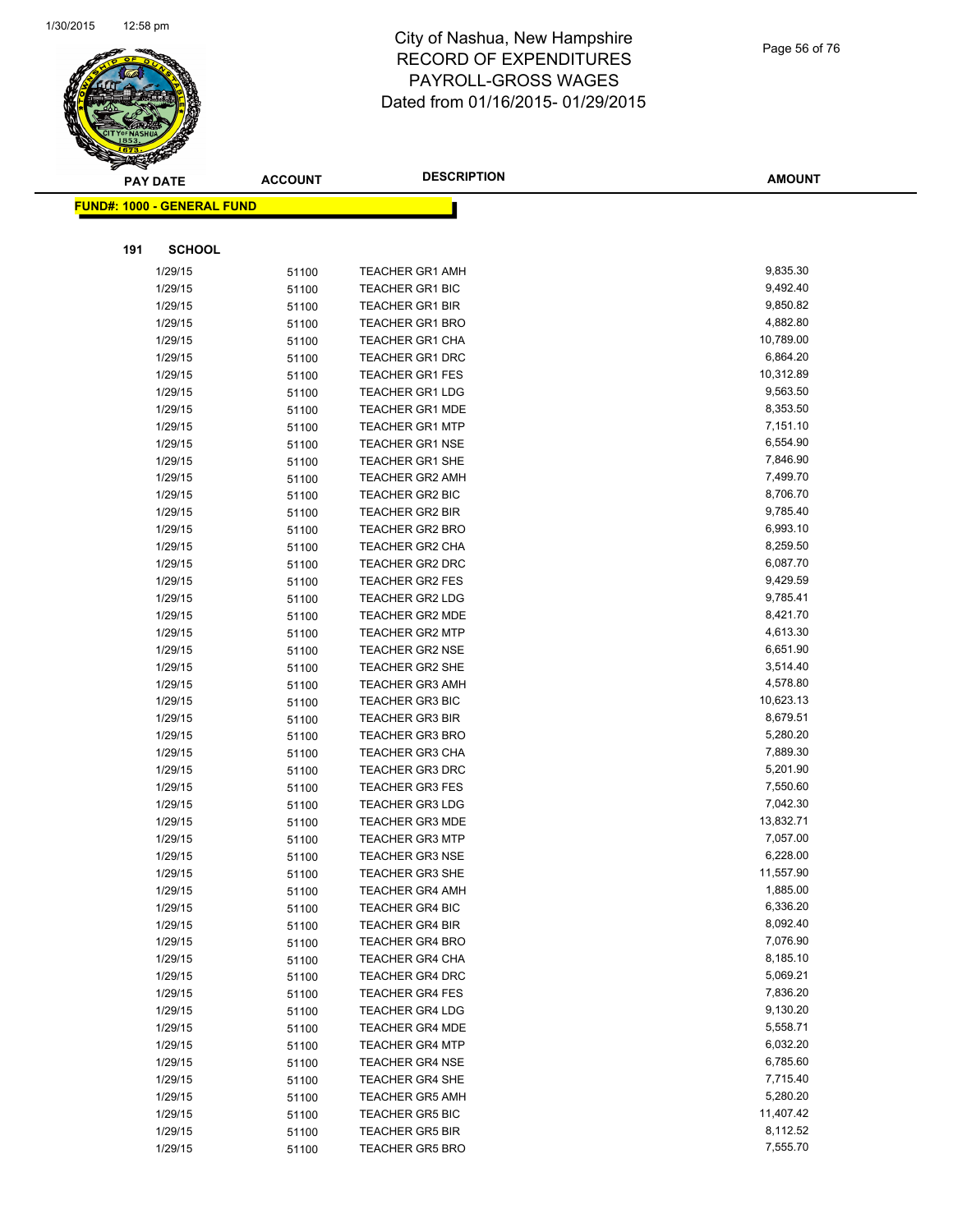

Page 57 of 76

|     | <b>PAY DATE</b>                   | <b>ACCOUNT</b> | <b>DESCRIPTION</b>                                      | <b>AMOUNT</b>         |
|-----|-----------------------------------|----------------|---------------------------------------------------------|-----------------------|
|     | <b>FUND#: 1000 - GENERAL FUND</b> |                |                                                         |                       |
|     |                                   |                |                                                         |                       |
|     |                                   |                |                                                         |                       |
| 191 | <b>SCHOOL</b>                     |                |                                                         |                       |
|     | 1/29/15                           | 51100          | <b>TEACHER GR5 CHA</b>                                  | 8,207.58              |
|     | 1/29/15                           | 51100          | TEACHER GR5 DRC                                         | 5,463.50              |
|     | 1/29/15                           | 51100          | <b>TEACHER GR5 FES</b>                                  | 8,582.60              |
|     | 1/29/15                           | 51100          | <b>TEACHER GR5 LDG</b>                                  | 10,057.79             |
|     | 1/29/15                           | 51100          | <b>TEACHER GR5 MDE</b>                                  | 12,290.00             |
|     | 1/29/15                           | 51100          | <b>TEACHER GR5 MTP</b>                                  | 7,130.70              |
|     | 1/29/15                           | 51100          | <b>TEACHER GR5 NSE</b>                                  | 7,935.10              |
|     | 1/29/15                           | 51100          | <b>TEACHER GR5 SHE</b>                                  | 7,484.39              |
|     | 1/29/15                           | 51100          | TEACHER GR6 ELM                                         | 33,617.07             |
|     | 1/29/15                           | 51100          | TEACHER GR6 FMS                                         | 24,547.60             |
|     | 1/29/15                           | 51100          | TEACHER GR6 PMS                                         | 23,270.12<br>2,053.10 |
|     | 1/29/15<br>1/29/15                | 51100          | <b>TEACHER GRAPH NHS</b><br><b>TEACHER GRAPHICS NHN</b> | 2,551.90              |
|     | 1/29/15                           | 51100<br>51100 | <b>TEACHER HEALTH ELM</b>                               | 2,482.70              |
|     | 1/29/15                           | 51100          | TEACHER HEALTH NHN                                      | 3,132.80              |
|     | 1/29/15                           | 51100          | <b>TEACHER HEALTH NHS</b>                               | 4,246.40              |
|     | 1/29/15                           | 51100          | <b>TEACHER HEALTHOC NHS</b>                             | 5,280.20              |
|     | 1/29/15                           | 51100          | <b>TEACHER HVAC NHS</b>                                 | 1,622.40              |
|     | 1/29/15                           | 51100          | TEACHER IN SCH SUSPENSION ELM                           | 1,554.80              |
|     | 1/29/15                           | 51100          | TEACHER IN SCH SUSPENSION NHN                           | 2,566.70              |
|     | 1/29/15                           | 51100          | TEACHER KIND AMH                                        | 4,940.51              |
|     | 1/29/15                           | 51100          | <b>TEACHER KIND BIC</b>                                 | 2,728.30              |
|     | 1/29/15                           | 51100          | TEACHER KIND BIR                                        | 2,566.70              |
|     | 1/29/15                           | 51100          | <b>TEACHER KIND BRO</b>                                 | 2,551.90              |
|     | 1/29/15                           | 51100          | TEACHER KIND CHA                                        | 4,422.80              |
|     | 1/29/15                           | 51100          | <b>TEACHER KIND DRC</b>                                 | 8,069.90              |
|     | 1/29/15                           | 51100          | <b>TEACHER KIND FES</b>                                 | 9,261.90              |
|     | 1/29/15                           | 51100          | <b>TEACHER KIND LDG</b>                                 | 10,444.90             |
|     | 1/29/15                           | 51100          | TEACHER KIND MDE                                        | 4,657.80              |
|     | 1/29/15                           | 51100          | TEACHER KIND MTP                                        | 5,327.59              |
|     | 1/29/15                           | 51100          | <b>TEACHER KIND NSE</b>                                 | 1,949.70              |
|     | 1/29/15                           | 51100          | <b>TEACHER KIND SHE</b>                                 | 2,034.51              |
|     | 1/29/15                           | 51100          | <b>TEACHER MATH ELM</b>                                 | 20,158.03             |
|     | 1/29/15                           | 51100          | TEACHER MATH FMS                                        | 11,303.63             |
|     | 1/29/15                           | 51100          | <b>TEACHER MATH NHN</b>                                 | 37,563.11             |
|     | 1/29/15                           | 51100          | TEACHER MATH NHS                                        | 40,964.23             |
|     | 1/29/15                           | 51100          | <b>TEACHER MATH PMS</b>                                 | 10,491.33             |
|     | 1/29/15                           | 51100          | TEACHER MUSIC AMH                                       | 1,622.40              |
|     | 1/29/15                           | 51100          | <b>TEACHER MUSIC BIC</b>                                | 2,551.90              |
|     | 1/29/15                           | 51100          | <b>TEACHER MUSIC BIR</b>                                | 2,551.90              |
|     | 1/29/15                           | 51100          | <b>TEACHER MUSIC BRO</b>                                | 2,728.30              |
|     | 1/29/15                           | 51100          | <b>TEACHER MUSIC CHA</b>                                | 2,728.31              |
|     | 1/29/15                           | 51100          | <b>TEACHER MUSIC DRC</b>                                | 2,551.89              |
|     | 1/29/15                           | 51100          | <b>TEACHER MUSIC ELM</b>                                | 3,695.20<br>2,551.90  |
|     | 1/29/15                           | 51100          | <b>TEACHER MUSIC FES</b>                                | 5,009.73              |
|     | 1/29/15<br>1/29/15                | 51100          | <b>TEACHER MUSIC FMS</b>                                | 2,650.80              |
|     |                                   | 51100          | <b>TEACHER MUSIC LDG</b><br>TEACHER MUSIC MDE           | 1,885.00              |
|     | 1/29/15<br>1/29/15                | 51100          | <b>TEACHER MUSIC NHN</b>                                | 3,410.35              |
|     | 1/29/15                           | 51100<br>51100 | <b>TEACHER MUSIC NHS</b>                                | 4,950.80              |
|     | 1/29/15                           | 51100          | <b>TEACHER MUSIC NSE</b>                                | 1,961.90              |
|     | 1/29/15                           | 51100          | <b>TEACHER MUSIC PMS</b>                                | 4,243.20              |
|     |                                   |                |                                                         |                       |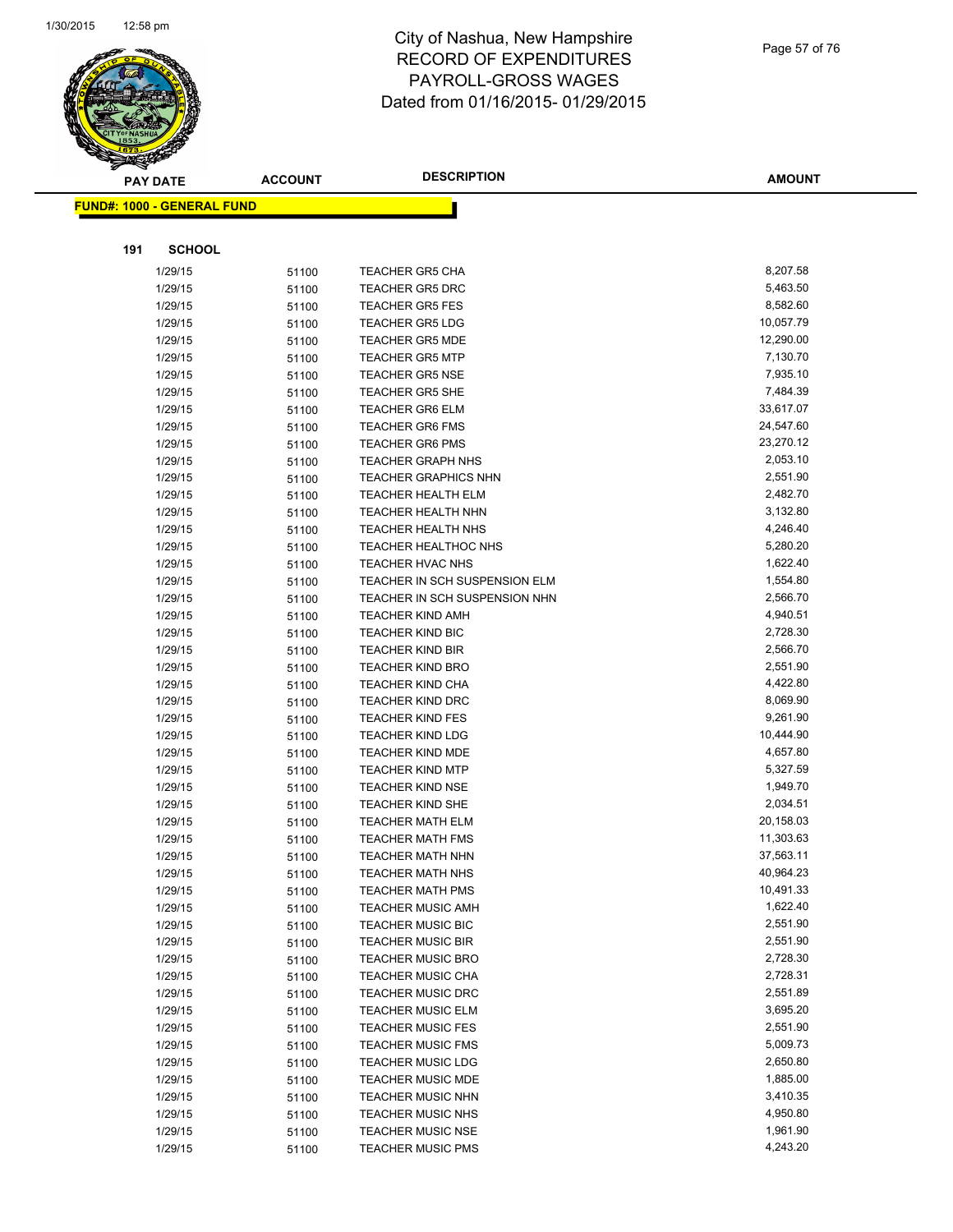

| Page 58 of 76 |  |  |
|---------------|--|--|
|               |  |  |

|     | <b>PAY DATE</b>                   | <b>ACCOUNT</b> | <b>DESCRIPTION</b>                             | <b>AMOUNT</b>        |
|-----|-----------------------------------|----------------|------------------------------------------------|----------------------|
|     | <b>FUND#: 1000 - GENERAL FUND</b> |                |                                                |                      |
|     |                                   |                |                                                |                      |
|     |                                   |                |                                                |                      |
| 191 | <b>SCHOOL</b>                     |                |                                                |                      |
|     | 1/29/15                           | 51100          | TEACHER MUSIC SHE                              | 2,398.90             |
|     | 1/29/15                           | 51100          | TEACHER PE BIC                                 | 1,949.70             |
|     | 1/29/15                           | 51100          | TEACHER PE BIR                                 | 2,650.80             |
|     | 1/29/15                           | 51100          | <b>TEACHER PE BRO</b>                          | 2,640.10<br>2,551.90 |
|     | 1/29/15<br>1/29/15                | 51100          | TEACHER PE CHA<br>TEACHER PE DRC               | 2,728.30             |
|     | 1/29/15                           | 51100          | TEACHER PE ELM                                 | 6,935.30             |
|     | 1/29/15                           | 51100<br>51100 | TEACHER PE FES                                 | 1,510.90             |
|     | 1/29/15                           | 51100          | <b>TEACHER PE FMS</b>                          | 5,103.80             |
|     | 1/29/15                           | 51100          | <b>TEACHER PE LDG</b>                          | 1,745.50             |
|     | 1/29/15                           | 51100          | <b>TEACHER PE MDE</b>                          | 2,566.70             |
|     | 1/29/15                           | 51100          | <b>TEACHER PE MTP</b>                          | 2,034.50             |
|     | 1/29/15                           | 51100          | TEACHER PE NHN                                 | 8,670.29             |
|     | 1/29/15                           | 51100          | <b>TEACHER PE NHS</b>                          | 7,202.10             |
|     | 1/29/15                           | 51100          | <b>TEACHER PE NSE</b>                          | 2,404.40             |
|     | 1/29/15                           | 51100          | <b>TEACHER PE PMS</b>                          | 4,477.48             |
|     | 1/29/15                           | 51100          | TEACHER PE SHE                                 | 2,566.71             |
|     | 1/29/15                           | 51100          | <b>TEACHER PRESCHOOL BIC</b>                   | 8,133.39             |
|     | 1/29/15                           | 51100          | TEACHER PRESCHOOL BRO                          | 7,364.51             |
|     | 1/29/15                           | 51100          | TEACHER PRESCHOOL DRC                          | 4,297.40             |
|     | 1/29/15                           | 51100          | <b>TEACHER PRESCHOOL MTP</b>                   | 2,728.30             |
|     | 1/29/15                           | 51100          | <b>TEACHER PRESCHOOL NHS</b>                   | 1,126.70             |
|     | 1/29/15                           | 51100          | <b>TEACHER PRESCHOOL NSE</b>                   | 5,620.20             |
|     | 1/29/15                           | 51100          | <b>TEACHER READ AMH</b>                        | 2,816.70             |
|     | 1/29/15                           | 51100          | <b>TEACHER READ BIC</b>                        | 5,190.50             |
|     | 1/29/15                           | 51100          | <b>TEACHER READ BIR</b>                        | 2,728.31             |
|     | 1/29/15                           | 51100          | <b>TEACHER READ BRO</b>                        | 1,414.50             |
|     | 1/29/15                           | 51100          | <b>TEACHER READ DRC</b>                        | 2,816.70             |
|     | 1/29/15                           | 51100          | TEACHER READ ELM                               | 6,041.10             |
|     | 1/29/15                           | 51100          | <b>TEACHER READ FES</b>                        | 2,728.30             |
|     | 1/29/15                           | 51100          | TEACHER READ FMS                               | 5,295.00             |
|     | 1/29/15                           | 51100          | <b>TEACHER READ LDG</b>                        | 2,373.80             |
|     | 1/29/15                           | 51100          | <b>TEACHER READ MDE</b>                        | 2,728.30             |
|     | 1/29/15                           | 51100          | <b>TEACHER READ MTP</b>                        | 1,955.80             |
|     | 1/29/15                           | 51100          | <b>TEACHER READ NHN</b>                        | 1,762.10             |
|     | 1/29/15                           | 51100          | <b>TEACHER READ NHS</b>                        | 3,224.40             |
|     | 1/29/15                           | 51100          | <b>TEACHER READ NSE</b>                        | 2,728.30<br>4,389.80 |
|     | 1/29/15                           | 51100          | <b>TEACHER READ PMS</b>                        | 2,566.72             |
|     | 1/29/15                           | 51100          | TEACHER READ SHE<br><b>TEACHER SCIENCE ELM</b> | 19,784.93            |
|     | 1/29/15<br>1/29/15                | 51100          | <b>TEACHER SCIENCE FMS</b>                     | 10,684.63            |
|     | 1/29/15                           | 51100<br>51100 | <b>TEACHER SCIENCE NHN</b>                     | 34,860.42            |
|     | 1/29/15                           | 51100          | <b>TEACHER SCIENCE NHS</b>                     | 40,171.33            |
|     | 1/29/15                           | 51100          | <b>TEACHER SCIENCE PMS</b>                     | 10,065.93            |
|     | 1/29/15                           | 51100          | TEACHER SOCIAL STUDIES ELM                     | 13,315.23            |
|     | 1/29/15                           | 51100          | <b>TEACHER SOCIAL STUDIES FMS</b>              | 13,513.11            |
|     | 1/29/15                           | 51100          | TEACHER SOCIAL STUDIES NHN                     | 33,517.84            |
|     | 1/22/15                           | 51100          | TEACHER SOCIAL STUDIES NHS                     | 2,373.76             |
|     | 1/29/15                           | 51100          | TEACHER SOCIAL STUDIES NHS                     | 37,133.40            |
|     | 1/29/15                           | 51100          | TEACHER SOCIAL STUDIES PMS                     | 11,056.33            |
|     | 1/29/15                           | 51100          | TEACHER SPED BIC                               | 6,081.21             |
|     | 1/29/15                           | 51100          | <b>TEACHER SPED BIR</b>                        | 5,127.20             |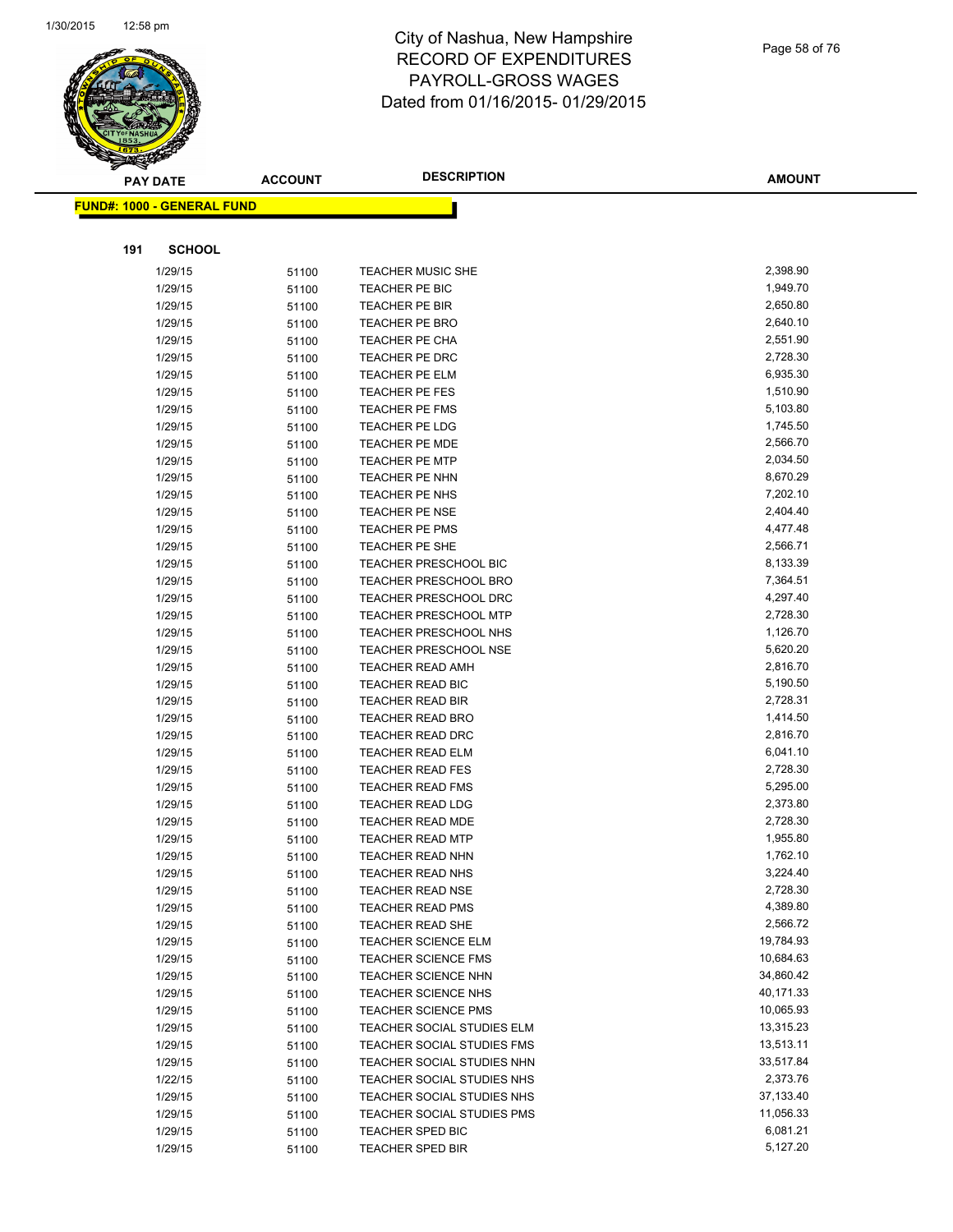

Page 59 of 76

|     | <b>PAY DATE</b>                    | <b>ACCOUNT</b> | <b>DESCRIPTION</b>                              | <b>AMOUNT</b>        |
|-----|------------------------------------|----------------|-------------------------------------------------|----------------------|
|     | <u> FUND#: 1000 - GENERAL FUND</u> |                |                                                 |                      |
|     |                                    |                |                                                 |                      |
|     |                                    |                |                                                 |                      |
| 191 | <b>SCHOOL</b>                      |                |                                                 |                      |
|     | 1/29/15                            | 51100          | <b>TEACHER SPED BRO</b>                         | 5,545.00             |
|     | 1/29/15                            | 51100          | <b>TEACHER SPED CHA</b>                         | 10,224.60            |
|     | 1/29/15                            | 51100          | <b>TEACHER SPED DRC</b>                         | 2,566.70             |
|     | 1/29/15                            | 51100          | <b>TEACHER SPED ELM</b>                         | 19,898.63            |
|     | 1/29/15                            | 51100          | <b>TEACHER SPED FES</b>                         | 5,327.60             |
|     | 1/29/15                            | 51100          | <b>TEACHER SPED FMS</b>                         | 6,589.40             |
|     | 1/29/15                            | 51100          | <b>TEACHER SPED LDG</b>                         | 2,204.20             |
|     | 1/29/15                            | 51100          | <b>TEACHER SPED MDE</b>                         | 6,261.31             |
|     | 1/29/15                            | 51100          | <b>TEACHER SPED MTP</b>                         | 5,280.19             |
|     | 1/29/15                            | 51100          | <b>TEACHER SPED NHN</b>                         | 19,690.54            |
|     | 1/29/15                            | 51100          | <b>TEACHER SPED NHS</b>                         | 31,289.53            |
|     | 1/29/15                            | 51100          | <b>TEACHER SPED NSE</b>                         | 1,961.90             |
|     | 1/29/15                            | 51100          | <b>TEACHER SPED PMS</b>                         | 11,979.09            |
|     | 1/29/15                            | 51100          | <b>TEACHER SPED SHE</b>                         | 5,280.19             |
|     | 1/29/15                            | 51100          | <b>TEACHER TECHED ELM</b>                       | 8,360.50             |
|     | 1/29/15                            | 51100          | <b>TEACHER TECHED FMS</b><br>TEACHER TECHED NHN | 5,383.40<br>8,221.03 |
|     | 1/29/15                            | 51100          | TEACHER TECHED NHS                              | 10,952.20            |
|     | 1/29/15<br>1/29/15                 | 51100          | <b>TEACHER TECHED PMS</b>                       | 5,456.60             |
|     |                                    | 51100          | TEACHER TV PROD NHS                             | 2,566.70             |
|     | 1/29/15<br>1/29/15                 | 51100          | <b>TEACHER VISION WID</b>                       | 5,161.69             |
|     | 1/22/15                            | 51100          | TECH INTERGRATION ASST AMH                      | 591.94               |
|     | 1/29/15                            | 51100<br>51100 | TECH INTERGRATION ASST AMH                      | 462.00               |
|     | 1/22/15                            | 51100          | TECH INTERGRATION ASST BIC                      | 644.41               |
|     | 1/29/15                            | 51100          | TECH INTERGRATION ASST BIC                      | 512.48               |
|     | 1/22/15                            | 51100          | TECH INTERGRATION ASST CHA                      | 547.80               |
|     | 1/29/15                            | 51100          | TECH INTERGRATION ASST CHA                      | 438.24               |
|     | 1/22/15                            | 51100          | TECH INTERGRATION ASST FES                      | 626.23               |
|     | 1/29/15                            | 51100          | TECH INTERGRATION ASST FES                      | 496.84               |
|     | 1/22/15                            | 51100          | TECH INTERGRATION ASST LDG                      | 562.60               |
|     | 1/29/15                            | 51100          | TECH INTERGRATION ASST LDG                      | 450.08               |
|     | 1/22/15                            | 51100          | TECH INTERGRATION ASST MDE                      | 621.05               |
|     | 1/29/15                            | 51100          | TECH INTERGRATION ASST MDE                      | 496.84               |
|     | 1/22/15                            | 51100          | TECH INTERGRATION ASST NSE                      | 590.48               |
|     | 1/29/15                            | 51100          | TECH INTERGRATION ASST NSE                      | 488.00               |
|     | 1/22/15                            | 51100          | TECH INTERGRATION ASST SHE                      | 493.02               |
|     | 1/29/15                            | 51100          | TECH INTERGRATION ASST SHE                      | 438.24               |
|     | 1/29/15                            | 51200          | ADVISOR YEARBOOK PMS                            | 351.00               |
|     | 1/22/15                            | 51200          | ATHLETIC EQUIPMENT MANAGER NHN                  | 60.00                |
|     | 1/29/15                            | 51200          | ATHLETIC EQUIPMENT MANAGER NHN                  | 180.00               |
|     | 1/22/15                            | 51200          | ATHLETIC EQUIPMENT MANAGER NHS                  | 50.00                |
|     | 1/29/15                            | 51200          | ATHLETIC EQUIPMENT MANAGER NHS                  | 100.00               |
|     | 1/29/15                            | 51200          | CLERICAL ACADEMY NHN                            | 351.00               |
|     | 1/29/15                            | 51200          | <b>CLERICAL ACADEMY NHS</b>                     | 351.00               |
|     | 1/22/15                            | 51200          | CLERICAL BOARD OF ED SUP                        | 727.03               |
|     | 1/29/15                            | 51200          | CLERICAL BOARD OF ED SUP                        | 589.13               |
|     | 1/22/15                            | 51200          | CLERICAL PRINCIPAL NHN                          | 257.55               |
|     | 1/29/15                            | 51200          | CLERICAL PRINCIPAL NHN                          | 206.04               |
|     | 1/22/15                            | 51200          | CLERICAL VOLUNTEER SUP                          | 369.15               |
|     | 1/29/15                            | 51200          | <b>CLERICAL VOLUNTEER SUP</b>                   | 369.15               |
|     | 1/22/15                            | 51200          | <b>CROSSING GUARD WPO</b>                       | 1,787.92             |
|     | 1/29/15                            | 51200          | <b>CROSSING GUARD WPO</b>                       | 1,540.64             |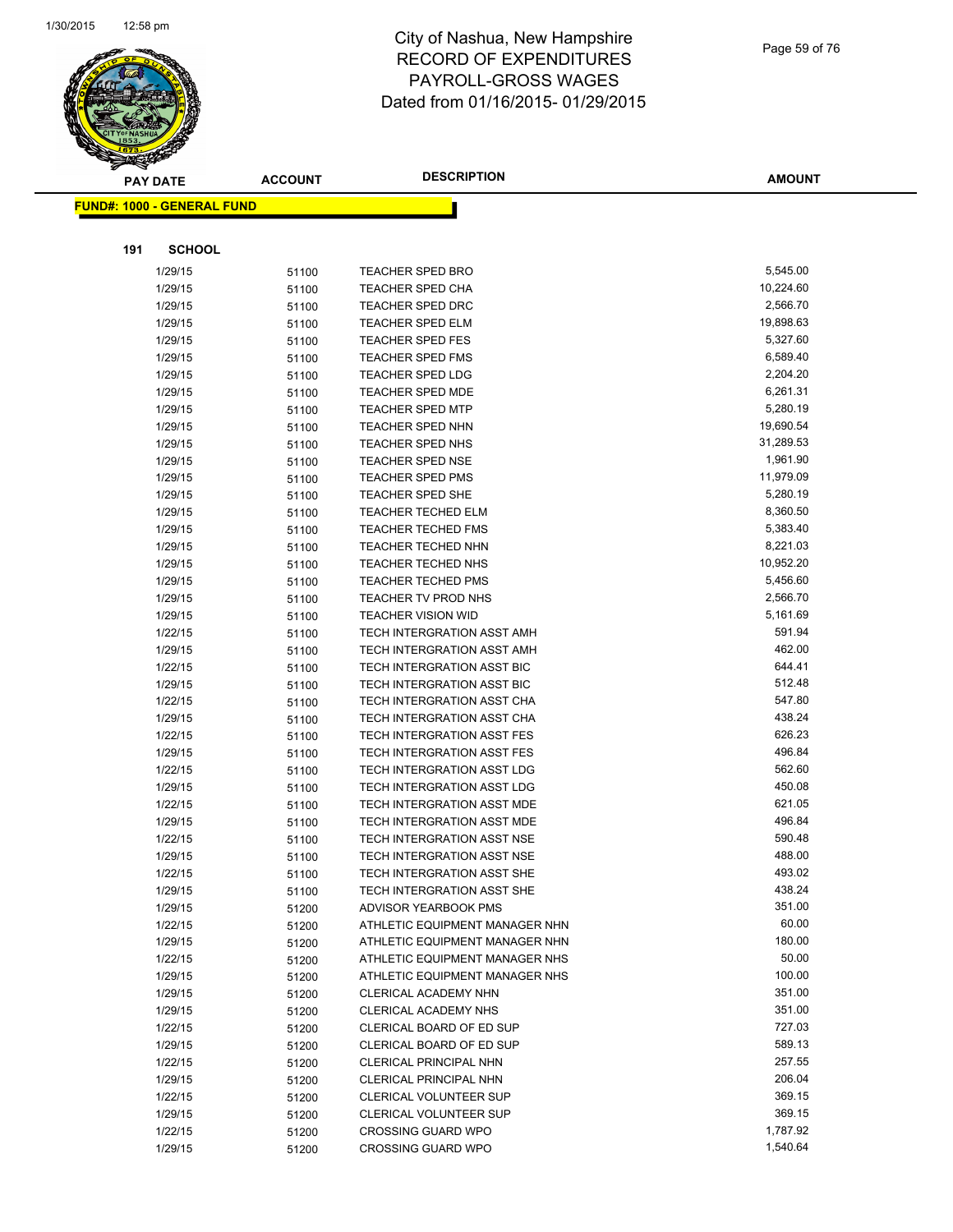

|     | <b>PAY DATE</b>                   | <b>ACCOUNT</b> | <b>DESCRIPTION</b>                     | <b>AMOUNT</b>    |
|-----|-----------------------------------|----------------|----------------------------------------|------------------|
|     | <b>FUND#: 1000 - GENERAL FUND</b> |                |                                        |                  |
|     |                                   |                |                                        |                  |
|     |                                   |                |                                        |                  |
| 191 | <b>SCHOOL</b>                     |                |                                        |                  |
|     | 1/22/15                           | 51200          | <b>CUSTODIAN CHA</b>                   | 323.60           |
|     | 1/29/15                           | 51200          | <b>CUSTODIAN CHA</b>                   | 1,021.39         |
|     | 1/29/15                           | 51200          | <b>CUSTODIAN HEAD MTP</b>              | 15.40            |
|     | 1/29/15                           | 51200          | <b>CUSTODIAN MTP</b>                   | 107.80           |
|     | 1/22/15                           | 51200          | <b>CUSTODIAN NHN</b>                   | 323.60           |
|     | 1/29/15                           | 51200          | <b>CUSTODIAN NHN</b>                   | 557.63           |
|     | 1/29/15                           | 51200          | DRAMA COACH NHS                        | 673.50           |
|     | 1/22/15                           | 51200          | FOOD SERVICE ASST PT AMH               | 27.30            |
|     | 1/29/15                           | 51200          | FOOD SERVICE ASST PT AMH               | 27.30            |
|     | 1/22/15                           | 51200          | FOOD SERVICE ASST PT CHA               | 45.50            |
|     | 1/29/15                           | 51200          | FOOD SERVICE ASST PT CHA               | 36.40            |
|     | 1/22/15                           | 51200          | FOOD SERVICE ASST PT FMS               | 83.15            |
|     | 1/29/15                           | 51200          | <b>FOOD SERVICE ASST PT FMS</b>        | 57.59            |
|     | 1/22/15                           | 51200          | <b>FOOD SERVICE ASST PT MDE</b>        | 11.38            |
|     | 1/29/15                           | 51200          | FOOD SERVICE ASST PT MDE               | 9.10             |
|     | 1/22/15                           | 51200          | FOOD SERVICE ASST PT NSE               | 22.75            |
|     | 1/29/15                           | 51200          | FOOD SERVICE ASST PT NSE               | 18.20            |
|     | 1/22/15                           | 51200          | FOOD SERVICE COOK LDG                  | 51.60            |
|     | 1/29/15                           | 51200          | FOOD SERVICE COOK LDG                  | 30.96            |
|     | 1/29/15                           | 51200          | <b>GUIDANCE COUNSELOR ELM</b>          | 225.00           |
|     | 1/29/15                           | 51200          | GUIDANCE COUNSELOR NHS                 | 802.91           |
|     | 1/22/15                           | 51200          | <b>INSTRUMENTAL MUSIC</b>              | 1,012.50         |
|     | 1/29/15                           | 51200          | <b>INSTRUMENTAL MUSIC</b>              | 900.00           |
|     | 1/29/15                           | 51200          | <b>LIBRARIAN ELM</b>                   | 748.50           |
|     | 1/29/15                           | 51200          | <b>LIBRARIAN FMS</b>                   | 374.50           |
|     | 1/29/15                           | 51200          | <b>LIBRARIAN PMS</b>                   | 374.50           |
|     | 1/22/15                           | 51200          | LUNCH MONITOR AMH                      | 512.67           |
|     | 1/29/15                           | 51200          | LUNCH MONITOR AMH                      | 361.26<br>712.01 |
|     | 1/22/15                           | 51200          | LUNCH MONITOR BIC                      | 621.60           |
|     | 1/29/15                           | 51200          | LUNCH MONITOR BIC<br>LUNCH MONITOR BIR | 669.30           |
|     | 1/22/15<br>1/29/15                | 51200          | LUNCH MONITOR BIR                      | 504.38           |
|     |                                   | 51200          | LUNCH MONITOR BRO                      | 316.40           |
|     | 1/22/15<br>1/29/15                | 51200          | LUNCH MONITOR BRO                      | 271.20           |
|     | 1/22/15                           | 51200          | LUNCH MONITOR CHA                      | 697.78           |
|     | 1/29/15                           | 51200          | LUNCH MONITOR CHA                      | 565.00           |
|     | 1/22/15                           | 51200          | LUNCH MONITOR DRC                      | 606.69           |
|     | 1/29/15                           | 51200<br>51200 | LUNCH MONITOR DRC                      | 551.60           |
|     | 1/22/15                           | 51200          | LUNCH MONITOR ELM                      | 293.84           |
|     | 1/29/15                           | 51200          | LUNCH MONITOR ELM                      | 186.48           |
|     | 1/22/15                           | 51200          | LUNCH MONITOR FES                      | 993.80           |
|     | 1/29/15                           | 51200          | LUNCH MONITOR FES                      | 683.10           |
|     | 1/22/15                           | 51200          | <b>LUNCH MONITOR FMS</b>               | 256.54           |
|     | 1/29/15                           | 51200          | <b>LUNCH MONITOR FMS</b>               | 218.80           |
|     | 1/22/15                           | 51200          | <b>LUNCH MONITOR LDG</b>               | 827.98           |
|     | 1/29/15                           | 51200          | LUNCH MONITOR LDG                      | 657.28           |
|     | 1/22/15                           | 51200          | LUNCH MONITOR MDE                      | 632.06           |
|     | 1/29/15                           | 51200          | LUNCH MONITOR MDE                      | 579.40           |
|     | 1/22/15                           | 51200          | LUNCH MONITOR MTP                      | 524.34           |
|     | 1/29/15                           | 51200          | LUNCH MONITOR MTP                      | 441.44           |
|     | 1/22/15                           | 51200          | LUNCH MONITOR NHN                      | 282.50           |
|     | 1/29/15                           | 51200          | LUNCH MONITOR NHN                      | 84.75            |
|     |                                   |                |                                        |                  |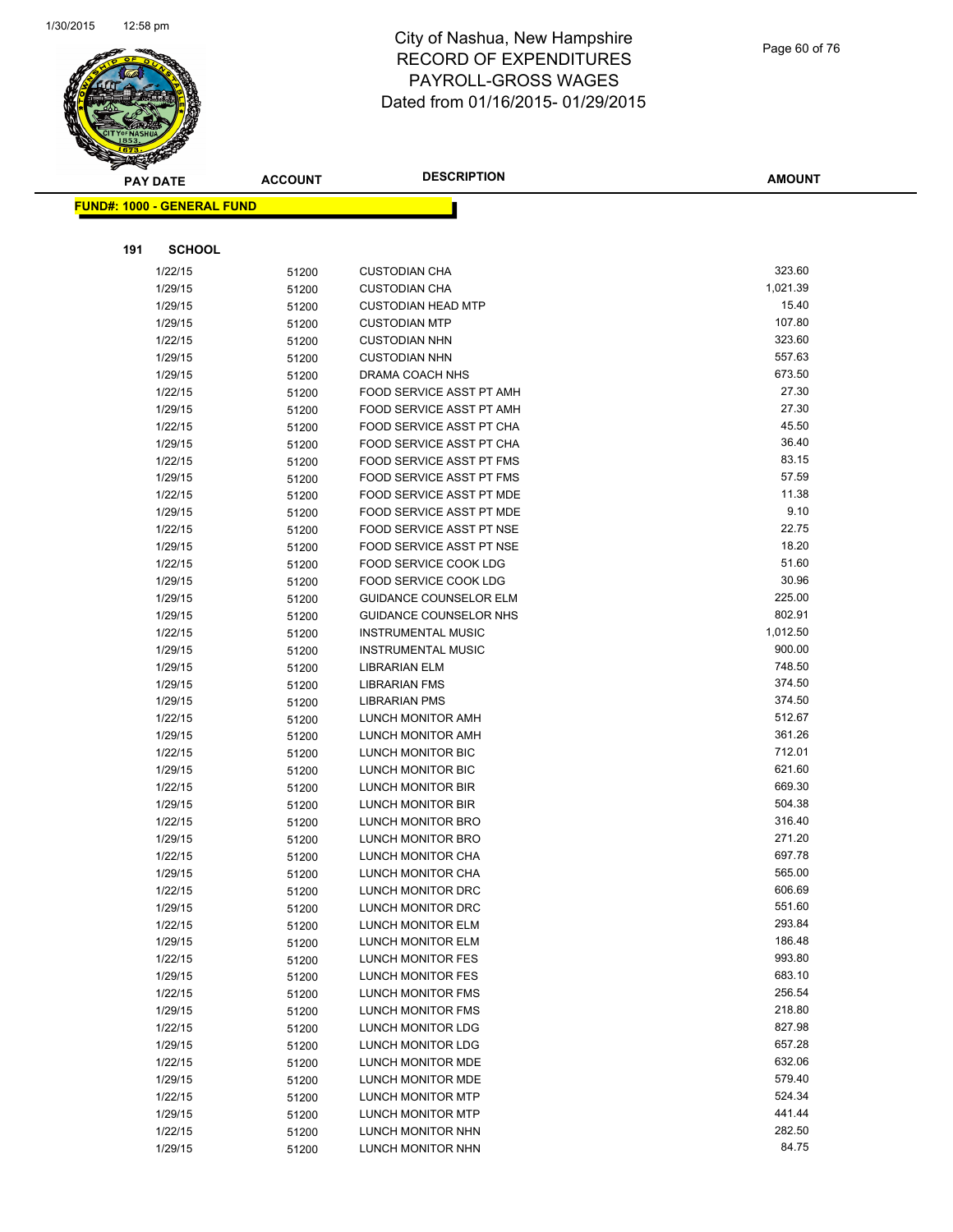

|     | <b>PAY DATE</b>                    | <b>ACCOUNT</b> | <b>DESCRIPTION</b>                         | <b>AMOUNT</b>   |
|-----|------------------------------------|----------------|--------------------------------------------|-----------------|
|     | <u> FUND#: 1000 - GENERAL FUND</u> |                |                                            |                 |
|     |                                    |                |                                            |                 |
|     |                                    |                |                                            |                 |
| 191 | <b>SCHOOL</b>                      |                |                                            |                 |
|     | 1/22/15                            | 51200          | LUNCH MONITOR NHS                          | 333.37          |
|     | 1/29/15                            | 51200          | LUNCH MONITOR NHS                          | 104.53          |
|     | 1/22/15                            | 51200          | LUNCH MONITOR NSE                          | 427.36          |
|     | 1/29/15                            | 51200          | LUNCH MONITOR NSE                          | 361.60          |
|     | 1/22/15                            | 51200          | LUNCH MONITOR PMS                          | 135.60          |
|     | 1/29/15                            | 51200          | LUNCH MONITOR PMS                          | 113.00          |
|     | 1/22/15                            | 51200          | LUNCH MONITOR SHE                          | 581.94          |
|     | 1/29/15                            | 51200          | LUNCH MONITOR SHE                          | 482.60          |
|     | 1/29/15                            | 51200          | <b>NURSE FES</b>                           | 770.67          |
|     | 1/22/15                            | 51200          | PARA ALT PMS                               | 80.85           |
|     | 1/29/15                            | 51200          | PARA ALT PMS                               | 64.68           |
|     | 1/22/15                            | 51200          | PARA DW SPEC ED BIR                        | 242.64          |
|     | 1/29/15                            | 51200          | PARA DW SPEC ED BIR                        | 171.87<br>22.75 |
|     | 1/22/15                            | 51200          | PARA DW SPEC ED BRO                        | 18.20           |
|     | 1/29/15                            | 51200          | PARA DW SPEC ED BRO                        | 100.00          |
|     | 1/22/15<br>1/22/15                 | 51200          | PARA DW SPEC ED NHN<br>PARA DW SPEC ED NHS | 50.00           |
|     | 1/29/15                            | 51200          | PARA DW SPEC ED NHS                        | 100.00          |
|     | 1/22/15                            | 51200          | PARA ELL FES                               | 27.30           |
|     | 1/29/15                            | 51200<br>51200 | PARA ELL FES                               | 27.30           |
|     | 1/22/15                            | 51200          | PARA INST AMH                              | 735.96          |
|     | 1/29/15                            | 51200          | PARA INST AMH                              | 635.73          |
|     | 1/22/15                            | 51200          | PARA INST BIC                              | 669.89          |
|     | 1/29/15                            | 51200          | PARA INST BIC                              | 485.03          |
|     | 1/22/15                            | 51200          | PARA INST BIR                              | 45.50           |
|     | 1/29/15                            | 51200          | PARA INST BIR                              | 36.40           |
|     | 1/22/15                            | 51200          | PARA INST DRC                              | 57.33           |
|     | 1/29/15                            | 51200          | PARA INST DRC                              | 50.96           |
|     | 1/22/15                            | 51200          | PARA INST FES                              | 27.30           |
|     | 1/29/15                            | 51200          | PARA INST FES                              | 20.48           |
|     | 1/22/15                            | 51200          | PARA INST FMS                              | 22.75           |
|     | 1/29/15                            | 51200          | PARA INST FMS                              | 18.20           |
|     | 1/22/15                            | 51200          | PARA INST LDG                              | 34.13           |
|     | 1/29/15                            | 51200          | PARA INST LDG                              | 20.48           |
|     | 1/22/15                            | 51200          | <b>PARA INST MTP</b>                       | 339.06          |
|     | 1/29/15                            | 51200          | PARA INST MTP                              | 267.60          |
|     | 1/22/15                            | 51200          | PARA INST NHN                              | 291.39          |
|     | 1/29/15                            | 51200          | PARA INST NHN                              | 291.39          |
|     | 1/22/15                            | 51200          | PARA INST PMS                              | 45.50           |
|     | 1/29/15                            | 51200          | PARA INST PMS                              | 27.30           |
|     | 1/22/15                            | 51200          | PARA INST SHE                              | 385.56          |
|     | 1/29/15                            | 51200          | PARA INST SHE                              | 272.16          |
|     | 1/22/15                            | 51200          | PARA LIB NHN                               | 273.45          |
|     | 1/29/15                            | 51200          | PARA LIB NHN                               | 273.45          |
|     | 1/22/15                            | 51200          | PARA LIB PMS                               | 227.48          |
|     | 1/29/15                            | 51200          | PARA LIB PMS                               | 247.84          |
|     | 1/22/15                            | 51200          | PARA MEDIA NHS                             | 196.66          |
|     | 1/29/15                            | 51200          | PARA MEDIA NHS                             | 196.66          |
|     | 1/22/15                            | 51200          | <b>PARA MUSIC FMS</b>                      | 178.36          |
|     | 1/29/15                            | 51200          | <b>PARA MUSIC FMS</b>                      | 152.89          |
|     | 1/22/15                            | 51200          | PARA PRE SCH BIC                           | 2,322.00        |
|     | 1/29/15                            | 51200          | PARA PRE SCH BIC                           | 1,794.86        |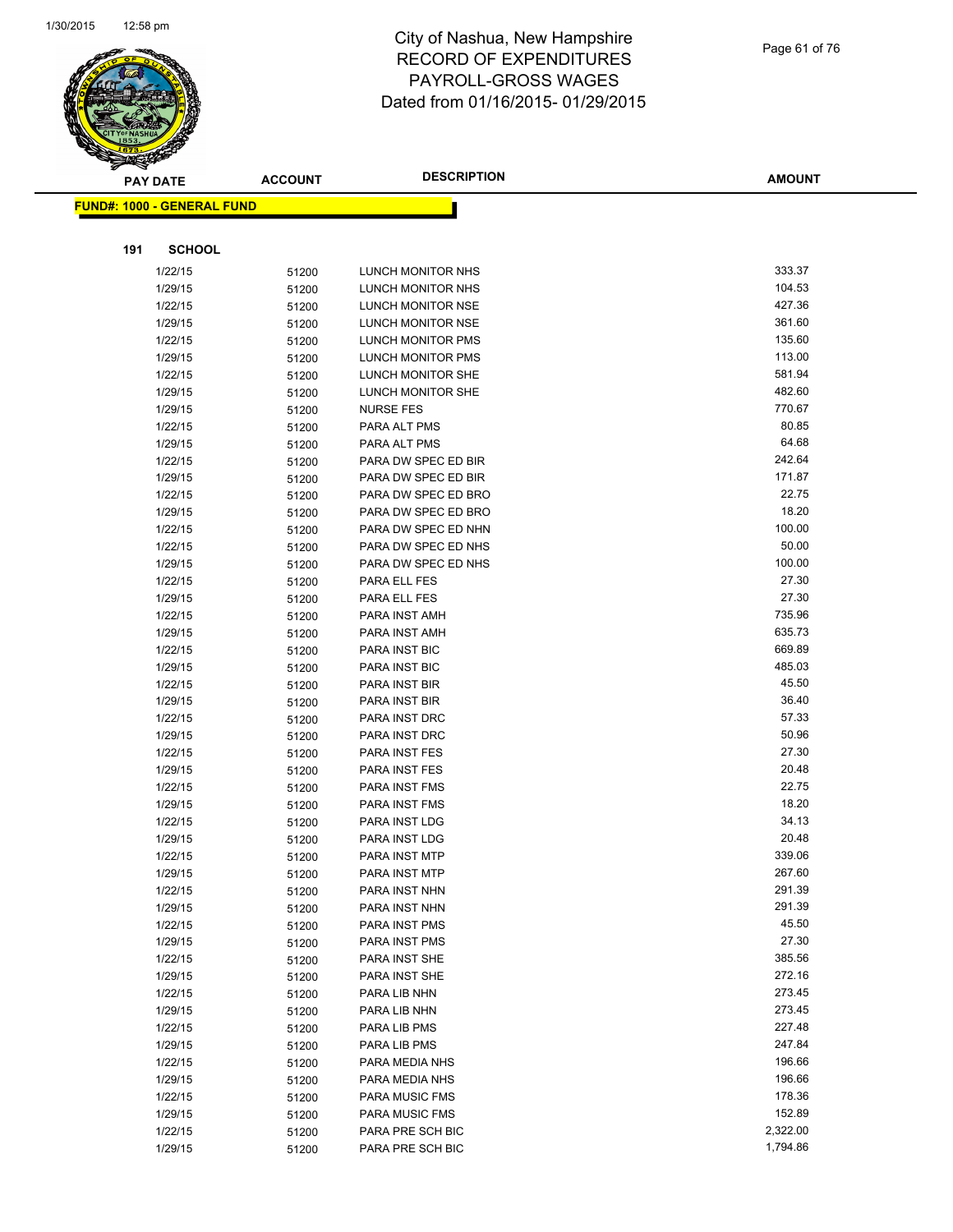

Page 62 of 76

**AMOUNT**

|     | <u> FUND#: 1000 - GENERAL FUND</u> |                |                                                            |                  |
|-----|------------------------------------|----------------|------------------------------------------------------------|------------------|
|     |                                    |                |                                                            |                  |
| 191 | <b>SCHOOL</b>                      |                |                                                            |                  |
|     | 1/22/15                            | 51200          | PARA PRE SCH BRO                                           | 1,559.52         |
|     | 1/29/15                            | 51200          | PARA PRE SCH BRO                                           | 1,166.27         |
|     | 1/22/15                            | 51200          | PARA PRE SCH DRC                                           | 2,381.47         |
|     | 1/29/15                            | 51200          | PARA PRE SCH DRC                                           | 1,842.71         |
|     | 1/22/15                            | 51200          | PARA PRE SCH MTP                                           | 1,035.34         |
|     | 1/29/15                            | 51200          | PARA PRE SCH MTP                                           | 773.82           |
|     | 1/22/15                            | 51200          | PARA PRE SCH NSE                                           | 4,007.98         |
|     | 1/29/15                            | 51200          | PARA PRE SCH NSE                                           | 4,088.34         |
|     | 1/29/15                            | 51200          | PARA SCI NHS                                               | 40.00            |
|     | 1/22/15                            | 51200          | PARA TTI DRC                                               | 203.70           |
|     | 1/29/15                            | 51200          | PARA TTI DRC                                               | 207.10           |
|     | 1/22/15                            | 51200          | PARA TTI LDG                                               | 77.00            |
|     | 1/29/15                            | 51200          | PARA TTI LDG                                               | 61.60            |
|     | 1/29/15                            | 51200          | SCHOOL PSYCHOLOGIST WID                                    | 4,031.76         |
|     | 1/29/15                            | 51200          | SPEECH LANG PATHOLOGIST WID                                | 13,359.25        |
|     | 1/29/15                            | 51200          | STUDENT ACTIVITY COORD NHS                                 | 469.50           |
|     | 1/22/15                            | 51200          | <b>SUB CLERICAL</b>                                        | 356.41           |
|     | 1/29/15                            | 51200          | <b>SUB CLERICAL</b>                                        | 242.60           |
|     | 1/22/15                            | 51200          | <b>SUB LUNCH MONITOR</b>                                   | 34.13            |
|     | 1/29/15                            | 51200          | <b>SUB LUNCH MONITOR</b>                                   | 27.30            |
|     | 1/22/15                            | 51200          | <b>SUB TEACHER</b>                                         | 275.00           |
|     | 1/29/15                            | 51200          | <b>SUB TEACHER</b>                                         | 225.00           |
|     | 1/29/15                            | 51200          | <b>SUB TEACHER LONG TERM</b>                               | (1,537.50)       |
|     | 1/29/15                            | 51200          | <b>TEACHER ART FMS</b>                                     | 175.50           |
|     | 1/29/15                            | 51200          | <b>TEACHER ART NHN</b>                                     | 440.50           |
|     | 1/29/15                            | 51200          | TEACHER BEHAVIOR SPEC WID                                  | 1,026.69         |
|     | 1/29/15                            | 51200          | TEACHER BIO TEC NHN                                        | 520.60           |
|     | 1/29/15                            | 51200          | <b>TEACHER BUSINESS NHS</b>                                | 449.50           |
|     | 1/29/15                            | 51200          | <b>TEACHER COMPUTER NHN</b>                                | 405.60           |
|     | 1/29/15                            | 51200          | <b>TEACHER COMPUTER NHS</b>                                | 1,198.00         |
|     | 1/29/15                            | 51200          | <b>TEACHER ENGLISH FMS</b>                                 | 175.50           |
|     | 1/29/15                            | 51200          | <b>TEACHER ENGLISH NHN</b>                                 | 4,841.83         |
|     | 1/29/15                            | 51200          | <b>TEACHER ENGLISH NHS</b>                                 | 2,867.30         |
|     | 1/29/15                            | 51200          | <b>TEACHER ENGLISH PMS</b>                                 | 351.00<br>175.50 |
|     | 1/29/15<br>1/29/15                 | 51200          | <b>TEACHER FACS FMS</b><br><b>TEACHER FOREIGN LANG FMS</b> | 959.60           |
|     |                                    | 51200          |                                                            | 1,497.00         |
|     | 1/29/15<br>1/29/15                 | 51200          | TEACHER FOREIGN LANG NHN<br><b>TEACHER GR2 SHE</b>         | 62.50            |
|     | 1/29/15                            | 51200<br>51200 | <b>TEACHER GR4 CHA</b>                                     | 50.00            |
|     | 1/29/15                            | 51200          | <b>TEACHER GR6 ELM</b>                                     | 351.00           |
|     | 1/29/15                            | 51200          | <b>TEACHER HEALTH NHS</b>                                  | 300.00           |
|     | 1/29/15                            | 51200          | TEACHER IN SCH SUSPENSION ELM                              | 112.50           |
|     | 1/29/15                            | 51200          | <b>TEACHER INST SPED WID</b>                               | 1,899.00         |
|     | 1/29/15                            | 51200          | <b>TEACHER KIND BIC</b>                                    | 2,311.10         |
|     | 1/29/15                            | 51200          | <b>TEACHER KIND BIR</b>                                    | 881.10           |
|     | 1/29/15                            | 51200          | <b>TEACHER MATH FMS</b>                                    | 445.57           |
|     | 1/29/15                            | 51200          | TEACHER MATH NHN                                           | 1,530.20         |
|     | 1/29/15                            | 51200          | <b>TEACHER MATH NHS</b>                                    | 2,516.24         |
|     | 1/29/15                            | 51200          | <b>TEACHER MUSIC AMH</b>                                   | 162.50           |
|     | 1/29/15                            | 51200          | <b>TEACHER MUSIC DRC</b>                                   | 275.00           |
|     | 1/29/15                            | 51200          | <b>TEACHER MUSIC ELM</b>                                   | 825.30           |
|     | 1/29/15                            | 51200          | <b>TEACHER MUSIC FMS</b>                                   | 500.00           |
|     |                                    |                |                                                            |                  |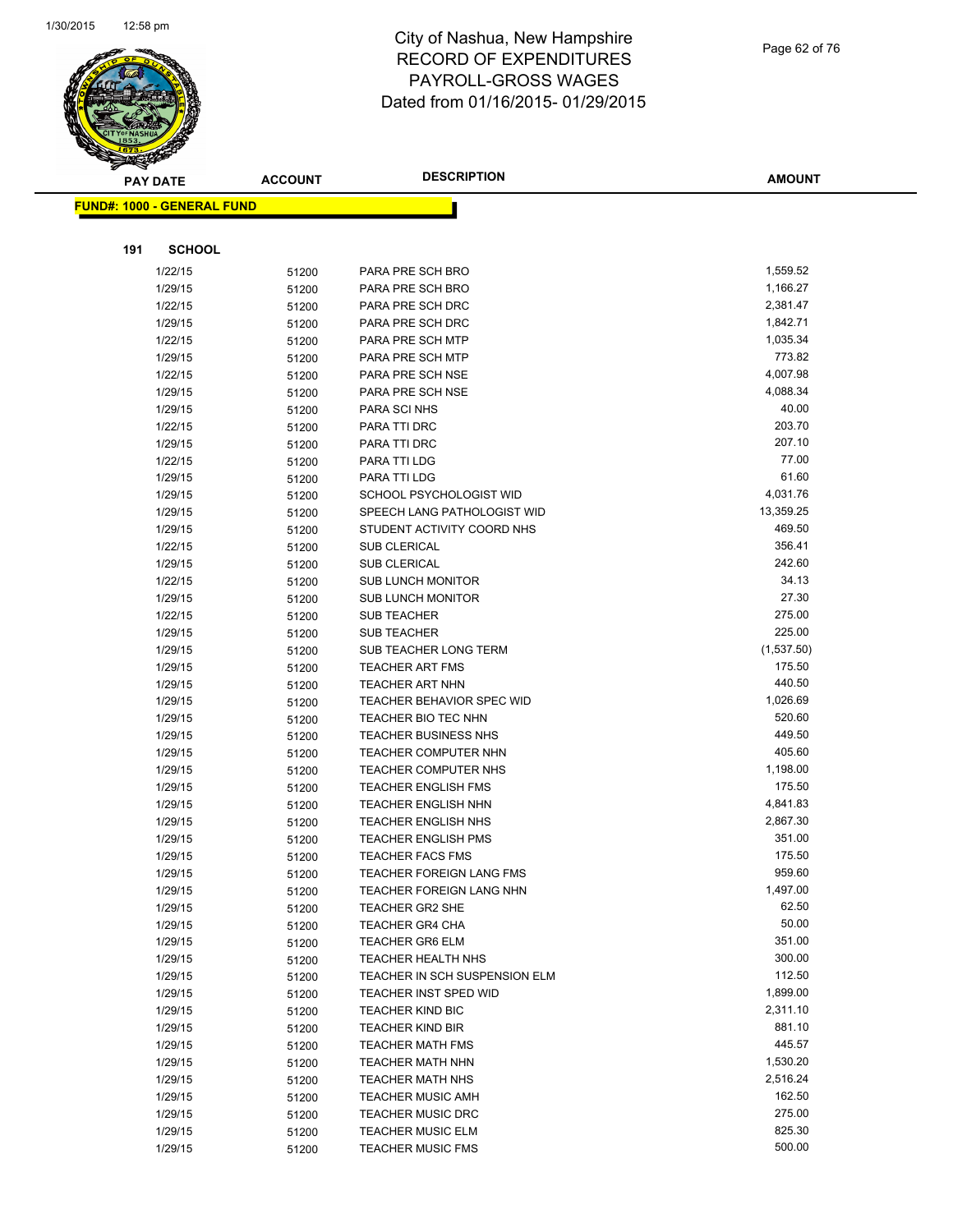

Page 63 of 76

| <b>PAY DATE</b>                   | <b>ACCOUNT</b> | <b>DESCRIPTION</b>                     | <b>AMOUNT</b>  |
|-----------------------------------|----------------|----------------------------------------|----------------|
| <b>FUND#: 1000 - GENERAL FUND</b> |                |                                        |                |
|                                   |                |                                        |                |
| 191<br><b>SCHOOL</b>              |                |                                        |                |
| 1/29/15                           | 51200          | <b>TEACHER MUSIC MTP</b>               | 1,199.42       |
| 1/29/15                           | 51200          | <b>TEACHER MUSIC NHN</b>               | 2,997.59       |
| 1/29/15                           | 51200          | <b>TEACHER MUSIC NHS</b>               | 2,188.02       |
| 1/29/15                           | 51200          | <b>TEACHER MUSIC PMS</b>               | 702.00         |
| 1/29/15                           | 51200          | TEACHER PE NHS                         | 531.29         |
| 1/29/15                           | 51200          | <b>TEACHER READ ELM</b>                | 1,612.20       |
| 1/29/15                           | 51200          | <b>TEACHER SCIENCE ELM</b>             | 25.00          |
| 1/29/15                           | 51200          | TEACHER SCIENCE NHN                    | 509.50         |
| 1/29/15                           | 51200          | <b>TEACHER SCIENCE NHS</b>             | 1,621.25       |
| 1/29/15                           | 51200          | TEACHER SOCIAL STUDIES ELM             | 351.00         |
| 1/29/15                           | 51200          | TEACHER SOCIAL STUDIES NHN             | 1,506.25       |
| 1/29/15                           | 51200          | TEACHER SOCIAL STUDIES NHS             | 655.63         |
| 1/29/15                           | 51200          | <b>TEACHER SPED FMS</b>                | 175.50         |
| 1/29/15                           | 51200          | <b>TEACHER SPED NHN</b>                | 6,682.56       |
| 1/29/15                           | 51200          | TEACHER SPED NHS                       | 881.10         |
| 1/29/15                           | 51200          | <b>TEACHER VISION WIDE</b>             | 1,091.33       |
| 1/22/15                           | 51300          | OVERTIME-REGULAR                       | 9,999.25       |
| 1/29/15                           | 51300          | OVERTIME-REGULAR                       | 8,465.71       |
| 1/22/15                           | 51400          | <b>WAGES TEMP-SEASONAL</b>             | 614.80         |
| 1/29/15                           | 51400          | <b>WAGES TEMP-SEASONAL</b>             | 491.84         |
| 1/22/15                           | 51412          | <b>WAGES PER DIEM</b>                  | 36,213.17      |
| 1/29/15                           | 51412          | <b>WAGES PER DIEM</b>                  | 39,580.56      |
| 1/29/15                           | 51500          | ELECTED SCHOOL BOARD                   | 9,000.00       |
| 1/22/15                           | 51600          | <b>LONGEVITY</b>                       | 5,473.53       |
| 1/29/15                           | 51600          | <b>LONGEVITY</b>                       | 6,129.53       |
| 12/31/14                          | 51650          | ADDITIONAL HOURS                       | 1,419.20       |
| 1/22/15                           | 51650          | ADDITIONAL HOURS                       | 51.45          |
| 1/29/15                           | 51650          | ADDITIONAL HOURS                       | 470.61         |
| 1/29/15                           | 51700          | <b>STIPENDS</b>                        | 153.43         |
| 12/31/14                          | 51750          | <b>RETIREMENT &amp; SEPARATION PAY</b> | 8,741.85       |
| 1/29/15                           | 51750          | <b>RETIREMENT &amp; SEPARATION PAY</b> | 53,383.02      |
| 1/29/15                           | 55118          | TELEPHONE-CELLULAR                     | 2,600.00       |
| <b>TOTAL 191 - SCHOOL</b>         |                |                                        | \$3,495,328.27 |

**TOTAL FUND 1000 - GENERAL FUND \$5,349,522.61** 

| <b>FUND#: 2100 - FOOD SERVICES FUND</b> |  |  |
|-----------------------------------------|--|--|
|-----------------------------------------|--|--|

| 1/22/15 | 51100 | CLERICAL FOOD SERVICE NHS     | 709.90   |
|---------|-------|-------------------------------|----------|
| 1/29/15 | 51100 | CLERICAL FOOD SERVICE NHS     | 709.90   |
| 1/22/15 | 51100 | DELIVERY DRIVER FOOD SERVICE  | 786.66   |
| 1/29/15 | 51100 | DELIVERY DRIVER FOOD SERVICE  | 629.32   |
| 1/29/15 | 51100 | DIRECTOR FOOD SERVICE         | 2.930.90 |
| 1/29/15 | 51100 | FOOD SERVICE BUSINESS MANAGER | 2.085.30 |
| 1/22/15 | 51100 | FOOD SERVICE COOK AMH         | 491.40   |
| 1/29/15 | 51100 | FOOD SERVICE COOK AMH         | 491.40   |
| 1/22/15 | 51100 | FOOD SERVICE COOK BIC         | 491.40   |
| 1/29/15 | 51100 | FOOD SERVICE COOK BIC         | 491.40   |
|         |       |                               |          |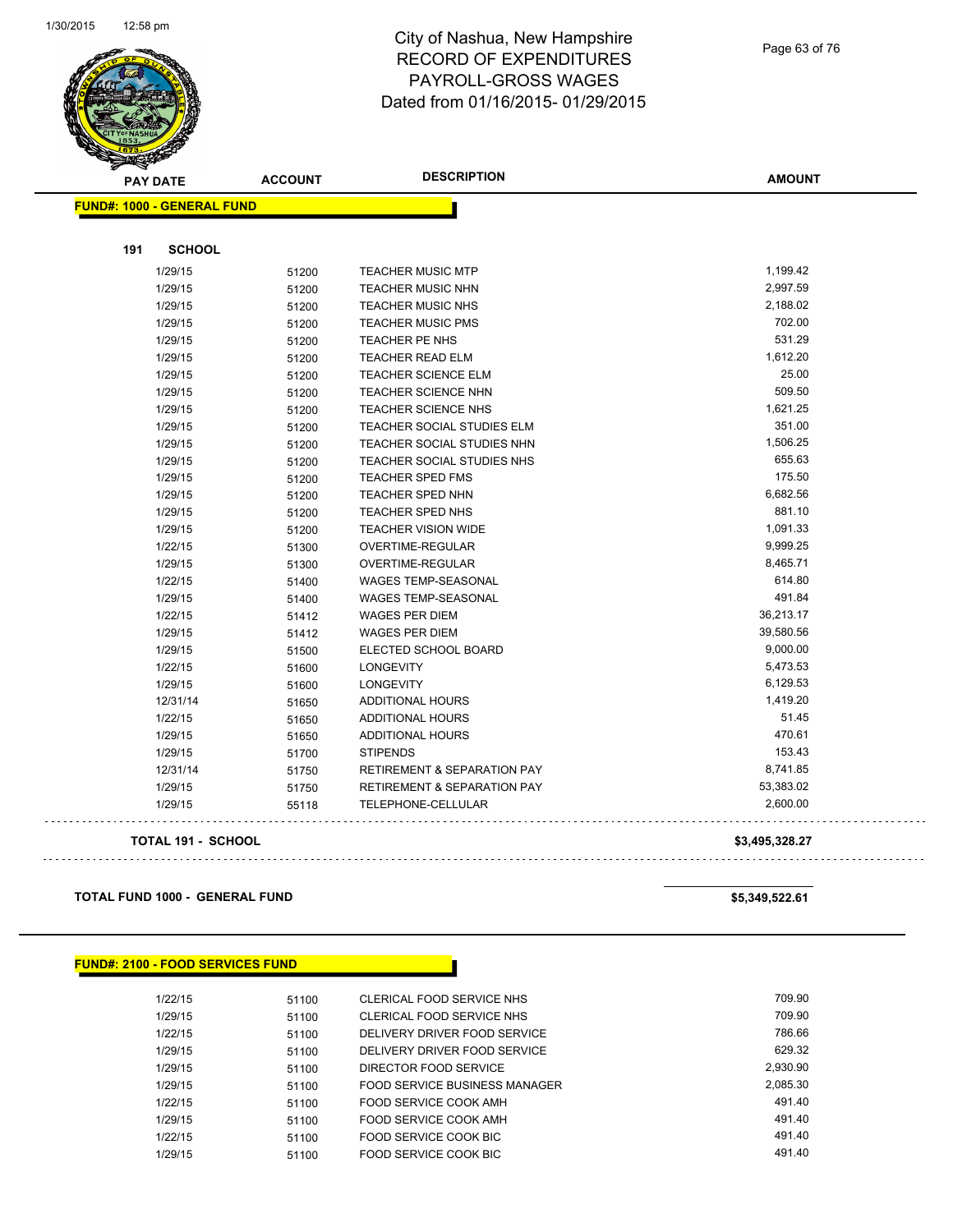

| <b>PAY DATE</b>                          | <b>ACCOUNT</b> | <b>DESCRIPTION</b>                                      | <b>AMOUNT</b>    |
|------------------------------------------|----------------|---------------------------------------------------------|------------------|
| <u> FUND#: 2100 - FOOD SERVICES FUND</u> |                |                                                         |                  |
|                                          |                |                                                         |                  |
| 1/22/15                                  | 51100          | FOOD SERVICE COOK BIR                                   | 491.40           |
| 1/29/15                                  | 51100          | FOOD SERVICE COOK BIR                                   | 491.40           |
| 1/22/15                                  | 51100          | FOOD SERVICE COOK BRO                                   | 477.36           |
| 1/29/15                                  | 51100          | FOOD SERVICE COOK BRO                                   | 491.40           |
| 1/22/15                                  | 51100          | FOOD SERVICE COOK CHA                                   | 484.38           |
| 1/29/15                                  | 51100          | FOOD SERVICE COOK CHA                                   | 491.40           |
| 1/22/15                                  | 51100          | FOOD SERVICE COOK DRC                                   | 491.40           |
| 1/29/15                                  | 51100          | FOOD SERVICE COOK DRC                                   | 491.40           |
| 1/22/15                                  | 51100          | FOOD SERVICE COOK ELM                                   | 985.88           |
| 1/29/15                                  | 51100          | FOOD SERVICE COOK ELM                                   | 1,003.80         |
| 1/22/15                                  | 51100          | FOOD SERVICE COOK FES                                   | 422.99           |
| 1/29/15                                  | 51100          | FOOD SERVICE COOK FES                                   | 432.25           |
| 1/22/15                                  | 51100          | <b>FOOD SERVICE COOK FMS</b>                            | 487.56           |
| 1/29/15                                  | 51100          | <b>FOOD SERVICE COOK FMS</b>                            | 501.90           |
| 1/22/15                                  | 51100          | FOOD SERVICE COOK LDG                                   | 473.90           |
| 1/29/15                                  | 51100          | FOOD SERVICE COOK LDG                                   | 473.90           |
| 1/22/15                                  | 51100          | FOOD SERVICE COOK MDE                                   | 473.90           |
| 1/29/15                                  | 51100          | FOOD SERVICE COOK MDE                                   | 473.90           |
| 1/22/15                                  | 51100          | FOOD SERVICE COOK NHN                                   | 1,035.65         |
| 1/29/15                                  | 51100          | FOOD SERVICE COOK NHN                                   | 997.98           |
| 1/22/15                                  | 51100          | FOOD SERVICE COOK NHS                                   | 973.35           |
| 1/29/15                                  | 51100          | FOOD SERVICE COOK NHS                                   | 943.77           |
| 1/22/15                                  | 51100          | FOOD SERVICE COOK NSE                                   | 460.32           |
| 1/29/15                                  | 51100          | FOOD SERVICE COOK NSE                                   | 463.68           |
| 1/22/15                                  | 51100          | FOOD SERVICE COOK PMS                                   | 501.90           |
| 1/29/15                                  | 51100          | <b>FOOD SERVICE COOK PMS</b>                            | 501.90           |
| 1/22/15                                  | 51100          | FOOD SERVICE COOK SHE                                   | 473.90           |
| 1/29/15                                  | 51100          | FOOD SERVICE COOK SHE                                   | 473.90           |
| 1/29/15                                  | 51100          | <b>FOOD SERVICE SITE CORD</b>                           | 11,439.21        |
| 1/22/15                                  | 51100          | <b>FOOD SERVICECOOK MTP</b>                             | 452.90           |
| 1/29/15<br>1/22/15                       | 51100          | <b>FOOD SERVICECOOK MTP</b><br>FOOD SERVICE ASST PT AMH | 452.90<br>553.38 |
| 1/29/15                                  | 51200          | FOOD SERVICE ASST PT AMH                                | 619.22           |
| 1/22/15                                  | 51200<br>51200 | FOOD SERVICE ASST PT BIC                                | 541.60           |
| 1/29/15                                  | 51200          | <b>FOOD SERVICE ASST PT BIC</b>                         | 541.60           |
| 1/22/15                                  | 51200          | FOOD SERVICE ASST PT BIR                                | 425.65           |
| 1/29/15                                  | 51200          | <b>FOOD SERVICE ASST PT BIR</b>                         | 578.88           |
| 1/22/15                                  | 51200          | FOOD SERVICE ASST PT BRO                                | 346.03           |
| 1/29/15                                  | 51200          | FOOD SERVICE ASST PT BRO                                | 354.90           |
| 1/22/15                                  | 51200          | FOOD SERVICE ASST PT CHA                                | 535.37           |
| 1/29/15                                  | 51200          | FOOD SERVICE ASST PT CHA                                | 498.30           |
| 1/22/15                                  | 51200          | FOOD SERVICE ASST PT DRC                                | 694.50           |
| 1/29/15                                  | 51200          | <b>FOOD SERVICE ASST PT DRC</b>                         | 758.48           |
| 1/22/15                                  | 51200          | FOOD SERVICE ASST PT ELM                                | 2,024.85         |
| 1/29/15                                  | 51200          | FOOD SERVICE ASST PT ELM                                | 2,240.44         |
| 1/22/15                                  | 51200          | FOOD SERVICE ASST PT FES                                | 889.89           |
| 1/29/15                                  | 51200          | FOOD SERVICE ASST PT FES                                | 861.75           |
| 1/22/15                                  | 51200          | <b>FOOD SERVICE ASST PT FMS</b>                         | 2,314.71         |
| 1/29/15                                  | 51200          | FOOD SERVICE ASST PT FMS                                | 2,218.17         |
| 1/22/15                                  | 51200          | FOOD SERVICE ASST PT LDG                                | 718.62           |
| 1/29/15                                  | 51200          | FOOD SERVICE ASST PT LDG                                | 959.21           |
| 1/22/15                                  | 51200          | FOOD SERVICE ASST PT MDE                                | 566.71           |
| 1/29/15                                  | 51200          | FOOD SERVICE ASST PT MDE                                | 560.92           |
| 1/22/15                                  | 51200          | FOOD SERVICE ASST PT MTP                                | 477.25           |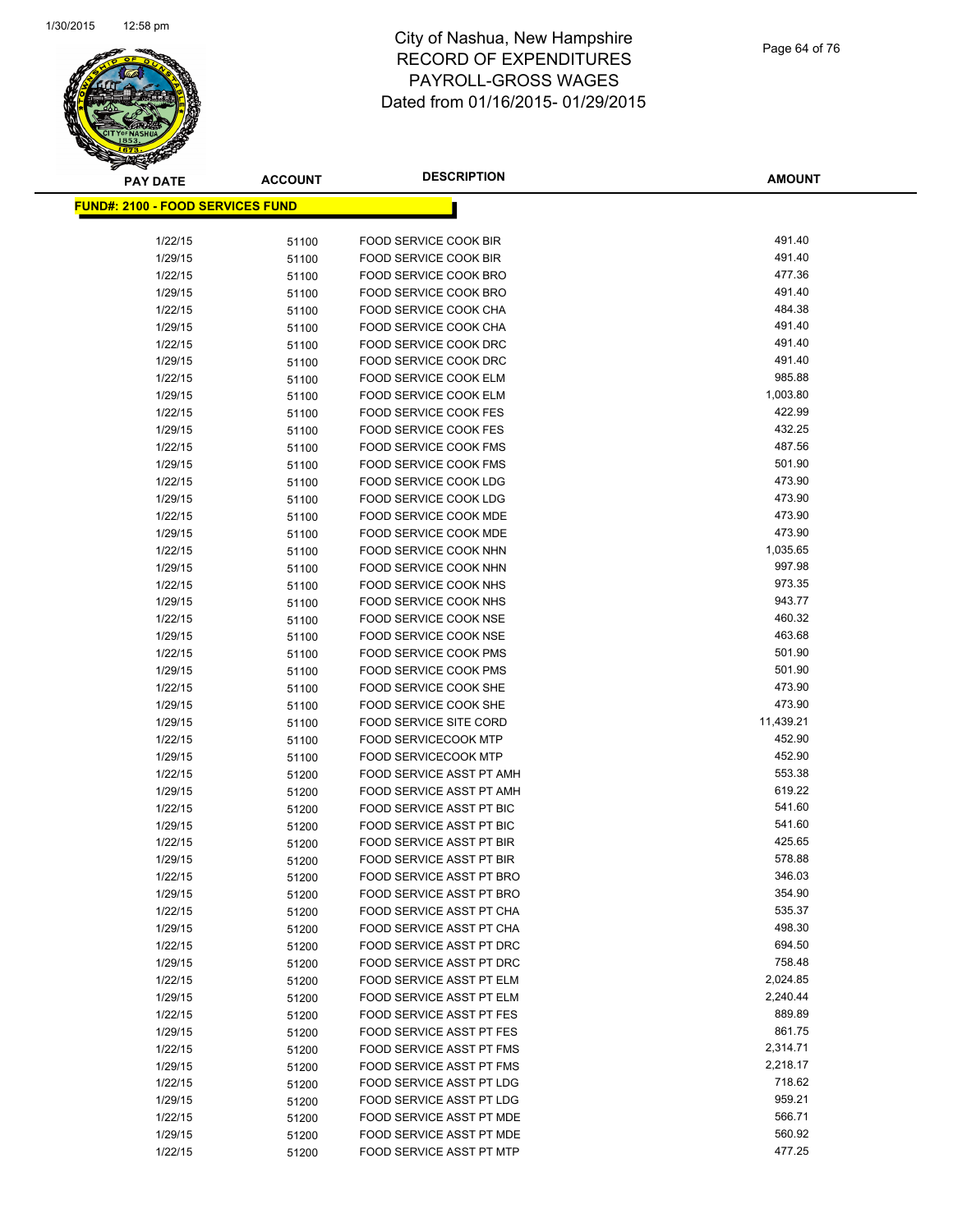

| <b>PAY DATE</b>                             | <b>ACCOUNT</b> | <b>DESCRIPTION</b>              | <b>AMOUNT</b> |
|---------------------------------------------|----------------|---------------------------------|---------------|
| <b>FUND#: 2100 - FOOD SERVICES FUND</b>     |                |                                 |               |
| 1/29/15                                     | 51200          | <b>FOOD SERVICE ASST PT MTP</b> | 477.25        |
| 1/22/15                                     | 51200          | FOOD SERVICE ASST PT NHN        | 4,578.48      |
| 1/29/15                                     | 51200          | FOOD SERVICE ASST PT NHN        | 3,628.50      |
| 1/22/15                                     | 51200          | FOOD SERVICE ASST PT NHS        | 4,276.17      |
| 1/29/15                                     | 51200          | FOOD SERVICE ASST PT NHS        | 3,472.77      |
| 1/22/15                                     | 51200          | FOOD SERVICE ASST PT NSE        | 286.36        |
| 1/29/15                                     | 51200          | FOOD SERVICE ASST PT NSE        | 289.25        |
| 1/22/15                                     | 51200          | <b>FOOD SERVICE ASST PT PMS</b> | 2,225.63      |
| 1/29/15                                     | 51200          | <b>FOOD SERVICE ASST PT PMS</b> | 2,278.32      |
| 1/22/15                                     | 51200          | <b>FOOD SERVICE ASST PT SHE</b> | 527.15        |
| 1/29/15                                     | 51200          | <b>FOOD SERVICE ASST PT SHE</b> | 538.72        |
| 1/22/15                                     | 51300          | <b>OVERTIME-REGULAR</b>         | 164.60        |
| 1/29/15                                     | 51300          | <b>OVERTIME-REGULAR</b>         | 104.82        |
| 1/22/15                                     | 51412          | <b>WAGES PER DIEM</b>           | 3,949.84      |
| 1/29/15                                     | 51412          | <b>WAGES PER DIEM</b>           | 2,724.03      |
| 1/29/15                                     | 55118          | TELEPHONE-CELLULAR              | 80.00         |
| <b>TOTAL FUND 2100 - FOOD SERVICES FUND</b> |                |                                 | \$88,511.38   |

### **FUND#: 2201 - DRIVERS EDUCATION FUND**

| 1/29/15 | 51200 | TEACHER TECHED ELM        | 300.00 |
|---------|-------|---------------------------|--------|
| 1/29/15 | 51200 | <b>TEACHER TECHED FMS</b> | 100.00 |
| 1/29/15 | 51200 | <b>TEACHER TECHED PMS</b> | 100.00 |
| 1/29/15 | 51300 | OVERTIME-REGULAR          | 29.81  |
|         |       |                           |        |

## **TOTAL FUND 2201 - DRIVERS EDUCATION FUND \$529.81**

| 1/22/15 | 51200 | ADULT ED ENRICHMENT INST       | 225.00 |
|---------|-------|--------------------------------|--------|
| 1/29/15 | 51200 | ADULT ED ENRICHMENT INST       | 75.00  |
| 1/22/15 | 51200 | <b>CLERICAL SPECIAL ED NHN</b> | 75.00  |
| 1/29/15 | 51200 | <b>CLERICAL SPECIAL ED NHN</b> | 37.50  |
| 1/29/15 | 51200 | STUDENT INFO COORDINATOR       | 112.50 |
| 1/22/15 | 51200 | <b>SUB TEACHER</b>             | 75.00  |
|         |       |                                |        |

### **TOTAL FUND 2207 - ADULT ED/CONTINUING ED \$600.00**

## **FUND#: 2222 - AFTER SCHOOL PROGRAM**

| 1/29/15 | 51200 | 21 CENTURY ELEM MFAM RES COORD | 64.01    |
|---------|-------|--------------------------------|----------|
| 1/22/15 | 51200 | 21ST CENTURY INSTRUCTOR        | 1.063.74 |
| 1/29/15 | 51200 | 21ST CENTURY INSTRUCTOR        | 1.063.32 |
| 1/29/15 | 51200 | ADULT ED ENRICHMENT INST       | 85.00    |
| 1/29/15 | 51200 | FOOD SERVICE COOK LDG          | 35.00    |
| 1/29/15 | 51200 | <b>GUIDANCE COUNSELOR FES</b>  | 250.82   |
| 1/22/15 | 51200 | LUNCH MONITOR DRC              | 191.78   |
|         |       |                                |          |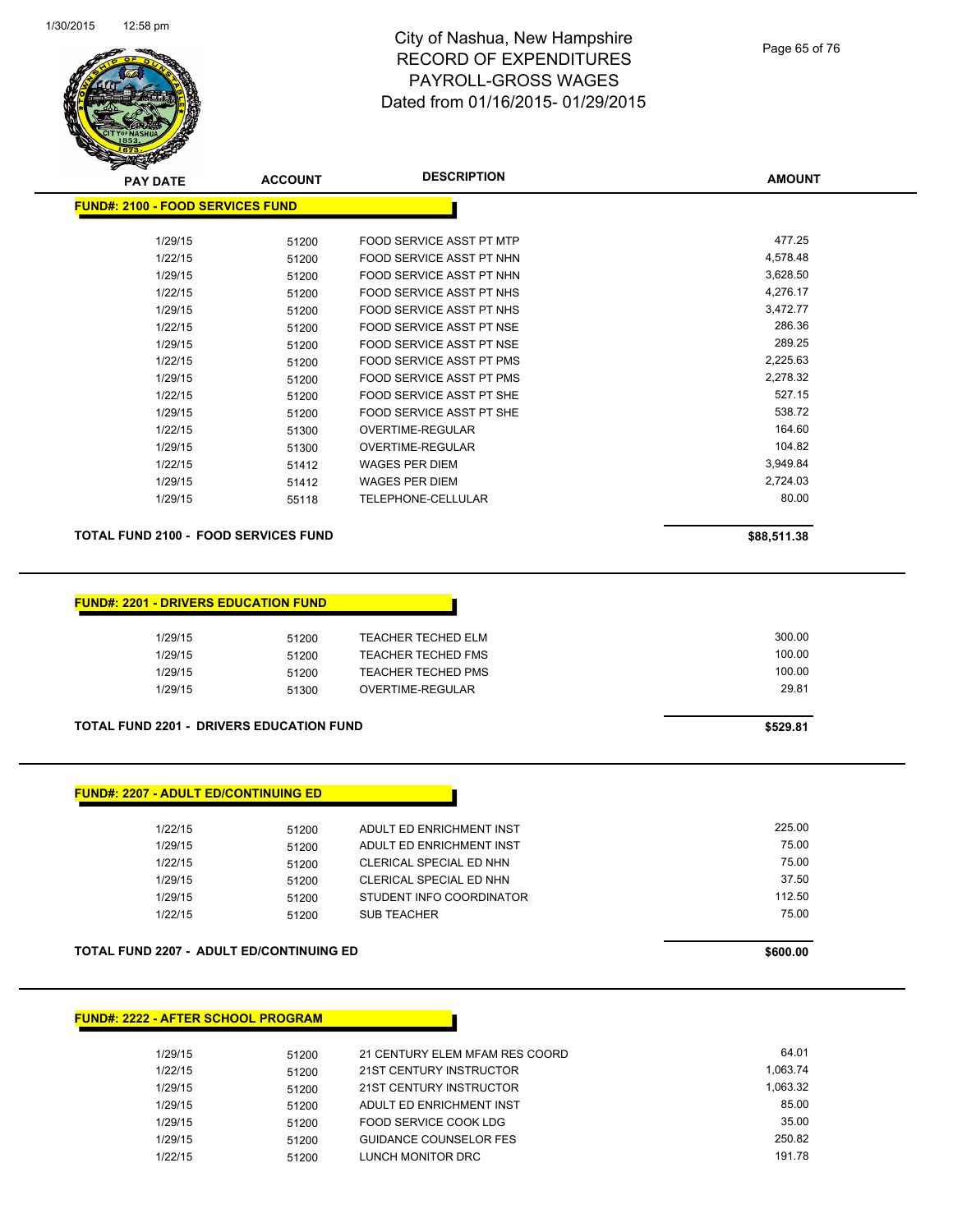

Page 66 of 76

| <b>PAY DATE</b>                               | <b>ACCOUNT</b> | <b>DESCRIPTION</b>      | <b>AMOUNT</b> |
|-----------------------------------------------|----------------|-------------------------|---------------|
| <b>FUND#: 2222 - AFTER SCHOOL PROGRAM</b>     |                |                         |               |
|                                               |                |                         |               |
| 1/29/15                                       | 51200          | LUNCH MONITOR DRC       | 168.41        |
| 1/22/15                                       | 51200          | PARA DW SPEC ED AMH     | 26.70         |
| 1/29/15                                       | 51200          | PARA DW SPEC ED AMH     | 20.03         |
| 1/22/15                                       | 51200          | PARA DW SPEC ED WID     | 16.47         |
| 1/22/15                                       | 51200          | PARA ELL MTP            | 190.15        |
| 1/29/15                                       | 51200          | PARA ELL MTP            | 172.65        |
| 1/29/15                                       | 51200          | PARA INST AMH           | 41.68         |
| 1/22/15                                       | 51200          | PARA INST DRC           | 132.60        |
| 1/29/15                                       | 51200          | <b>PARA INST DRC</b>    | 132.60        |
| 1/22/15                                       | 51200          | PARA INST FES           | 233.82        |
| 1/29/15                                       | 51200          | <b>PARA INST FES</b>    | 273.88        |
| 1/22/15                                       | 51200          | PARA INST LDG           | 340.99        |
| 1/29/15                                       | 51200          | PARA INST LDG           | 299.31        |
| 1/22/15                                       | 51200          | PARA INST NHN           | 90.03         |
| 1/29/15                                       | 51200          | PARA INST NHN           | 90.03         |
| 1/22/15                                       | 51200          | PARA INST PMS           | 131.70        |
| 1/29/15                                       | 51200          | PARA INST PMS           | 80.01         |
| 1/22/15                                       | 51200          | PARA KIND AMH           | 83.35         |
| 1/29/15                                       | 51200          | PARA KIND AMH           | 70.00         |
| 1/29/15                                       | 51200          | PARA KIND LDG           | 38.34         |
| 1/22/15                                       | 51200          | PARA MEDIA NHN          | 63.78         |
| 1/29/15                                       | 51200          | PARA MEDIA NHN          | 77.13         |
| 1/22/15                                       | 51200          | PARA PRE SCH MTP        | 105.00        |
| 1/29/15                                       | 51200          | PARA PRE SCH MTP        | 105.00        |
| 1/22/15                                       | 51200          | PARA TTI DRC            | 107.16        |
| 1/29/15                                       | 51200          | PARA TTI DRC            | 87.95         |
| 1/29/15                                       | 51200          | <b>TEACHER GR2 AMH</b>  | 50.00         |
| 1/29/15                                       | 51200          | <b>TEACHER GR3 DRC</b>  | 120.00        |
| 1/29/15                                       | 51200          | <b>TEACHER GR3 MTP</b>  | 85.00         |
| 1/29/15                                       | 51200          | TEACHER GR3 SHE         | 17.50         |
| 1/29/15                                       | 51200          | <b>TEACHER GR4 LDG</b>  | 60.00         |
| 1/29/15                                       | 51200          | <b>TEACHER GR4 MTP</b>  | 35.00         |
| 1/29/15                                       | 51200          | <b>TEACHER KIND DRC</b> | 50.00         |
| 1/29/15                                       | 51200          | <b>TEACHER KIND LDG</b> | 196.70        |
| 1/29/15                                       | 51200          | <b>TEACHER SPED FES</b> | 127.16        |
| 1/29/15                                       | 51200          | <b>TEACHER SPED LDG</b> | 155.02        |
| 1/29/15                                       | 51200          | <b>TEACHER TTI LDG</b>  | 130.84        |
| <b>TOTAL FUND 2222 - AFTER SCHOOL PROGRAM</b> |                |                         | \$6,959.66    |
|                                               |                |                         |               |

| <b>FUND#: 2252 - DAY CARE</b>         |       |                                   |        |
|---------------------------------------|-------|-----------------------------------|--------|
| 1/29/15                               | 51100 | <b>PANTHER PRESCHOOL DIRECTOR</b> | 869.00 |
| <b>TOTAL FUND 2252 - DAY CARE</b>     |       | \$869.00                          |        |
|                                       |       |                                   |        |
| <b>FUND#: 2257 - SPECIAL ED LOCAL</b> |       |                                   |        |
| 1/22/15                               | 51100 | PARA DW SPEC ED CHA               | 613.08 |
| 1/29/15                               | 51100 | PARA DW SPEC ED CHA               | 361.19 |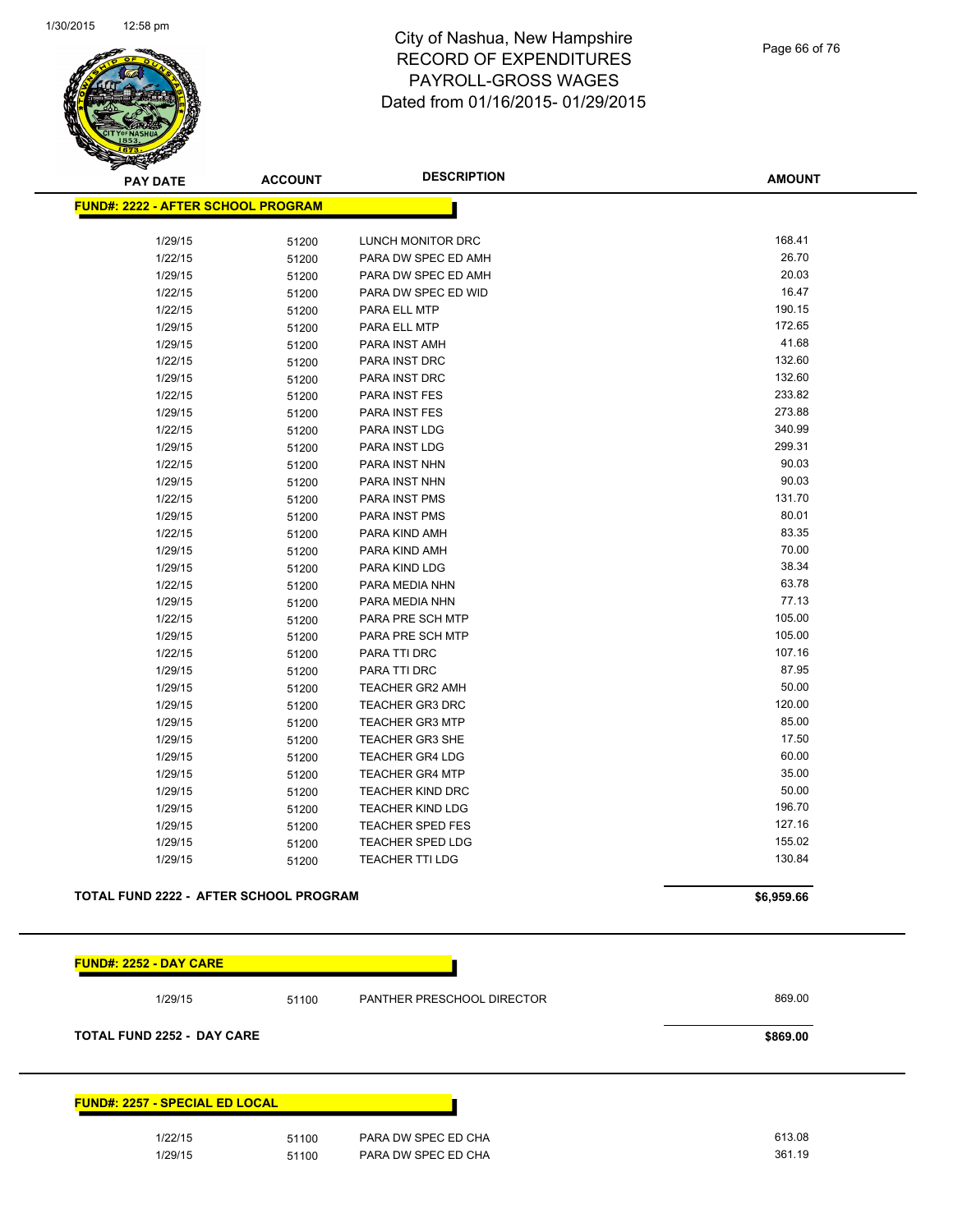

Page 67 of 76

| <b>PAY DATE</b>                                                                                                                                                                                                         | <b>ACCOUNT</b> | <b>DESCRIPTION</b>                         | <b>AMOUNT</b>        |
|-------------------------------------------------------------------------------------------------------------------------------------------------------------------------------------------------------------------------|----------------|--------------------------------------------|----------------------|
| <b>FUND#: 2257 - SPECIAL ED LOCAL</b>                                                                                                                                                                                   |                |                                            |                      |
| 1/22/15                                                                                                                                                                                                                 | 51100          | PARA DW SPEC ED SHE                        | 622.60               |
| 1/29/15                                                                                                                                                                                                                 | 51100          | PARA DW SPEC ED SHE                        | 494.27               |
|                                                                                                                                                                                                                         |                |                                            |                      |
| <b>TOTAL FUND 2257 - SPECIAL ED LOCAL</b>                                                                                                                                                                               |                |                                            | \$2,091.14           |
| <b>FUND#: 2503 - PARKS &amp; REC PROGRAMS FUND</b>                                                                                                                                                                      |                |                                            |                      |
|                                                                                                                                                                                                                         |                |                                            | 357.75               |
| 1/22/15<br>1/29/15                                                                                                                                                                                                      | 51100<br>51100 | PROGRAM COORDINATOR<br>PROGRAM COORDINATOR | 357.75               |
|                                                                                                                                                                                                                         |                |                                            |                      |
| <b>TOTAL FUND 2503 - PARKS &amp; REC PROGRAMS FUND</b>                                                                                                                                                                  |                |                                            | \$715.50             |
| <b>FUND#: 2505 - GOVT &amp; EDUCATION CHANNELS FUND</b>                                                                                                                                                                 |                |                                            |                      |
|                                                                                                                                                                                                                         |                |                                            |                      |
| 1/22/15                                                                                                                                                                                                                 | 51100          | ECHANNEL ACCESS ADMINISTRATOR              | 1,044.70             |
| 1/29/15                                                                                                                                                                                                                 | 51100          | ECHANNEL ACCESS ADMINISTRATOR              | 1,044.70             |
| 1/22/15                                                                                                                                                                                                                 | 51100          | PEG PROGRAM MANAGER                        | 1,173.50<br>1,173.50 |
|                                                                                                                                                                                                                         |                | PEG PROGRAM MANAGER                        |                      |
| 1/29/15                                                                                                                                                                                                                 | 51100          |                                            |                      |
| 1/29/15                                                                                                                                                                                                                 | 55118          | TELEPHONE-CELLULAR                         | 100.00               |
|                                                                                                                                                                                                                         |                |                                            | \$4,536.40           |
|                                                                                                                                                                                                                         |                |                                            |                      |
|                                                                                                                                                                                                                         |                |                                            |                      |
| 1/22/15                                                                                                                                                                                                                 | 51100          | DOMESTIC VIOLENCE ADVOCATE                 | 807.60               |
| 1/29/15                                                                                                                                                                                                                 | 51100          | DOMESTIC VIOLENCE ADVOCATE                 | 716.75               |
| 1/22/15                                                                                                                                                                                                                 | 51100          | PATROLMAN ALL RANKS                        | 1,254.45             |
| 1/29/15                                                                                                                                                                                                                 | 51100          | PATROLMAN ALL RANKS                        | 1,254.45             |
| 1/22/15                                                                                                                                                                                                                 | 51300          | OVERTIME-REGULAR                           | 476.42               |
| 1/29/15                                                                                                                                                                                                                 | 51300          | OVERTIME-REGULAR                           | 154.40               |
|                                                                                                                                                                                                                         |                |                                            | \$4,664.07           |
|                                                                                                                                                                                                                         |                |                                            |                      |
| 1/22/15                                                                                                                                                                                                                 |                | <b>EPIDEMIOLOGIST</b>                      | 1,351.05             |
|                                                                                                                                                                                                                         | 51100          | <b>EPIDEMIOLOGIST</b>                      | 1,351.05             |
| 1/29/15<br>1/22/15                                                                                                                                                                                                      | 51100          | INTAKE SPECIALIST PROGRAM ASST             | 376.60               |
| 1/29/15                                                                                                                                                                                                                 | 51100          | INTAKE SPECIALIST PROGRAM ASST             | 188.30               |
|                                                                                                                                                                                                                         | 51100          |                                            | 435.31               |
| <b>TOTAL FUND 2505 - GOVT &amp; EDUCATION CHANNELS FUND</b><br><b>FUND#: 3050 - POLICE GRANTS FUND</b><br><b>TOTAL FUND 3050 - POLICE GRANTS FUND</b><br><b>FUND#: 3068 - COMMUNITY SERVICES GRANTS FUND</b><br>1/22/15 | 51100          | PROGRAM ASSISTANT                          |                      |
| 1/29/15<br>1/22/15                                                                                                                                                                                                      | 51100<br>51100 | PROGRAM ASSISTANT<br>PUB HEALTH NURSE      | 435.30<br>123.85     |

1/22/15 51100 PUB HEALTH PREPAREDNESS COORD 1,150.51 1/29/15 51100 PUB HEALTH PREPAREDNESS COORD 1,150.51 1/22/15 51100 SMP PROGRAM COORDINATOR 852.15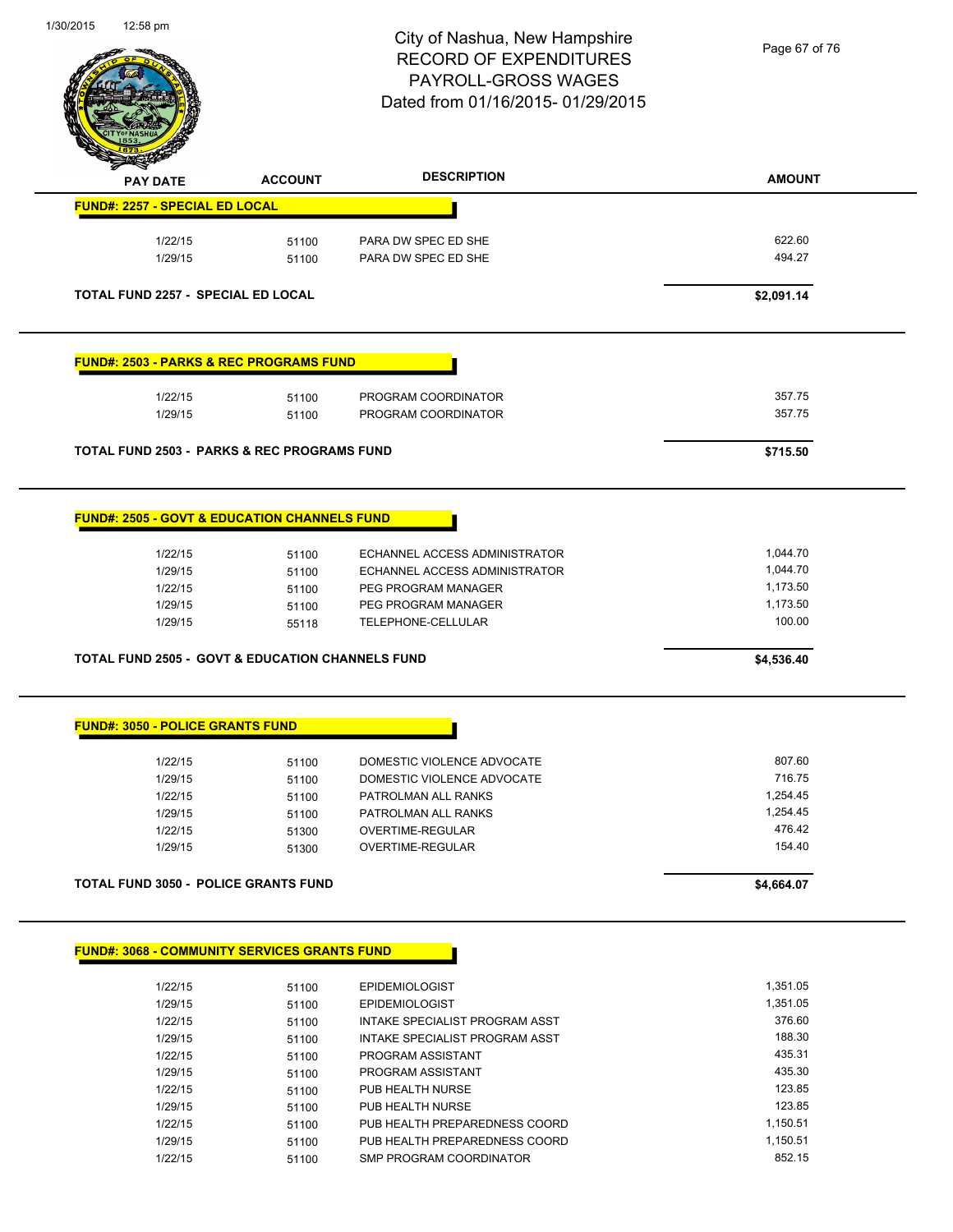

|                                                         | <b>ACCOUNT</b> | <b>DESCRIPTION</b>                                 | <b>AMOUNT</b>    |
|---------------------------------------------------------|----------------|----------------------------------------------------|------------------|
| <b>FUND#: 3068 - COMMUNITY SERVICES GRANTS FUND</b>     |                |                                                    |                  |
| 1/29/15                                                 | 51100          | SMP PROGRAM COORDINATOR                            | 852.15           |
| 1/29/15                                                 | 55118          | TELEPHONE-CELLULAR                                 | 100.00           |
| <b>TOTAL FUND 3068 - COMMUNITY SERVICES GRANTS FUND</b> |                |                                                    | \$8,490.63       |
| <b>FUND#: 3070 - COMMUNITY HEALTH GRANTS FUND</b>       |                |                                                    |                  |
| 1/22/15                                                 | 51100          | NURSE PRACTITIONER PT                              | 123.50           |
| 1/29/15                                                 | 51100          | NURSE PRACTITIONER PT                              | 152.00           |
| 1/22/15                                                 | 51100          | PUB HEALTH NURSE                                   | 829.10           |
| 1/29/15                                                 | 51100          | PUB HEALTH NURSE                                   | 829.10           |
| <b>TOTAL FUND 3070 - COMMUNITY HEALTH GRANTS FUND</b>   |                |                                                    | \$1,933.70       |
| <b>FUND#: 3080 - COMMUNITY DEVELOPMENT GRANTS</b>       |                |                                                    |                  |
|                                                         |                |                                                    |                  |
|                                                         |                |                                                    |                  |
| 1/22/15<br>1/29/15                                      | 51100<br>51100 | OED PROGRAM COORDINATOR<br>OED PROGRAM COORDINATOR | 159.65<br>159.65 |
| <b>TOTAL FUND 3080 - COMMUNITY DEVELOPMENT GRANTS</b>   |                |                                                    | \$319.30         |
| <b>FUND#: 3090 - URBAN PROGRAM GRANTS FUND</b>          |                |                                                    |                  |
| 1/22/15                                                 | 51100          | <b>GRANT MGMT SPECIALIST</b>                       | 988.15           |
| 1/29/15                                                 | 51100          | <b>GRANT MGMT SPECIALIST</b>                       | 988.15           |
| 1/22/15                                                 | 51100          | INTAKE SPECIALIST PROGRAM ASST                     | 564.95           |
| 1/29/15                                                 | 51100          | INTAKE SPECIALIST PROGRAM ASST                     | 753.25           |
| 1/22/15                                                 | 51100          | <b>MANAGER URBAN PROGRAMS</b>                      | 1,450.00         |
| 1/29/15                                                 | 51100          | <b>MANAGER URBAN PROGRAMS</b>                      | 1,450.00         |
| 1/22/15                                                 | 51100          | PROGRAM COORDINATOR LP&HH                          | 1,103.60         |
| 1/29/15                                                 | 51100          | PROGRAM COORDINATOR LP&HH                          | 1,103.60         |
| 1/22/15                                                 | 51100          | PROJECT ADMINISTRATOR                              | 1,194.60         |
| 1/29/15                                                 | 51100          | PROJECT ADMINISTRATOR                              | 1,194.60         |
| 1/22/15                                                 | 51100          | PROJECT ADMINISTRATOR LP&HH                        | 1,028.10         |
| 1/29/15                                                 | 51100          | PROJECT ADMINISTRATOR LP&HH                        | 1,028.10         |
| 1/22/15                                                 | 51200          | <b>CODE ENFORCEMENT OFFICER II</b>                 | 577.72           |
| 1/29/15                                                 | 51200          | CODE ENFORCEMENT OFFICER II                        | 577.72           |
| 1/29/15                                                 | 55118          | TELEPHONE-CELLULAR                                 | 34.00            |

## **FUND#: 3120 - TRANSIT GRANTS FUND**

| 1/22/15 | 51100 | <b>TRANSIT FINANCE COORDINATOR</b>   | 1.171.15 |
|---------|-------|--------------------------------------|----------|
| 1/29/15 | 51100 | <b>TRANSIT FINANCE COORDINATOR</b>   | 1,171.15 |
| 1/22/15 | 51100 | <b>TRANSIT FLEET FACILITIES SUPV</b> | 988.15   |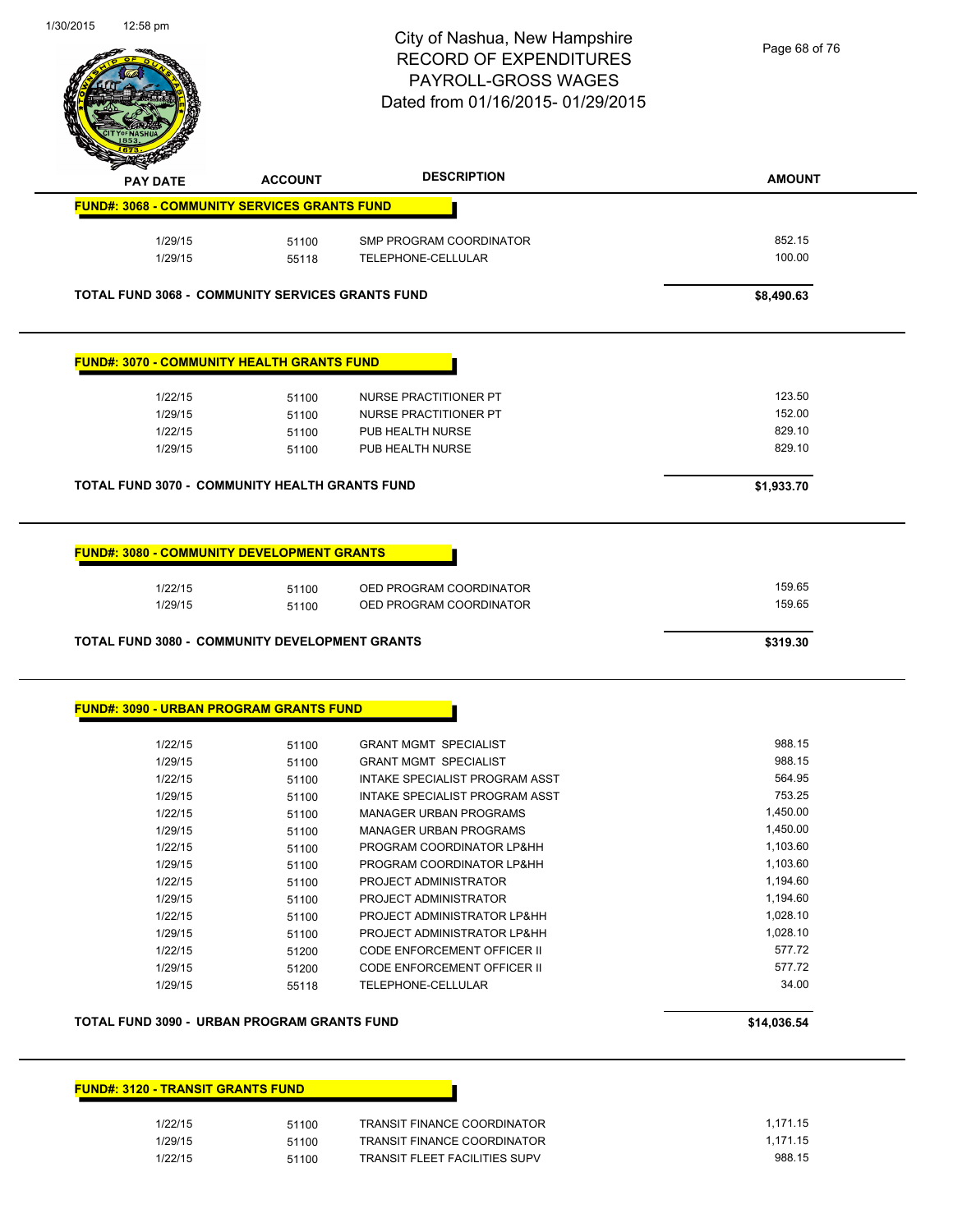

| <b>PAY DATE</b>                          | <b>ACCOUNT</b> | <b>DESCRIPTION</b>                    | <b>AMOUNT</b> |
|------------------------------------------|----------------|---------------------------------------|---------------|
| <b>FUND#: 3120 - TRANSIT GRANTS FUND</b> |                |                                       |               |
|                                          |                |                                       |               |
| 1/29/15                                  | 51100          | <b>TRANSIT FLEET FACILITIES SUPV</b>  | 988.15        |
| 1/22/15                                  | 51100          | <b>TRANSIT MECHANICS</b>              | 1,792.25      |
| 1/29/15                                  | 51100          | <b>TRANSIT MECHANICS</b>              | 1,792.25      |
| 1/22/15                                  | 51100          | <b>TRANSIT OPER MKTG SUPV</b>         | 1,014.25      |
| 1/29/15                                  | 51100          | <b>TRANSIT OPER MKTG SUPV</b>         | 1,014.26      |
| 1/22/15                                  | 51100          | <b>TRANSIT OPERATIONS COORDINATOR</b> | 887.25        |
| 1/29/15                                  | 51100          | TRANSIT OPERATIONS COORDINATOR        | 887.25        |
| 1/22/15                                  | 51100          | <b>TRANSIT UTILITY SERVICE WORKER</b> | 662.55        |
| 1/29/15                                  | 51100          | <b>TRANSIT UTILITY SERVICE WORKER</b> | 662.55        |
| 1/22/15                                  | 51100          | <b>TRANSPORTATION DEPT MANAGER</b>    | 1,225.40      |
| 1/29/15                                  | 51100          | <b>TRANSPORTATION DEPT MANAGER</b>    | 1,225.40      |
| 1/29/15                                  | 51300          | OVERTIME-REGULAR                      | 761.71        |
|                                          |                |                                       |               |
|                                          |                |                                       |               |

**TOTAL FUND 3120 - TRANSIT GRANTS FUND \$16,243.72** 

## **FUND#: 3800 - SCHOOL GRANTS FUND**

| 1/29/15  | 51100 | 21 CENTURY ELEM MFAM RES COORD | 6,765.50   |
|----------|-------|--------------------------------|------------|
| 1/29/15  | 51100 | ASSISTANT PRINCIPAL AMH        | 1,406.20   |
| 1/29/15  | 51100 | ASSISTANT PRINCIPAL BRO        | 1,403.90   |
| 1/29/15  | 51100 | ASSISTANT PRINCIPAL CHARL      | 1,483.80   |
| 1/29/15  | 51100 | ASSISTANT PRINCIPAL MDE        | 1,406.20   |
| 1/29/15  | 51100 | ASSISTANT PRINCIPAL SHE        | 1,403.90   |
| 1/29/15  | 51100 | AYP FACILITATOR DRC            | 2,650.80   |
| 1/29/15  | 51100 | <b>AYP FACILITATOR FES</b>     | 2,816.70   |
| 1/29/15  | 51100 | AYP FACILITATOR LDG            | 3,433.10   |
| 1/22/15  | 51100 | <b>CLERICAL 21 CENTURY</b>     | 735.21     |
| 1/29/15  | 51100 | <b>CLERICAL 21 CENTURY</b>     | 556.40     |
| 1/29/15  | 51100 | <b>DIRECTOR TITLE 1</b>        | 3,239.00   |
| 1/29/15  | 51100 | DW TECHNOLOGY PEER COACH       | 2,901.99   |
| 1/22/15  | 51100 | ELL OUTREACH WORKER HOURLY     | 600.00     |
| 1/29/15  | 51100 | ELL OUTREACH WORKER HOURLY     | 600.00     |
| 1/29/15  | 51100 | <b>GUIDANCE COUNSELOR FES</b>  | 2,583.00   |
| 1/22/15  | 51100 | <b>INTERPRETER</b>             | 300.00     |
| 1/29/15  | 51100 | <b>INTERPRETER</b>             | 300.00     |
| 1/29/15  | 51100 | <b>INTRUCTIONAL LEADER FES</b> | 5,826.02   |
| 1/29/15  | 51100 | JOB DEVELOPER SPED NHS         | 2,020.40   |
| 1/29/15  | 51100 | LICENSED PRACTICAL NURSE ELM   | 1,413.40   |
| 1/22/15  | 51100 | LUNCH MONITOR SHE              | 418.45     |
| 1/29/15  | 51100 | LUNCH MONITOR SHE              | 418.45     |
| 1/29/15  | 51100 | <b>OFFICE MANAGER TITLE 1</b>  | 1,481.30   |
| 1/22/15  | 51100 | PARA DW SPEC ED WID            | 488.31     |
| 1/29/15  | 51100 | PARA DW SPEC ED WID            | 393.03     |
| 1/22/15  | 51100 | PARA INST FES                  | 1,295.38   |
| 1/29/15  | 51100 | PARA INST FES                  | 1,028.06   |
| 1/22/15  | 51100 | PARA KIND FES                  | 417.59     |
| 1/29/15  | 51100 | <b>PARA KIND FES</b>           | 332.71     |
| 12/31/14 | 51100 | PARA TTI AMH                   | (1,419.20) |
| 1/22/15  | 51100 | PARA TTI AMH                   | 556.02     |
| 1/29/15  | 51100 | PARA TTI AMH                   | 446.64     |
| 1/22/15  | 51100 | PARA TTI DRC                   | 1,283.04   |
| 1/29/15  | 51100 | PARA TTI DRC                   | 1,021.51   |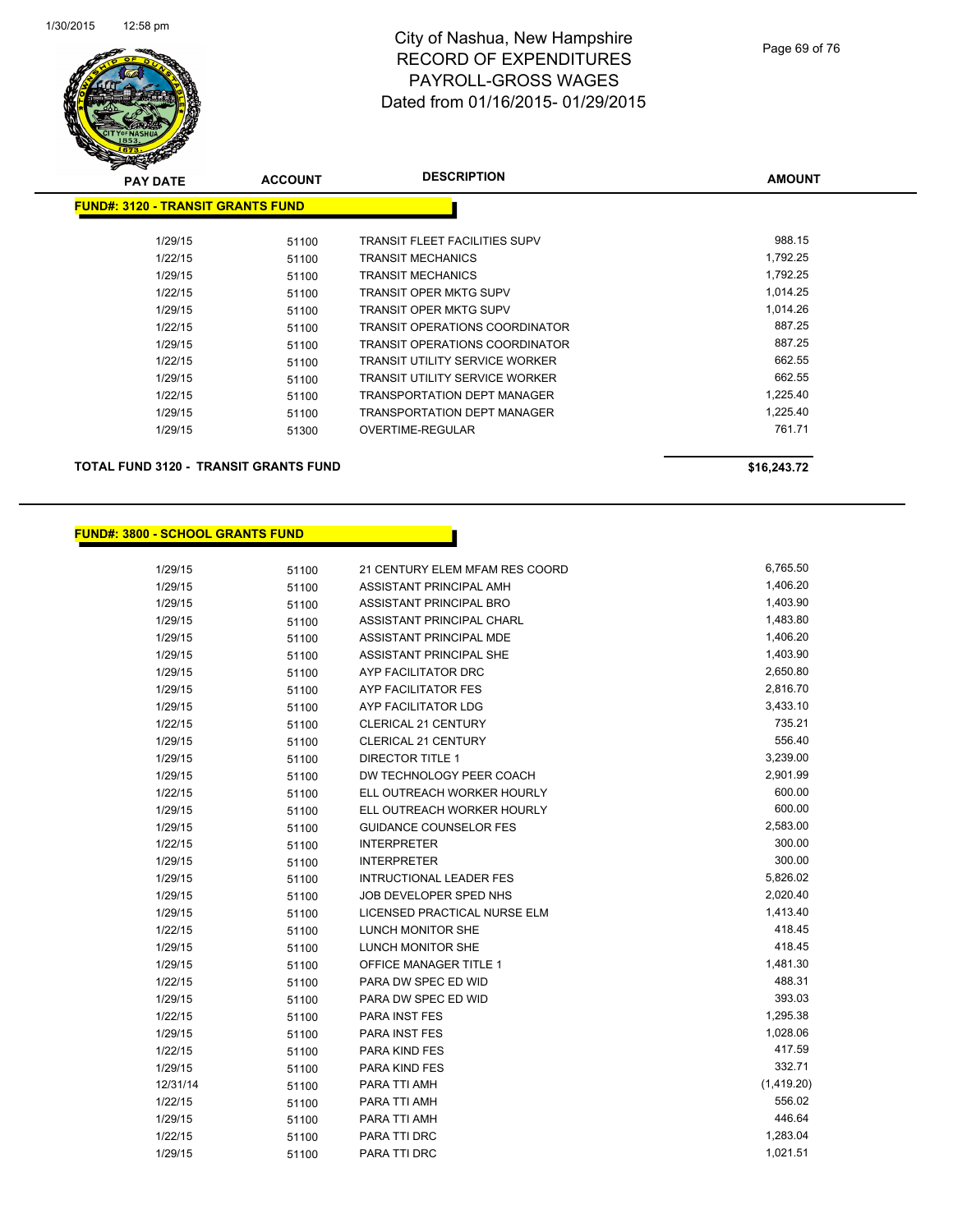

Page 70 of 76

| <b>PAY DATE</b>                         | <b>ACCOUNT</b> | <b>DESCRIPTION</b>                                     | <b>AMOUNT</b>    |
|-----------------------------------------|----------------|--------------------------------------------------------|------------------|
| <b>FUND#: 3800 - SCHOOL GRANTS FUND</b> |                |                                                        |                  |
|                                         |                |                                                        |                  |
| 1/22/15                                 | 51100          | PARA TTI LDG                                           | 2,004.43         |
| 1/29/15                                 | 51100          | PARA TTI LDG                                           | 1,612.39         |
| 1/22/15                                 | 51100          | PARA TTI NURSERY                                       | 794.92           |
| 1/29/15                                 | 51100          | PARA TTI NURSERY                                       | 590.04           |
| 1/22/15                                 | 51100          | PARA VOC NHS                                           | 431.30           |
| 1/29/15                                 | 51100          | PARA VOC NHS                                           | 345.05           |
| 1/29/15                                 | 51100          | <b>TEACHER DWSE BIR</b>                                | 1,762.10         |
| 1/29/15                                 | 51100          | <b>TEACHER DWSE BRO</b>                                | 1,893.80         |
| 1/29/15                                 | 51100          | <b>TEACHER DWSE CHA</b>                                | 1,885.00         |
| 1/29/15                                 | 51100          | <b>TEACHER DWSE ELM</b>                                | 1,622.40         |
| 1/29/15                                 | 51100          | <b>TEACHER DWSE MDE</b>                                | 1,762.10         |
| 1/29/15                                 | 51100          | <b>TEACHER GR4 AMH</b>                                 | 2,082.50         |
| 1/29/15                                 | 51100          | <b>TEACHER GR4 BIC</b>                                 | 1,650.70         |
| 1/29/15                                 | 51100          | TEACHER PRESCHOOL NHS                                  | 1,690.00         |
| 1/29/15                                 | 51100          | <b>TEACHER SPED AMH</b>                                | 4,258.80         |
| 1/29/15                                 | 51100          | <b>TEACHER SPED DRC</b>                                | 3,507.60         |
| 1/29/15                                 | 51100          | <b>TEACHER SPED ELM</b>                                | 3,507.40         |
| 1/29/15                                 | 51100          | <b>TEACHER SPED FES</b>                                | 2,398.89         |
| 1/29/15                                 | 51100          | <b>TEACHER SPED FMS</b>                                | 3,699.30         |
| 1/29/15                                 | 51100          | <b>TEACHER SPED LDG</b>                                | 5,185.30         |
| 1/29/15                                 | 51100          | <b>TEACHER SPED MDE</b>                                | 1,622.40         |
| 1/29/15                                 | 51100          | <b>TEACHER SPED NHN</b>                                | 6,953.11         |
| 1/29/15                                 | 51100          | TEACHER SPED NHS                                       | 6,324.20         |
| 1/29/15                                 | 51100          | TEACHER SPED NSE                                       | 3,334.00         |
| 1/29/15                                 | 51100          | <b>TEACHER SPED PMS</b>                                | 1,622.40         |
| 1/29/15                                 | 51100          | TEACHER TEAM FACILITATOR AMH                           | 2,551.90         |
| 1/29/15                                 | 51100          | <b>TEACHER TEAM FACILITATOR MTP</b>                    | 1,949.70         |
| 1/22/15                                 | 51200          | ADULT ED DIPOLMA TEACHER                               | 75.00            |
| 1/22/15                                 | 51200          | ADULT ED ENRICHMENT INST                               | 37.50            |
| 1/22/15                                 | 51200          | ADULT ED INSTRUCTOR                                    | 75.00            |
| 1/22/15                                 | 51200          | CLERICAL GUIDANCE NHN                                  | 75.65            |
| 1/22/15                                 | 51200          | ELL TUTOR<br><b>ELL TUTOR</b>                          | 750.00<br>400.00 |
| 1/29/15                                 | 51200          |                                                        | 375.00           |
| 1/22/15                                 | 51200          | <b>FAMILY LIAISON</b>                                  | 362.50           |
| 1/29/15                                 | 51200          | <b>FAMILY LIAISON</b><br>FOCUS MONITORING DATA ANALYST | 1,767.80         |
| 1/29/15                                 | 51200          |                                                        | 200.00           |
| 1/29/15<br>1/22/15                      | 51200          | GUIDANCE COUNSELOR NHN<br>HOME SCHOOL CORD TTI         | 3,218.64         |
| 1/29/15                                 | 51200          | HOME SCHOOL CORD TTI                                   | 2,943.33         |
| 1/22/15                                 | 51200<br>51200 | <b>INTERPRETER</b>                                     | 25.00            |
| 1/29/15                                 | 51200          | LIBRARIAN NHN                                          | 50.00            |
| 1/29/15                                 | 51200          | <b>LIBRARIAN NHS</b>                                   | 25.00            |
| 1/22/15                                 | 51200          | PARA DW SPEC ED BIR                                    | 17.50            |
| 1/22/15                                 | 51200          | PARA DW SPEC ED NHN                                    | 75.00            |
| 1/22/15                                 | 51200          | PARA ELL PMS                                           | 229.31           |
| 1/22/15                                 | 51200          | PARA INST BIR                                          | 35.00            |
| 1/22/15                                 | 51200          | PARA INST FES                                          | 17.50            |
| 1/22/15                                 | 51200          | PARA INST SHE                                          | 157.50           |
| 1/29/15                                 | 51200          | PARA INST SHE                                          | 157.50           |
| 1/22/15                                 | 51200          | PARA TTI NURSERY                                       | 428.26           |
| 1/29/15                                 | 51200          | PARA TTI NURSERY                                       | 317.88           |
| 1/22/15                                 | 51200          | <b>SUB TEACHER</b>                                     | 75.00            |
| 1/29/15                                 | 51200          | TEACHER BUSINESS NHN                                   | 75.00            |
| 1/29/15                                 | 51200          | <b>TEACHER ELL AMH</b>                                 | 50.00            |
|                                         |                |                                                        |                  |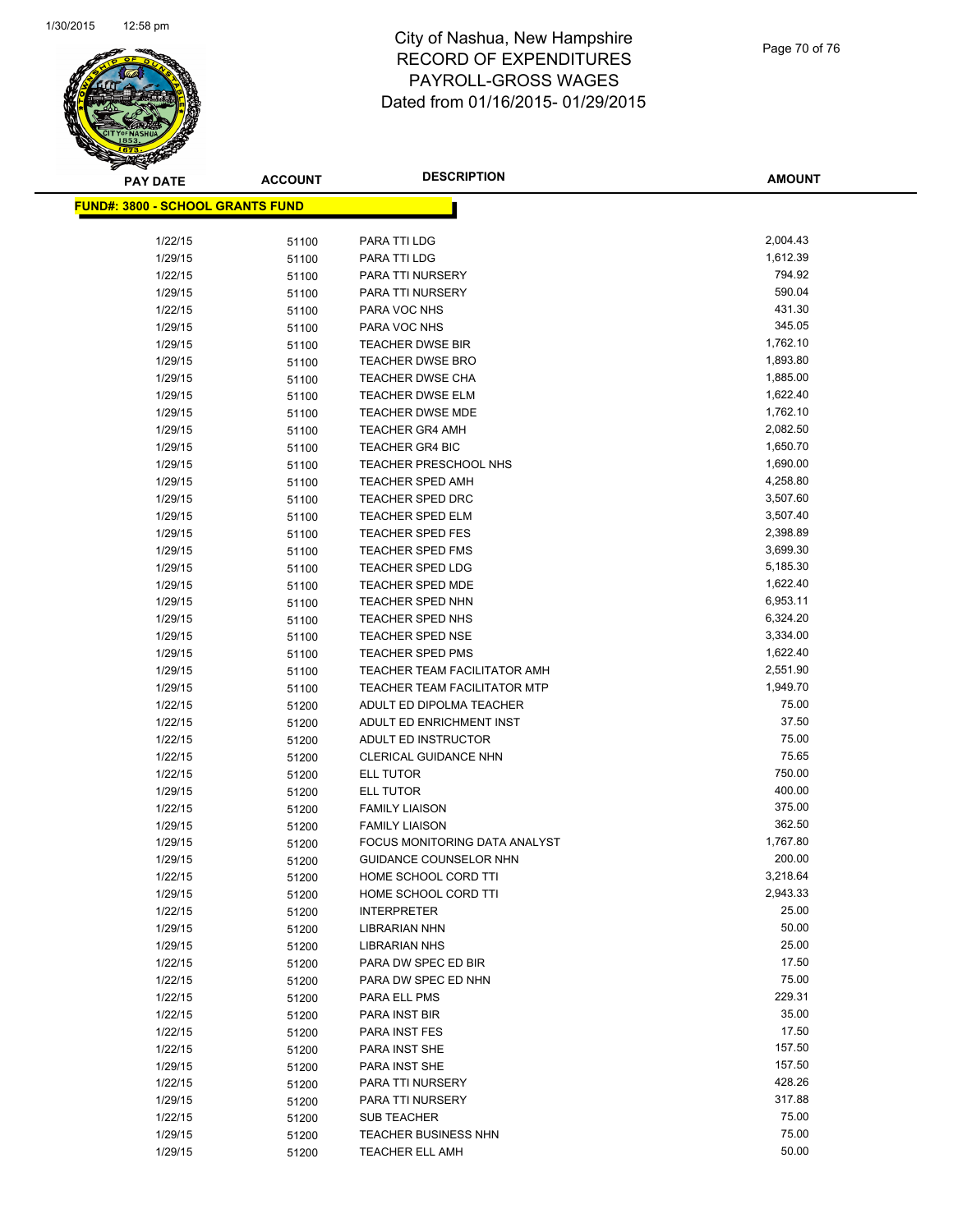

Page 71 of 76

**AMOUNT**

| <u> FUND#: 3800 - SCHOOL GRANTS FUND</u> |       |                                        |                |
|------------------------------------------|-------|----------------------------------------|----------------|
|                                          |       | <b>TEACHER ELL ELM</b>                 | 175.00         |
| 1/29/15                                  | 51200 |                                        | 25.00          |
| 1/29/15                                  | 51200 | TEACHER ELL FES                        | 150.00         |
| 1/29/15                                  | 51200 | <b>TEACHER ELL FMS</b>                 |                |
| 1/29/15                                  | 51200 | <b>TEACHER ELL LDG</b>                 | 600.00         |
| 1/29/15                                  | 51200 | <b>TEACHER ELL PMS</b>                 | 75.00<br>75.00 |
| 1/29/15                                  | 51200 | <b>TEACHER ENGLISH NHN</b>             |                |
| 1/29/15                                  | 51200 | <b>TEACHER ENGLISH NHS</b>             | 75.00          |
| 1/29/15                                  | 51200 | <b>TEACHER GR1 FES</b>                 | 75.00          |
| 1/29/15                                  | 51200 | <b>TEACHER GR2 AMH</b>                 | 50.00          |
| 1/29/15                                  | 51200 | TEACHER GR2 BIC                        | 25.00          |
| 1/29/15                                  | 51200 | <b>TEACHER GR2 FES</b>                 | 25.00          |
| 1/29/15                                  | 51200 | <b>TEACHER GR2 SHE</b>                 | 75.00          |
| 1/29/15                                  | 51200 | <b>TEACHER GR3 BIC</b>                 | 25.00          |
| 1/29/15                                  | 51200 | <b>TEACHER GR3 FES</b>                 | 50.00          |
| 1/29/15                                  | 51200 | <b>TEACHER GR3 SHE</b>                 | 150.00         |
| 1/29/15                                  | 51200 | <b>TEACHER GR4 BIR</b>                 | 25.00          |
| 1/29/15                                  | 51200 | <b>TEACHER GR4 FES</b>                 | 50.00          |
| 1/29/15                                  | 51200 | <b>TEACHER GR5 BIC</b>                 | 25.00          |
| 1/29/15                                  | 51200 | <b>TEACHER GR5 DRC</b>                 | 125.00         |
| 1/29/15                                  | 51200 | <b>TEACHER GR6 ELM</b>                 | 75.00          |
| 1/29/15                                  | 51200 | <b>TEACHER GR6 FMS</b>                 | 37.50          |
| 1/29/15                                  | 51200 | <b>TEACHER MATH ELM</b>                | 25.00          |
| 1/29/15                                  | 51200 | <b>TEACHER MATH NHS</b>                | 75.00          |
| 1/29/15                                  | 51200 | <b>TEACHER SCIENCE ELM</b>             | 56.25          |
| 1/29/15                                  | 51200 | <b>TEACHER SCIENCE NHN</b>             | 75.00          |
| 1/29/15                                  | 51200 | TEACHER SOCIAL STUDIES NHN             | 225.00         |
| 1/29/15                                  | 51200 | TEACHER SOCIAL STUDIES NHS             | 175.00         |
| 1/29/15                                  | 51200 | TEACHER SOCIAL STUDIES PMS             | 100.00         |
| 1/29/15                                  | 51200 | <b>TEACHER SPED DRC</b>                | 25.00          |
| 1/29/15                                  | 51200 | <b>TEACHER SPED FMS</b>                | 100.00         |
| 1/29/15                                  | 51200 | TEACHER SPED NHN                       | 75.00          |
| 1/29/15                                  | 51200 | <b>TEACHER SPED PMS</b>                | 150.00         |
| 1/29/15                                  | 51200 | TEACHER TEAM FACILITATOR AMH           | 50.00          |
| 1/29/15                                  | 51200 | <b>TEACHER TTI AMH</b>                 | 7,869.50       |
| 1/29/15                                  | 51200 | <b>TEACHER TTI FES</b>                 | 6,389.90       |
| 1/29/15                                  | 51200 | <b>TEACHER TTI LDG</b>                 | 10,753.00      |
| 1/29/15                                  | 51200 | <b>TEACHER TTI MTP</b>                 | 6,320.80       |
| 1/29/15                                  | 51200 | <b>TEACHER TTI NURSERY</b>             | 4,635.50       |
| 1/29/15                                  | 51200 | <b>TEACHER TTIDRC</b>                  | 8,160.90       |
| 1/22/15                                  | 51412 | <b>WAGES PER DIEM</b>                  | 30.00          |
| 1/29/15                                  | 51412 | <b>WAGES PER DIEM</b>                  | 20.00          |
| 1/29/15                                  | 51650 | <b>ADDITIONAL HOURS</b>                | 7,452.50       |
| 12/31/14                                 | 51750 | <b>RETIREMENT &amp; SEPARATION PAY</b> | (8,741.85)     |
|                                          |       |                                        |                |

## **TOTAL FUND 3800 - SCHOOL GRANTS FUND \$177,073.41**

|         | <b>FUND#: 3810 - FOOD SERVICE GRANTS FUND</b> |                  |          |
|---------|-----------------------------------------------|------------------|----------|
| 1/22/15 | 51300                                         | OVERTIME-REGULAR | 780.06   |
| 1/29/15 | 51300                                         | OVERTIME-REGULAR | 1.003.58 |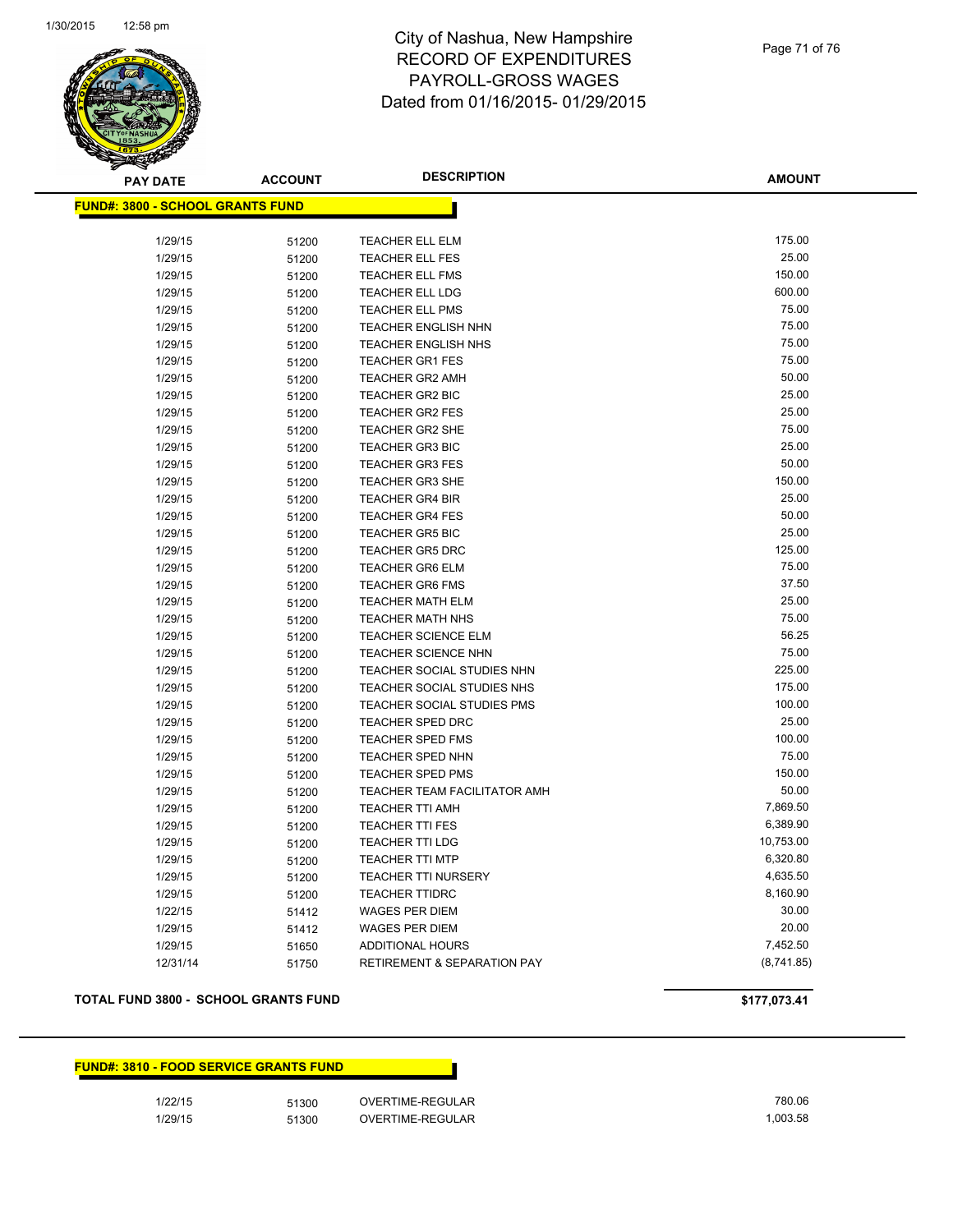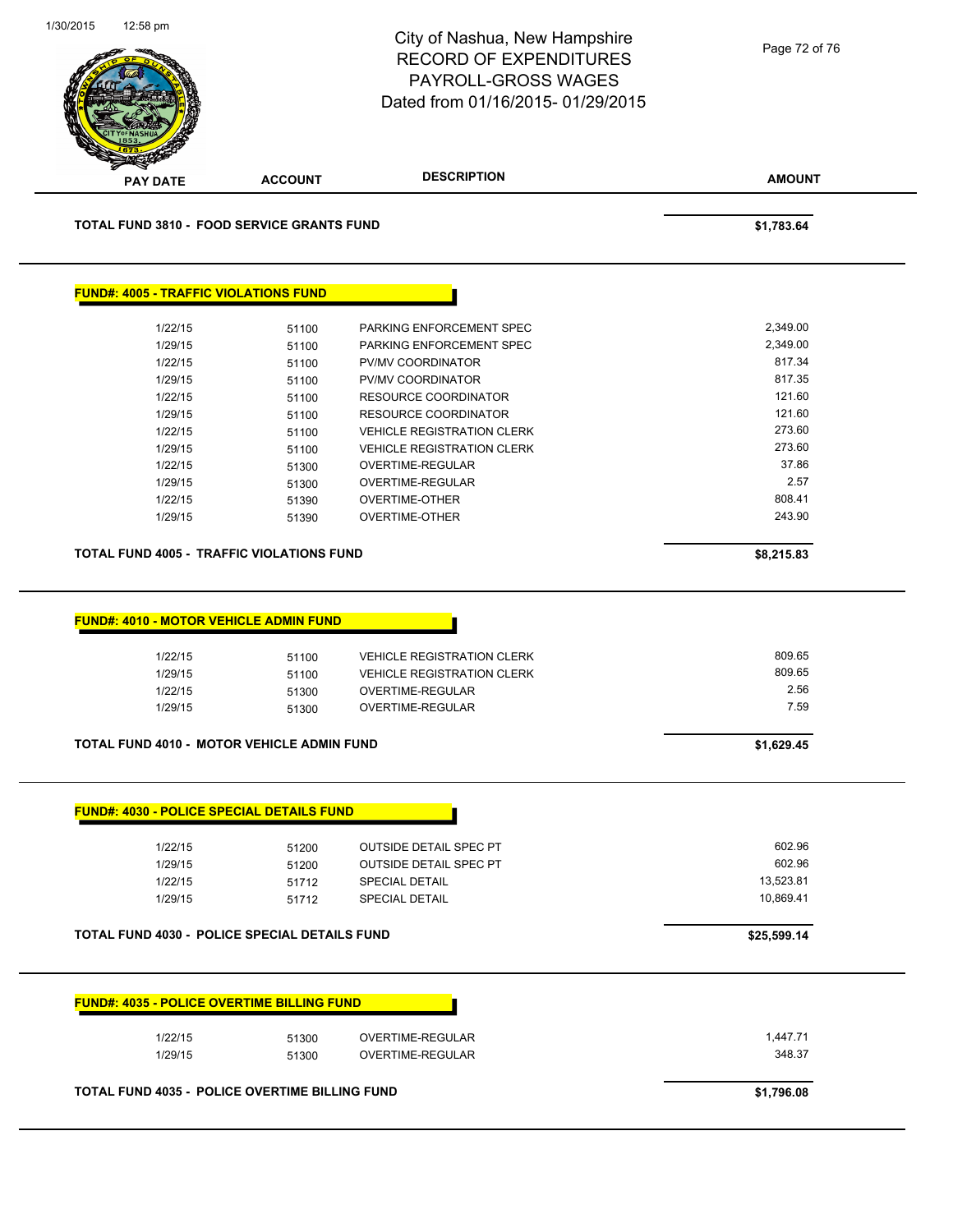

Page 73 of 76

| 12/31/14                                                                                    | 51100 | OED PROGRAM COORDINATOR | (1,213.33)   |
|---------------------------------------------------------------------------------------------|-------|-------------------------|--------------|
| 1/22/15                                                                                     | 51100 | OED PROGRAM COORDINATOR | 79.85        |
| 1/29/15                                                                                     | 51100 | OED PROGRAM COORDINATOR | 79.85        |
|                                                                                             |       |                         |              |
| TOTAL FUND 4600 - ECON DEV-GREATER NASHUA RLF<br>FUND#: 5010 - CAP PROJECTS-INFO TECHNOLOGY |       |                         | (\$1,053.63) |
| 1/22/15                                                                                     | 51300 | <b>OVERTIME-REGULAR</b> | 346.68       |
| 1/29/15                                                                                     | 51300 | <b>OVERTIME-REGULAR</b> | 146.85       |
| <b>TOTAL FUND 5010 - CAP PROJECTS-INFO TECHNOLOGY</b>                                       |       |                         | \$493.53     |

| 1/22/15 | 51100 | ACCOUNTING COMPLIANCE MGR            | 157.95   |
|---------|-------|--------------------------------------|----------|
| 1/29/15 | 51100 | ACCOUNTING COMPLIANCE MGR            | 157.95   |
| 1/22/15 | 51100 | ADMINISTRATIVE ASSISTANT I           | 651.65   |
| 1/29/15 | 51100 | ADMINISTRATIVE ASSISTANT I           | 651.65   |
| 1/22/15 | 51100 | ADMINISTRATIVE ASSISTANT II          | 687.41   |
| 1/29/15 | 51100 | ADMINISTRATIVE ASSISTANT II          | 687.40   |
| 1/22/15 | 51100 | AUTOMATED TRASH COLLECTION OPR       | 3,636.80 |
| 1/29/15 | 51100 | AUTOMATED TRASH COLLECTION OPR       | 3,636.80 |
| 1/22/15 | 51100 | <b>CITY ENGINEER</b>                 | 304.25   |
| 1/29/15 | 51100 | <b>CITY ENGINEER</b>                 | 304.25   |
| 1/22/15 | 51100 | <b>COLLECTION EQUIP OPR</b>          | 8,640.92 |
| 1/29/15 | 51100 | <b>COLLECTION EQUIP OPR</b>          | 8,655.98 |
| 1/22/15 | 51100 | COLLECTION EQUIP OPR LANDFILL        | 900.80   |
| 1/29/15 | 51100 | <b>COLLECTION EQUIP OPR LANDFILL</b> | 900.80   |
| 1/22/15 | 51100 | DEP TREASURER TAX COLLECTOR          | 235.45   |
| 1/29/15 | 51100 | DEP TREASURER TAX COLLECTOR          | 235.45   |
| 1/22/15 | 51100 | DEPUTY MANAGER OF ENGINEERING        | 76.70    |
| 1/29/15 | 51100 | DEPUTY MANAGER OF ENGINEERING        | 76.70    |
| 1/22/15 | 51100 | <b>DIRECTOR PUBLIC WORKS</b>         | 212.10   |
| 1/29/15 | 51100 | DIRECTOR PUBLIC WORKS                | 212.10   |
| 1/22/15 | 51100 | DIVISION OPERATIONS MANAGER          | 176.70   |
| 1/29/15 | 51100 | <b>DIVISION OPERATIONS MANAGER</b>   | 176.70   |
| 1/22/15 | 51100 | DPW BILLING ACCOUNTANT               | 452.45   |
| 1/29/15 | 51100 | DPW BILLING ACCOUNTANT               | 452.45   |
| 1/22/15 | 51100 | DPW COLLECTIONS SPEC III             | 376.95   |
| 1/22/15 | 51100 | DPW CONTRACT ADMINISTRATOR           | 111.30   |
| 1/29/15 | 51100 | DPW CONTRACT ADMINISTRATOR           | 111.30   |
| 1/22/15 | 51100 | <b>ENVIRONMENTAL ENGINEER</b>        | 1,293.10 |
| 1/29/15 | 51100 | <b>ENVIRONMENTAL ENGINEER</b>        | 1,293.10 |
| 1/22/15 | 51100 | <b>EQUIPMENT OPR LANDFILL</b>        | 5,479.20 |
| 1/29/15 | 51100 | <b>EQUIPMENT OPR LANDFILL</b>        | 6,376.16 |
| 1/22/15 | 51100 | <b>EXECUTIVE ASSISTANT</b>           | 143.60   |
| 1/29/15 | 51100 | <b>EXECUTIVE ASSISTANT</b>           | 143.60   |
| 1/22/15 | 51100 | <b>FINANCE AND ADMIN MANAGER</b>     | 383.40   |
| 1/29/15 | 51100 | <b>FINANCE AND ADMIN MANAGER</b>     | 383.40   |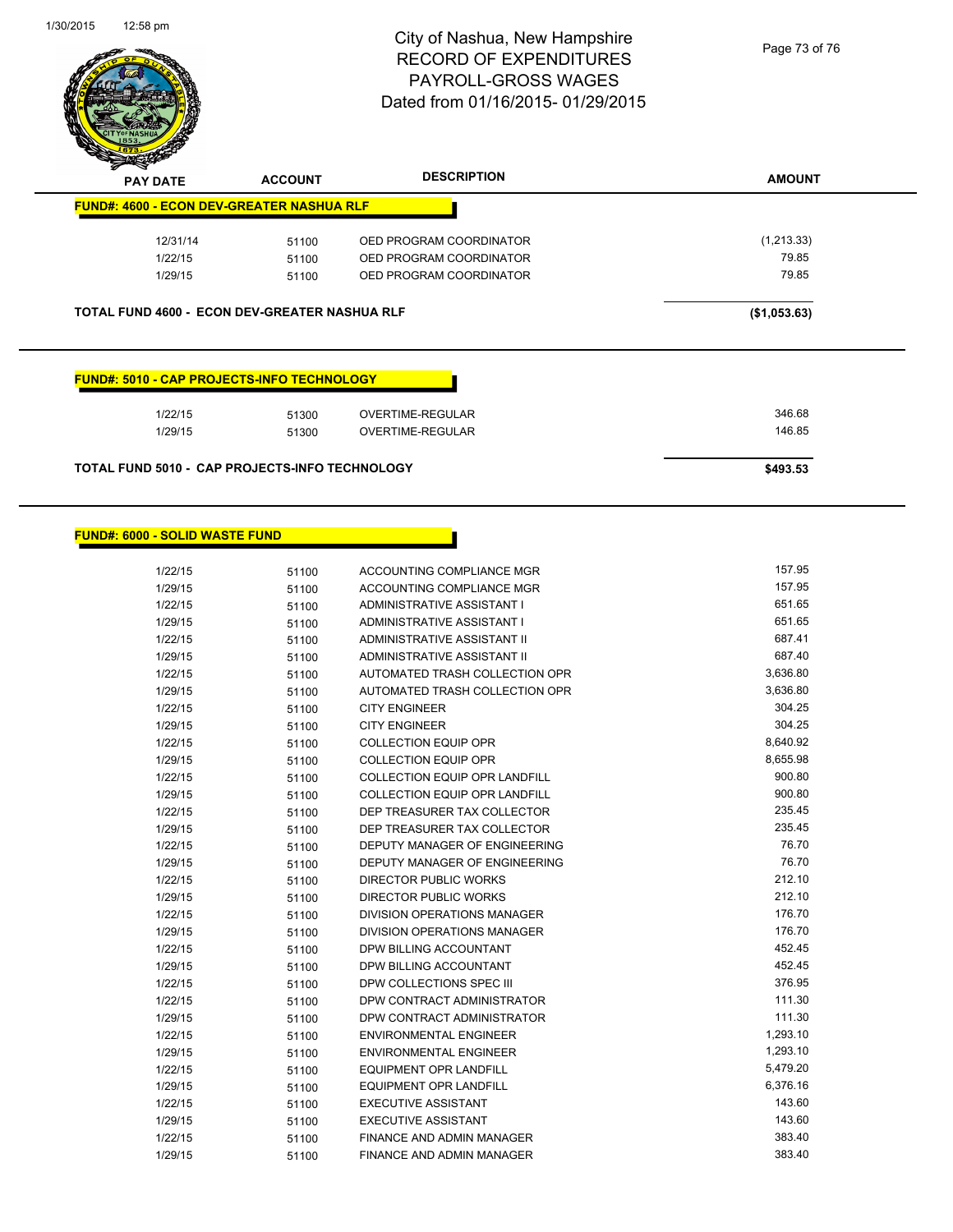

| <b>PAY DATE</b>                | <b>ACCOUNT</b> | <b>DESCRIPTION</b>                     | <b>AMOUNT</b> |
|--------------------------------|----------------|----------------------------------------|---------------|
| FUND#: 6000 - SOLID WASTE FUND |                |                                        |               |
|                                |                |                                        |               |
| 1/22/15                        | 51100          | FLEET MANAGER STREET DEPT              | 304.50        |
| 1/29/15                        | 51100          | FLEET MANAGER STREET DEPT              | 304.50        |
| 1/22/15                        | 51100          | LICENSED SCALE OPERATOR                | 698.90        |
| 1/29/15                        | 51100          | LICENSED SCALE OPERATOR                | 698.90        |
| 1/22/15                        | 51100          | <b>RECYCLING COORDINATOR</b>           | 1,091.05      |
| 1/29/15                        | 51100          | <b>RECYCLING COORDINATOR</b>           | 1,091.05      |
| 1/22/15                        | 51100          | <b>SENIOR STAFF ENGINEER</b>           | 121.95        |
| 1/29/15                        | 51100          | <b>SENIOR STAFF ENGINEER</b>           | 121.95        |
| 1/22/15                        | 51100          | <b>SOLID WASTE FOREMAN</b>             | 2,372.00      |
| 1/29/15                        | 51100          | <b>SOLID WASTE FOREMAN</b>             | 2,372.00      |
| 1/22/15                        | 51100          | SOLID WASTE TECHNICIAN                 | 985.55        |
| 1/29/15                        | 51100          | SOLID WASTE TECHNICIAN                 | 985.55        |
| 1/22/15                        | 51100          | SUPERINTENDENT OF SOLID WASTE          | 1,575.30      |
| 1/29/15                        | 51100          | SUPERINTENDENT OF SOLID WASTE          | 1,575.30      |
| 1/22/15                        | 51300          | <b>OVERTIME-REGULAR</b>                | 2,051.58      |
| 1/29/15                        | 51300          | <b>OVERTIME-REGULAR</b>                | 7,419.14      |
| 1/29/15                        | 51600          | <b>LONGEVITY</b>                       | 1,400.00      |
| 1/22/15                        | 51750          | <b>RETIREMENT &amp; SEPARATION PAY</b> | 4,591.95      |
| 1/29/15                        | 55118          | <b>TELEPHONE-CELLULAR</b>              | 118.00        |
| 1/22/15                        | 61107          | <b>CLOTHING &amp; UNIFORMS</b>         | 110.00        |
|                                |                |                                        |               |

**TOTAL FUND 6000 - SOLID WASTE FUND \$78,365.69** 

### **FUND#: 6200 - WASTEWATER FUND**

| 1/22/15 | 51100 | ACCOUNTING COMPLIANCE MGR            | 315.80   |
|---------|-------|--------------------------------------|----------|
| 1/29/15 | 51100 | ACCOUNTING COMPLIANCE MGR            | 315.80   |
| 1/22/15 | 51100 | <b>ADMINISTRATIVE ASSISTANT II</b>   | 833.70   |
| 1/29/15 | 51100 | ADMINISTRATIVE ASSISTANT II          | 833.70   |
| 1/22/15 | 51100 | <b>ANALYTICAL CHEMIST</b>            | 877.90   |
| 1/29/15 | 51100 | <b>ANALYTICAL CHEMIST</b>            | 877.90   |
| 1/22/15 | 51100 | <b>CITY ENGINEER</b>                 | 709.95   |
| 1/29/15 | 51100 | <b>CITY ENGINEER</b>                 | 709.95   |
| 1/22/15 | 51100 | <b>COLLECTION SYSTEM FOREMAN</b>     | 1,357.65 |
| 1/29/15 | 51100 | <b>COLLECTION SYSTEM FOREMAN</b>     | 1,309.65 |
| 1/22/15 | 51100 | COLLECTION SYSTEMS OPERATOR          | 1,818.40 |
| 1/29/15 | 51100 | COLLECTION SYSTEMS OPERATOR          | 1,818.40 |
| 1/22/15 | 51100 | <b>COLLECTION SYSTEMS TECHNICIAN</b> | 1,952.00 |
| 1/29/15 | 51100 | <b>COLLECTION SYSTEMS TECHNICIAN</b> | 1,952.00 |
| 1/22/15 | 51100 | <b>COLLECTIONS SPEC II</b>           | 817.35   |
| 1/29/15 | 51100 | COLLECTIONS SPEC II                  | 817.35   |
| 1/22/15 | 51100 | CONST INSP ENGINEERING ASST          | 232.25   |
| 1/29/15 | 51100 | CONST INSP ENGINEERING ASST          | 232.25   |
| 1/22/15 | 51100 | CSO STORM WATER ENGINEER             | 1,225.70 |
| 1/29/15 | 51100 | CSO STORM WATER ENGINEER             | 1,225.70 |
| 1/22/15 | 51100 | <b>CSO TECHNICIAN INSPECTOR</b>      | 1,021.20 |
| 1/29/15 | 51100 | <b>CSO TECHNICIAN INSPECTOR</b>      | 1,021.20 |
| 1/22/15 | 51100 | DEP TREASURER TAX COLLECTOR          | 235.45   |
| 1/29/15 | 51100 | DEP TREASURER TAX COLLECTOR          | 235.45   |
| 1/22/15 | 51100 | DEPUTY MANAGER OF ENGINEERING        | 766.80   |
| 1/29/15 | 51100 | DEPUTY MANAGER OF ENGINEERING        | 766.80   |
| 1/22/15 | 51100 | <b>DIRECTOR PUBLIC WORKS</b>         | 424.10   |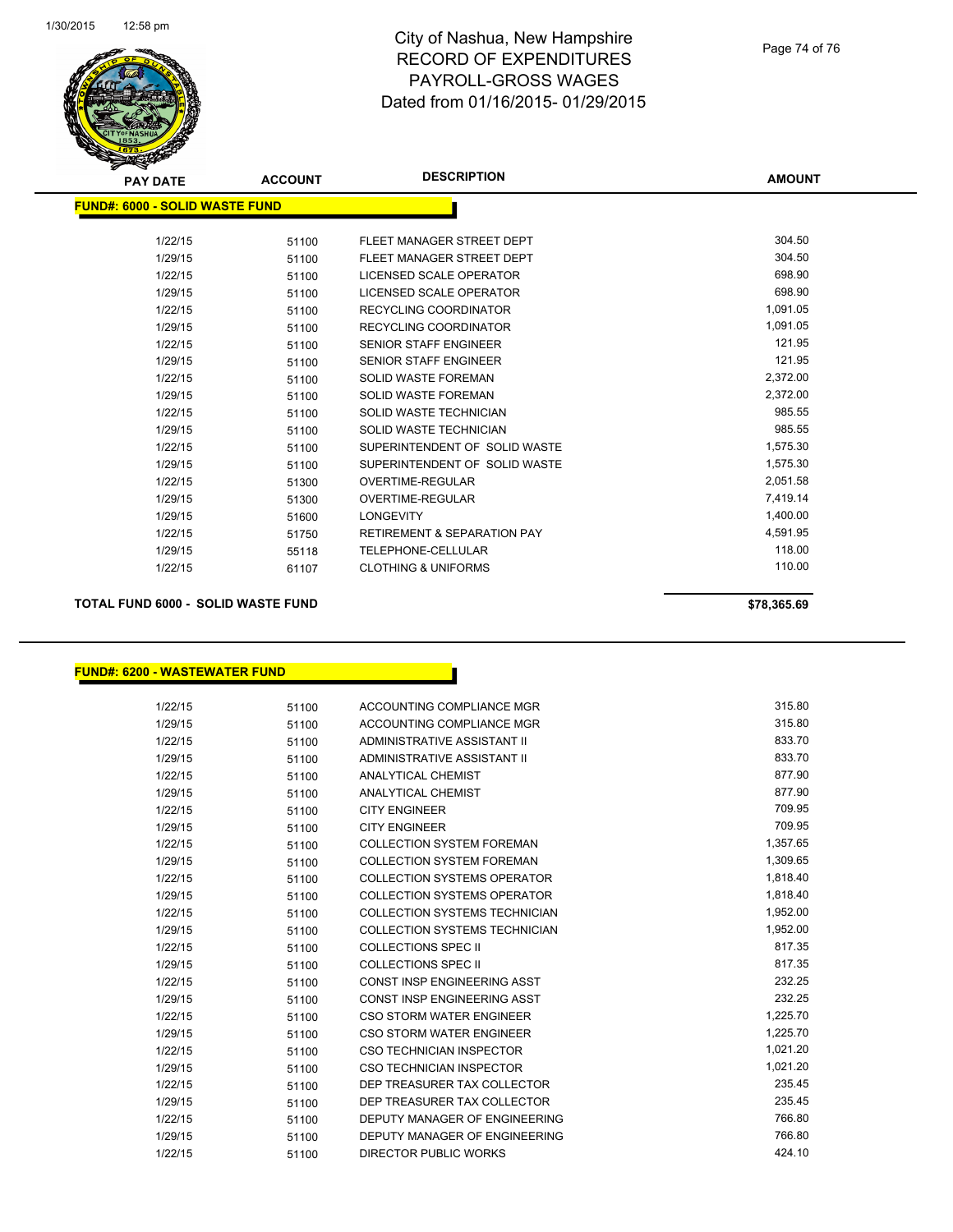

| <b>PAY DATE</b>                       | <b>ACCOUNT</b> | <b>DESCRIPTION</b>                     | <b>AMOUNT</b> |
|---------------------------------------|----------------|----------------------------------------|---------------|
| <u> FUND#: 6200 - WASTEWATER FUND</u> |                |                                        |               |
|                                       |                |                                        |               |
| 1/29/15                               | 51100          | DIRECTOR PUBLIC WORKS                  | 424.10        |
| 1/22/15                               | 51100          | DIVISION OPERATIONS MANAGER            | 176.65        |
| 1/29/15                               | 51100          | <b>DIVISION OPERATIONS MANAGER</b>     | 176.65        |
| 1/22/15                               | 51100          | DPW BILLING ACCOUNTANT                 | 452.40        |
| 1/29/15                               | 51100          | DPW BILLING ACCOUNTANT                 | 452.40        |
| 1/22/15                               | 51100          | DPW COLLECTIONS SPEC III               | 377.00        |
| 1/22/15                               | 51100          | DPW CONTRACT ADMINISTRATOR             | 667.70        |
| 1/29/15                               | 51100          | DPW CONTRACT ADMINISTRATOR             | 667.70        |
| 1/22/15                               | 51100          | ELECTRICAL DIAGNOSTIC TECH I           | 2,079.20      |
| 1/29/15                               | 51100          | ELECTRICAL DIAGNOSTIC TECH I           | 2,079.20      |
| 1/22/15                               | 51100          | <b>EXECUTIVE ASSISTANT</b>             | 143.60        |
| 1/29/15                               | 51100          | <b>EXECUTIVE ASSISTANT</b>             | 143.60        |
| 1/22/15                               | 51100          | FINANCE AND ADMIN MANAGER              | 383.40        |
| 1/29/15                               | 51100          | FINANCE AND ADMIN MANAGER              | 383.40        |
| 1/22/15                               | 51100          | FLEET MANAGER STREET DEPT              | 101.50        |
| 1/29/15                               | 51100          | FLEET MANAGER STREET DEPT              | 101.50        |
| 1/22/15                               | 51100          | INDUSTRIAL PRETREATMENT COORD          | 1,186.05      |
| 1/29/15                               | 51100          | INDUSTRIAL PRETREATMENT COORD          | 1,186.05      |
| 1/22/15                               | 51100          | MECHANIC WWTP 1ST CLASS                | 4,118.30      |
| 1/29/15                               | 51100          | MECHANIC WWTP 1ST CLASS                | 4,004.80      |
| 1/22/15                               | 51100          | OPERATOR II WWTP                       | 2,983.60      |
| 1/29/15                               | 51100          | OPERATOR II WWTP                       | 2,983.60      |
| 1/22/15                               | 51100          | OPERATOR II WWTP 2nd                   | 2,018.40      |
| 1/29/15                               | 51100          | OPERATOR II WWTP 2nd                   | 2,018.40      |
| 1/22/15                               | 51100          | OPERATOR II WWTP 3rd                   | 2,026.40      |
| 1/29/15                               | 51100          | OPERATOR II WWTP 3rd                   | 2,026.40      |
| 1/22/15                               | 51100          | OPERATOR III WWTP                      | 3,147.21      |
| 1/29/15                               | 51100          | <b>OPERATOR III WWTP</b>               | 3,147.21      |
| 1/22/15                               | 51100          | PLANT OPERATIONS SUPERVISOR            | 1,445.45      |
| 1/29/15                               | 51100          | PLANT OPERATIONS SUPERVISOR            | 1,445.45      |
| 1/22/15                               | 51100          | PROCESS CHEMIST                        | 1,103.60      |
| 1/29/15                               | 51100          | PROCESS CHEMIST                        | 1,103.60      |
| 1/22/15                               | 51100          | <b>SENIOR STAFF ENGINEER</b>           | 670.85        |
| 1/29/15                               | 51100          | <b>SENIOR STAFF ENGINEER</b>           | 670.85        |
| 1/22/15                               | 51100          | SUPERINTENDENT OF WASTEWATER           | 1,720.00      |
| 1/29/15                               | 51100          | SUPERINTENDENT OF WASTEWATER           | 1,720.00      |
| 1/22/15                               | 51100          | <b>SUPV LABORATORY</b>                 | 1,186.05      |
| 1/29/15                               | 51100          | <b>SUPV LABORATORY</b>                 | 1,186.05      |
| 1/22/15                               | 51100          | TRUCK DRIVER STREET REPAIR             | 832.00        |
| 1/29/15                               | 51100          | TRUCK DRIVER STREET REPAIR             | 832.00        |
| 1/22/15                               | 51100          | <b>WASTEWATER PROJECT ENGINEER</b>     | 1,331.45      |
| 1/29/15                               | 51100          | WASTEWATER PROJECT ENGINEER            | 1,331.45      |
| 1/22/15                               | 51300          | OVERTIME-REGULAR                       | 4,739.04      |
| 1/29/15                               | 51300          | OVERTIME-REGULAR                       | 10,672.17     |
| 1/29/15                               | 51600          | <b>LONGEVITY</b>                       | 600.00        |
| 1/22/15                               | 51750          | <b>RETIREMENT &amp; SEPARATION PAY</b> | 4,591.93      |
| 1/29/15                               | 55118          | TELEPHONE-CELLULAR                     | 51.00         |
|                                       |                |                                        |               |

**TOTAL FUND 6200 - WASTEWATER FUND \$101,593.76**